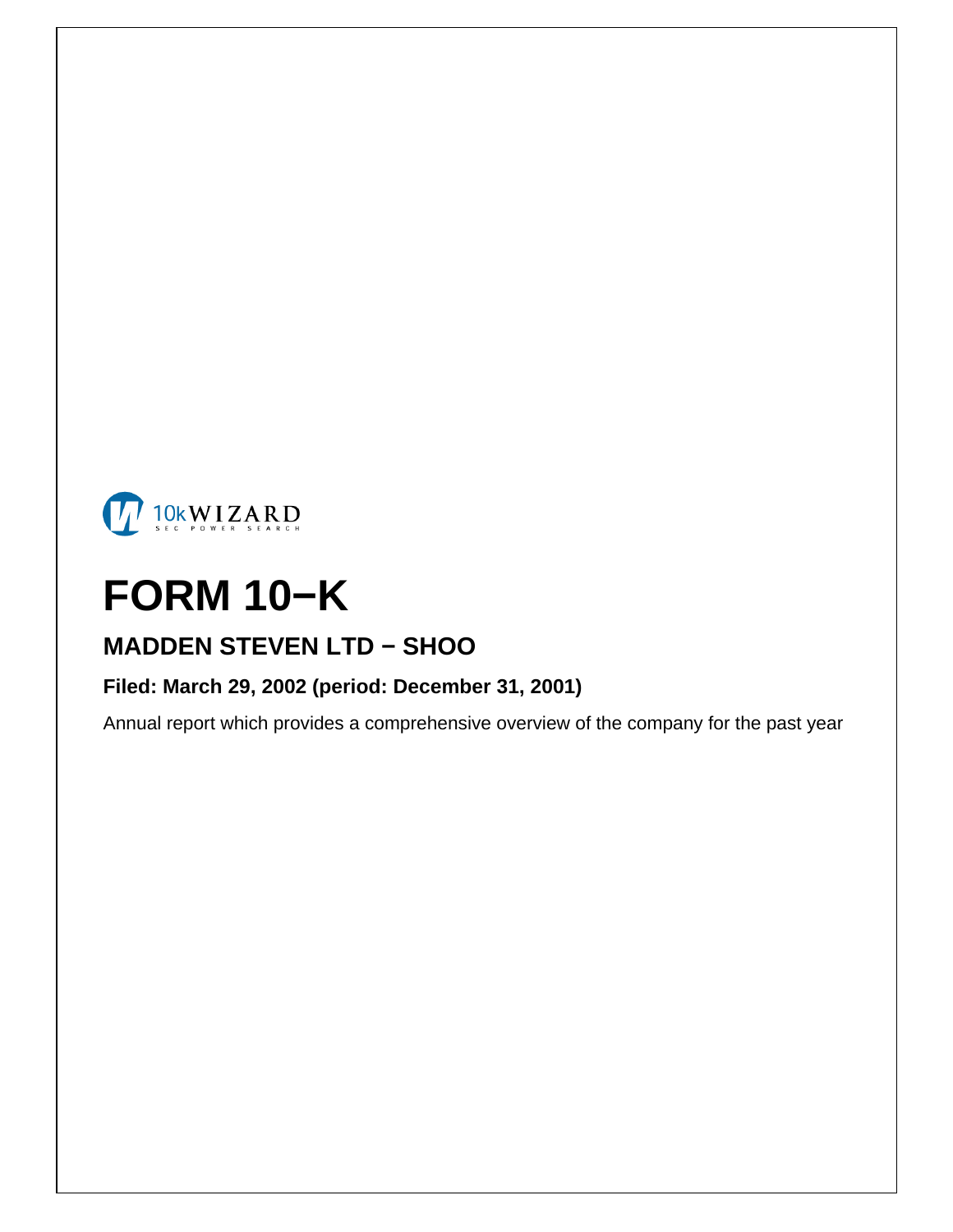# **Table of Contents**

# [PART IV](#page-3-0)

- **[ITEM 14](#page-3-1)** [EXHIBITS AND FINANCIAL STATEMENT SCHEDULES AND REPORTS ON](#page-3-1)
- **[ITEM 1](#page-4-0)** [BUSINESS](#page-4-0)
- **[ITEM 2](#page-10-0)** [PROPERTIES](#page-10-0)
- **[ITEM 3](#page-11-0)** [LEGAL PROCEEDINGS](#page-11-0)
- **[ITEM 4](#page-13-0)** [SUBMISSION OF MATTERS TO A VOTE OF SECURITYHOLDERS](#page-13-0)

# [PART II](#page-14-0)

- **[ITEM 5](#page-14-1)** [MARKET FOR REGISTRANT'S COMMON EQUITY AND RELATED](#page-14-1) [STOCKHOLDER MATTERS](#page-14-1)
- **[ITEM 6](#page-15-0)** [SELECTED FINANCIAL DATA](#page-15-0)
- **[ITEM 7](#page-17-0)** [MANAGEMENT'S DISCUSSION AND ANALYSIS OF FINANCIAL CONDITION](#page-17-0) [AND RESULTS](#page-17-0)
- **[ITEM 7A](#page-28-0)** [QUANTITATIVE AND QUALITATIVE DISCLOSURES ABOUT MARKET RISK](#page-28-0)
- **[ITEM 8](#page-28-1)** [FINANCIAL STATEMENTS AND SUPPLEMENTARY DATA](#page-28-1)
- **[ITEM 9](#page-28-2)** [CHANGES IN AND DISAGREEMENT WITH ACCOUNTANTS ON](#page-28-2) [ACCOUNTING AND](#page-28-2)

# [PART III](#page-28-3)

- **[ITEM 10](#page-28-4)** [DIRECTORS, EXECUTIVE OFFICERS, PROMOTERS AND CONTROL](#page-28-4) [PERSONS;](#page-28-4)
- **[ITEM 11](#page-28-5)** [EXECUTIVE COMPENSATION](#page-28-5)
- **[ITEM 12](#page-28-6)** [SECURITY OWNERSHIP OF CERTAIN BENEFICIAL OWNERS AND](#page-28-6) [MANAGEMENT](#page-28-6)
- **[ITEM 13](#page-29-0)** [CERTAIN RELATIONSHIPS AND RELATED TRANSACTIONS](#page-29-0)

# [PART IV](#page-29-1)

**[ITEM 14](#page-29-2)** [EXHIBITS AND FINANCIAL STATEMENT SCHEDULES AND REPORTS ON](#page-29-2) [FORM 8−K](#page-29-2)

**SIGNATURE** 

[EX−3.02](#page-54-0)

[EX−23 \(Consents of experts and counsel\)](#page-67-0)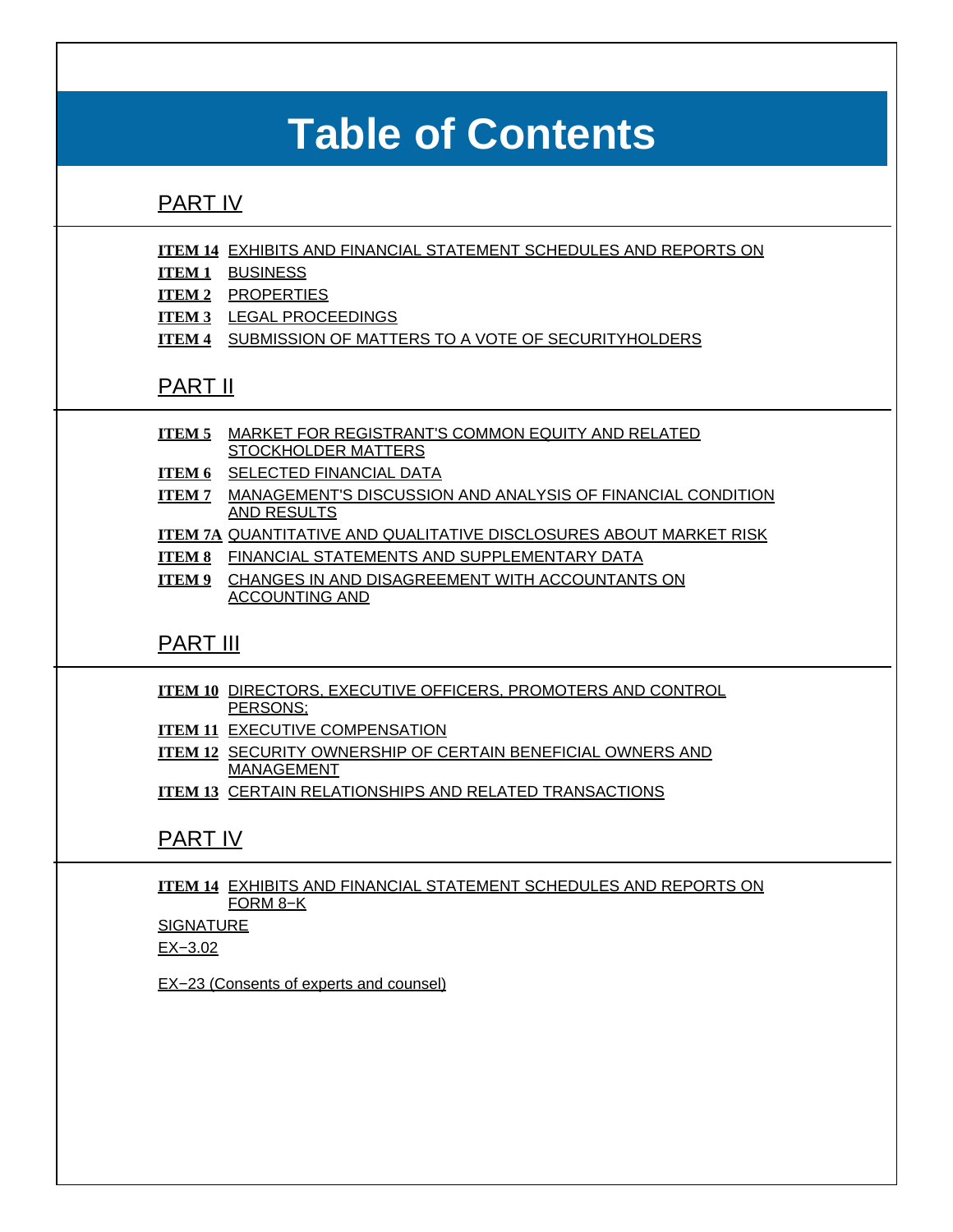#### SECURITIES AND EXCHANGE COMMISSION WASHINGTON, D.C. 20549

#### FORM 10−K

 [X] ANNUAL REPORT PURSUANT TO SECTION 13 OR 15(d) OF THE SECURITIES EXCHANGE ACT OF 1934

 [ ] TRANSITION REPORT PURSUANT TO SECTION 13 OR 15(d) OF THE SECURITIES AND EXCHANGE ACT OF 1934

For the fiscal year ended December 31, 2001 Commission File Number 0−23702

 STEVEN MADDEN, LTD. (Exact name of registrant as specified in its charter)

incorporation or organization)

Delaware 13−3588231<br>Chate or other jurisdiction of (I.R.S. employer iden) (I.R.S. employer identification no.)

> 52−16 Barnett Avenue, Long Island City, New York 11104 (Address of principal executive offices) (Zip Code)

 (718) 446−1800 (Registrant's Telephone Number, Including Area Code)

Securities Registered Pursuant to Section 12(B) of the Act: None

 Securities Registered Pursuant to Section 12(G) of the Act: Common Stock, par value \$.0001 per share

 Indicate by check mark whether the registrant: (1) has filed all reports required to be filed by Section 13 or 15(d) of the Securities Exchange Act of 1934 during the preceding 12 months (or for such shorter period that the registrant was required to file such reports), and (2) has been subject to such filing requirements for the past 90 days. Yes [X] No [ ].

 Indicate by check mark if disclosure of delinquent filers pursuant to Item 405 of Regulation S−K is not contained herein, and will not be contained, to the best of registrant's knowledge, in definitive proxy or information statements incorporated by reference in Part III of this Form 10−K or any amendment to this Form 10−K. [ ]

 The aggregate market value of the voting stock held by non−affiliates of the registrant as of March 26, 2002 was approximately \$214,536,498.

 The number of outstanding shares of the registrant's common stock as of March 26, 2002 was 12,365,216 shares.

#### DOCUMENTS INCORPORATED BY REFERENCE:

 PART III INCORPORATES CERTAIN INFORMATION BY REFERENCE FROM THE REGISTRANT'S DEFINITIVE PROXY STATEMENT FOR THE ANNUAL MEETING OF STOCKHOLDERS SCHEDULED FOR MAY 17, 2002.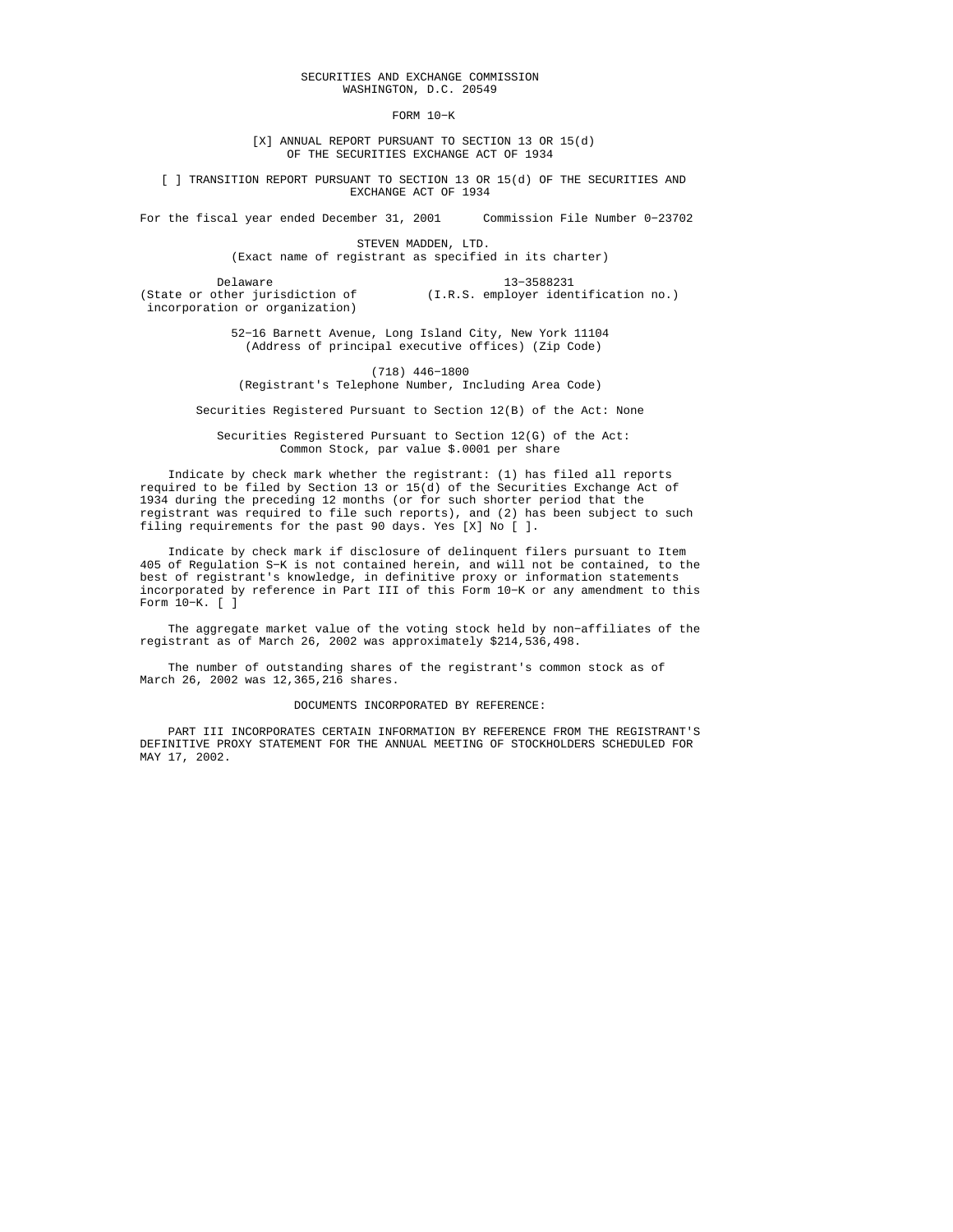Page −−−−

# PART I

| TTEM 4 | SUBMISSION OF MATTERS TO A VOTE OF SECURITYHOLDERS10 |  |
|--------|------------------------------------------------------|--|

# PART II

| ITEM 5 | MARKET FOR REGISTRANT'S COMMON EQUITY AND RELATED STOCKHOLDER  |
|--------|----------------------------------------------------------------|
|        |                                                                |
| TTEM 6 |                                                                |
| TTEM 7 | MANAGEMENT'S DISCUSSION AND ANALYSIS OF FINANCIAL CONDITION    |
|        |                                                                |
| TTEM 8 | FINANCIAL STATEMENTS AND SUPPLEMENTARY DATA24                  |
| TTEM 9 | CHANGES IN AND DISAGREEMENT WITH ACCOUNTANTS ON ACCOUNTING AND |
|        |                                                                |
|        |                                                                |

# PART III

| ITEM 10 | DIRECTORS, EXECUTIVE OFFICERS, PROMOTERS AND CONTROL PERSONS;    |
|---------|------------------------------------------------------------------|
|         | COMPLIANCE WITH SECTION 16(a) OF THE EXCHANGE ACT OF             |
|         |                                                                  |
| TTEM 11 |                                                                  |
| TTEM 12 | SECURITY OWNERSHIP OF CERTAIN BENEFICIAL OWNERS AND MANAGEMENT24 |
| TTEM 13 | CERTAIN RELATIONSHIPS AND RELATED TRANSACTIONS25                 |

# PART IV

<span id="page-3-1"></span><span id="page-3-0"></span>

| ITEM 14 |  | EXHIBITS AND FINANCIAL STATEMENT SCHEDULES AND REPORTS ON |  |  |  |
|---------|--|-----------------------------------------------------------|--|--|--|
|         |  |                                                           |  |  |  |

#### −i−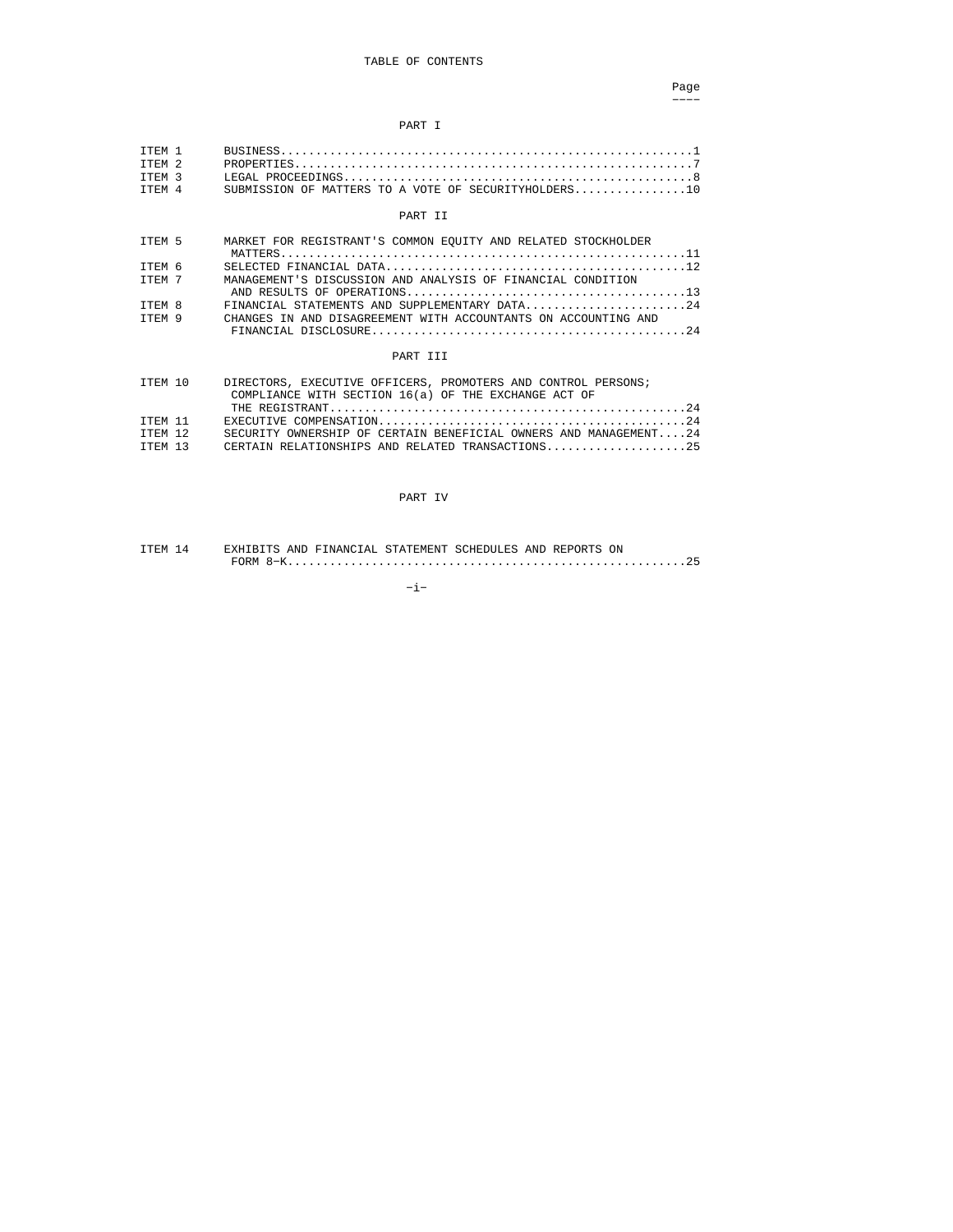# <span id="page-4-0"></span>ITEM 1 BUSINESS

 Steven Madden, Ltd. (together with its subsidiaries, the "Company") designs, sources, markets and sells fashion−forward footwear brands for women, men and children. The Company distributes products through its retail stores, its e−commerce web sites, catalogs and department and specialty store locations in the United States and Canada. The Company's product line includes core products, which are sold year−round, complemented by a broad range of updated styles which are designed to establish or capitalize on market trends.

 The Company's business is comprised of three (3) distinct segments (wholesale, retail and private label). The wholesale division includes five (5) brands: Steve Madden(R), David Aaron(R), l.e.i.(R), Stevies(R) and the Steve Madden Mens brand. Steven Madden Retail, Inc., the Company's wholly owned retail subsidiary, operates Steve Madden and David Aaron retail stores as well as the Company's outlet stores and e−commerce web sites. The Company's wholly owned private label subsidiary, Adesso−Madden, Inc., designs and sources footwear products under private labels for many of the country's largest mass merchandisers. The Company also licenses its Steve Madden(R) and Stevies(R) trademarks for several accessory and apparel categories.

 Steven Madden, Ltd., was incorporated as a New York corporation on July 9, 1990 and reincorporated under the same name in Delaware in November 1998. The Company, which has established a reputation for its creative designs, popular styles and quality products at accessible price points, was founded and developed by Steven Madden, its principal designer, and former Chief Executive Officer and Chairman of the Board. The Company completed its initial public offering in December 1993 and its shares of Common Stock currently trade on The Nasdaq National Market under the symbol "SHOO".

 The Company maintains its principal executive offices at 52−16 Barnett Avenue, Long Island City, NY 11104, telephone number (718) 446−1800.

# STEVEN MADDEN − WHOLESALE DIVISION

 The wholesale division sources, sells and markets the Company's Steve Madden(R) brand to major department stores, better specialty stores, and shoe stores throughout the United States and Canada. During the last few years the Steve Madden(R) product line has become a leading footwear brand in the fashion conscious junior marketplace. To serve its customers (primarily women ages 16 to 25), the wholesale division creates and markets fashion forward footwear designed to appeal to customers seeking exciting, new footwear designs at reasonable prices. In January 2001, the wholesale division expanded to include a men's footwear line which targets fashion conscious men ages 20 to 35.

 As the Company's largest division, the Steve Madden(R) wholesale division accounted for \$92,413,000 in sales in 2001, or approximately 38% of the Company's total sales. Many of the wholesale division's newly created styles are test marketed at the Company's retail stores. Within a few days, the Company can determine if a test product appeals to customers. This enables the Company to use its flexible sourcing model to rapidly respond to changing preferences which the Company believes is essential for success in the fashion footwear marketplace.

# DIVA ACQUISITION CORP. − THE DAVID AARON(R) WHOLESALE DIVISION

 Diva Acquisition Corp. ("Diva") designs and markets fashion footwear to women under the "David Aaron(R)" trademark through major department stores and better footwear specialty stores and two (2) Company owned retail shoe stores located in the Soho area of Manhattan and in Paramus, NJ. Priced a tier above the Steve Madden(R) brand, Diva's products are designed to appeal principally to fashion conscious women, ages 26 to 45, who shop at department stores and footwear boutiques. The Company recorded wholesale sales from the David Aaron(R) brand of \$7,454,000 for the year ended December 31, 2001, or approximately 3% of the Company's total revenues. Revenues from the sale of David Aaron footwear increased by approximately 106% compared to the preceding year due to the repositioning and reorganization of the David Aaron brand.

 $1$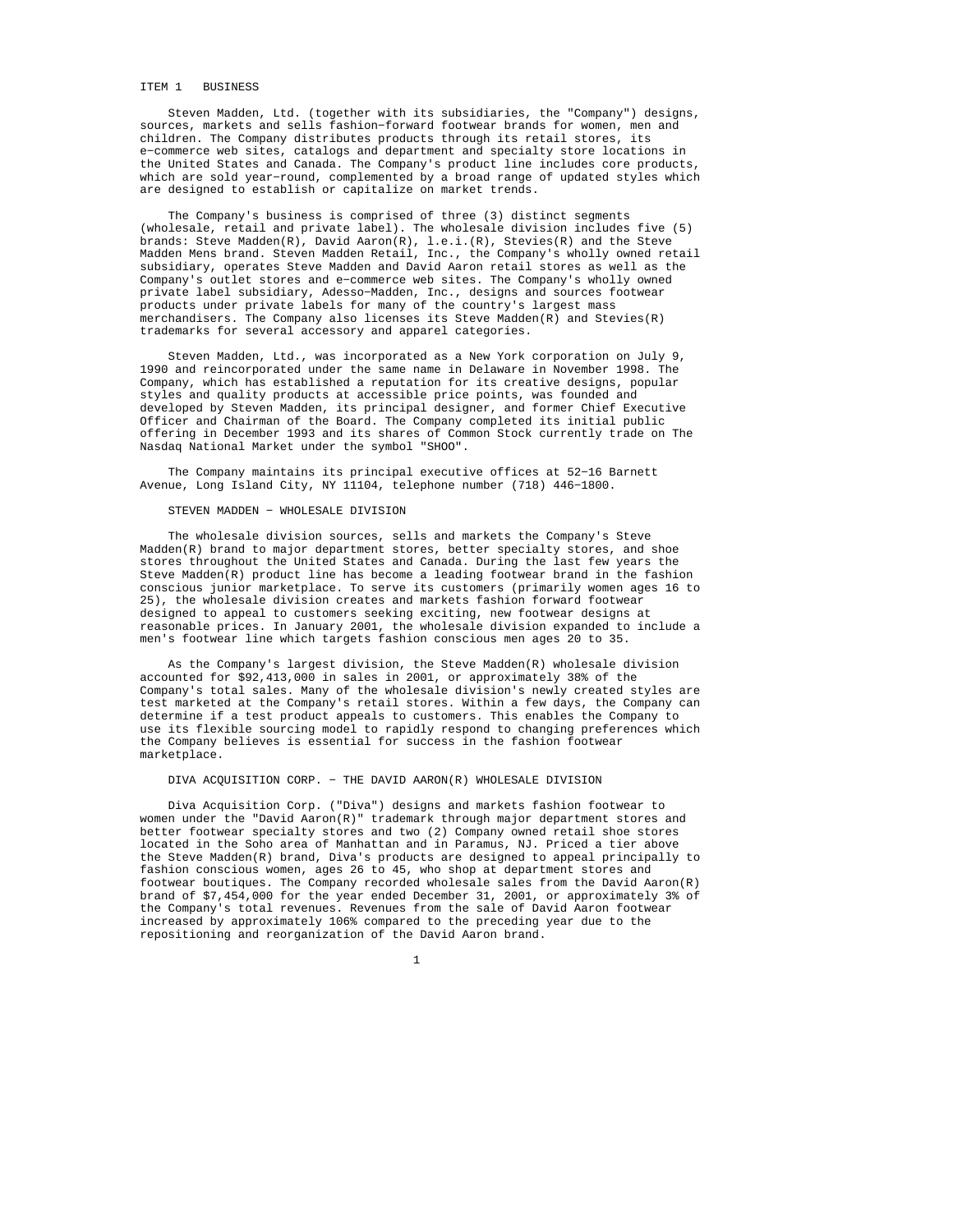#### l.e.i. (R) − WHOLESALE DIVISION

 Pursuant to the Company's license agreement with R.S.V. Sport, Inc., the Company has the right to use the l.e.i.(R) trademark in connection with the sale and marketing of footwear. The l.e.i.(R) trademark is well known for jeanswear in the junior marketplace and nationally through department and specialty stores. The Company's l.e.i.(R) footwear products are targeted to attract girls and young women ages 6 to 20 years old, a majority of which are younger than the typical Steve Madden(R) brand customer. The l.e.i. Wholesale Division generated revenue of \$42,592,000 for the year ended December 31, 2001, or approximately 17% of the Company's total revenues.

# STEVIES INC. − WHOLESALE DIVISION

 The Company's Stevies Wholesale Division ("Stevies Wholesale") generated revenue of \$10,984,000 for the year ended December 31, 2001, or approximately 5% of the Company's total revenues. Stevies(R) now sells in store groups such as Nordstrom, Federated Department Stores, May Department Stores, Belk, Dillard's, Limited Too, as well as independent children's stores throughout the country.

#### STEVEN MADDEN RETAIL, INC. − RETAIL DIVISION

 As of December 31, 2001, the Company owned and operated sixty−five (65) retail shoe stores under the Steve Madden(R) name, two (2) under the David Aaron(R) name, five (5) outlet stores and one (1) Internet store (through the www.stevemadden.com, www.stevies.com and www.stevemaddenmens.com web sites). In 2001, the Company opened ten (10) new stores and closed two (2) under−performing stores. Most of the Steve Madden stores are located in major shopping malls in California, Colorado, District of Columbia, Florida, Georgia, Illinois, Maryland, Massachusetts, Michigan, Minnesota, Nevada, New Jersey, New York, Ohio, Pennsylvania, Rhode Island, Texas and Virginia. The retail stores have been successful for the Company, generating annual sales in excess of \$680 per square foot. Sales are primarily from the sale of the Company's Steve Madden(R) product line. Same store sales decreased 1% in 2001 over 2000 sales and total sales for the retail division were \$79 million compared to \$70 million for 2000. Sales from the retail division for the year ended December 31, 2001 were approximately 33% of the Company's total sales.

 The Company believes that the Retail Division will continue to enhance overall sales and profits while building equity in the Steve Madden brand. It is for these reasons that the Company intends to add approximately ten (10) new retail stores during the 2002 calendar year. Additionally, the expansion of the Retail Division enables the Company to test and react to new products and classifications which strengthens the product development efforts of the Steve Madden wholesale division.

#### THE ADESSO−MADDEN, INC. − PRIVATE LABEL DIVISION

 In September 1995, the Company incorporated Adesso−Madden, Inc. as a wholly owned subsidiary ("A−M"). A−M was formed to serve as a buying agent to mass market merchandisers, shoe store chains and other off−price retailers in connection with their purchase of private label shoes. As a buying agent, A−M arranges for shoe manufacturers in Asia and South America to manufacture private label shoes to the specifications of its clients. The Company believes that by operating in the private label, mass merchandising market, the Company is able to maximize additional non−branded sales opportunities. This leverages the Company's overall sourcing, design and distribution capabilities. Currently, this division serves as a buying agent for the procurement of women's footwear for large retailers including Sears, Payless, Wal−Mart and Target. A−M receives commissions in connection with the purchase of private label shoes by its clients. A−M also sources and sells footwear under the Soho Cobbler(R) brand name. The private label division generated commission revenue of \$4,200,000 million for the year ended December 31, 2001.

#### LICENSING

 As of December 31, 2001, the Company licensed the Steve Madden trademark for use in connection with the manufacturing, marketing and sale of outerwear (including leather outerwear), belts, handbags, sunglasses, eyewear and hosiery. Each license agreement requires the licensee to pay to the Company a royalty based on net sales, a minimum royalty in the event that net sales fail to reach specified targets and a percentage of sales for advertising of the Steve Madden(R) brand.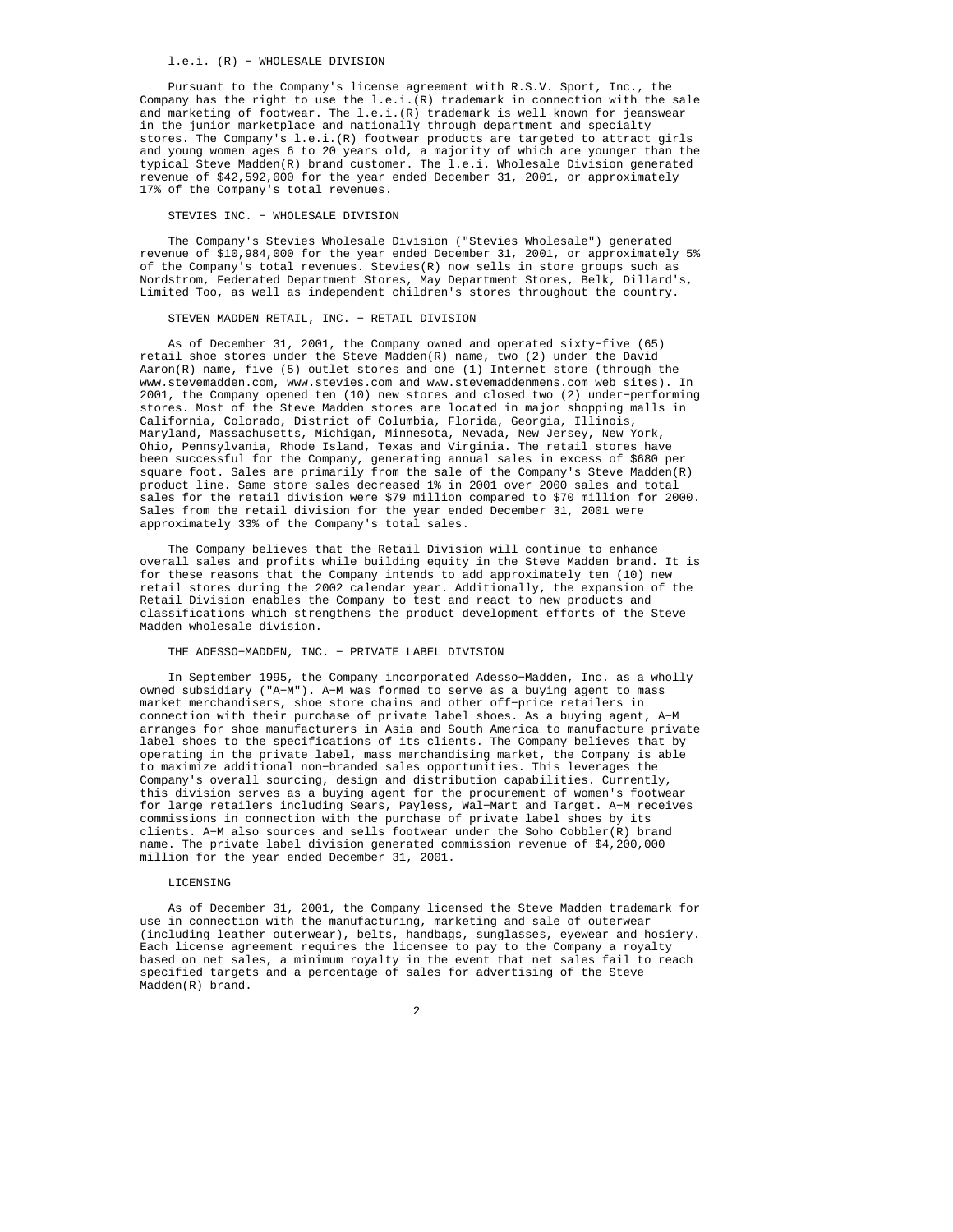During 2001, the Company licensed the Stevies trademark for use in connection with manufacturing, marketing and sale of sportswear, outerwear, belts, handbags, sunglasses and hosiery, fashion accessories. In February 2001, the Company terminated existing licensing agreements for jewelry and hair accessories for the Steve Madden(R) and Stevies(R) brands, and sportswear for the Stevies(R) brand.

# DESIGN

 The Company has established a reputation for its creative designs, popular styles and quality products at accessible price points. The Company believes that its future success will depend in substantial part on its ability to continue to anticipate and react to changing consumer demands in a timely manner. To meet this objective, the Company has developed a unique design process that allows it to recognize and adapt quickly to changing consumer demands. The Company's design team works together to create designs which they believe fit the Company's image, reflect current or approaching trends and can be manufactured in a timely and cost−effective manner. Once the initial design is complete, a prototype is developed, which is reviewed and refined prior to the commencement of limited production. Most new Steve Madden designs are then tested in the Steve Madden(R) retail stores. Designs that prove popular are then scheduled for mass production overseas and wholesale and retail distribution nationwide. The Company believes that its unique design and testing process and flexible sourcing model is a significant competitive advantage allowing the Company to cut mass production lead times and avoid the costly production and distribution of unpopular designs.

## PRODUCT SOURCING AND DISTRIBUTION

 The Company sources each of its product lines separately based on the individual design, styling and quality specifications of such products. The Company does not own or operate any mass manufacturing facilities and sources its branded products through independently owned manufacturers in Brazil, China, Italy, Mexico, Spain, Taiwan and the United States. The Company has established relationships with a number of manufacturers in each country. The Company believes that this sourcing of footwear products minimizes its investment and inventory risk, and enables efficient and timely introduction of new product designs. Although the Company has not entered into any long−term manufacturing or supply contracts, the Company believes that a sufficient number of alternative sources exist for the manufacture of its products. The principal materials used in the Company's footwear are available from any number of sources, both within the United States and in foreign countries.

 The Company's design and distribution processes are intended to be flexible, allowing the Company to respond to and accommodate changing consumer demand. The Company's production staff tracks warehouse inventory on a daily basis, monitors sell−through data and incorporates input on product demand from wholesale customers. The Company can use product feedback to adjust production or manufacture new products in as little as five weeks. Constant inventory tracking allows the Company to manage inventory on a continuous flow basis with the goal of optimizing inventory turns.

 The Company distributes its products from two (2) third party distribution warehouse centers located in California and New Jersey and its own distribution facility located in Florida. The Company also distributes its Internet shipments from a third party fulfillment center located in Michigan. By utilizing distribution facilities that specialize in distributing products to certain customers (wholesale accounts, Steve Madden retail stores and Internet fulfillment), the Company believes that its customers are better served.

# CUSTOMERS

 The Company's customers purchasing shoes consist principally of department stores and specialty stores, including shoe boutiques. Presently, the Company sells approximately sixty−two percent (62%) of its products at wholesale to department stores, including Federated Department Stores (Bloomingdale's, Bon Marche, Burdines, Macy's and Rich's), May Department Stores (Famous Barr, Filene's, Foley's, Hecht's, Kaufmann's, Meier & Frank, Lord and Taylor and Robinsons May), Dillard's, Marshall Field's and Nordstrom; and approximately thirty−eight percent (38%) to specialty stores, including Journeys, Limited Too and Mandees; and catalog retailers, including Victoria's Secret and Fingerhut. For the year ended December 31, 2001, May Department Stores, Federated Department Stores and Nordstrom accounted for approximately twenty−one percent (21%), eighteen percent (18%) and eleven percent (11%) of the Company's wholesale sales, respectively.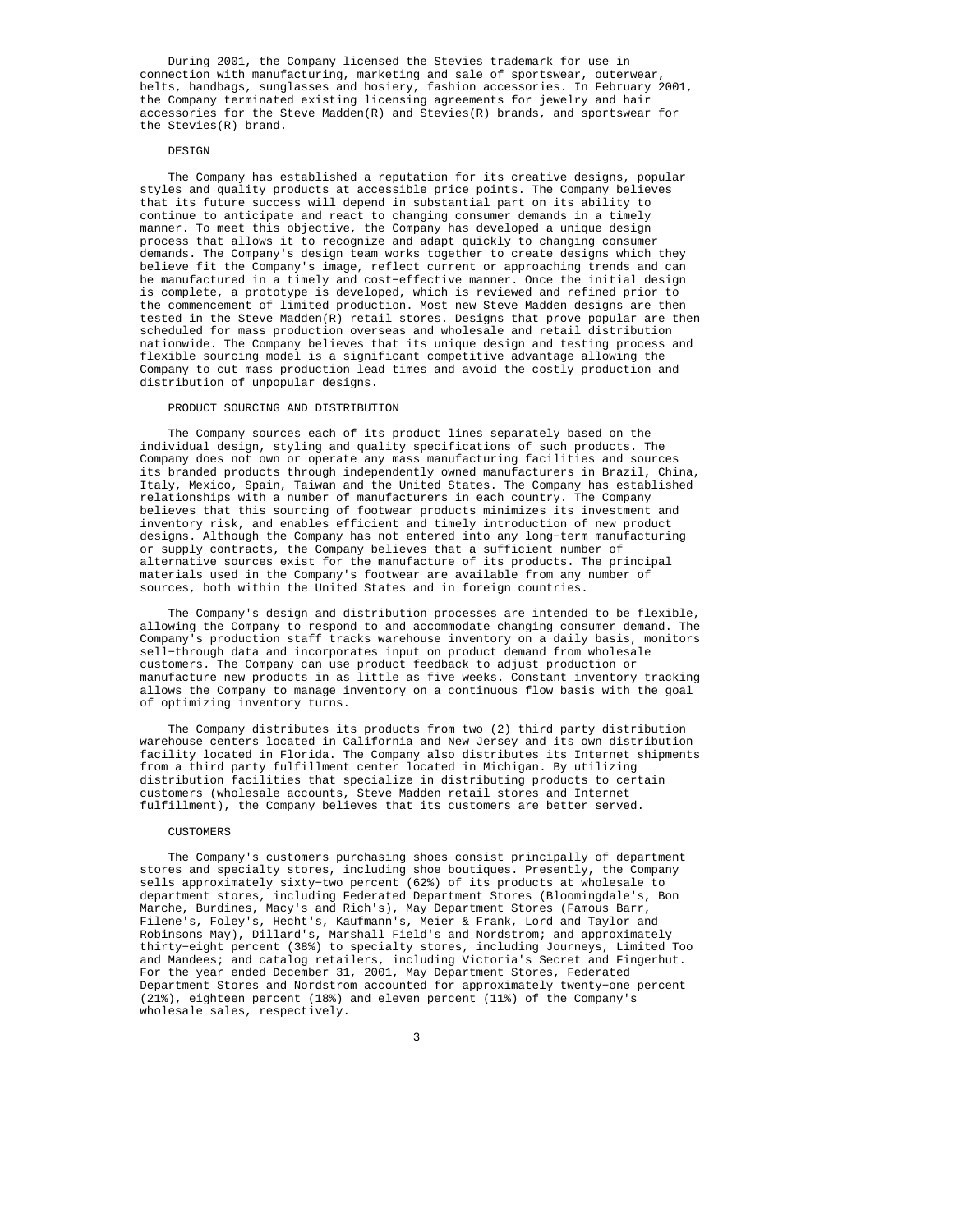The Company sells it products principally through its Company−owned retail stores, better department stores and specialty shoe stores in the United States and abroad. Retail stores and wholesale sales account for approximately thirty−three percent (33%) and sixty−seven percent (67%) of total sales, respectively. The following paragraphs describe each of these distribution channels:

## STEVE MADDEN AND DAVID AARON RETAIL STORES

 As of December 31, 2001, the Company operated sixty−five (65) Company−owned retail stores under the Steve Madden(R) name and two (2) under the David Aaron(R) name. The Company believes that its retail stores will continue to enhance overall sales, profitability, and its ability to react to changing consumer trends. The stores are used as a marketing tool which allows the Company to strengthen brand recognition and to showcase selected items from its full line of branded and licensed products. Furthermore, the retail stores provide the Company with a venue to test and introduce new products and merchandising strategies. Specifically, the Company often tests new designs at its Steve Madden(R) retail stores before scheduling them for mass production and wholesale distribution. In addition to these test marketing benefits, the Company has been able to leverage sales information gathered at Steve Madden(R) retail stores to assist its wholesale accounts in order placement and inventory management.

 A typical Steve Madden(R) store is approximately 1,400 to 1,600 square feet and is located in malls and street locations which attract the highest concentration of the Company's core demographic −− style−conscious young women ages 16 to 25 years old. The David Aaron(R) store has a more sophisticated design and format styled to appeal to its more mature target audience. In addition to carefully analyzing mall demographics, the Company also sets profitability guidelines for each potential store site. Specifically, the Company targets sites at which the demographics fit the consumer profile, the positioning of the site is well trafficked and the projected fixed annual rent expense does not exceed a specified percentage of sales over the life of the lease. By setting these standards, the Company believes that each store will contribute to the Company's overall profits both in the near− and longer−terms.

#### OUTLET STORES

 In May 1998, Shoe Biz, Inc., a wholly owned subsidiary of the Company ("Shoe Biz"), purchased certain assets from and assumed certain liabilities of, Daniel Scott, Inc. with respect to its Shoe Biz outlet store located in Mineola, New York. In connection with the transaction, the Company hired Robert Schmertz, the former President and sole stockholder of Daniel Scott, Inc., as the President of Shoe Biz. Shoe Biz operates the five (5) outlet stores in New Jersey and New York, three (3) of which operate under the Shoe Biz name and two (2) of which operate as Steve Madden Outlet stores. Shoe Biz sells many product lines, including Steve Madden, David Aaron, Stevies and l.e.i.(R) footwear, at lower prices than prices typically charged by other "full price" retailers.

#### DEPARTMENT STORES

 The Company currently sells to over 2,500 locations of twenty (20) better department stores throughout the United States and Canada. The Company's top accounts include Federated Department Stores (Macy's, Bloomingdale's, Bon Marche, Burdine's and Rich's), May Department Stores (Filene's, Hecht's, Famous Barr, Foley's, Kaufmann's, Meier & Frank, Lord and Taylor and Robinsons May), Nordstrom, Dillard's and Marshall Field's.

 Department store accounts are offered merchandising support which includes in−store fixtures and signage, supervision of displays and merchandising of the Company's various product lines. An important development in the Company's wholesale merchandising effort is the creation of in−store concept shops, where a broader collection of the Company's branded products are showcased. These in−store concept shops create an environment that is consistent with the Company's image and enable the retailer to display and stock a greater volume of the Company's products per square foot of retail space. In addition, these in−store concept shops encourage longer term commitment by the retailer to the Company's products and enhance consumer brand awareness.

 In addition to merchandising support, the Company's customer service representatives maintain weekly communications with their accounts to guide them in placing orders and to assist them in managing inventory,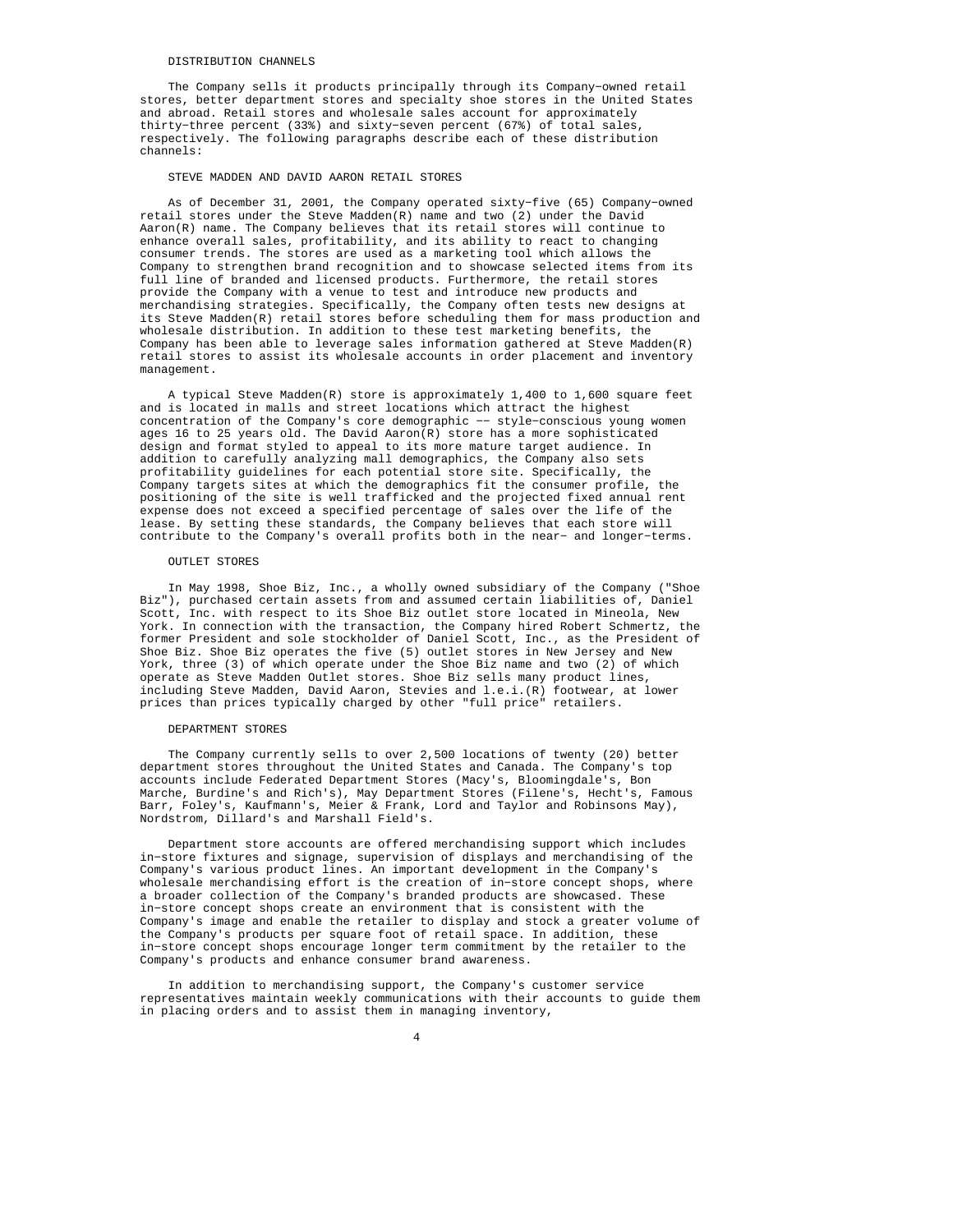assortment and retail sales. The Company leverages its sell−through data gathered at its retail stores to assist department stores in allocating their open−to−buy dollars to the most popular styles in the product line and to phase out styles with weaker sell−throughs.

#### SPECIALTY STORES/CATALOG SALES

 The Company currently sells to specialty store locations throughout the United States and Canada. The Company's top specialty store accounts include Journeys, Limited Too and Mandees. The Company offers its specialty store accounts the same merchandising, sell−through and inventory tracking support offered to its department store accounts. Sales of the Company's products are also made through various catalogs, such as Victoria's Secret.

#### INTERNET SALES

 The Company operates three (3) Internet web sites: www.stevemadden.com, www.stevies.com and www.stevemaddenmens.com. Customers can purchase numerous styles of the Company's Steve Madden and Stevies footwear, accessory and clothing products. As a result of the Company's increased focus on e−commerce, sales in 2001 derived from its Internet store increased 37% to \$4,900,000 from \$3,500,000 in 2000.

 As a result of the increased sales activity on the Company's web sites, the Company entered into an agreement with Progressive Distribution Services in April 2000. Under the terms of the Agreement, Progressive Distribution Services provides direct−to−customer and other fulfillment services for purchases made on the Company's web sites, including validation of customer credit, picking, packing and shipment of footwear products to customers of the Company.

#### MILLE 21 DISTRIBUTION AGREEMENT

 On January 7, 2002, the Company and Mille 21, Inc. ("Mille 21") entered into a written agreement whereby the Company granted Mille 21 the exclusive right to develop Steve Madden retail stores and sell Steve Madden products in South Korea. Under the terms of the agreement, Mille 21 is obligated to open four (4) Steve Madden stores in South Korea in 2002 and is also obligated to purchase minimum amounts of Steve Madden products. The Company believes that establishing a presence in South Korea is a first step toward expanding into the pacific rim.

#### COMPETITION

 The fashion footwear industry is highly competitive. The Company's competitors include specialty shoe companies as well as companies with diversified footwear product lines. The recent substantial growth in the sales of fashion footwear has encouraged the entry of many new competitors and increased competition from established companies. Most of these competitors, including Kenneth Cole, Nine West, DKNY, Skechers, Nike and Guess, may have significantly greater financial and other resources than the Company. The Company believes effective advertising and marketing, fashionable styling, high quality and value are the most important competitive factors and intends to continue to employ these elements as it develops its products.

 In 2001, the Company launched the Steve Madden Mens brand which competes with several brands that are more established with greater consumer awareness, including Kenneth Cole, Skechers Collection, Tommy Hilfiger and Nautica.

#### MARKETING AND SALES

 Prior to 1997, the Company's marketing plans relied heavily on its few Steve Madden(R) retail store locations and word−of−mouth referrals. In 1998, the Company continued to focus on creating a more integrated brand building program to establish Steve Madden as the leading designer of fashion footwear for style−conscious young women. As a result, the Company developed a national advertising campaign for lifestyle and fashion magazines which was also used in regional marketing programs such as radio advertisements, television commercials, outdoor media, college event sponsorship and live online chat forums. The Company also continues to promote its web sites (www.stevemadden.com, www.stevies.com and www.stevemaddenmens.com) where consumers can purchase Steve Madden(R), Stevies and Steve Madden Mens products and interact with both the Company and other customers.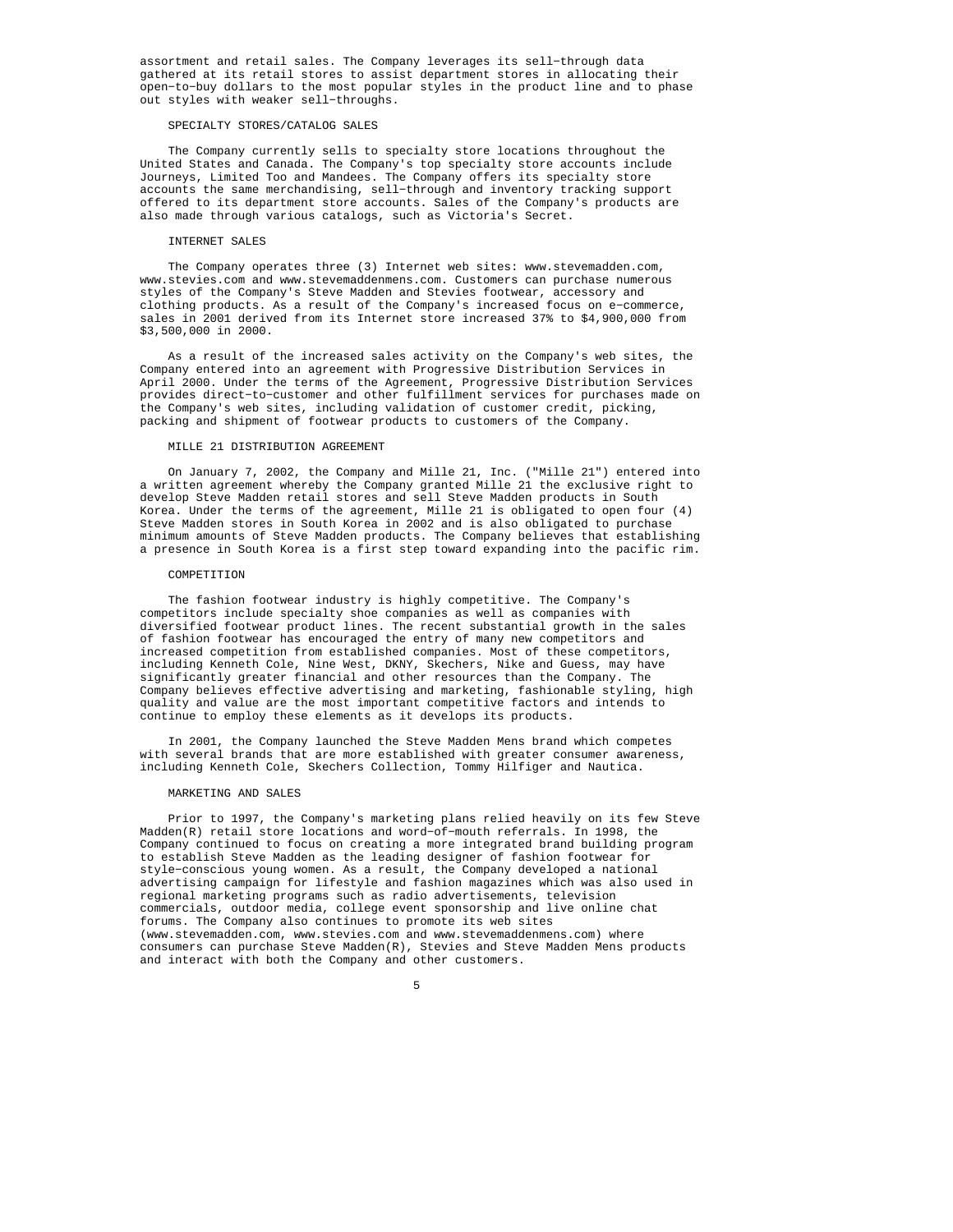The Company also increased the marketing of the Steve Madden brand to college students in 2001. The Company targeted universities for a series of lively promotions, many of them tied in with musical performances.

 The Company commenced an aggressive marketing campaign for the Stevies brand with separate marketing, advertising, promotional events and in−store displays targeting the new Stevies customer. As for Steve Madden Mens, the Company supported the brand's roll−out with strategic marketing and advertising initiatives.

 In order to service its wholesale accounts, the Company retains a sales force of fourteen independent sales representatives. These sales representatives work on a commission basis and are responsible for placing the Company's products with its principal customers, including better department and specialty stores. The sales representatives are supported by the Company's senior executives, a staff of twelve account executives, two merchandise coordinators and twenty five customer service representatives who continually cultivate relationships with wholesale customers. This staff assists accounts in merchandising and assessing customer preferences and inventory requirements, which ultimately serves to increase sales and profitability.

#### MANAGEMENT INFORMATION SYSTEMS (MIS) OPERATIONS

 Sophisticated information systems are essential to the Company's ability to maintain its competitive position and to support continued growth. The Company operates on a dual AS/400 system which provides system support for all aspects of its business including manufacturing purchase orders; customer purchase orders; order allocations; invoicing; accounts receivable management; real time inventory management; quick response replenishment; point−of−sale support; and financial and management reporting functions. The Company has a PKMS bar coded warehousing system which is integrated with the wholesale system in order to provide accurate inventory positions and quick response size replenishment for its customers. In addition, the Company has installed an EDI system which provides a computer link between the Company and certain wholesale customers that enables both the customer and the Company to monitor purchases, shipments and invoicing. The EDI system also improves the Company's ability to respond to customer inventory requirements on a weekly basis.

 In 2001, a new AS400 computer platform was implemented to support the Company's retail division. After the events of September 11, 2001, the Company reevaluated and implemented an enhanced business resumption plan. This plan insures that all mission critical business systems are available twenty four hours a day, seven days a week with a supporting redundant network infrastructure in place.

# RECEIVABLES FINANCING; LINE OF CREDIT

 Under the terms of a factoring agreement with Capital Factors, Inc., the Company is permitted to draw down 80% of its invoiced receivables at an interest rate of two points below the Prime Rate (as defined in such agreement). The agreement provides that Capital Factors is not required to purchase all the Company's receivables and requires the Company to pay an unused line fee of .25% of the average daily unused portion of the maximum amount of the credit line. On September 1, 1998, the Company and Capital Factors amended its Factoring Agreement to, among other things, provide the Company with a credit line of up to \$15,000,000, subject to certain limitations. The Company has not recently borrowed funds under its credit line with Capital Factors. The agreement with Capital Factors was renewed as of December 31, 2001 for an additional one year term. Capital Factors maintains a lien on all of the Company's inventory and receivables and assumes the credit risk for all assigned accounts approved by it.

#### TRADEMARKS AND SERVICE MARKS

 The STEVE MADDEN and STEVE MADDEN plus Design trademarks and service marks have been registered in numerous International Classes (Int'l Cl. 25 for clothing and footwear; Int'l Cl. 18 for leather goods, such as handbags and wallets; Int'l Cl. 9 for eyewear; Int'l Cl. 14 for jewelry; Int'l Cl. 3 for cosmetics and fragrances; Int'l Cl. 20 for picture frames and furniture; Int'l Cl. 16 for paper goods; Int'l Cl. 24 for bedding; and Int'l Cl. 35 for retail store services) in the United States. The Company also has trademark registrations in the United States for the marks EYESHADOWS BY STEVE MADDEN (Int'l Cl. 9 for eyewear), ICE TEA (Int'l Cl. 25 for clothing and footwear), SOHO COBBLER (Int'l. Cl. 9 for eyewear; and Int'l Cl. 25 for clothing and footwear), and SHOE BIZ By STEVE MADDEN (Int'l Cl. 25 for clothing and footwear; and Int'l Cl. 35 for retail store services).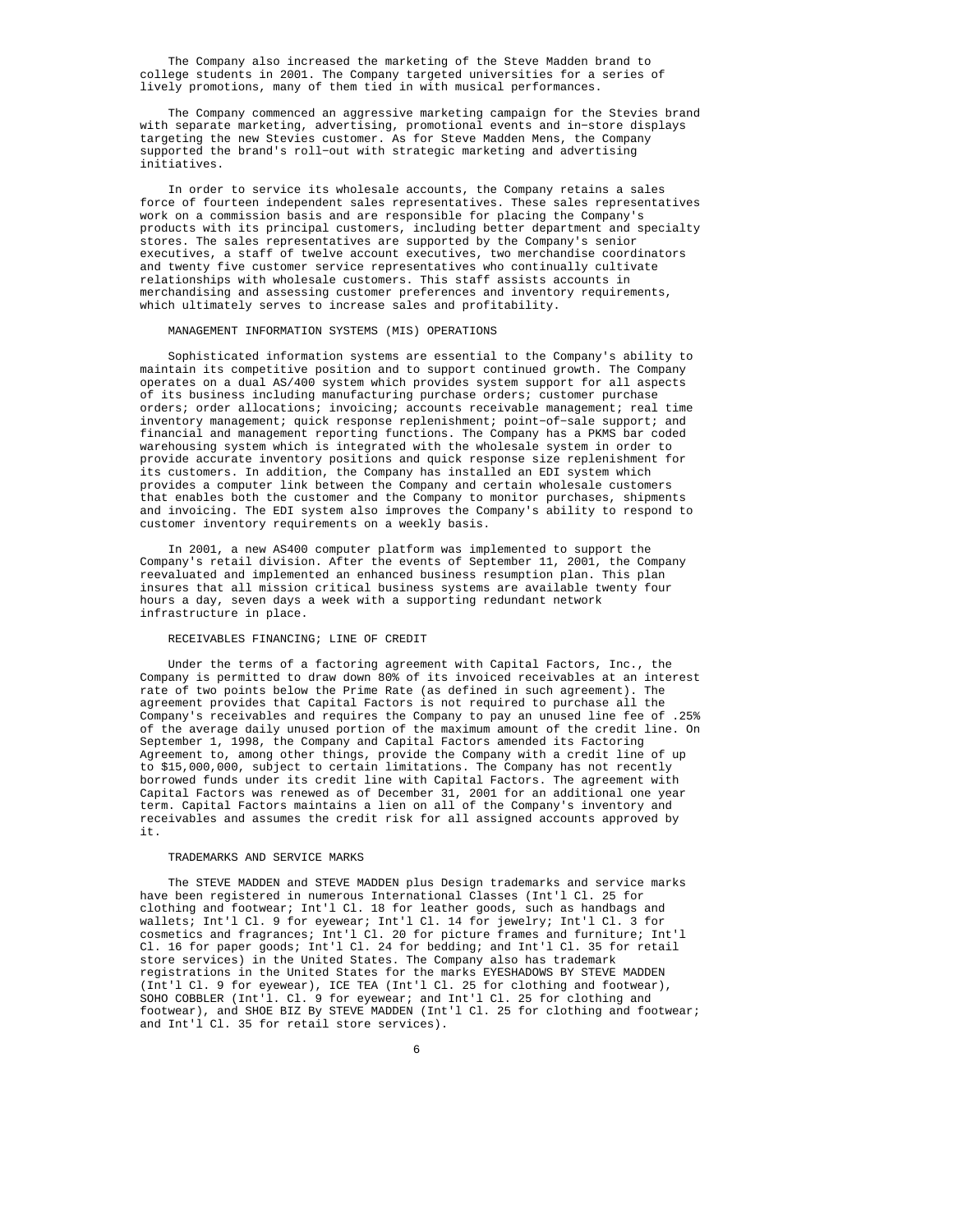The Company further owns registrations for the STEVE MADDEN and STEVE MADDEN plus Design trademarks and service marks in various International Classes in Argentina, Australia, Brazil, Canada, Chile, China, Colombia, Hong Kong, Israel, Italy, Japan, Korea, Mexico, Panama, Saudi Arabia, South Africa, Taiwan, the 15 cooperating countries of Europe and the Benelux countries and has pending applications for registration of the STEVE MADDEN and STEVE MADDEN plus Design trademarks and service marks in Bahrain, Kuwait, Malaysia, Oman, Peru, Qatar, the United Arab Emirates and Venezuela. There can be no assurance, however, that the Company will be able to effectively obtain rights to the STEVE MADDEN mark throughout all of the countries of the world. Moreover, no assurance can be given that others will not assert rights in, or ownership of, trademarks and other proprietary rights of the Company or that the Company will be able to successfully resolve such conflicts. The failure of the Company to protect such rights from unlawful and improper appropriation may have a material adverse effect on the Company's business and financial condition.

 Additionally, the Company, through its Diva Acquisition Corp. subsidiary, owns registrations for the DAVID AARON trademark and service mark in various International Classes in the United States (Int'l Cl. 25 for clothing and footwear; Int'l Cl. 18 for leather goods, such as handbags and wallets; and Int'l Cl. 35 for retail store services), Australia, Canada, Hong Kong, Israel, Japan, South Africa and the 15 cooperating countries in Europe and for its D. AARON trademark in Spain. The Company further has a pending application for registration of the DAVID AARON trademark and service mark in Panama. The Company believes that the DAVID AARON trademark has a significant value and is important to the marketing of the Company's products.

 The Company, through its Stevies, Inc. subsidiary, also owns several registrations for the STEVIES trademark and service mark in two International Classes in the United States (Int'l Cl. 18 for leather goods, such as handbags and wallets; and Int'l Cl. 9 for eyewear) and for its STEVIES plus Design mark for various goods in Hong Kong and the 15 cooperating countries in Europe. Additionally, Stevies, Inc. has several pending trademark and service mark applications for registration of the STEVIES and STEVIES plus Design marks in various International Classes in the United States (Int'l Cl. 25 for clothing and footwear; Int'l Cl. 18 for leather goods, such as handbags and wallets; Int'l Cl. 9 for eyewear; Int'l Cl. 14 for jewelry; Int'l Cl. 3 for cosmetics and fragrances; Int'l Cl. 16 for paper goods; Int'l Cl. 28 for toys; Int'l Cl. 26 for hair accessories; and Int'l Cl. 35 for retail store services) and in Argentina, Bahrain, Brazil, Canada, China, Colombia, Indonesia, Japan, Korea, Kuwait, Malaysia, Mexico, Oman, Panama, Peru, Qatar, Saudi Arabia, South Africa, Thailand, Taiwan, the United Arab Emirates and Venezuela. Finally, Stevies, Inc. also owns several pending trademark and service mark applications for registration of the STEVIES BY STEVE MADDEN mark in various International Classes in the United States (Int'l Cl. 25 for clothing and footwear; Int'l Cl. 14 for jewelry; Int'l Cl. 18 for leather goods, such as handbags and wallets; Int'l Cl. 16 for paper goods; Int'l Cl. 3 for cosmetics and fragrances; Int'l Cl. 9 for eyewear; Int'l Cl. 26 for hair accessories; Int'l Cl. 28 for toys; and Int'l Cl. 35 for retail store services).

#### EMPLOYEES

 At March 18, 2002, the Company employed approximately 1,023 employees, of whom approximately 313 work on a full−time basis and approximately 710 work on a part−time basis. The management of the Company considers relations with its employees to be good.

# <span id="page-10-0"></span>ITEM 2 PROPERTIES

 The Company maintains approximately 25,000 square feet for its executive offices and sample production facilities at 52−16 Barnett Avenue, Long Island City, NY 11104. The lease for the Company's headquarters expires in June 2002.

 The Company's showroom is located at 1370 Avenue of the Americas, New York, NY. All of the Company's brands are displayed for sale from this 3,762 square foot space. The lease for the Company's showroom expires in November 2002.

 The Company's l.e.i.(R) showroom is located at 2300 Stemmons Freeway, Dallas, Texas. The Company's l.e.i. brands are displayed from this 1,080 square foot space. The lease for this showroom expires in September 2004.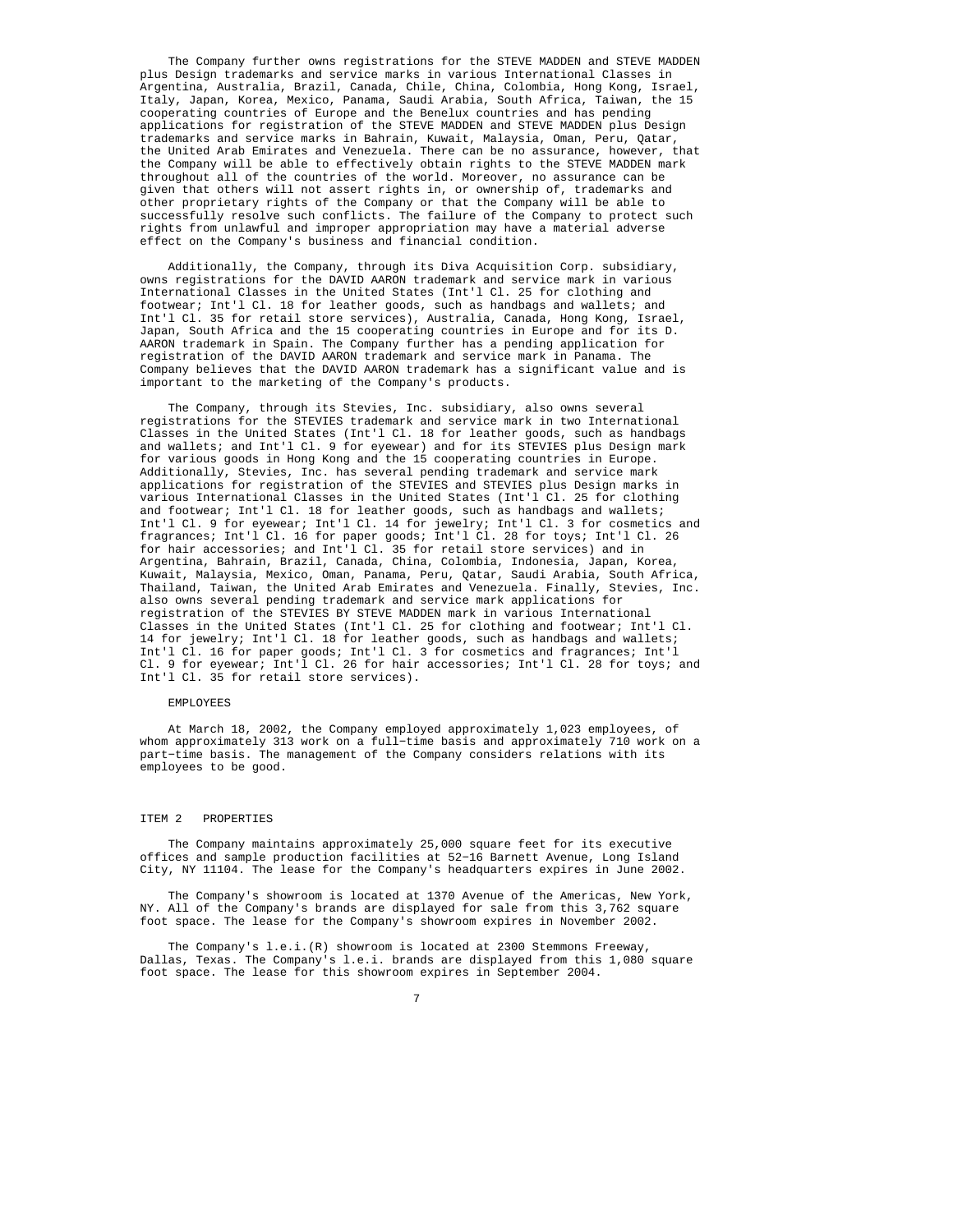The Company maintains a warehouse and distribution center in Port Everglades, Florida servicing wholesale and retail accounts. The lease for the Florida warehouse expires on January 31, 2003. In addition, the Company has engaged three independent distributors to warehouse and distribute its products.

 All of the Company's retail stores are leased pursuant to leases that extend for terms which average ten years in length. A majority of the leases include clauses that provide for contingent rental payments if gross sales exceed certain targets. In addition, a majority of the leases enable the Company and/or the landlord to terminate the lease in the event that the Company's gross sales do not achieve certain minimum levels during a prescribed period. Many of the leases contain rent escalation clauses to compensate for increases in operating costs and real estate taxes.

The current terms of the Company's retail store leases expire as follows:

| Years Lease Terms Expire | Number of Stores |
|--------------------------|------------------|
|                          |                  |
| 2003                     | 3                |
| 2004                     | 3                |
| 2005                     | 4                |
| 2006                     | 2                |
| 2007                     | 6                |
| 2008                     | 13               |
| 2009                     | 12               |
| 2010                     | 11               |
| 2011                     | 16               |
| 2012                     | 2                |

## <span id="page-11-0"></span>ITEM 3 LEGAL PROCEEDINGS

 Except as set forth below, no material legal proceedings are pending to which the Company or any of its property is subject.

 On June 20, 2000, Steven Madden, the Company's former Chairman and Chief Executive Officer, was indicted in the United States District Courts for the Southern District and Eastern District of New York. The indictments alleged that Mr. Madden engaged in securities fraud and money laundering activities. In addition, the Securities and Exchange Commission filed a complaint in the United States District Court for the Eastern District of New York alleging that Mr. Madden violated Section 17(a) of the Securities Exchange Act of 1934, as amended. On May 21, 2001, Steven Madden entered into a plea agreement with the U.S. Attorney's Office, pursuant to which he pled guilty to four of the federal charges filed against him. In addition, Mr. Madden reached a separate settlement agreement with the Securities and Exchange Commission regarding the allegations contained in its complaint. As a result, Mr. Madden resigned as the Company's Chief Executive Officer and as a member of the Company's Board of Directors effective July 1, 2001. Mr. Madden has agreed to serve as the Company's Creative and Design Chief, a non−executive position. It is expected that Mr. Madden will be sentenced in April 2002. Under the settlement agreement with the Securities and Exchange Commission, Mr. Madden has agreed to not serve as an officer or director of a publicly traded company for 7 years. Neither the indictments nor the Securities and Exchange Commission complaint allege any wrongdoing by the Company or its other officers and directors.

 In December 2001, the Company purchased a loss mitigation policy to cover costs arising out of lawsuits related to the June 2000 federal indictment of Steve Madden, the Company's former Chief Executive Officer. The policy covers the Company's anticipated damages and legal costs in connection with such lawsuits. The Company is obligated to pay for damages and costs in excess of the policy limits. The cost of the policy was \$6,950,000.

#### Class Action

 Between June and August 2000, eight putative securities fraud class action lawsuits have been commenced in the United States District Court for the Eastern District of New York against the Company, Steven Madden and, in five of the actions, Rhonda J. Brown (the former President and a former director of the Company) and Arvind Dharia. These actions are captioned: Wilner v. Steven Madden, Ltd., et al., 00 CV 3676 (filed June 21, 2000); Connor v. Steven Madden, et al., 00 CV 3709 (filed June 22, 2000); Blumenthal v. Steven Madden, Ltd., et al., 00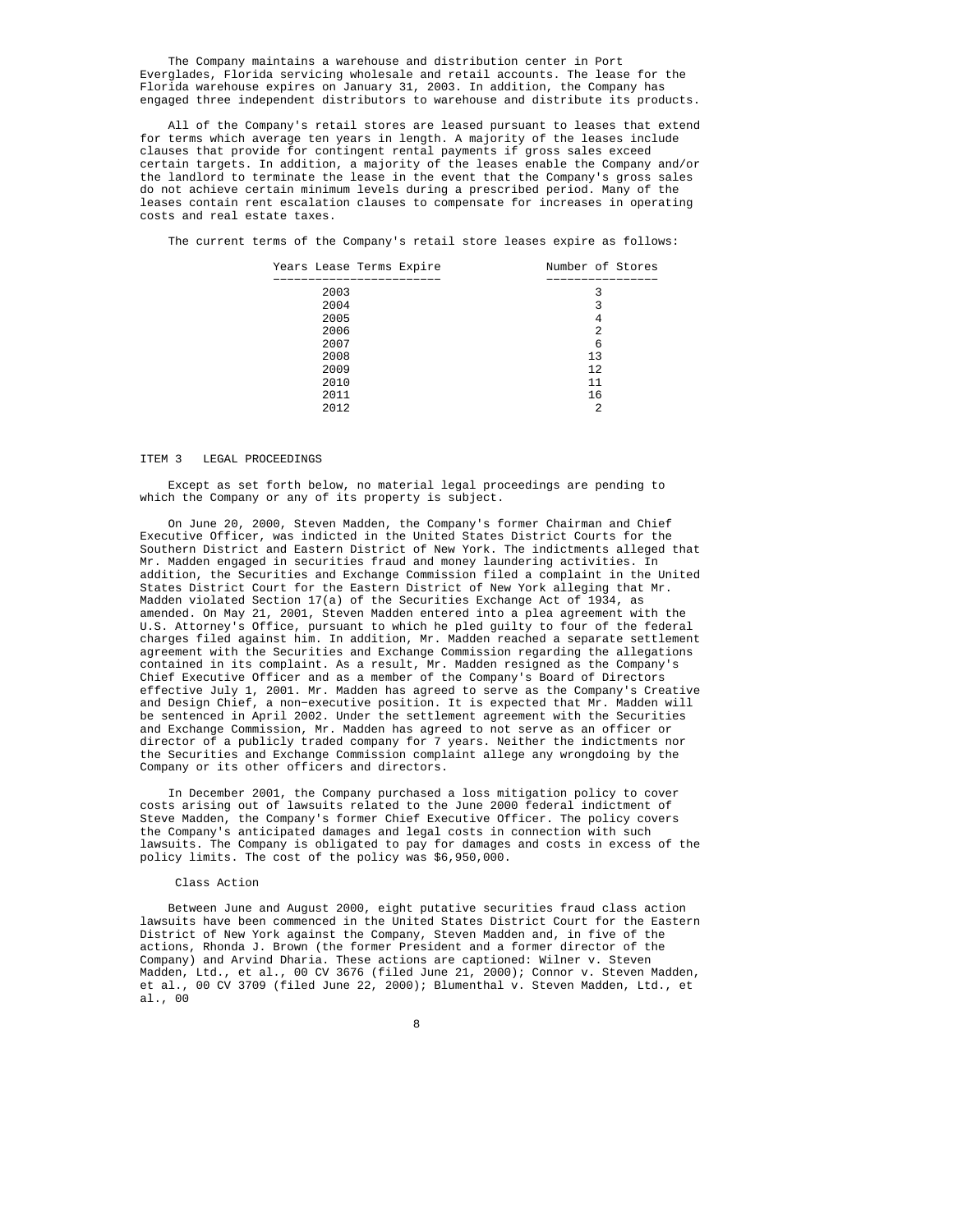CV 3709 (filed June 23, 2000); Curry v. Steven Madden, Ltd., et al., 00 CV 3766 (filed June 26, 2000); Dempster v. Steven Madden Ltd., et al., 00 CV 3702 (filed June 30, 2000); Salafia v. Steven Madden, Ltd., et al., 00 CV 4289 (filed July 24, 2000); Fahey v. Steven Madden, Ltd., et al., 00 CV 4712 (filed August 11, 2000); Process Engineering Services, Inc. v. Steven Madden, Ltd., et al., 00 CV 5002 (filed August 22, 2000). By Order dated December 8, 2000, the Court consolidated these eight actions, appointed Process Engineering, Inc., Michael Fasci and Mark and Libby Adams as lead plaintiffs and approved their selection of lead counsel. On February 26, 2001, Plaintiffs served a Consolidated Amended Complaint. On or about October 31, 2001, plaintiffs filed a Second Consolidated Amended Class Action Complaint. The pleading names the Company, Steven Madden, Rhonda J. Brown and Arvind Dharia as defendants. It principally alleges that the Company and the individual defendants violated Sections 10(b) and 20(a) of the Securities Exchange Act of 1934 and Rule 10b−5 promulgated under the 1934 Act by issuing false and misleading statements, and failing to disclose material adverse information, generally relating to matters arising from Mr. Madden's June 2000 indictment. The plaintiffs seek an unspecified amount of damages, costs and expenses on behalf of themselves and all other purchasers of the Company's common stock during the period June 21, 1997 through June 20, 2000. On November 30, 2001, all of the defendants served motions to dismiss the Consolidated Amended Complaint. The motions were fully briefed on January 14, 2002. Since that time, a settlement in principle of these actions has been reached, subject to execution of definitive settlement documentation, notices to class members, a hearing and approval by the District Court. The tentative settlement is within the limits of the Company's insurance coverage.

# Shareholder Derivative Actions

 On or about September 26, 2000, a putative shareholders derivative action was commenced in the United States District Court for the Eastern District of New York, captioned Herrera v. Steven Madden and Steven Madden, Ltd., 00 CV 5803 (JG). The Company is named as a nominal defendant in the action. The complaint seeks to recover alleged damages on behalf of the Company from Mr. Madden arising from his June 2000 indictment and to require him to disgorge certain profits, bonuses and stock option grants he received. On January 3, 2001, plaintiff filed an Amended Shareholder's Derivative Complaint. On February 2, 2001, both the Company and Mr. Madden filed motions to dismiss the Amended Complaint because of plaintiff's failure to make a pre−litigation demand upon the Company's board of directors. On October 1, 2001, plaintiff filed a Second Amended Complaint. On November 2, 2001, the Company filed a motion to dismiss this pleading on grounds that plaintiff had failed to make a pre−litigation demand upon the Company's board of directors. On February 7, 2002, the Magistrate Judge filed a Report recommending that the Company's motion to dismiss be denied. The Company filed its objections to the Report on March 4, 2002. The Company believes, after consultation with counsel, that its defense costs and certain attorneys fees in connection with this action will be subject to coverage by the Company's insurance as supplemented by the loss mitigation policy described above.

 On or about November 28, 2001, a purported shareholder derivative complaint was filed in the United States District Court for the Eastern District of New York, captioned Herrera v. Karson, et al., 00 CV 7868. Named as defendants therein are the Company (as nominal defendant) and certain of the Company's present and/or former directors. The complaint alleges that the individual defendants breached their fiduciary duties to the Company in connection with a decision by the Board of Directors of the Company to enter into an employment agreement with Mr. Steven Madden in or about May 2001. The complaint seeks declaratory and other equitable relief, as well as an unspecified amount of compensatory damages, costs and expenses. On or about February 1, 2002, plaintiff filed an Amended Shareholder Derivative Complaint (the "Amended Complaint"). The Amended Complaint contains substantially the same allegations and names the same defendants as the original complaint. The Company believes, after consultation with counsel, that its defense costs and certain attorneys fees in connection with this action will be subject to coverage by the Company's insurance as supplemented by the loss mitigation policy described above.

#### SEC Investigation

 On March 14, 2001, the Company became aware that the Securities and Exchange Commission had issued a formal order of investigation with respect to trading in the Company's securities.

# Other Actions

 On or about September 17, 2001, an action was commenced against the Company in the Supreme Court, Queens County, captioned Mitch Stewart v. Steven Madden, Ltd. Mr. Stewart is a former independent contractor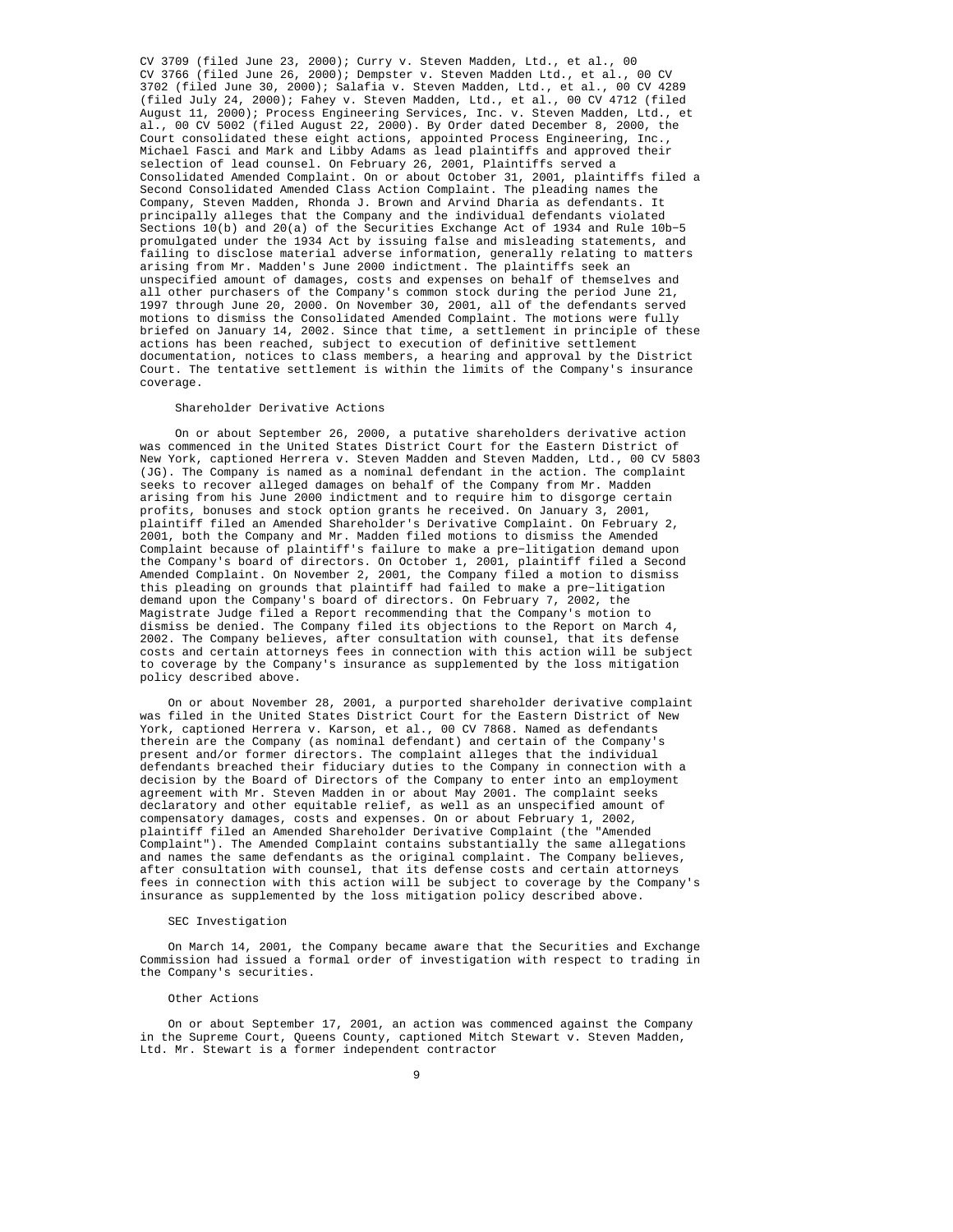for the Company. The complaint seeks damages of approximately \$1.3 million for breach of contract. On December 20, 2001, the Company answered the complaint, denying the allegations and asserting various affirmative defenses. On January 25, 2002, the plaintiff filed a motion for partial summary judgement, which is pending. The Company believes that it has substantial defenses to the claims asserted in the lawsuit.

 On or about November 29, 2001, an action was commenced against the Company for breach of contract in the United States District Court, Eastern District of Texas, captioned Lina Enterprises v. Steven Madden, Ltd. Lina is a former independent contractor for the Company. The complaint seeks damages for breach of contract. The complaint does not specify the amount of damages being sought, but alleges that they are greater than \$75,000. On March 13, 2002, the Company filed a motion to dismiss the complaint. The Company believes that it has substantial defenses to the claims asserted in the lawsuit.

<span id="page-13-0"></span>ITEM 4 SUBMISSION OF MATTERS TO A VOTE OF SECURITYHOLDERS

 No matters were submitted to a vote of the holders of the Company's Common Stock during the last quarter of its fiscal year ended December 31, 2001.

10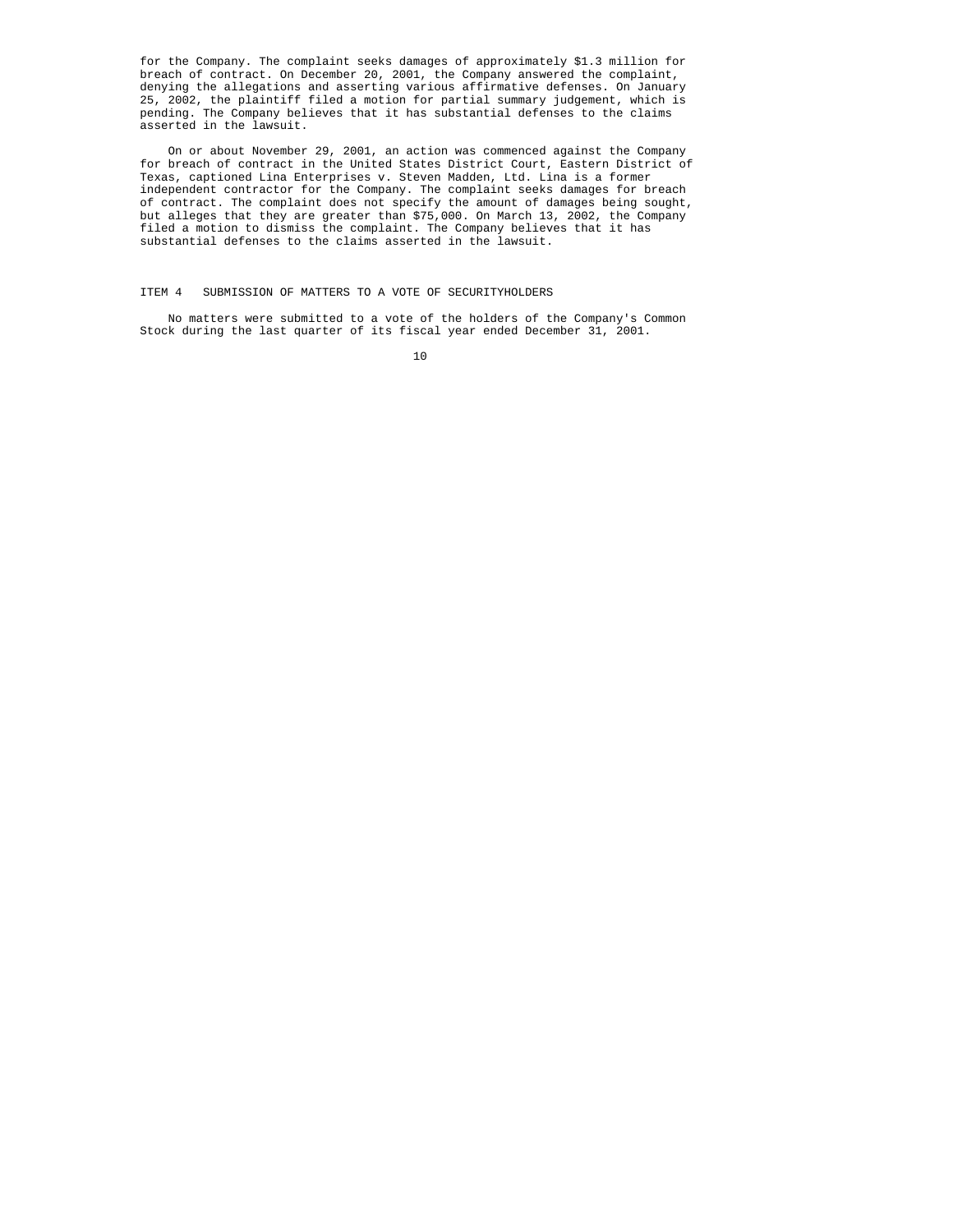#### PART II

# <span id="page-14-1"></span><span id="page-14-0"></span>ITEM 5 MARKET FOR REGISTRANT'S COMMON EQUITY AND RELATED STOCKHOLDER MATTERS

The Company's shares of common stock trade on The Nasdaq National Market.<br>The following table sets forth the range of high and low bid quotations for the<br>Company's Common Stock for the two year period ended December 31, 20 affected.

Common Stock

|                                     | High   | T.OW   |                                     | High     | Low              |
|-------------------------------------|--------|--------|-------------------------------------|----------|------------------|
| 2001                                |        |        | 2000                                |          |                  |
| Ouarter ended<br>March 31, 2001     | 15.125 | 7.656  | Ouarter ended<br>March 31, 2000     | 19       | $12 \frac{1}{2}$ |
| Quarter ended June 30,<br>2001      | 19.050 | 13.350 | Quarter ended June 30,<br>2000      | 22.7/16  | 69/16            |
| Ouarter ended<br>September 30, 2001 | 19.890 | 7.450  | Ouarter ended<br>September 30, 2000 | 12 11/16 | 6 13/16          |
| Ouarter ended<br>December 31, 2001  | 14,200 | 8,900  | Ouarter ended<br>December 31, 2000  | 8 15/32  | n                |

 On March 26, 2002, the final quoted price as reported by The Nasdaq National Market was \$17.35 for each share of common stock. As of March 26, 2002, there were 12,365,216 shares of Common Stock outstanding, held of record by 73 record holders and approximately 3,402 beneficial owners.

 Absence of Dividends. The Company anticipates that all of its earnings in the foreseeable future will be retained to finance the continued growth and expansion of its business and has no current intention to pay cash dividends.

#### $11$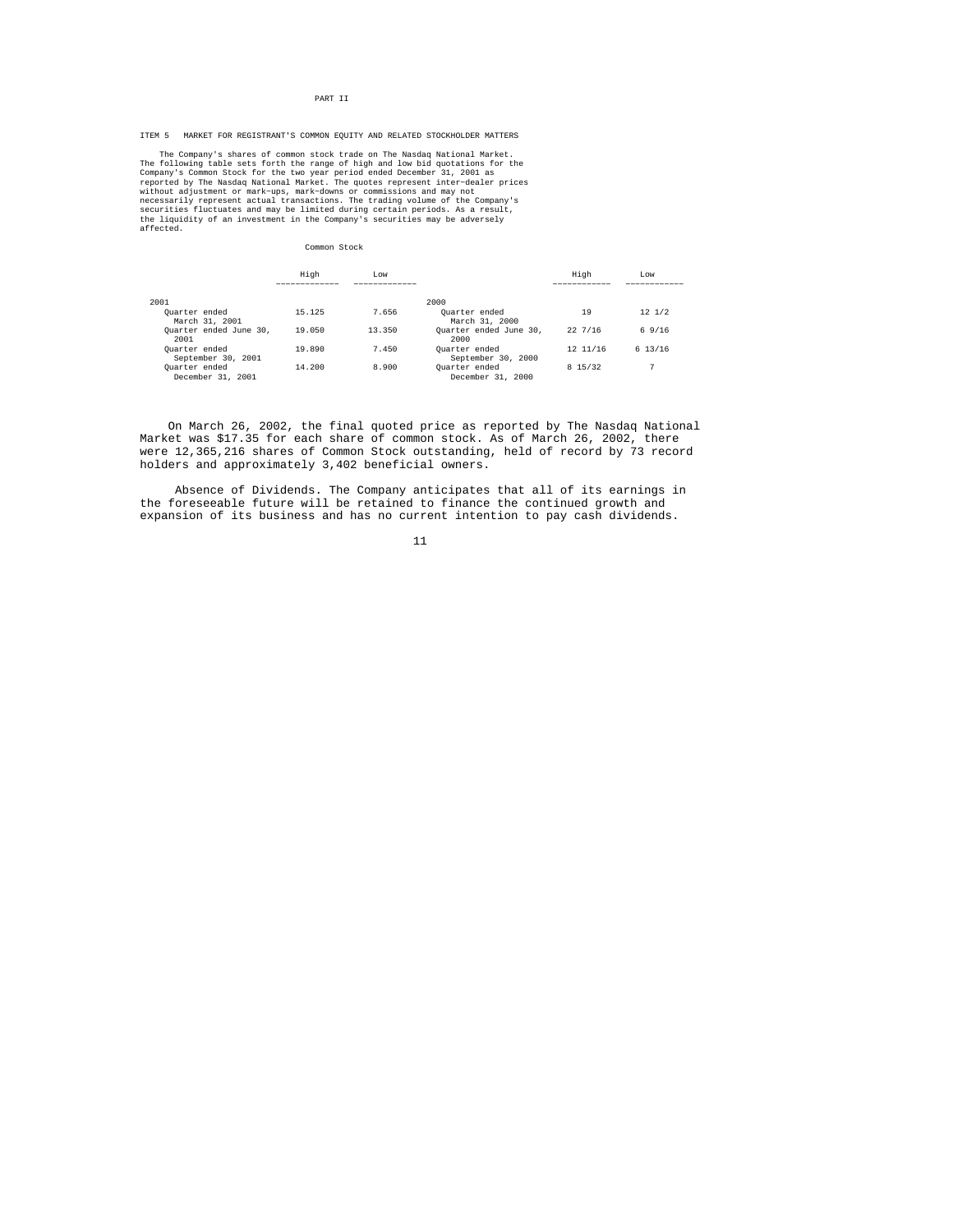#### <span id="page-15-0"></span>ITEM 6 SELECTED FINANCIAL DATA

The following selected financial data has been derived from the Company's<br>audited financial statements. The Income Statement Data relating to 2001, 2000<br>and 1999 and the Balance Sheet Data as of December 31, 2001 and 2000

|                                                      | Year Ended December 31, |                                    |                                                       |                                    |               |  |  |  |
|------------------------------------------------------|-------------------------|------------------------------------|-------------------------------------------------------|------------------------------------|---------------|--|--|--|
|                                                      | 2001                    | 2000                               | 1999                                                  | 1998                               | 1997          |  |  |  |
| INCOME STATEMENT DATA:                               |                         |                                    |                                                       |                                    |               |  |  |  |
| Net sales                                            | 243.391.000             |                                    | 205.113.000 163.036.000                               | 85,783,000                         | 59, 311, 000  |  |  |  |
| Cost of sales                                        | 143,518,000             | 115,495,000                        | 94.536.000                                            | 49,893,000                         | 34,744,000    |  |  |  |
| Gross profit                                         |                         |                                    | 99.873.000 89.618.000 68.500.000                      | 35,890,000                         | 24,567,000    |  |  |  |
|                                                      |                         |                                    |                                                       |                                    |               |  |  |  |
| Commissions and licensing fee                        |                         |                                    | 5,911,000  4,847,000  3,367,000  3,273,000  2,321,000 |                                    |               |  |  |  |
| Operating expenses                                   | (79.472.000)            |                                    | $(68.833.000)$ $(52.946.000)$                         | $(29.949.000)$ $(22.262.000)$      |               |  |  |  |
| Cost of loss mitigation coverage                     | (6, 950, 000)           |                                    |                                                       |                                    |               |  |  |  |
| Income from operations                               | 19,362,000              |                                    | 25,632,000 18,921,000 9,214,000 4,626,000             |                                    |               |  |  |  |
| Interest income                                      | 1,344,000               | 1,744,000                          |                                                       | 909.000 380.000 312.000            |               |  |  |  |
| Interest expense                                     | (66,000)                | (102, 000)                         |                                                       | $(90,000)$ $(235,000)$ $(339,000)$ |               |  |  |  |
| Gain on sale of marketable securities 71,000 230,000 |                         |                                    |                                                       |                                    |               |  |  |  |
| Income before provision for income taxes             |                         | 20.711.000 27.504.000              |                                                       | 19,740,000 9,359,000               | 4,599,000     |  |  |  |
| Provision for income taxes                           |                         |                                    | 8,595,000 11,461,000 8,274,000 3,912,000              |                                    | 1,899,000     |  |  |  |
| Net Income                                           |                         | 12.116.000  16.043.000  11.466.000 |                                                       | 5,447,000 2,700,000                |               |  |  |  |
| Basic income per share                               | \$1.04                  | \$1.42                             | \$1.06                                                | \$.058                             | \$0.33        |  |  |  |
| Diluted income per share                             | \$0.94                  | $$1.26$ $$0.92$                    |                                                       |                                    | \$0.50 \$0.30 |  |  |  |
| Weighted average common shares                       |                         |                                    |                                                       |                                    |               |  |  |  |
| outstanding-basic income per share 11,617,862        |                         | 11,310,130                         | 10,831,250                                            | 9,436,798                          | 8.064.604     |  |  |  |
| Effect of potential common shares from               |                         |                                    |                                                       |                                    |               |  |  |  |
| exercise of options and warrants                     |                         |                                    | 1.330.002 1.387.244 1.634.102                         | 1,546,303                          | 848,462       |  |  |  |
| Weighted average common shares                       |                         |                                    |                                                       |                                    |               |  |  |  |
| outstanding                                          |                         |                                    | 12.947.864    12.697.374    12.465.352                | 10.983.101 8.913.066               |               |  |  |  |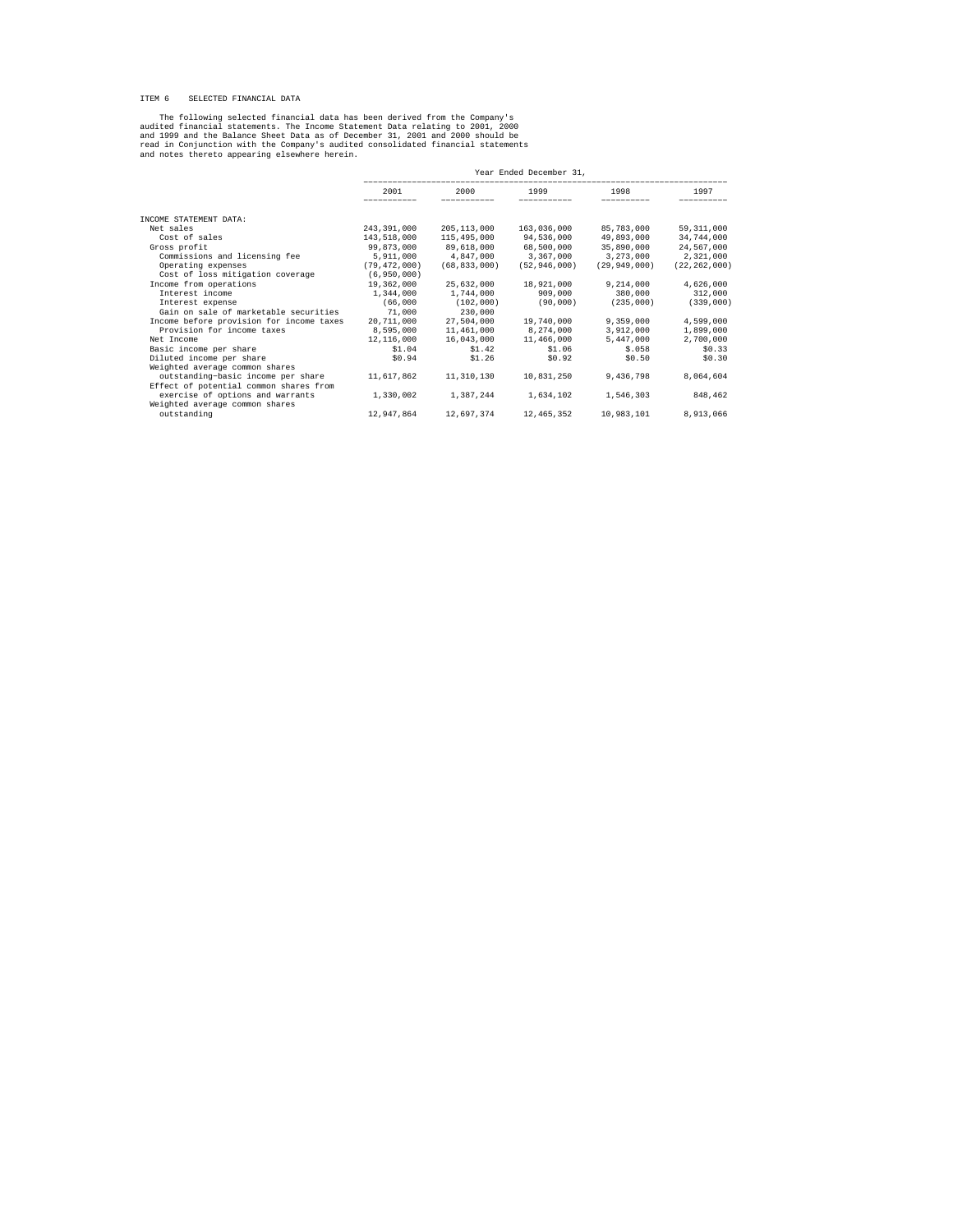| BALANCE SHEET DATA     |             |            |            |            |              |
|------------------------|-------------|------------|------------|------------|--------------|
| Total assets           | 100.822.000 | 91,733,000 | 78,135,000 | 48,928,000 | 29, 277, 000 |
| Working capital        | 82.633.000  | 57.207.000 | 48,076,000 | 33,627,000 | 16,545,000   |
| Noncurrent liabilities | 1,313,000   | 1,130,000  | 980,000    | 681,000    | 359,000      |
| Stockholders' equity   | 102,360,000 | 76,566,000 | 62.435.000 | 44,960,000 | 25,793,000   |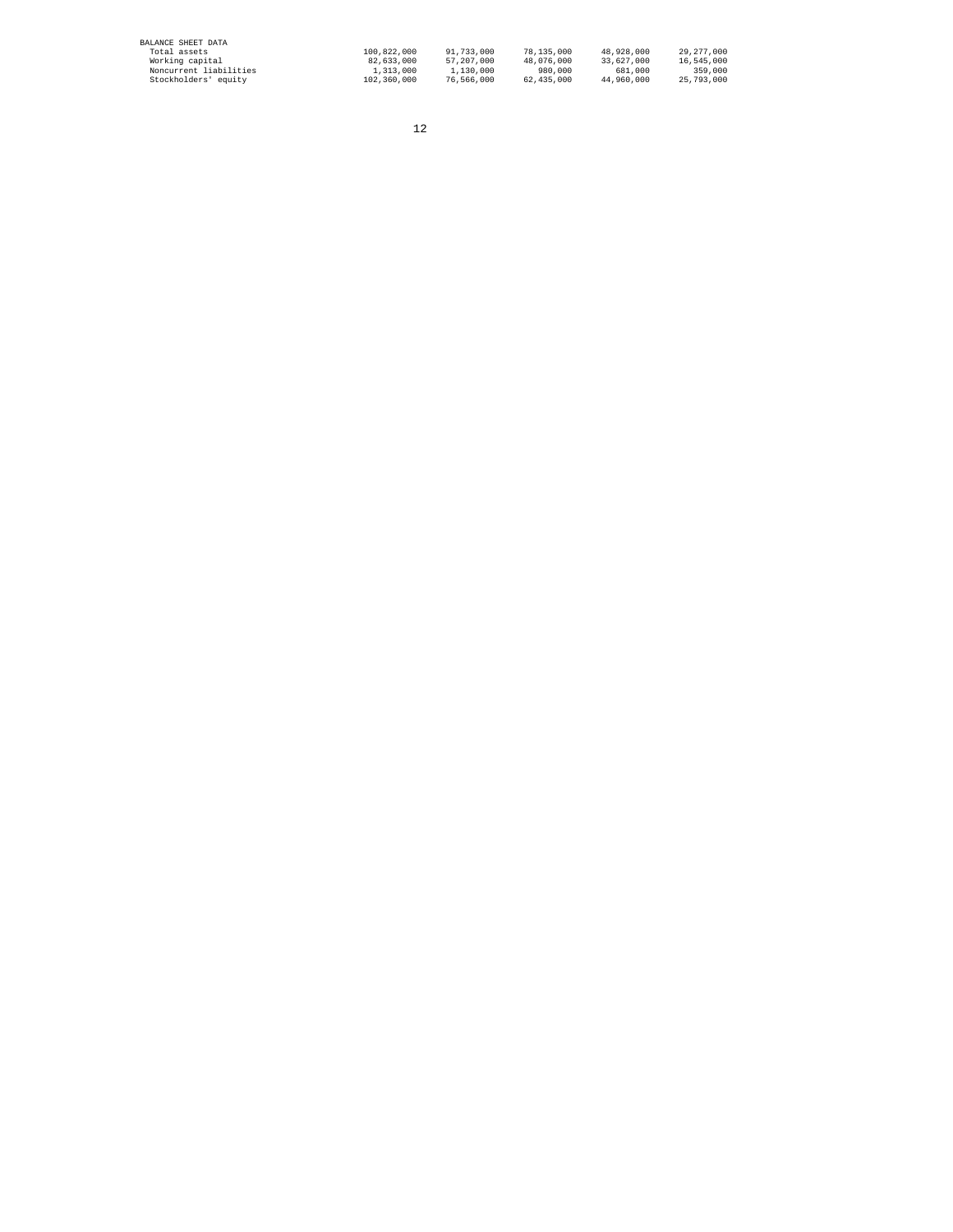#### <span id="page-17-0"></span>ITEM 7 MANAGEMENT'S DISCUSSION AND ANALYSIS OF FINANCIAL CONDITION AND RESULTS OF OPERATIONS

The following discussion of the Company's financial condition and results of operations should be read in conjunction with the Financial Statements and Notes thereto appearing elsewhere in this document.

Statements in this "Management's Discussion and Analysis of Prinancial<br>Condition and Results of Operations" and elsewhere in this document as well as<br>statements made in press releases and oral statements that may be made b

The following table sets forth information on operations for the periods indicated:

#### PERCENTAGE OF NET SALES −−−−−−−−−−−−−−−−−−−−−−− YEAR ENDED −−−−−−−−−− DECEMBER 31 −−−−−−−−−−− (\$ in thousands)

| Consolidated:                           | 2001      |                | 2000      |      | 1999      |                |
|-----------------------------------------|-----------|----------------|-----------|------|-----------|----------------|
|                                         |           |                |           |      |           |                |
| Net Sales                               | \$243,391 | 100%           | \$205,113 | 100% | \$163,036 | 100%           |
| Cost of Sales                           | 143.518   | 59             | 115,495   | 56   | 94,536    | 58             |
| Other Operating Income                  | 5.911     | $\mathfrak{D}$ | 4.847     |      | 3.367     | $\mathfrak{D}$ |
| Operating Expenses                      | 79.472    | 33             | 68,833    | 34   | 52.946    | 32             |
| Cost of Loss Mitigation Coverage        | 6.950     |                |           | --   |           | --             |
| Income from Operations                  | 19,362    | 8              | 25,632    | 12   | 18,921    | 12.            |
| Interest and Other Income (Expense) Net | 1.349     |                | 1,872     |      | 819       |                |
| Income Before Income Taxes              | 20.711    | 9              | 27.504    | 13   | 19,740    | 12.            |
| Net Income                              | 12,116    | 5              | 16,043    | 8    | 11,466    |                |

13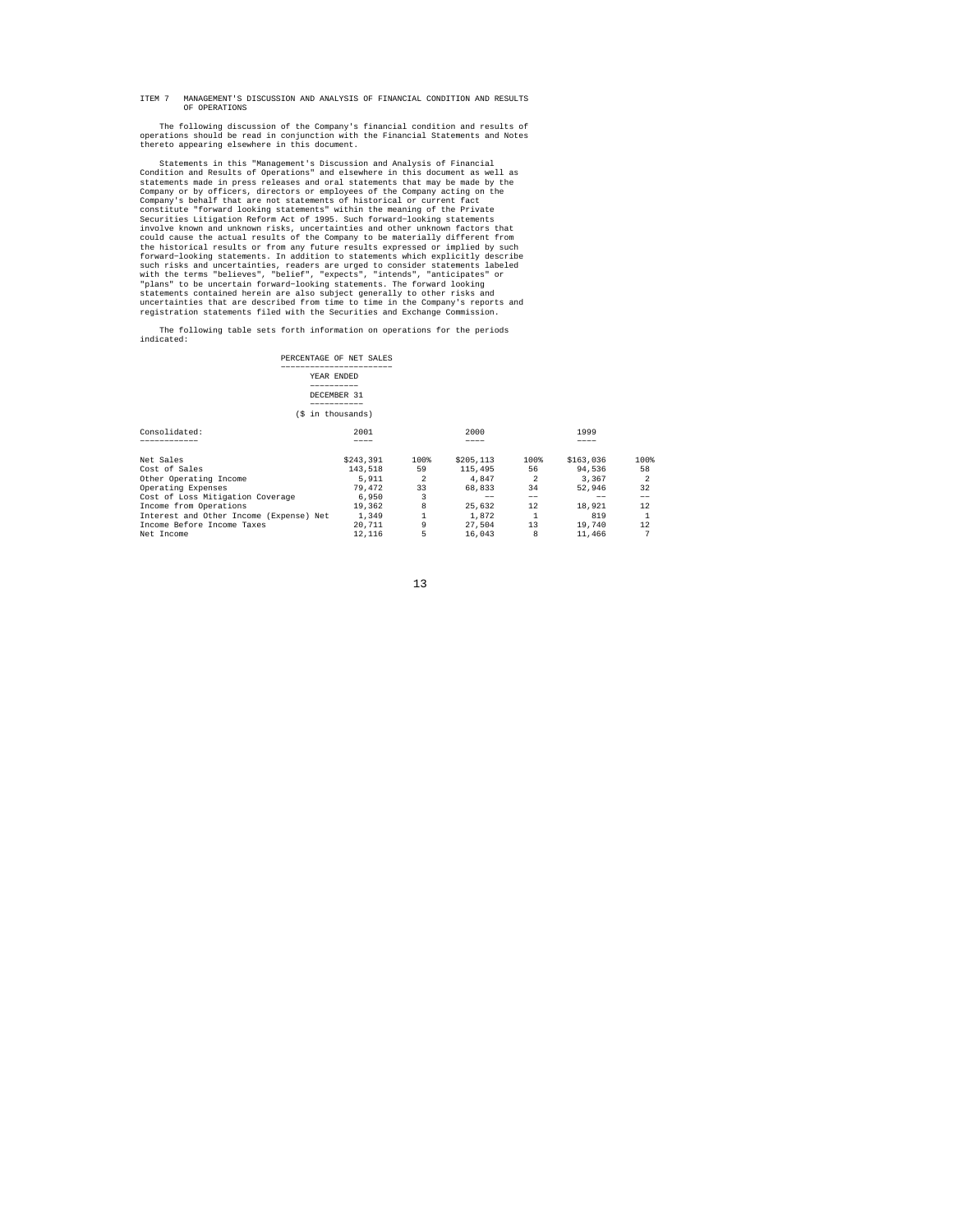|                                                                          | ________________________<br>YEAR ENDED |                            |                                               |                   |                   |                   |
|--------------------------------------------------------------------------|----------------------------------------|----------------------------|-----------------------------------------------|-------------------|-------------------|-------------------|
|                                                                          | ----------<br>DECEMBER 31              |                            |                                               |                   |                   |                   |
|                                                                          | -----------                            |                            |                                               |                   |                   |                   |
|                                                                          | (\$ in thousands)                      |                            |                                               |                   |                   |                   |
| By Segment                                                               | 2001<br>---------                      |                            | 2000<br>--------                              |                   | 1999<br>--------  |                   |
| WHOLESALE DIVISIONS:<br>--------------------                             |                                        |                            |                                               |                   |                   |                   |
| Steven Madden, Ltd.                                                      |                                        |                            |                                               |                   |                   |                   |
| -------------------<br>Net Sales                                         | \$92,413                               | $100\%$                    | \$ 87,977                                     | 100%              | \$78,890          | 100%              |
| Cost of Sales                                                            | 60,052                                 | 65                         | 54,707                                        | 62                | 49,770            | 63                |
| Other Operating Income                                                   | 1,462                                  | $\overline{\phantom{0}}$   | 959                                           | $\overline{1}$    | 807               | $\mathbf{1}$      |
| Operating Expenses                                                       | 24,929                                 | 27                         | 25,422                                        | 29                | 22,758            | 29                |
| Operating Daysman<br>Cost of Loss Mitigation Coverage 6,950 o<br>1,944 2 |                                        |                            | 8,807                                         | $\sim$ $-$<br>10  | 7,169             | $\sim$ $-$<br>- 9 |
| l.e.i. Footwear:                                                         |                                        |                            |                                               |                   |                   |                   |
| ----------------<br>Net Sales                                            |                                        |                            | $$42,592$ $100\%$ $$37,741$ $100\%$ $$27,546$ |                   |                   | 100%              |
| Cost of sales                                                            | 26,859                                 | 63                         | 23,657                                        | 63                | 17,856            | 65                |
| Operating Expenses                                                       | 9,833                                  | 23                         | 7,652                                         | 20                | 5,856             | 21                |
| Income from Operations                                                   |                                        | 5,900 14                   | $6,432$ 17                                    |                   | 3,834             | 14                |
| Madden Mens:<br>------------                                             |                                        |                            |                                               |                   |                   |                   |
| Net Sales                                                                | $$10,461$ $100\%$                      |                            | $\qquad \qquad - \qquad -$                    | $--$              | $-  \,$           | $- -$             |
| Cost of sales                                                            | 6,737                                  | 64                         | $  \,$                                        | $\qquad \qquad -$ | $- -$             | $\qquad \qquad -$ |
| Operating Expenses                                                       | 3,340                                  | 32                         | $- -$                                         | $- -$             | $- -$             | $ -$              |
| Income from Operations                                                   | 384                                    | $\overline{4}$             | $- -$                                         | $\qquad \qquad -$ | $- -$             | $-$               |
| Diva Acquisition Corp:<br>----------------------                         |                                        |                            |                                               |                   |                   |                   |
| Net Sales                                                                | \$7,454                                | $100\%$                    | $$3,616$ 100%                                 |                   | \$7,970           | 100%              |
| Cost of sales                                                            | 5,384                                  | 72                         | 2,591                                         | 72                | 5,296             | 66                |
| Operating Expenses<br>Income (Loss) from Operations                      | 1,796<br>274                           | 24<br>4 <sup>1</sup>       | 1,231<br>(206)                                | 34<br>(6)         | 1,547<br>1,127    | 19<br>14          |
| Stevies Inc.:                                                            |                                        |                            |                                               |                   |                   |                   |
| ____________<br>Net Sales                                                | \$10,984 100%                          |                            | \$6,147                                       | 100%              | $\qquad \qquad -$ | $\sim$ $-$        |
| Cost of sales                                                            | 7,014                                  | 64                         | 3,846                                         | 63                | $ -$              | $- -$             |
| Other Operating Income                                                   | 249                                    | $\overline{\phantom{a}}$ 2 | 257                                           | 4                 | $- -$             | $-$               |
| Operating Expenses                                                       | 2,626                                  | $2\overline{4}$            | 1,595                                         | 26                | $-$               | $\sim$ $-$        |
| Income from Operations                                                   | 1,593                                  | 15                         | 963                                           | 16                | $--$              | $ -$              |
| STEVEN MADDEN RETAIL INC.:<br>---------------------------                |                                        |                            |                                               |                   |                   |                   |
| Net Sales                                                                | \$79,487                               | $100\%$                    | \$69,632                                      | 100%              | \$48,630          | 100%              |
| Cost of Sales                                                            | 37,472                                 | 47                         | 30,694                                        | 44                | 21,614            | 44                |
| Operating Expenses                                                       | 34,992                                 | 44                         | 30,937                                        | 44                | 21,106            | 43                |
| Income from Operations                                                   | 7,023                                  | 9                          | 8,001                                         | 12                | 5,910             | 12                |

PERCENTAGE OF NET SALES

14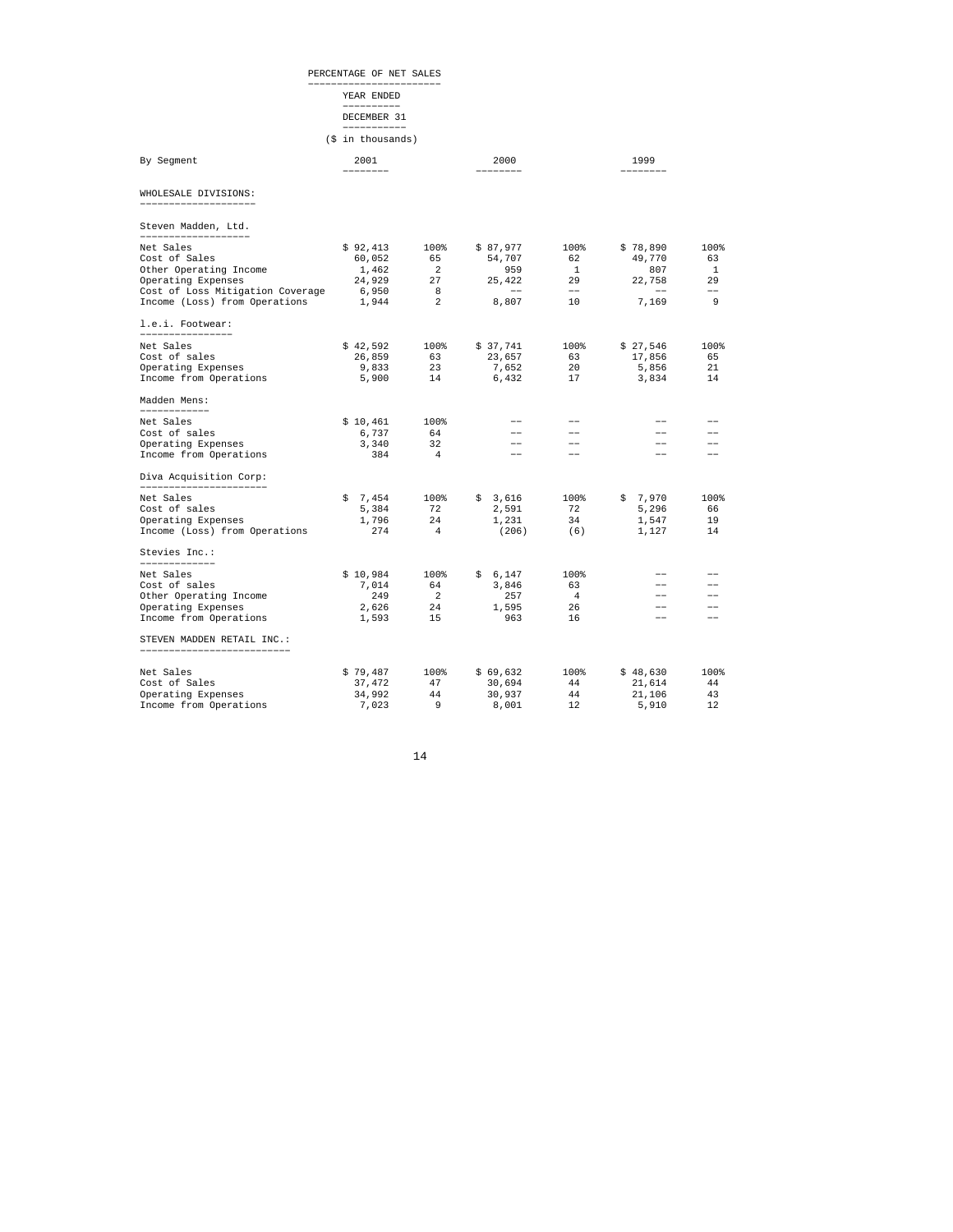|                                                                                    | PERCENTAGE OF NET SALES                |                  |                           |                  |                         |                  |  |  |
|------------------------------------------------------------------------------------|----------------------------------------|------------------|---------------------------|------------------|-------------------------|------------------|--|--|
|                                                                                    | ------------------------<br>YEAR ENDED |                  |                           |                  |                         |                  |  |  |
|                                                                                    | ---------<br>DECEMBER 31               |                  |                           |                  |                         |                  |  |  |
|                                                                                    | -----------<br>(\$ in thousands)       |                  |                           |                  |                         |                  |  |  |
| By Segment (Continued)<br>ADESSO MADDEN INC.:<br>-----------------<br>(FIRST COST) | 2001                                   |                  | 2000                      |                  | 1999                    |                  |  |  |
| Other Operating Revenue<br>Operating Expenses<br>Income from Operations            | \$4.200<br>1,956<br>2,244              | 100%<br>47<br>53 | \$3,631<br>1,996<br>1.635 | 100%<br>55<br>45 | \$2,560<br>1,679<br>881 | 100%<br>66<br>34 |  |  |
| RESULTS OF OPERATIONS                                                              |                                        |                  |                           |                  |                         |                  |  |  |

RESULTS OF OPERATIONS (\$ in thousands)

YEAR ENDED DECEMBER 31, 2001 VS. YEAR ENDED DECEMBER 31, 2000

#### CONSOLIDATED:

−−−−−−−−−−−−−

 Sales for the year ended December 31, 2001 were \$243,391 or 19% higher than the \$205,113 in the comparable period of 2000. The increase in sales is due to several factors, including (i) additional revenues of \$10,461 from the Company's new Madden Mens Wholesale Division which commenced shipping in the first quarter of 2001 (ii) a 14% increase in retail sales due to the opening of additional retail stores, (iii) a 13% increase in sales from the l.e.i. Wholesale Division ("l.e.i. Wholesale"), (iv) a 79% increase in sales from the Stevies Wholesale Division ("Stevies Wholesale"), (v) a 106% increase in sales from the Diva Acquisition Corp. Wholesale Division ("Diva Wholesale"), (vi) the addition in wholesale accounts, and (vii) an increase in public awareness with respect to the Company's brands.

 Consolidated gross profit as a percentage of sales decreased from 44% in 2000 to 41% in 2001. The decrease in gross margin resulted from greater promotional activity at retail this year due to sluggish July sales and the tragic events of September 11th and its aftermath. Margin pressures from wholesale large accounts prompted the Company to be early and aggressive with markdowns in a highly promotional retail climate. Finally, the decrease in the Company's higher margin retail business as a percentage of total sales contributed to the margin erosion.

 Selling, general and administrative (SG&A) expenses increased to \$79,472 in 2001 from \$68,833 in 2000. The increase in SG&A expenses is due primarily to a 28% increase in payroll, officers' bonuses and payroll−related expenses from \$24,268 in 2000 to \$31,004 in 2001. Also, selling and designing expenses increased by 19% from \$10,510 in 2000 to \$12,499 in 2001. This is due in part to an increase in sales in the current period and to the Company's increased focus on selling and designing activities. The increase in the number of retail outlets and expanded corporate office facilities resulted in an increase in occupancy, telephone and utilities expenses by 19% from \$9,208 in 2000 to \$10,957 in 2001.

 Income from operations for 2001 was \$19,362, which represents a decrease of \$6,270 over the income from operations of \$25,632 in 2000 due to a non−recurring charge taken in the fourth quarter of 2001 as a result of the purchase of loss mitigation insurance coverage in the amount of \$6,950. Net income decreased to \$12,116 in 2001 from \$16,043 in 2000 due to the factors mentioned above.

#### <u>15</u>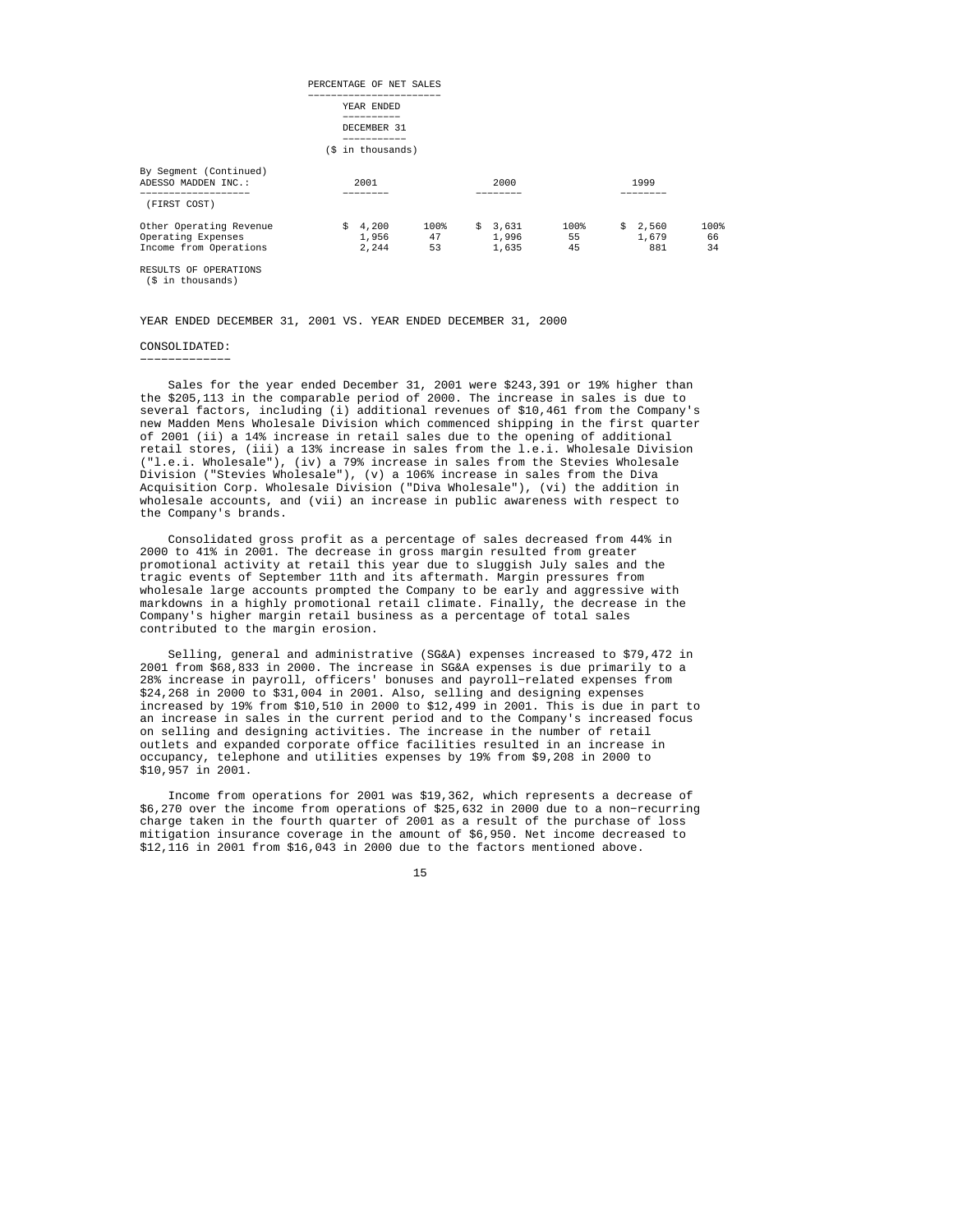Sales from the Steve Madden Women's Wholesale Division ("Madden Wholesale") accounted for \$92,413 or 38%, and \$87,977 or 43%, of total sales in 2001 and 2000, respectively. The increase in sales was driven by the sales of key styles including euro−sport casuals, pointed toe and Madden slippers. Also, sales were driven by an increase in reorders through open stock replenishment for late spring and fall items. Gross profit as a percentage of sales decreased from 38% in 2000 to 35% in 2001 due to margin pressures from Madden Wholesale large accounts which prompted the Company to be early and aggressive with markdowns in a highly promotional retail climate. Operating expenses decreased to \$24,929 in 2001 from \$25,422 in 2000 due to decreases in advertising and marketing expenses. Madden Wholesale income from operations decreased to \$1,944 in 2001 compared to income from operations of \$8,807 in 2000 due to a non−recurring charge taken in the fourth quarter of 2001 as a result of the purchase of loss mitigation insurance coverage in the amount of \$6,950.

 Sales from l.e.i. Wholesale accounted for \$42,592 or 17%, and \$37,741 or 18%, of total sales in 2001 and 2000, respectively. Revenues for the year ended December 31, 2001 increased 13% over the same period of 2000. The focus of the l.e.i. Wholesale expansion was in the department stores such as May Department Stores, and specialty store channels such as Journeys. Gross profit as a percentage of sales remained the same in 2000 and 2001. Operating expenses increased to \$9,833 in 2001 from \$7,652 in 2000 due to increases in payroll and payroll−related expenses. Additionally, selling and designing expenses increased due to an increase in sales in the current period. Income from operations for l.e.i. Wholesale was \$5,900 in 2001 compared to income from operations of \$6,432 in 2000.

 The Company's new Madden Mens Wholesale Division ("Madden Mens Wholesale") commenced shipping in the first quarter of 2001. Madden Mens Wholesale generated revenues of \$10,461 for the year ended December 31, 2001. The Company is pleased by the market's acceptance of the new mens line, particularly in the sport−casual classification.

 Sales from Diva Wholesale accounted for \$7,454 or 3%, and \$3,616 or 2%, of total sales in 2001 and 2000, respectively. The Company believes that the increase in sales was driven by placements of its new product line in major department stores, specialty stores, and specialty catalogues. Gross profit as a percentage of sales remained the same in 2000 and 2001. Operating expenses increased to \$1,796 in 2001 from \$1,231 in 2000 due to increases in payroll and payroll−related expenses. Additionally, selling and related expenses increased due to an increase in sales in the current period. Income from operations for Diva Wholesale was \$274 for the year ended December 31, 2001 which represents a 233% increase over loss from operations of \$206 during the same period in 2000.

 Sales from the Stevies Wholesale, which commenced shipping in the second quarter of 2000, accounted for 10,984 or 5%, and \$6,147 or 3%, of total sales in 2001 and 2000, respectively. This increase was primarily due to a full year of operation and the growth in accounts such as Limited Too and Nordstrom. Gross profit as a percentage of sales decreased from 37% in 2000 to 36% in 2001 due to margin pressures from some of Stevies' large accounts which prompted the Company to be early and aggressive with markdowns in a highly promotional retail climate. Operating expenses increased to \$2,626 in 2001 from \$1,595 in 2000 due to increases in payroll and payroll−related expenses. Additionally, selling and designing expenses increased due to an increase in sales in the current period. Income from operations for Stevies Wholesale was \$1,593 in 2001 compared to income from operations of \$963 in 2000.

#### RETAIL DIVISION: −−−−−−−−−−−−−−−−

 Sales from the Retail Division accounted for \$79,487 or 33% and \$69,632 or 34% of total sales in 2001 and 2000, respectively. This increase in Retail Division sales is primarily due to the increase in the number of Steve Madden retail stores. During the year ended December 31, 2001, the Company closed two of its least productive stores located in Coconut Grove, Florida and in Mineola, New York. The Company is considering new sites with greater projected productivity. As of December 31, 2001, there were 73 Steve Madden retail stores compared to 65 stores as of December 31, 2000. Same store sales for the year ended December 31, 2001 decreased by 1% compared to the same store sales for 2000 due to sluggish consumer traffic in the aftermath of September 11th. Revenues from the Internet store for the year ended December 31, 2001 were in excess of \$4,000, showing an increase of 37% over such revenues in 2000. Gross profit as a percentage of sales decreased from 56% in 2000 to 53% in 2001 due to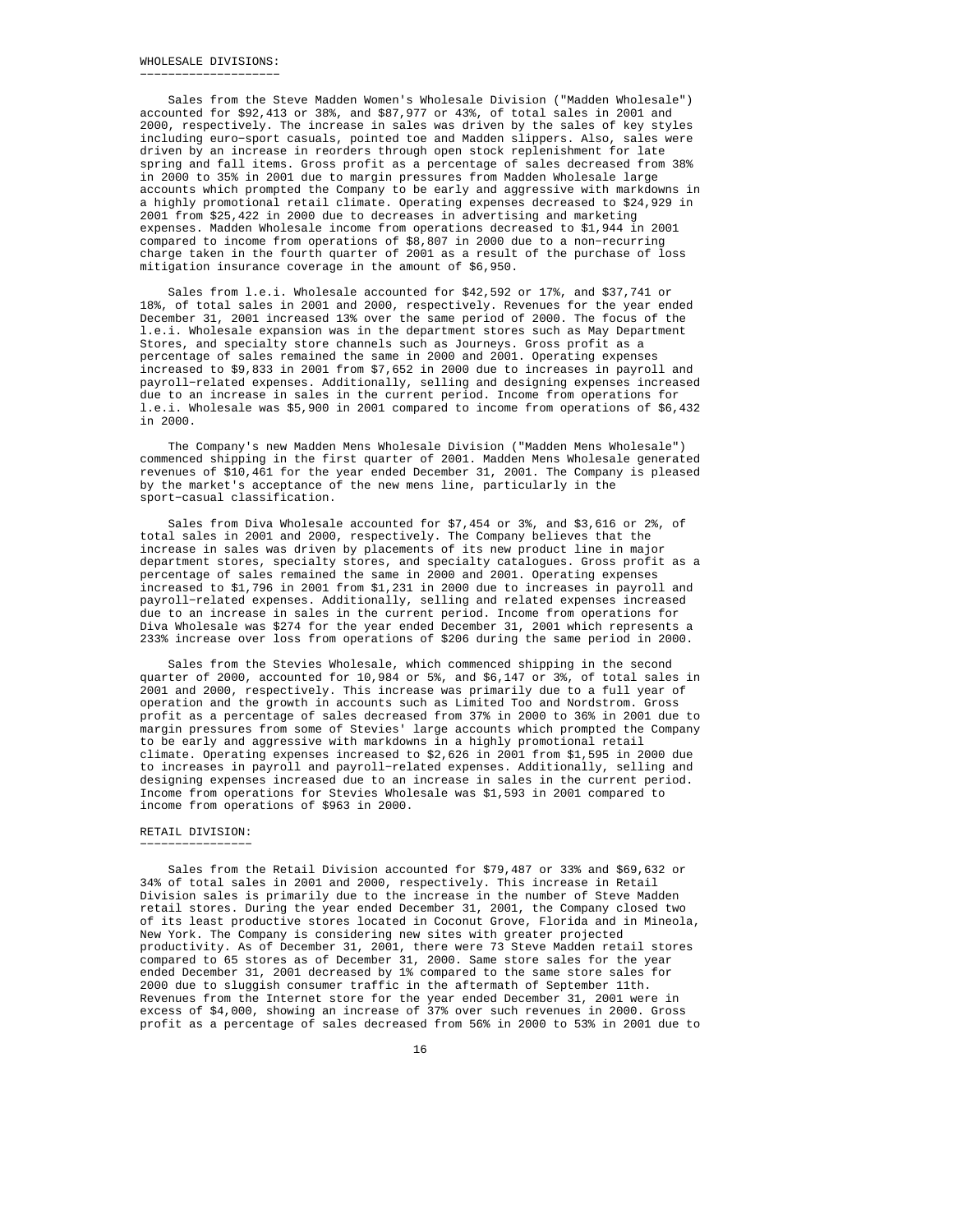greater promotional activity at retail this year. Operating expenses for the Retail Division increased to \$34,992 or 44% of sales in 2001 from \$30,937 or 44% of sales in 2000. This increase in dollars was due to increases in payroll and payroll−related expenses and occupancy expenses as a result of opening ten additional stores since December 31, 2000. Income from operations for the Retail Division was \$7,023 in 2001 compared to income from operations of \$8,001 in 2000.

#### ADESSO−MADDEN DIVISION: −−−−−−−−−−−−−−−−−−−−−−−

 Adesso−Madden, Inc. generated commission revenues of \$4,200 for the year ended December 31, 2001, which represents a 16% increase over commission revenues of \$3,631 during the same period in 2000. This increase was primarily due to the growth in accounts such as Walmart and Target and the addition of children's products to the assortment mix. Operating expenses decreased to \$1,956 in 2001 from \$1,996 in 2000. Income from operations for Adesso−Madden was \$2,244 in 2001 compared to income from operations of \$1,635 in 2000.

YEAR ENDED DECEMBER 31, 2000 VS. YEAR ENDED DECEMBER 31, 1999

CONSOLIDATED: −−−−−−−−−−−−−

 Sales for the year ended December 31, 2000 were \$205,113 or 26% higher than the \$163,036 recorded in the comparable period of 1999. The increase in sales was due to several factors, including (i) the addition of new wholesale accounts, (ii) a 43% increase in retail sales due to the opening of additional Steve Madden retail stores during 2000 and an increase in same store sales, (iii) a 37% increase in sales from l.e.i. Wholesale, (iv) an increase in the number of Steve Madden concept shops located in major department stores and specialty stores, and (v) an increase in public awareness with respect to the Company's brands. In turn, increased sales have enabled the Company to expand its advertising and in store concept efforts, all of which have contributed to the continuing increase in sales. Also in the first quarter of 2000, the Company introduced a new brand, Stevies(TM). Positioned as a fashion brand, Stevies(TM) targets girls ages 6−9 and "tweens" ages 10−12. The Company's new Stevies Wholesale commenced shipping to department stores throughout the country in the second quarter of 2000. Stevies Wholesale generated revenue of \$6,147 for the year ended December 31, 2000. Also, during the year ended December 31, 2000, 11 licenses in 13 product classifications were signed for the Stevies(TM) brand. The web site for Stevies at www.stevies.com went live in March 2000 and commenced engaging in e−commerce transactions in July 2000.

 Consolidated gross profit as a percentage of sales in 2000 increased to 44% as compared to 42% for 1999 due to increased retail sales which were at higher margins, a change in the product mix, balanced sourcing and improved inventory management.

 Selling, general and administrative (SG&A) expenses increased to \$68,833 in 2000 from \$52,946 in 1999. The increase in SG&A was due primarily to a 27% increase in payroll, officers' bonuses and payroll related expenses from \$19,147 in 1999 to \$24,268 in 2000. Also, the Company focused its efforts on advertising and marketing by increasing those expenses by 38% from \$5,046 in 1999 to \$6,941 in 2000. Additionally, selling, designing and licensing costs increased by 21% from \$8,702 in 1999 to \$10,510 in 2000. This was due in part to an increase in sales in the current period and to the Company's increased focus on selling, designing, and licensing activities. The increase in the number of retail outlets and expanded office and warehouse facilities resulted in an increase in occupancy, telephone, utilities, warehouse, computer, printing/supplies and depreciation expenses of 47% from \$12,162 in 1999 to \$17,820 in 2000.

 Income from operations for 2000 was \$25,632, which represents an increase of \$6,711 or 35% over the income from operations of \$18,921 in 1999. Net income increased by 40% to \$16,043 in 2000 from \$11,466 in 1999.

#### WHOLESALE DIVISIONS: −−−−−−−−−−−−−−−−−−−−

 Sales from Steve Madden Women's Wholesale accounted for \$87,977 or 43%, and \$78,890 or 48%, of total sales in 2000 and 1999, respectively. This increase in sales was primarily due to the addition of new Madden Wholesale accounts and an increase in the number of Steve Madden concepts shops located in major department stores and specialty stores throughout the country. Gross profit as a percentage of sales increased from 37% in 1999 to 38% in 2000 due to a change in the product mix, balanced sourcing and improved inventory management. Operating expenses increased to \$25,422 in 2000 from \$22,758 in 1999. This increase was due to an increase in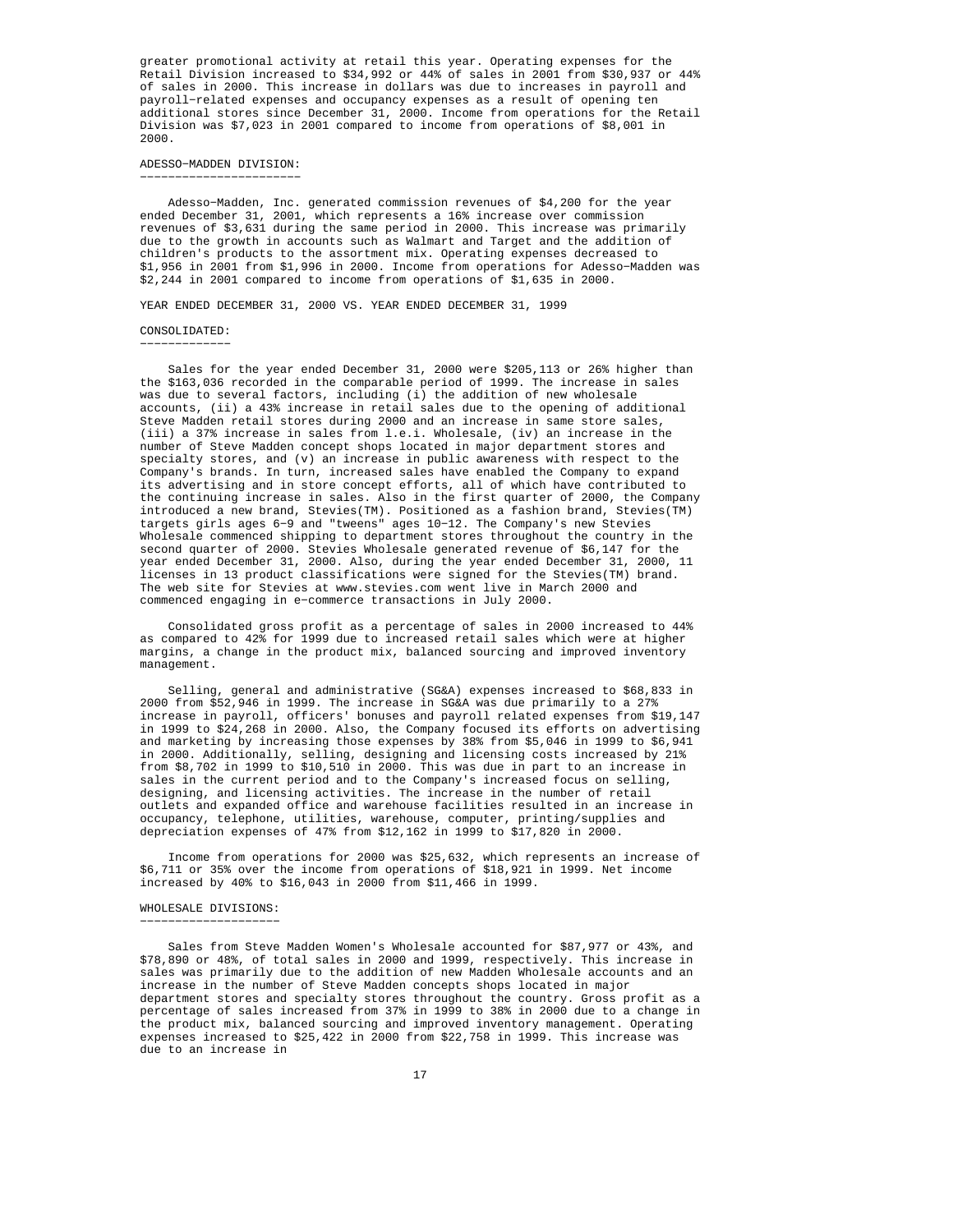payroll and payroll related expenses principally due to the hiring of additional management personnel. Also, advertising and marketing expenses increased due to the Company's expanded marketing strategy. Additionally, selling, designing and licensing costs increased due to an increase in sales during 2000 and to the Company's increased focus on selling, designing, and licensing activities. Madden Wholesale income from operations was \$8,807 in 2000 compared to income from operations of \$7,169 in 1999.

 Sales from l.e.i. Wholesale accounted for \$37,741 or 18%, and \$27,546 or 17%, of total sales in 2000 and 1999, respectively. The increase in sales was due to the addition of new l.e.i. Wholesale accounts and an increase in reorders from existing customers. The l.e.i. footwear was sold in over 3,500 doors in 2000 compared to 2,500 doors in 1999, in the United States, primarily in department stores, including Macy's East, Burdines, Rich's, Hecht's, Filene's, Foley's, Kohl's, Belk and JC Penney, and in specialty store chains, such as Journeys and Mandees. Also, during the third quarter of 2000, l.e.i. Wholesale shipped shoes to Kohl's for the first time. Gross profit as a percentage of sales increased from 35% in 1999 to 37% in 2000 due to changes in product mix, balanced sourcing and improved inventory management. Operating expenses increased to \$7,652 in 2000 from \$5,856 in 1999 due to increases in occupancy and payroll and payroll related expenses. Additionally, sales commissions, selling, designing and licensing costs increased due to an increase in sales in the current period and due to the Company's increased focus on these activities. Income from operations for l.e.i. Wholesale was \$6,432 in 2000 compared to income from operations of \$3,834 in 1999.

 Sales from the Diva Wholesale accounted for \$3,616 or 2%, and \$7,970 or 5%, of total sales in 2000 and 1999, respectively. The Company believes that the decrease in sales was due to the repositioning and reorganization of the David Aaron brand. The Company intentionally planned to reduce sales volume in 2000 enabling Diva Wholesale to use its two retail stores to test the popularity of new products. Gross profit as a percentage of sales decreased from 34% in 1999 to 28% in 2000 as under−performing carryover inventory was cleared at lower gross margins. Operating expenses decreased to \$1,231 in 2000 from \$1,547 in 1999 due to the decrease in sales commission expenses as a result of the decrease in sales and from decreases in selling and designing expenses. Loss from operations from Diva Wholesale was \$206 in 2000 compared to income from operations of \$1,127 in 1999.

 Stevies Wholesale commenced shipping to department stores and specialty stores throughout the country in the second quarter of 2000. Stevies Wholesale generated revenue of \$6,147 for the year ended December 31, 2000. Stevies sold in over 1,200 doors including store groups such as Nordstrom, Federated Department Stores, May Department Stores, Belk, Dillard's, Limited Too, as well as, children's independent shoe stores throughout the country. The Stevies brand ended the fourth quarter of 2000 with over 815 Stevies concept shop locations and over 500 Stevies accessories concept shop locations. Stevies accessory concept shops house Stevies licensed accessories and slippers. Gross profit as a percentage of sales was 37% for the year ended December 31, 2000. Income from operations was \$963 in 2000.

# RETAIL DIVISION:

−−−−−−−−−−−−−−−−

 Sales from the Retail Division accounted for \$69,632 or 34% and \$48,630 or 30% of total revenues in 2000 and 1999, respectively. This increase in Retail Division sales was primarily due to the increase in the number of Steve Madden retail stores. As of December 31, 2000, there were 65 Steve Madden retail stores compared to 49 stores as of December 31, 1999. Additionally, same store sales for the year ended December 31, 2000 increased 10% over the same period of 1999. This increase in same store sales was largely due to the Company's ability to track and quickly reorder bestsellers and it's strategy of testing and quickly reordering successful new products such as athletic inspired casuals, sneakers, boots and tailored shoes. Revenues from the Internet store for the year ended December 31, 2000 were \$3,549 an increase of 196% over the same period of 1999. The Company's sales generated through its websites at www.stevemadden.com and www.stevies.com continued to increase as the Company made additional styles available for sale on its website and usage of the Internet continued to grow. Also, the web sites for the Madden Mens at www.stevemaddenmens.com was launched in February 2001. Gross profit as a percentage of sales remained the same in 1999 and 2000. Operating expenses increased to \$30,937 or 44% of sales in 2000 from \$21,106 or 43% of sales in 1999. This increase was due to increases in payroll and payroll related expenses such as incentive bonuses for store managers and the corporate retail management team, marketing and operating expenses for the Internet store, occupancy, printing, computer and depreciation expenses as a result of opening 16 additional stores since December 31, 1999. Income from operations from the Retail Division was \$8,001 in 2000 compared to income from operations of \$5,910 in 1999.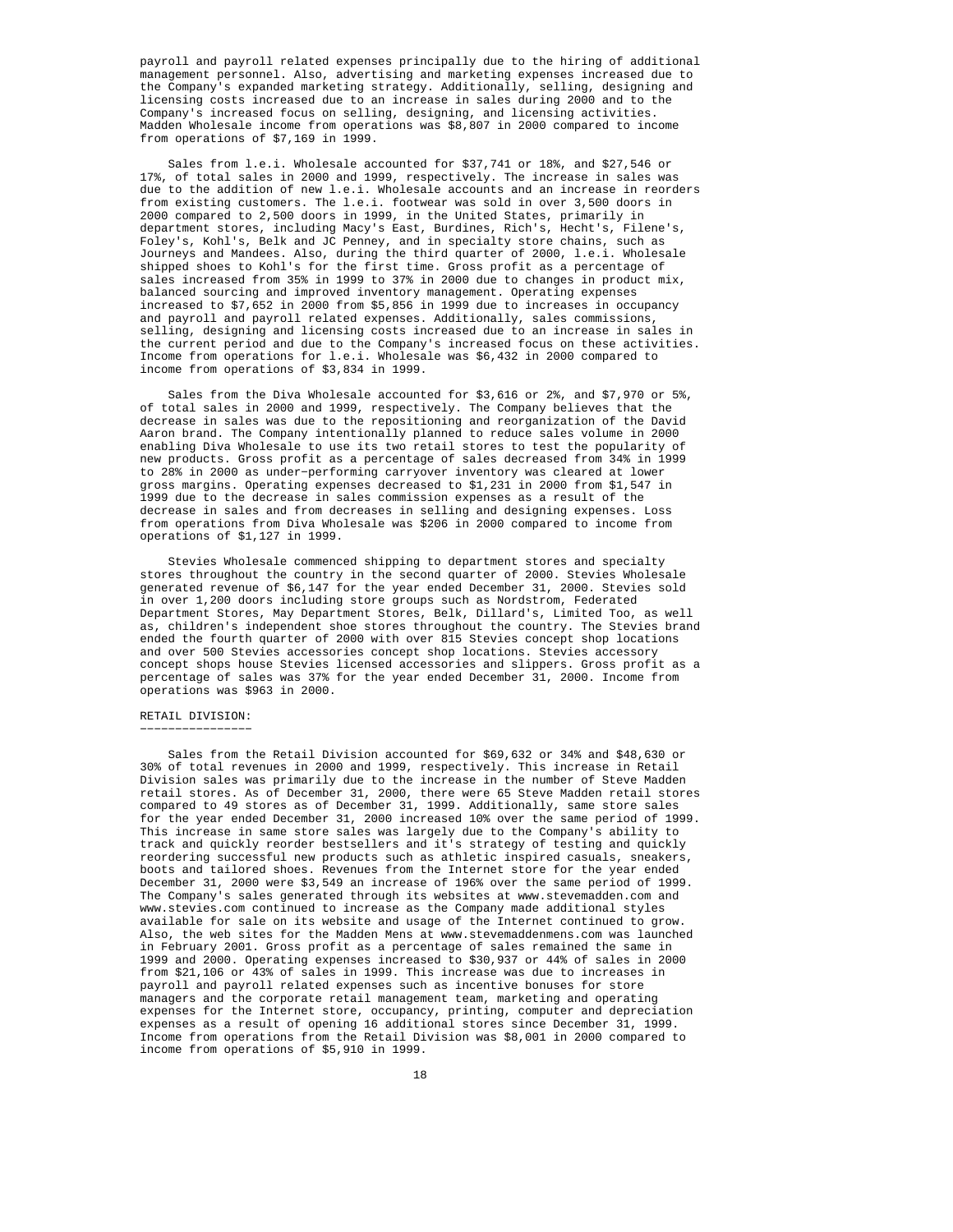Adesso−Madden, Inc. generated commission revenues of \$3,631 for the year ended December 31, 2000, which represented a 42% increase over commission revenues of \$2,560 during the same period in 1999. This increase was primarily due to the growth in accounts such as Walmart, Parade of Shoes, Sears, Famous Footwear, Payless, Bass, MarMaxx, Bakers, and Target kids. Operating expenses increased to \$1,996 in 2000 from \$1,679 in 1999 primarily due to increases in payroll and payroll related expenses. Income from operations from Adesso−Madden was \$1,635 in 2000 compared to income from operations of \$881 in 1999.

#### LICENSE AGREEMENTS

 Revenues from licensing increased by 41% to \$1,711 for the year ended 2001 from \$1,216 in 2000. This increase was primarily driven by increases in licensing income from leather sportswear and sunglasses. As of December 31, 2001, the Company had six license partners covering six product categories for its Steve Madden brand. Also, as of December 31, 2001, the Company had three license partners covering three product categories for its Stevies brand. The product categories include handbags, hosiery, sunglasses, eyewear, belts and outerwear.

# LIQUIDITY AND CAPITAL RESOURCES

 The Company had working capital of \$82,633 at December 31, 2001 compared to \$57,207 in working capital at December 31, 2000, representing an increase of \$25,426, which was primarily due to the Company's net income and proceeds received from the exercise of options.

 Under the terms of a factoring agreement with Capital Factors, Inc., the Company is permitted to draw down 80% of its invoiced receivables at an interest rate of two points below the Prime Rate (as defined in such agreement). The agreement with Capital Factors was renewed as of December 31, 2001 for an additional one year term. Capital Factors maintains a lien on all of the Company's inventory and receivables and assumes the credit risk for all assigned accounts approved by it.

#### OPERATING ACTIVITIES

 During the year ended December 31, 2001, cash provided by operating activities was \$9,393. Uses of cash arose principally from an increase in factored accounts receivable of \$8,364 and an increase in prepaid expenses and other assets of \$7,484 principally from prepaid income taxes. Cash was provided principally by net income of \$12,116 and a decrease in accounts payables and accrued expenses of \$4,054.

 The Company leases office, showroom, warehouse and retail facilities under non−cancelable operating leases with terms expiring at various times through 2012. Future minimum annual lease payments under non−cancelable operating leases consist of the following at December 31:

| 2002       | 7,172,000<br>\$ |  |
|------------|-----------------|--|
| 2003       | 6,835,000       |  |
| 2004       | 6,742,000       |  |
| 2005       | 6,346,000       |  |
| 2006       | 6,329,000       |  |
| Thereafter | 15,834,000      |  |
|            |                 |  |
|            | 49,258,000<br>Ś |  |
|            |                 |  |

 The Company has employment agreements with four key executives and its Creative Design Chief as of December 31, 2001 providing for aggregate annual salaries of approximately \$1,625 subject to annual bonuses and annual increases as may be determined by the Company's Board of Directors. In addition, as part of four of the employment agreements, the Company is committed to pay incentive bonuses based on income before interest, depreciation and taxes.

19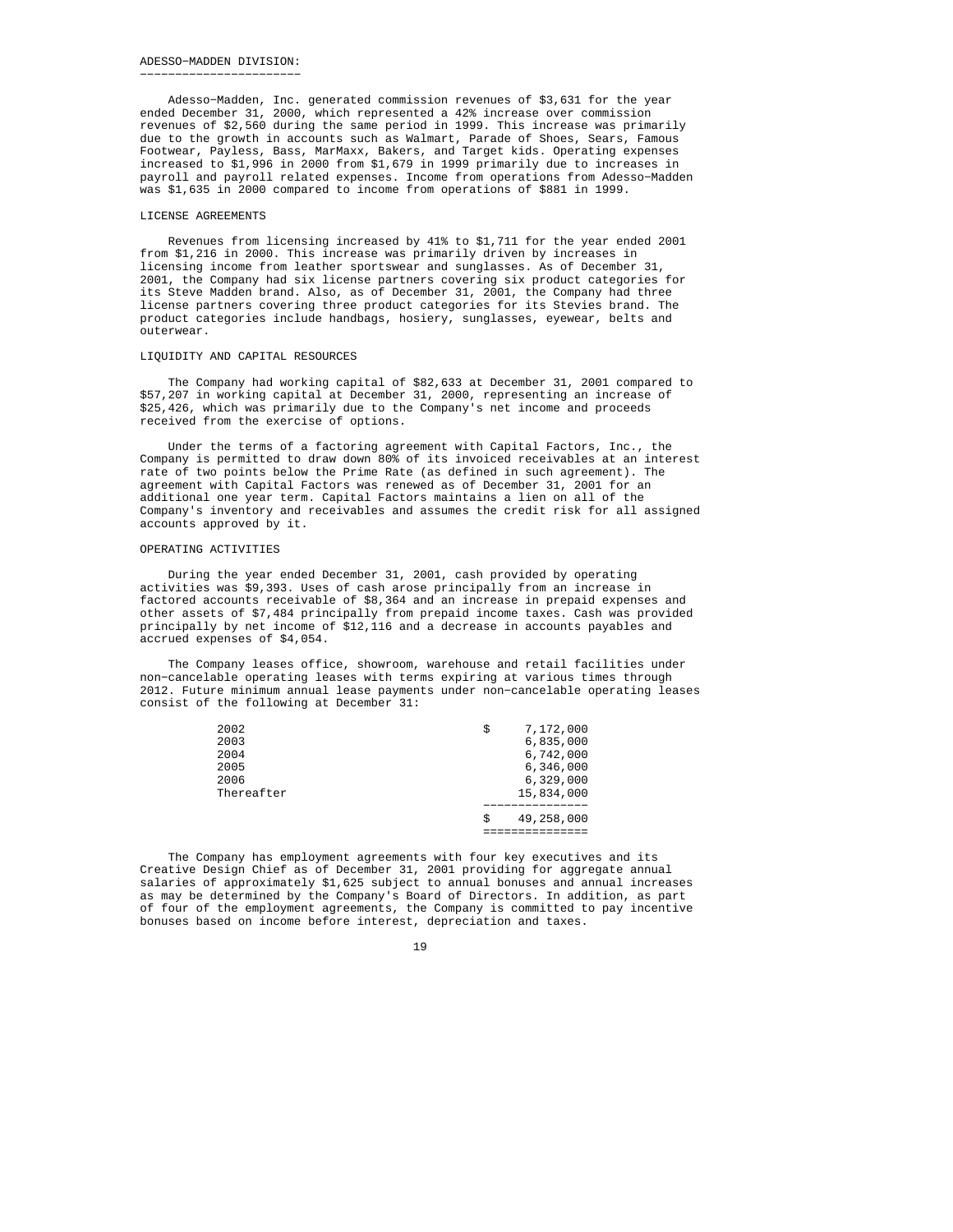A significant portion of the Company's product is supplied from foreign manufacturers, the majority of which are located in Brazil, China, Italy and Spain. Although the Company has not entered into any manufacturing contracts with any of these foreign companies, the Company believes that a sufficient number of alternative sources exist outside of the United States for the manufacture of its products if current suppliers need to be replaced. In addition, the Company currently makes approximately ninety−five percent (95%) of its purchases in U.S. dollars.

#### CAPITAL IMPROVEMENT ACTIVITIES

 During the year ended December 31, 2001, the Company used cash of \$3,415 primarily for leasehold improvements on new retail stores and corporate office space and for a new point of sale computer system for the retail stores.

# FINANCING ACTIVITIES

 During the year ended December 31, 2001, the Company received \$8,998 from the sale of its common stock in connection with the exercise of stock options. On February 29, 2000, the Company announced a 1,500,000 share repurchase program. As of December 31, 2000, the Company had repurchased 900,000 shares of the Company's common stock at a total cost of \$6,076 under this program. The Company had a total of 600,000 shares remaining for repurchase as of September 24, 2001. On September 24, 2001 the Company announced that the share repurchase program was increased by 3 million shares. The Company did not repurchase any common stock during 2001.

# OTHER CONSIDERATIONS

 Dependence on Key Personnel. Although the Company has strengthened its senior management team, the Company is dependent, in particular, upon the services of Steven Madden, its current Creative and Design Chief and former Chairman and Chief Executive Officer. On June 20, 2000, Mr. Madden was indicted in the United States District Courts for the Southern District and Eastern District of New York. The indictments alleged that Mr. Madden engaged in securities fraud and money laundering activities. In addition, the Securities and Exchange Commission filed a complaint in the United States District Court for the Eastern District of New York alleging that Mr. Madden violated Section 17(a) of the Securities Exchange Act of 1934, as amended. On May 21, 2001, Steven Madden entered into a plea agreement with the U.S. Attorney's Office, pursuant to which he pled guilty to four of the federal charges filed against him. In addition, Mr. Madden reached a separate settlement agreement with the Securities and Exchange Commission regarding the allegations contained in its complaint. As a result, Mr. Madden resigned as the Company's Chief Executive Officer and as a member of the Company's Board of Directors effective July 1, 2001. Mr. Madden has agreed to serve as the Company's Creative and Design Chief, a non−executive position. It is expected that Mr. Madden will be sentenced in April 2002. Under the settlement agreement with the Securities and Exchange Commission, Mr. Madden has agreed to not serve as an officer or director of a publicly traded company for 7 years. Neither the indictments nor the Securities and Exchange Commission complaint allege any wrongdoing by the Company or its other officers and directors.

 The Company maintains a key person life insurance policy on Mr. Madden with coverage in the amount of \$10,000,000. The Company has an employment contract with Mr. Madden that expires on June 30, 2011. Under the terms of his employment contract, if Mr. Madden is terminated for other than cause, death or total disability, the Company will be required to pay the remaining base salary due under his contract, half of which must be paid upon termination. Mr. Madden is also entitled during the term of the contract to an annual \$200,000 non−accountable expense account payable in monthly installments; however, the Company is not required to pay this non−accountable expense allowance for any month that Mr. Madden is not actively engaged in the duties of Creative and Design Chief. If, during the period commencing 120 days prior to a change of control and ending on the first anniversary of a change of control, Mr. Madden's employment is terminated by the Company (other than for cause) or by Mr. Madden for good reason, Mr. Madden will be entitled to receive a lump sum payment equal to three times his compensation for the preceding 12−month period ending December 31st.

 The Company believes that Mr. Madden is integral to attracting talented shoe designers. Since Mr. Madden is involved in many material creative aspects of the Company's business, there can be no assurance that a suitable replacement for Mr. Madden could be found if he was unable to perform services for the Company. As a consequence, the loss of Mr. Madden or other key management personnel could have a material adverse effect upon the Company's business, results of operations and financial condition. In addition, the Company's ability to market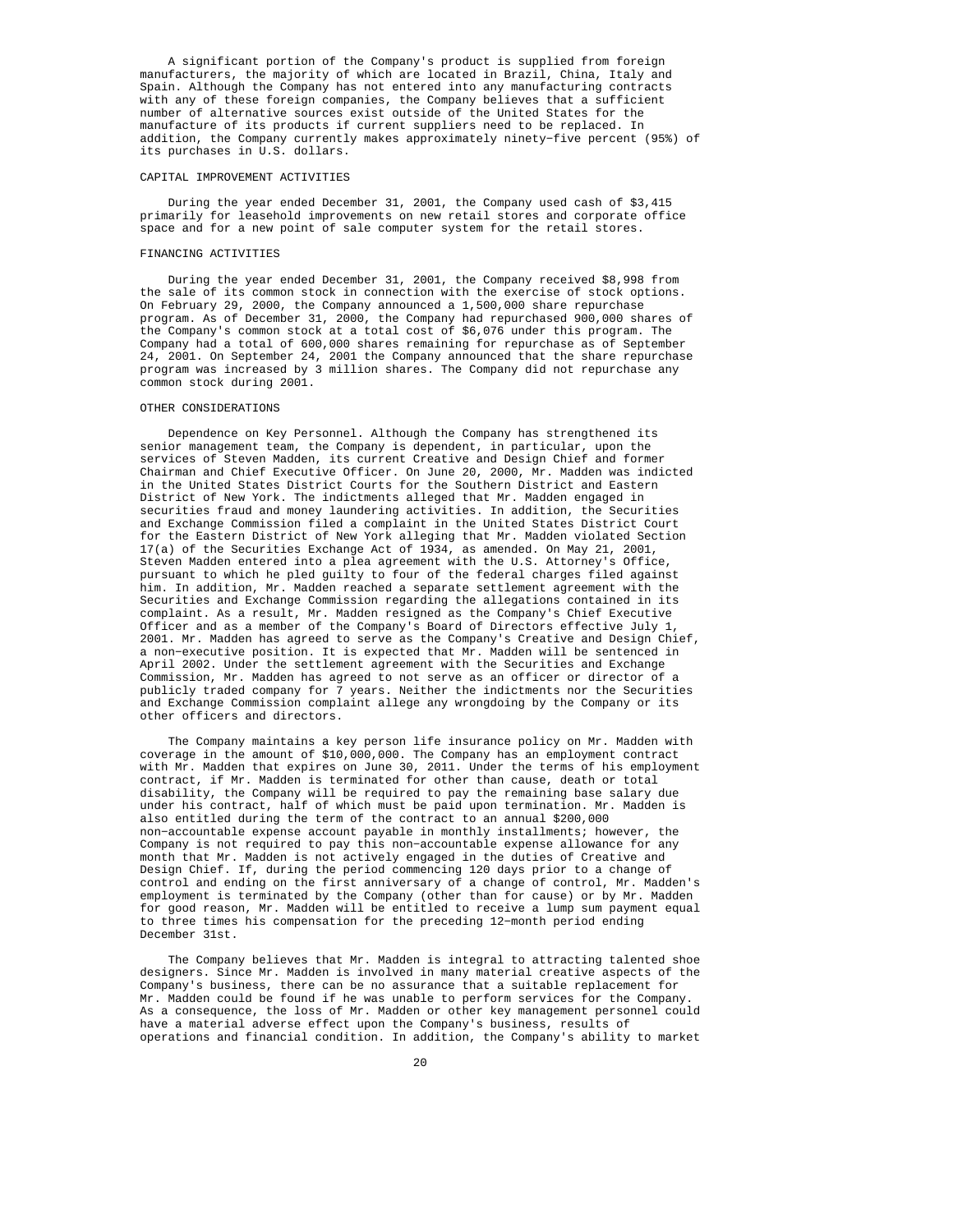its products and to maintain profitability will depend, in large part, on its ability to attract and retain qualified personnel. Competition for such personnel is intense and there can be no assurance that the Company will be able to attract and retain such personnel. The inability of the Company to attract and retain such qualified personnel would have a material adverse effect on the Company's business, financial condition and results of operations.

 Fashion Industry Risks. The success of the Company will depend in significant part upon its ability to anticipate and respond to product and fashion trends as well as to anticipate, gauge and react to changing consumer demands in a timely manner. There can be no assurance that the Company's products will correspond to the changes in taste and demand or that the Company will be able to successfully market products which respond to such trends. If the Company misjudges the market for its products, it may be faced with significant excess inventories for some products and missed opportunities with others. In addition, misjudgments in merchandise selection could adversely affect the Company's image with its customers and weak sales and resulting markdown requests from customers could have a material adverse effect on the Company's business, financial condition and results of operations.

 The industry in which the Company operates is cyclical, with purchases tending to decline during recessionary periods when disposable income is low. Purchases of contemporary shoes and accessories tend to decline during recessionary periods and also may decline at other times. While the Company has fared well in recent years in a difficult retail environment, there can be no assurance that the Company will be able to maintain its historical rate of growth in revenues and earnings, or remain profitable in the future. A recession in the national or regional economies or uncertainties regarding future economic prospects, among other things, could affect consumer spending habits and have a material adverse effect on the Company's business, financial condition and results of operations.

 In recent years, the retail industry has experienced consolidation and other ownership changes. In addition, some of the Company's customers have operated under the protection of the federal bankruptcy laws. In the future, retailers in the United States and in foreign markets may consolidate, undergo restructurings or reorganizations, or realign their affiliations, any of which could decrease the number of stores that carry the Company's products or increase the ownership concentration within the retail industry. While such changes in the retail industry to date have not had a material adverse effect on the Company's business or financial condition, there can be no assurance as to the future effect of any such changes.

 Inventory Management. The fashion−oriented nature of the Company's industry and the rapid changes in customer preferences leave the Company vulnerable to an increased risk of inventory obsolescence. Thus, the Company's ability to manage its inventories properly is an important factor in its operations. Inventory shortages can adversely affect the timing of shipments to customers and diminish brand loyalty. Conversely, excess inventories can result in increased interest costs as well as lower gross margins due to the necessity of providing discounts to retailers. The inability of the Company to effectively manage its inventory would have a material adverse effect on the Company's business, financial condition and results of operations.

 Dependence Upon Customers and Risks Related to Extending Credit to Customers. The Company's customers consist principally of department stores and specialty stores, including shoe boutiques. Certain of the Company's department store customers, including some under common ownership, account for significant portions of the Company's wholesale sales. Presently, the Company sells approximately sixty−two percent (62%) of its products at wholesale to department stores, including Federated Department Stores (Bloomingdale's, Bon Marche, Burdines, Macy's and Rich's), Dillard's, Nordstrom, Marshall Field's and May Department Stores (Famous Barr, Filene's, Foley's, Hecht's, Kaufmann's, Meier & Frank, Lord and Taylor and Robinsons May) and approximately thirty−eight (38%) percent of its products at wholesale to specialty stores, including shoe boutiques. The Company's largest customers, May Department Stores, Federated Department Stores, and Nordstrom, account for approximately twenty−one percent (21%), eighteen percent (18%) and eleven percent (11%) of the Company's wholesale sales, respectively.

 The Company believes that a substantial portion of sales of the Company's licensed products by its domestic licensing partners are also made to the Company's largest department store customers. The Company generally enters into a number of purchase order commitments with its customers for each of its lines every season and does not enter into long−term agreements with any of its customers. Therefore, a decision by Federated Department Stores, May Department Stores, Nordstrom or any other significant customer, whether motivated by competitive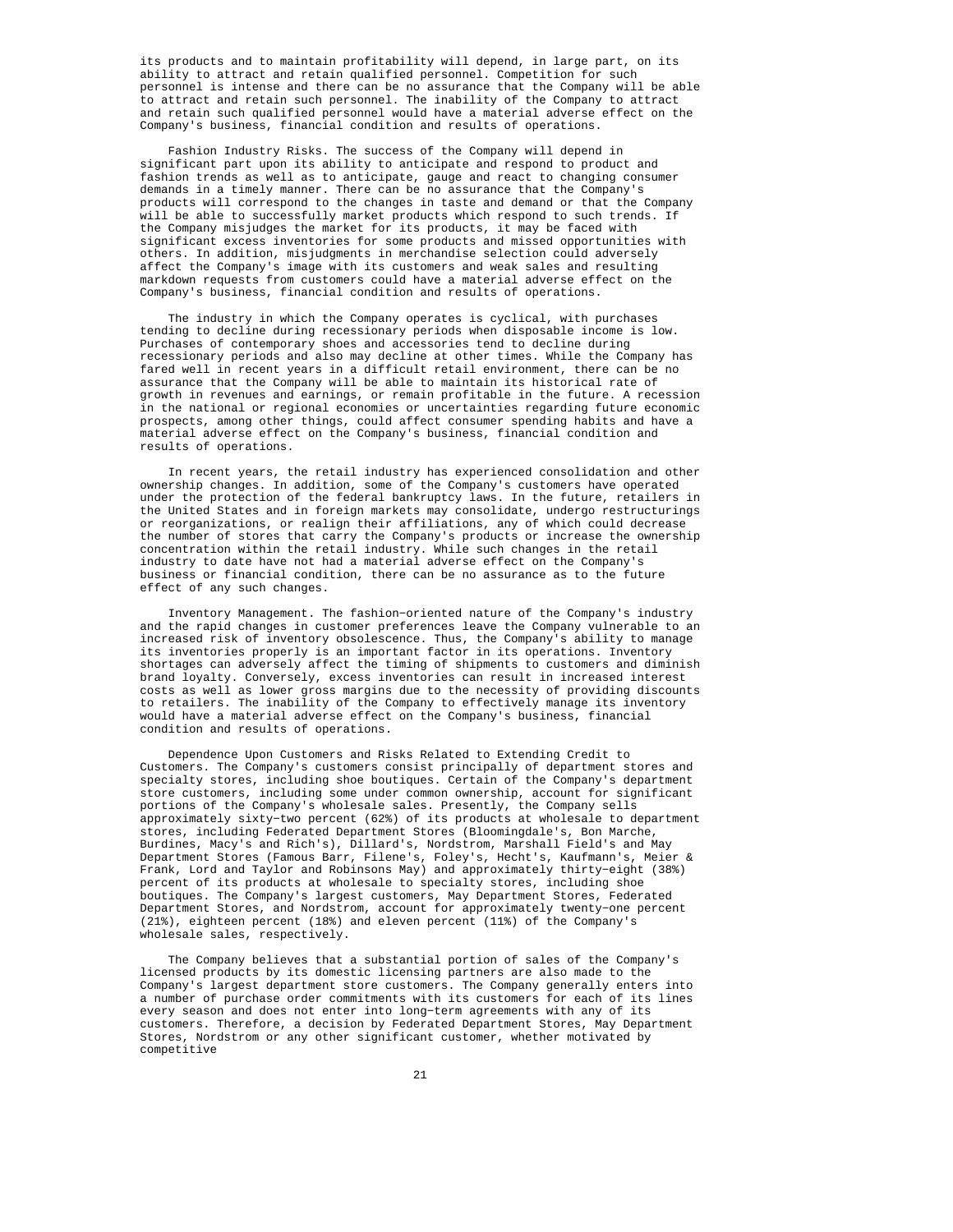conditions, financial difficulties or otherwise, to decrease the amount of merchandise purchased from the Company or its licensing partners, or to change its manner of doing business could have a material adverse effect on the Company's business, financial condition and results of operations. The Company sells its products primarily to retail stores across the United States and extends credit based on an evaluation of each customer's financial condition, usually without requiring collateral. While various retailers, including some of the Company's customers, have experienced financial difficulties in the past few years which increased the risk of extending credit to such retailers, the Company's losses due to bad debts have been limited. Pursuant to the Factoring Agreement between Capital Factors and the Company, Capital Factors currently assumes the credit risk related to approximately 95% of the Company's accounts receivables. However, financial difficulties of a customer could cause the Company to curtail business with such customer or require the Company to assume more credit risk relating to such customer's receivables.

 Impact of Foreign Manufacturers. Substantially all of the Company's products are currently sourced outside the United States through arrangements with a number of foreign manufacturers in four different countries. During the year ended December 31, 2001, approximately 90% of the Company's products were purchased from sources outside the United States, including China, Brazil, Italy and Spain.

 Risks inherent in foreign operations include work stoppages, transportation delays and interruptions, changes in social, political and economic conditions which could result in the disruption of trade from the countries in which the Company's manufacturers or suppliers are located, the imposition of additional regulations relating to imports, the imposition of additional duties, taxes and other charges on imports, significant fluctuations of the value of the dollar against foreign currencies, or restrictions on the transfer of funds, any of which could have a material adverse effect on the Company's business, financial condition and results of operations. The Company does not believe that any such economic or political condition will materially affect the Company's ability to purchase products, since a variety of materials and alternative sources exist. The Company cannot be certain, however, that it will be able to identify such alternative sources without delay or without greater cost to the Company, if ever. The Company's inability to identify and secure alternative sources of supply in this situation would have a material adverse effect on the Company's business, financial condition and results of operations.

 The Company's imported products are also subject to United States customs duties. The United States and the countries in which the Company's products are produced or sold may, from time to time, impose new quotas, duties, tariffs, or other restrictions, or may adversely adjust prevailing quota, duty or tariff levels, any of which could have a material adverse effect on the Company's business, financial condition and results of operations.

 Possible Adverse Impact of Unaffiliated Manufacturers' Inability to Manufacture in a Timely Manner, to Meet Quality Standards or to Use Acceptable Labor Practices. As is common in the footwear industry, the Company contracts for the manufacture of a majority of its products to its specifications through foreign manufacturers. The Company does not own or operate any manufacturing facilities and is therefore dependent upon independent third parties for the manufacture of all of its products. The Company's products are manufactured to its specifications by both domestic and international manufacturers. The inability of a manufacturer to ship orders of the Company's products in a timely manner or to meet the Company's quality standards could cause the Company to miss the delivery date requirements of its customers for those items, which could result in cancellation of orders, refusal to accept deliveries or a reduction in purchase prices, any of which could have a material adverse effect on the Company's business, financial condition and results of operations.

 Although the Company enters into a number of purchase order commitments each season specifying a time frame for delivery, method of payment, design and quality specifications and other standard industry provisions, the Company does not have long−term contracts with any manufacturer. As a consequence, any of these manufacturing relationships may be terminated, by either party, at any time. Although the Company believes that other facilities are available for the manufacture of the Company's products, both within and outside of the United States, there can be no assurance that such facilities would be available to the Company on an immediate basis, if at all, or that the costs charged to the Company by such manufacturers will not be greater than those presently paid.

 The Company requires its licensing partners and independent manufacturers to operate in compliance with applicable laws and regulations. While the Company promotes ethical business practices and the Company's staff periodically visits and monitors the operations of its independent manufacturers, the Company does not control such manufacturers or their labor practices. The violation of labor or other laws by an independent manufacturer of the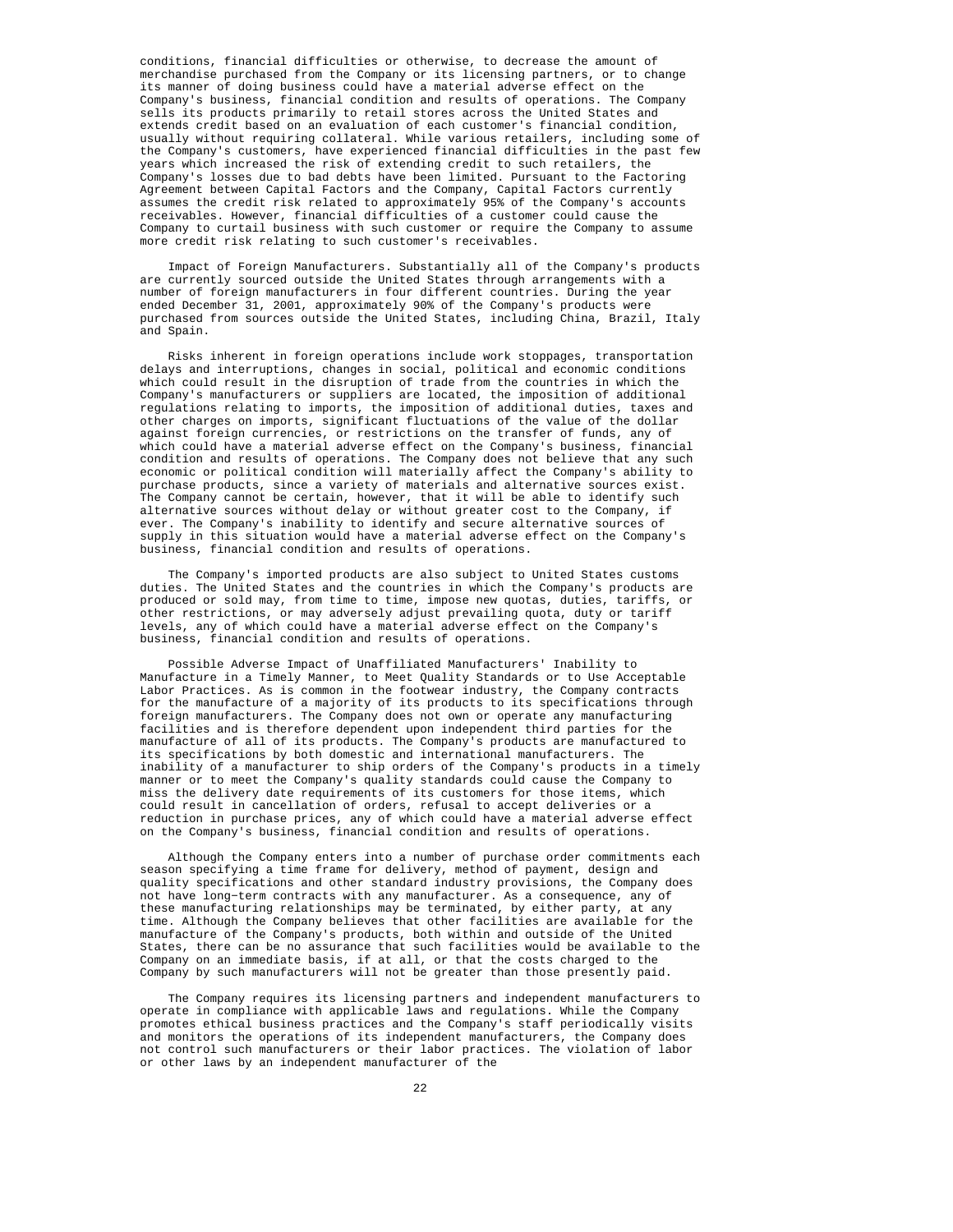Company or by one of the Company's licensing partners, or the divergence of an independent manufacturer's or licensing partner's labor practices from those generally accepted as ethical in the United States, could have a material adverse effect on the Company's business, financial condition and results of operations.

 Intense Industry Competition. The fashionable footwear industry is highly competitive and barriers to entry are low. The Company's competitors include specialty companies as well as companies with diversified product lines. The recent substantial growth in the sales of fashionable footwear has encouraged the entry of many new competitors and increased competition from established companies. Most of these competitors, including Kenneth Cole, Nine West, DKNY, Skechers, Nike and Guess, may have significantly greater financial and other resources than the Company and there can be no assurance that the Company will be able to compete successfully with other fashion footwear companies. Increased competition could result in pricing pressures, increased marketing expenditures and loss of market share, and could have a material adverse effect on the Company's business, financial condition and results of operations. The Company believes effective advertising and marketing, fashionable styling, high quality and value are the most important competitive factors and plans to employ these elements as it develops its products. The Company's inability to effectively advertise and market its products could have a material adverse effect on the Company's business, financial condition and results of operations.

 Expansion of Retail Business. The Company's continued growth depends to a significant degree on further developing the Steve Madden(R), David Aaron(R), Stevies, Steve Madden Mens and l.e.i.(R) brands, creating new product categories and businesses and operating Company−owned stores on a profitable basis. The Company plans to open approximately ten (10) Steve Madden retail stores in 2002. The Company's recent and planned expansion includes the opening of stores in new geographic markets as well as strengthening existing markets. New markets have in the past presented, and will continue to present, competitive and merchandising challenges that are different from those faced by the Company in its existing markets. There can be no assurance that the Company will be able to open new stores, and if opened, that such new stores will be able to achieve sales and profitability levels consistent with existing stores. The Company's retail expansion is dependent on a number of factors, including the Company's ability to locate and obtain favorable store sites, the performance of the Company's wholesale and retail operations, and the ability of the Company to manage such expansion and hire and train personnel. Past comparable store sales results may not be indicative of future results, and there can be no assurance that the Company's comparable store sales results will increase or not decrease in the future. In addition, there can be no assurance that the Company's strategies to increase other sources of revenue, which may include expansion of its licensing activities, will be successful or that the Company's overall sales or profitability will increase or not be adversely affected as a result of the implementation of such retail strategies.

 The Company's growth has increased and will continue to increase demand on the Company's managerial, operational and administrative resources. The Company has recently invested significant resources in, among other things, its management information systems and hiring and training new personnel. However, in order to manage currently anticipated levels of future demand, the Company may be required to, among other things, expand its distribution facilities, establish relationships with new manufacturers to produce its products, and continue to expand and improve its financial, management and operating systems. There can be no assurance that the Company will be able to manage future growth effectively and a failure to do so could have a material adverse effect on the Company's business, financial condition and results of operations.

 Seasonal and Quarterly Fluctuations. The Company's results may fluctuate quarter to quarter as a result of the timing of holidays, weather, the timing of larger shipments of footwear, market acceptance of the Company's products, the mix, pricing and presentation of the products offered and sold, the hiring and training of additional personnel, the timing of inventory write downs, the cost of materials, the mix between wholesale and licensing businesses, the incurrence of other operating costs and factors beyond the Company's control, such as general economic conditions and actions of competitors. In addition, the Company expects that its sales and operating results may be significantly impacted by (i) the opening of new retail stores and (ii) the introduction of new products. Accordingly, the results of operations in any quarter will not necessarily be indicative of the results that may be achieved for a full fiscal year or any future quarter.

 Trademark and Service Mark Protection. The Company believes that its trademarks and service marks and other proprietary rights are important to its success and its competitive position. Accordingly, the Company devotes substantial resources to the establishment and protection of its trademarks on a worldwide basis. Nevertheless, there can be no assurance that the actions taken by the Company to establish and protect its trademarks and other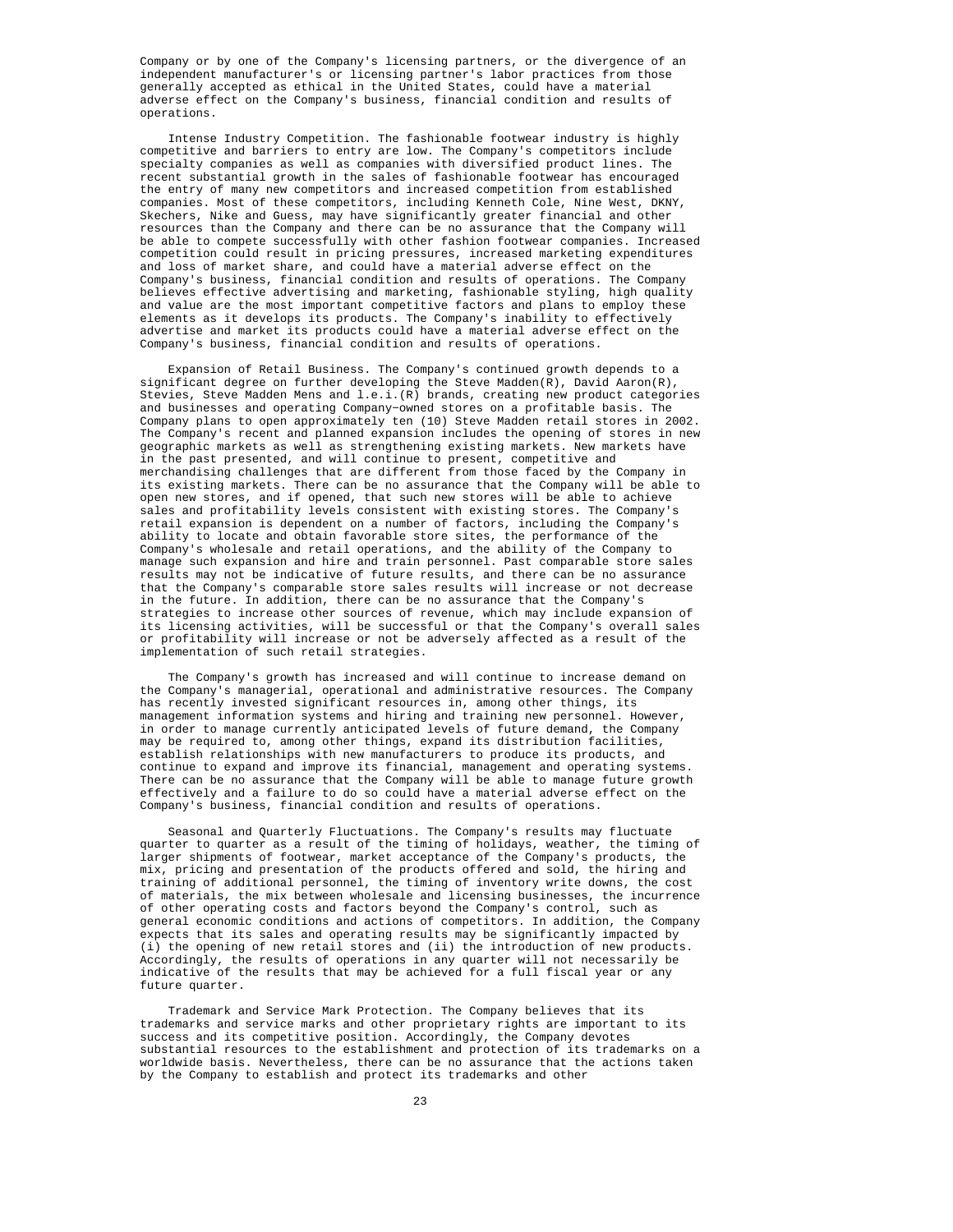proprietary rights will be adequate to prevent imitation of its products by others or to prevent others from seeking to block sales of the Company's products as violative of the trademarks and proprietary rights of others. Moreover, no assurance can be given that others will not assert rights in, or ownership of, trademarks and other proprietary rights of the Company or that the Company will be able to successfully resolve such conflicts. In addition, the laws of certain foreign countries may not protect proprietary rights to the same extent as do the laws of the United States. The failure of the Company to establish and then protect such proprietary rights from unlawful and improper appropriation could have a material adverse effect on the Company's business, financial condition and results of operations. See "Business −− Trademarks and Service Marks".

 Foreign Currency Fluctuations. The Company generally purchases its products in U.S. dollars. However, the Company sources substantially all of its products overseas and, as such, the cost of these products may be affected by changes in the value of the relevant currencies. Changes in currency exchange rates may also affect the relative prices at which the Company and foreign competitors sell their products in the same market. There can be no assurance that foreign currency fluctuations will not have a material adverse effect on the Company's business, financial condition and results of operations.

 Outstanding Options. As of March 11, 2002, the Company had outstanding options to purchase an aggregate of approximately 2,089,514 shares of Common Stock. Holders of such options are likely to exercise them when, in all likelihood, the Company could obtain additional capital on terms more favorable than those provided by the options. Further, while its options are outstanding, they may adversely affect the terms in which the Company could obtain additional capital.

<span id="page-28-0"></span>ITEM 7A QUANTITATIVE AND QUALITATIVE DISCLOSURES ABOUT MARKET RISK

Not applicable.

#### <span id="page-28-1"></span>ITEM 8 FINANCIAL STATEMENTS AND SUPPLEMENTARY DATA

 See financial statements following Item 14 of this Annual Report on Form  $10–K$ .

## <span id="page-28-2"></span>ITEM 9 CHANGES IN AND DISAGREEMENT WITH ACCOUNTANTS ON ACCOUNTING AND FINANCIAL DISCLOSURE

None.

# PART III

<span id="page-28-4"></span><span id="page-28-3"></span>ITEM 10 DIRECTORS, EXECUTIVE OFFICERS, PROMOTERS AND CONTROL PERSONS; COMPLIANCE WITH SECTION 16(A) OF THE EXCHANGE ACT OF THE REGISTRANT

 Incorporated herein by reference from the Company's definitive proxy statement to be filed pursuant to Regulation 14A under the Securities Exchange Act of 1934.

<span id="page-28-5"></span>ITEM 11 EXECUTIVE COMPENSATION

 Incorporated herein by reference from the Company's definitive proxy statement to be filed pursuant to Regulation 14A under the Securities Exchange Act of 1934.

<span id="page-28-6"></span>ITEM 12 SECURITY OWNERSHIP OF CERTAIN BENEFICIAL OWNERS AND MANAGEMENT

 Incorporated herein by reference from the Company's definitive proxy statement to be filed pursuant to Regulation 14A under the Securities Exchange Act of 1934.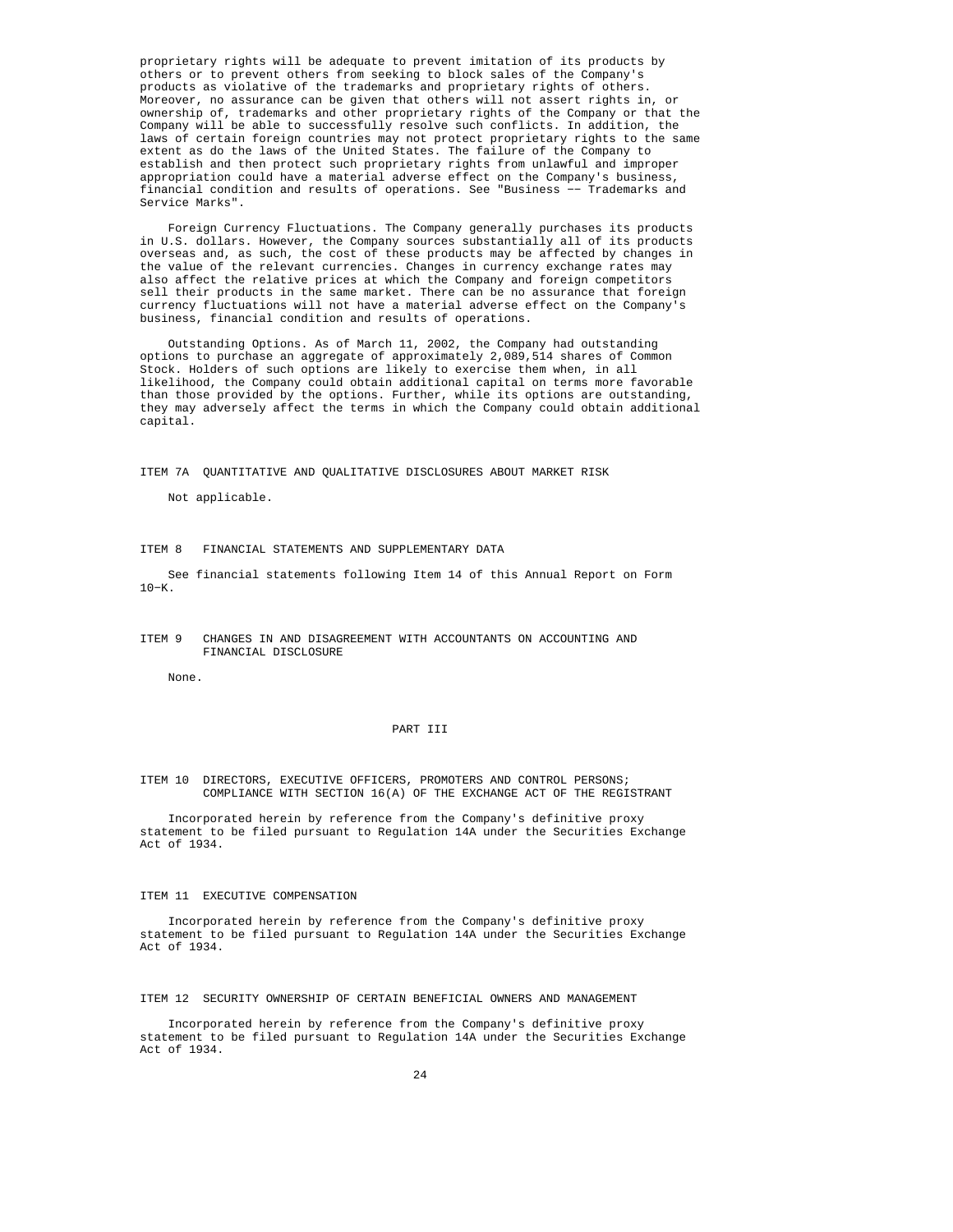<span id="page-29-0"></span>ITEM 13 CERTAIN RELATIONSHIPS AND RELATED TRANSACTIONS

<span id="page-29-1"></span> Incorporated herein by reference from the Company's definitive proxy statement to be filed pursuant to Regulation 14A under the Securities Exchange Act of 1934.

# PART IV

<span id="page-29-2"></span>ITEM 14 EXHIBITS AND FINANCIAL STATEMENT SCHEDULES AND REPORTS ON FORM 8−K

(a)(1) Financial Statements

 The following consolidated financial statements of Steven Madden, Ltd. and subsidiaries are included in Item 8:

<u>25 and 25 and 25 and 25 and 25 and 25 and 25 and 25 and 25 and 25 and 25 and 25 and 25 and 25 and 25 and 25 and 25 and 25 and 25 and 25 and 25 and 25 and 26 and 26 and 26 and 27 and 27 and 27 and 27 and 27 and 27 and 27 a</u>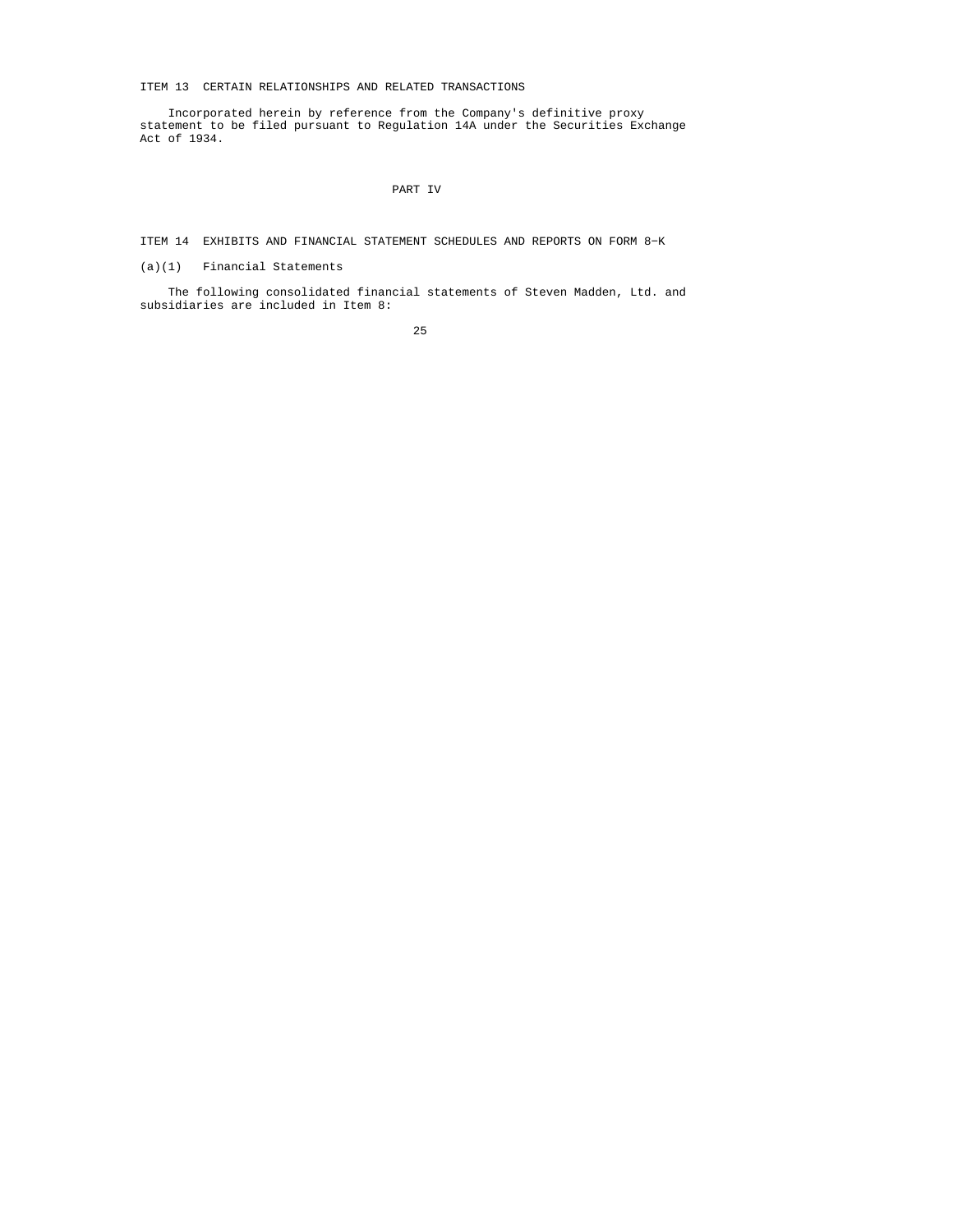# CONTENTS

|                                                                                                       | PAGE    |
|-------------------------------------------------------------------------------------------------------|---------|
| CONSOLIDATED FINANCIAL STATEMENTS                                                                     |         |
| Independent auditors' report                                                                          | $F - 2$ |
| Balance sheets as of December 31, 2001 and 2000                                                       | $F-3$   |
| Statements of operations for the years ended<br>December 31, 2001, 2000 and 1999                      | $F-4$   |
| Statements of changes in stockholders' equity for the<br>years ended December 31, 2001, 2000 and 1999 | $F-5$   |
| Statements of cash flows for the years ended<br>December 31, 2001, 2000 and 1999                      | $F - 6$ |
| Notes to financial statements                                                                         | $F - 7$ |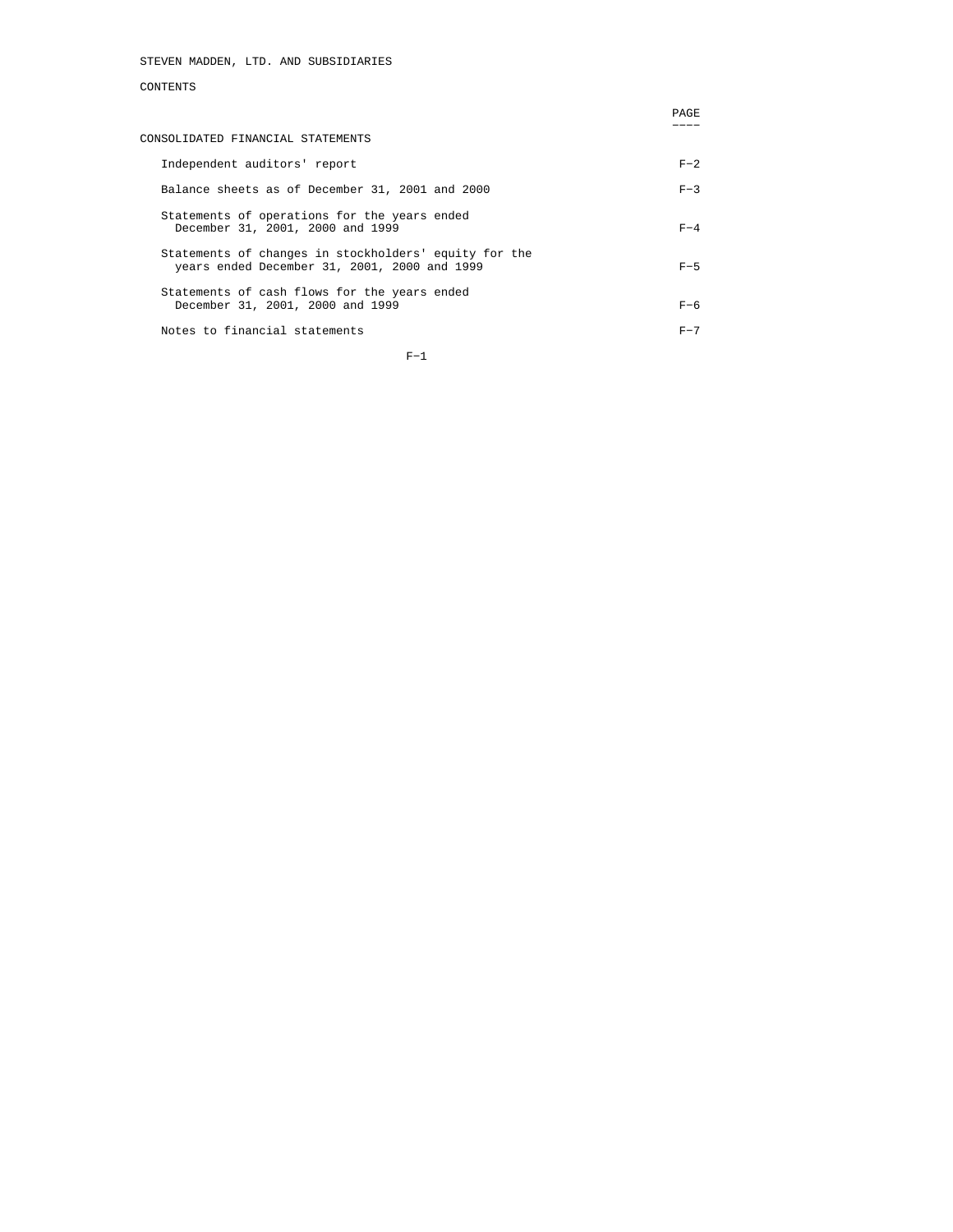To the Board of Directors and Stockholders Steven Madden, Ltd. New York, New York

We have audited the accompanying consolidated balance sheets of Steven Madden, Ltd. and subsidiaries as of December 31, 2001 and 2000, and the related consolidated statements of operations, changes in stockholders' equity and cash flows for each of the years in the three−year period ended December 31, 2001. These financial statements are the responsibility of the Company's management. Our responsibility is to express an opinion on these financial statements based on our audits.

We conducted our audits in accordance with auditing standards generally accepted in the United States. Those standards require that we plan and perform the audits to obtain reasonable assurance about whether the financial statements are free of material misstatement. An audit includes examining, on a test basis, evidence supporting the amounts and disclosures in the financial statements. An audit also includes assessing the accounting principles used and significant estimates made by management, as well as evaluating the overall financial statement presentation. We believe that our audits provide a reasonable basis for our opinion.

In our opinion, the financial statements enumerated above present fairly, in all material respects, the consolidated financial position of Steven Madden, Ltd. and subsidiaries as of December 31, 2001 and 2000, and the consolidated results of their operations and their consolidated cash flows for each of the years in the three−year period ended December 31, 2001 in conformity with accounting principles generally accepted in the United States.

Richard A. Eisner & Company, LLP

New York, New York February 22, 2002

With respect to Notes J[1] and J[2], March 4, 2002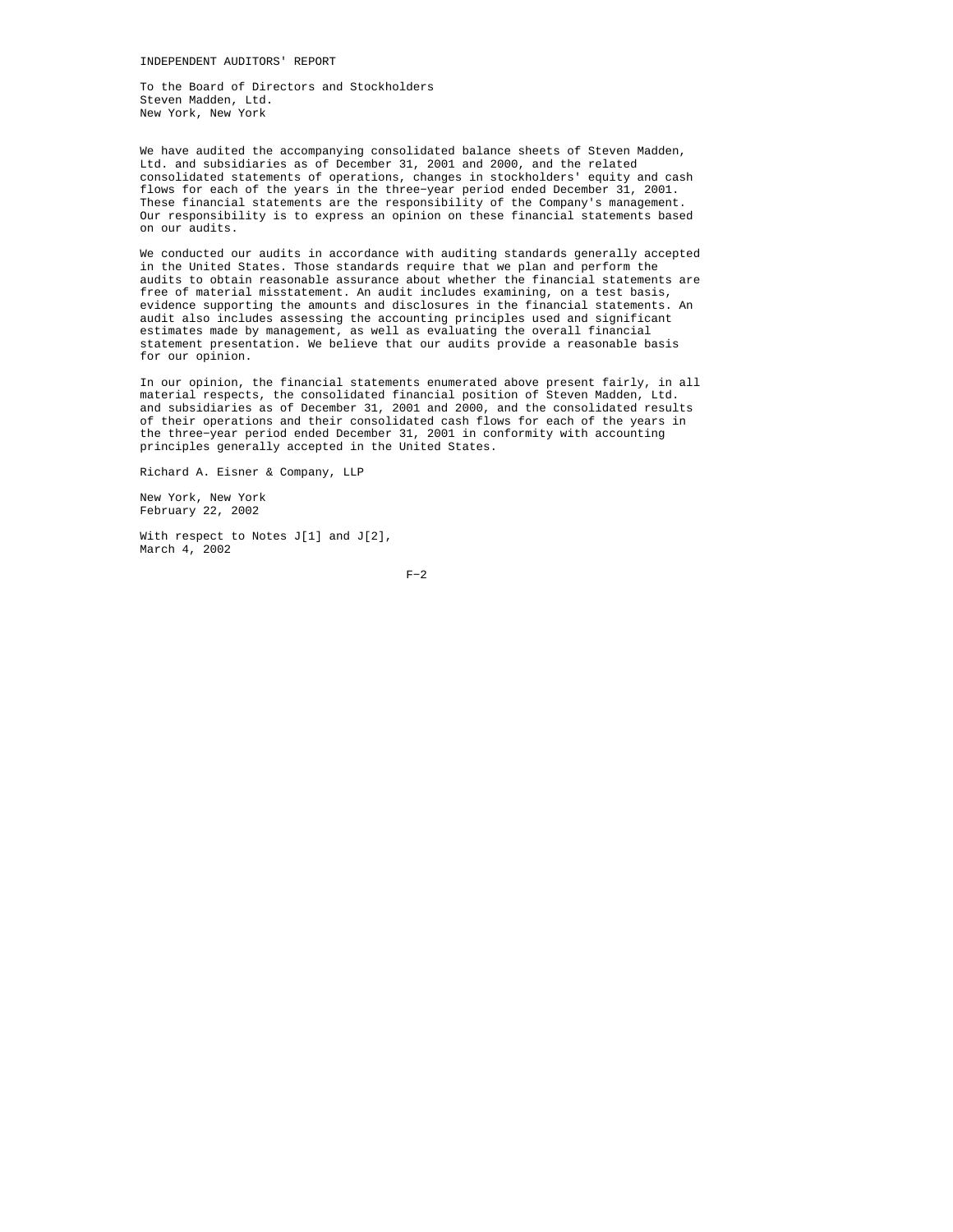#### CONSOLIDATED BALANCE SHEETS

|                                                                                                                                                                                              | December 31,              |                                                      |  |
|----------------------------------------------------------------------------------------------------------------------------------------------------------------------------------------------|---------------------------|------------------------------------------------------|--|
|                                                                                                                                                                                              | 2001                      | ----------------------------------<br>2000           |  |
| ASSETS                                                                                                                                                                                       |                           |                                                      |  |
| Current assets:                                                                                                                                                                              |                           |                                                      |  |
| Cash and cash equivalents                                                                                                                                                                    |                           | $$50,179,000 \t$35,259,000$                          |  |
| Accounts receivable - net of allowances of \$257,000 and \$774,000                                                                                                                           | 2,072,000                 | 2,417,000                                            |  |
| Due from factor - net of allowances of \$1,387,000 and \$866,000                                                                                                                             |                           | 22,783,000<br>15,818,000 15,824,000                  |  |
| Inventories                                                                                                                                                                                  |                           |                                                      |  |
| Prepaid expenses and other current assets                                                                                                                                                    |                           | $836,000$<br>$7,911,000$<br>$1,145,000$<br>$144,000$ |  |
| Prepaid taxes                                                                                                                                                                                |                           |                                                      |  |
| Deferred taxes                                                                                                                                                                               | --------------            | $1,223,000$ $1,300,000$<br>-------------             |  |
|                                                                                                                                                                                              |                           |                                                      |  |
| Total current assets                                                                                                                                                                         | 100,822,000               | 71,244,000                                           |  |
| Property and equipment, net                                                                                                                                                                  |                           | 15,707,000 15,600,000                                |  |
| Deferred taxes                                                                                                                                                                               |                           | 3,019,000 2,462,000                                  |  |
| Deposits and other                                                                                                                                                                           | 248,000                   | 222,000                                              |  |
| Cost in excess of fair value of net assets acquired - net of accumulated                                                                                                                     |                           |                                                      |  |
| amortization of \$714,000 and \$575,000                                                                                                                                                      |                           | 2,066,000 2,205,000<br>-------------                 |  |
|                                                                                                                                                                                              |                           |                                                      |  |
|                                                                                                                                                                                              |                           | $$121,862,000 \t$91,733,000$                         |  |
| LIABILITIES                                                                                                                                                                                  |                           |                                                      |  |
| Current liabilities:                                                                                                                                                                         |                           |                                                      |  |
| Current portion of capital lease obligations                                                                                                                                                 |                           | $$43,000 \t$ 128,000$                                |  |
| Accounts payable                                                                                                                                                                             | 6,836,000                 | 9,502,000                                            |  |
| Accrued expenses                                                                                                                                                                             |                           | 10,898,000 4,178,000                                 |  |
| Accrued bonuses                                                                                                                                                                              | 412,000<br>-------------- | 229,000<br>--------------                            |  |
| Total current liabilities                                                                                                                                                                    |                           |                                                      |  |
|                                                                                                                                                                                              |                           | 18, 189, 000 14, 037, 000                            |  |
| Deferred rent                                                                                                                                                                                |                           | 1,299,000 1,074,000                                  |  |
| Capital lease obligations, less current portion                                                                                                                                              | 14,000<br>______________  | 56,000<br>--------------                             |  |
|                                                                                                                                                                                              |                           |                                                      |  |
|                                                                                                                                                                                              |                           | 19,502,000 15,167,000                                |  |
| Commitments, contingencies and other (Note J)                                                                                                                                                |                           |                                                      |  |
| STOCKHOLDERS' EQUITY                                                                                                                                                                         |                           |                                                      |  |
| Preferred stock - \$.0001 par value, 5,000,000 shares authorized; none issued<br>Series A Junior Participating preferred stock - \$.0001 par value, 60,000<br>shares authorized; none issued |                           |                                                      |  |
| Common stock $=$ \$,0001 par value, 60,000,000 shares authorized, 13,439,020 and                                                                                                             |                           |                                                      |  |

shares authorized; none issued<br>
Common stock - \$.0001 par value, 60,000,000 shares authorized, 13,439,020 and<br>
12,306,684 shares issued, 12,193,816 and 11,061,480 shares<br>
012,306,684 shares<br>
outstanding paid-in capital<br>
Re

|                                           | \$121,862,000 \$91,733,000 |            |
|-------------------------------------------|----------------------------|------------|
|                                           | 102,360,000                | 76,566,000 |
| Treasury stock - 1,245,204 shares at cost | (7, 991, 000)              | (7,991,000 |
|                                           |                            |            |

See Notes to Financial Statements F−3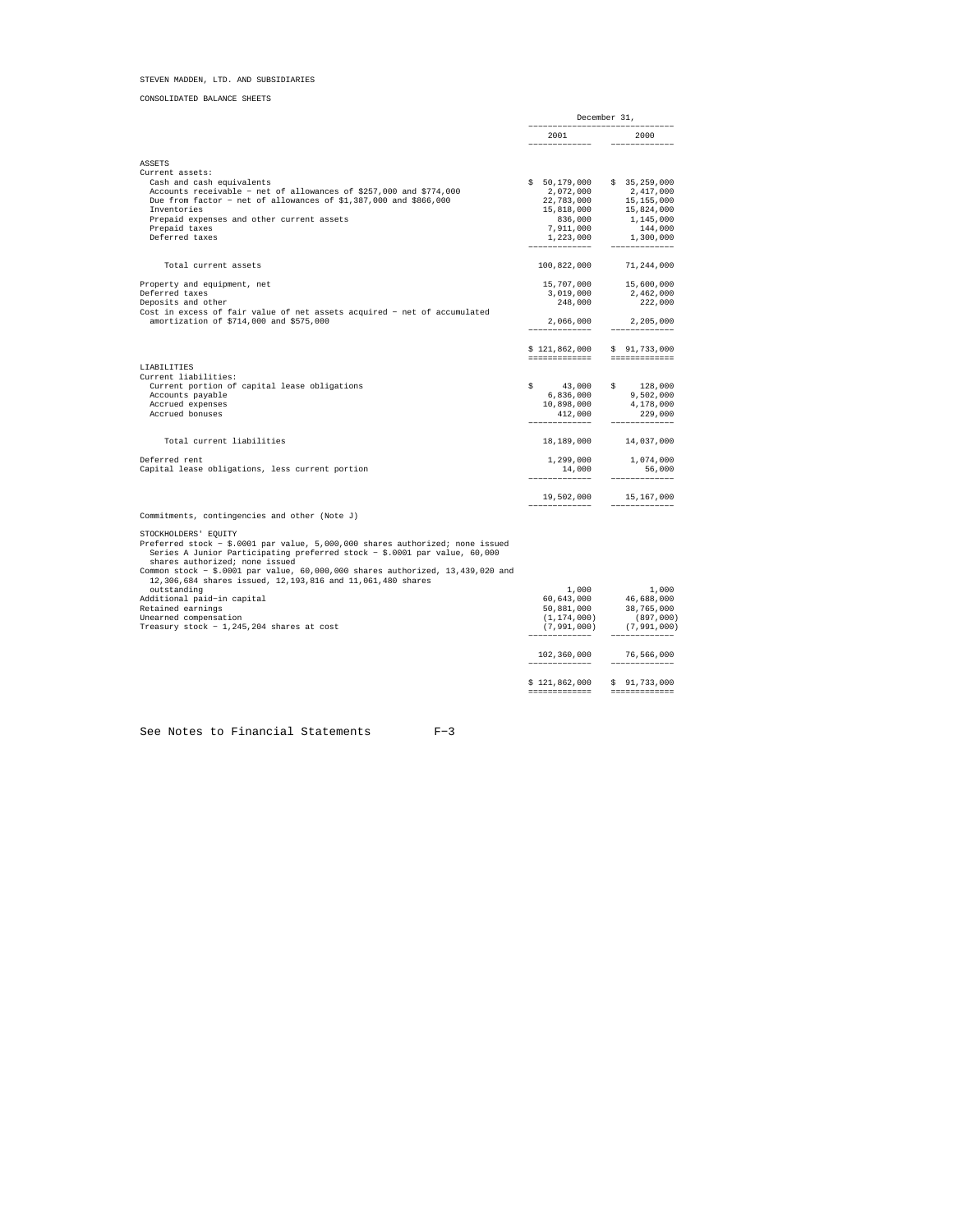# CONSOLIDATED STATEMENTS OF OPERATIONS

|                                                                                                                   | Year Ended December 31,                                                      |                                                                                                                                                                                                                                                                                                                                                                                                                                                                                                                                                      |                                                                                                                                                                                                                                                                                                                                                                                                                                                                                                |  |
|-------------------------------------------------------------------------------------------------------------------|------------------------------------------------------------------------------|------------------------------------------------------------------------------------------------------------------------------------------------------------------------------------------------------------------------------------------------------------------------------------------------------------------------------------------------------------------------------------------------------------------------------------------------------------------------------------------------------------------------------------------------------|------------------------------------------------------------------------------------------------------------------------------------------------------------------------------------------------------------------------------------------------------------------------------------------------------------------------------------------------------------------------------------------------------------------------------------------------------------------------------------------------|--|
|                                                                                                                   | 2001                                                                         | 2000<br>--------------                                                                                                                                                                                                                                                                                                                                                                                                                                                                                                                               | 1999<br>$\begin{array}{cccccccccccccc} \multicolumn{2}{c}{} & \multicolumn{2}{c}{} & \multicolumn{2}{c}{} & \multicolumn{2}{c}{} & \multicolumn{2}{c}{} & \multicolumn{2}{c}{} & \multicolumn{2}{c}{} & \multicolumn{2}{c}{} & \multicolumn{2}{c}{} & \multicolumn{2}{c}{} & \multicolumn{2}{c}{} & \multicolumn{2}{c}{} & \multicolumn{2}{c}{} & \multicolumn{2}{c}{} & \multicolumn{2}{c}{} & \multicolumn{2}{c}{} & \multicolumn{2}{c}{} & \multicolumn{2}{c}{} & \multicolumn{2}{c}{} & \$ |  |
| Net sales:<br>Wholesale<br>Retail                                                                                 | 79,487,000<br>-------------                                                  | $$163,904,000$ $$135,481,000$ $$114,406,000$<br>69,632,000<br>$\begin{array}{cccccccccccccc} \multicolumn{2}{c}{} & \multicolumn{2}{c}{} & \multicolumn{2}{c}{} & \multicolumn{2}{c}{} & \multicolumn{2}{c}{} & \multicolumn{2}{c}{} & \multicolumn{2}{c}{} & \multicolumn{2}{c}{} & \multicolumn{2}{c}{} & \multicolumn{2}{c}{} & \multicolumn{2}{c}{} & \multicolumn{2}{c}{} & \multicolumn{2}{c}{} & \multicolumn{2}{c}{} & \multicolumn{2}{c}{} & \multicolumn{2}{c}{} & \multicolumn{2}{c}{} & \multicolumn{2}{c}{} & \multicolumn{2}{c}{} & \$ | 48,630,000<br>--------------                                                                                                                                                                                                                                                                                                                                                                                                                                                                   |  |
|                                                                                                                   | 243,391,000<br>--------------                                                | 205, 113, 000 163, 036, 000                                                                                                                                                                                                                                                                                                                                                                                                                                                                                                                          | -------------                                                                                                                                                                                                                                                                                                                                                                                                                                                                                  |  |
| Cost of sales:<br>Wholesale<br>Retail                                                                             | 106,046,000<br>37,472,000<br>-------------                                   | 84,801,000<br>30,694,000<br>-------------                                                                                                                                                                                                                                                                                                                                                                                                                                                                                                            | 72,922,000<br>21,614,000<br>-------------                                                                                                                                                                                                                                                                                                                                                                                                                                                      |  |
|                                                                                                                   |                                                                              | 143,518,000 115,495,000                                                                                                                                                                                                                                                                                                                                                                                                                                                                                                                              | 94,536,000<br>-------------                                                                                                                                                                                                                                                                                                                                                                                                                                                                    |  |
| Gross profit<br>Commission and licensing fee income<br>Operating expenses<br>Cost of loss mitigation coverage     | 99,873,000<br>5,911,000<br>(79, 472, 000)<br>(6, 950, 000)<br>-------------- | 89,618,000<br>$(68, 833, 000)$ $(52, 946, 000)$<br>--------------                                                                                                                                                                                                                                                                                                                                                                                                                                                                                    | 68,500,000<br>$4,847,000$ $3,367,000$<br>----------                                                                                                                                                                                                                                                                                                                                                                                                                                            |  |
| Income from operations before other income (expenses) 19,362,000 25,632,000 18,921,000                            |                                                                              |                                                                                                                                                                                                                                                                                                                                                                                                                                                                                                                                                      |                                                                                                                                                                                                                                                                                                                                                                                                                                                                                                |  |
| Other income (expenses):<br>Interest income<br>Interest expense<br>Gain on sale of marketable securities          | (66,000)<br>71,000<br>--------------                                         | 1,344,000 1,744,000<br>(102, 000)<br>230,000<br>-------------                                                                                                                                                                                                                                                                                                                                                                                                                                                                                        | 909,000<br>(90,000)<br>------------                                                                                                                                                                                                                                                                                                                                                                                                                                                            |  |
| Income before provision for income taxes<br>Provision for income taxes                                            | 20,711,000<br>____________                                                   | 27,504,000<br>8,595,000 11,461,000<br>--------------                                                                                                                                                                                                                                                                                                                                                                                                                                                                                                 | 19,740,000<br>8,274,000<br>-------------                                                                                                                                                                                                                                                                                                                                                                                                                                                       |  |
| NET INCOME                                                                                                        |                                                                              | $$12,116,000 \t$16,043,000 \t$11,466,000$                                                                                                                                                                                                                                                                                                                                                                                                                                                                                                            | =============                                                                                                                                                                                                                                                                                                                                                                                                                                                                                  |  |
| BASIC INCOME PER SHARE                                                                                            | \$1.04<br>$=$ $=$ $=$ $=$                                                    | \$1.42<br>$=$ $=$ $=$ $=$                                                                                                                                                                                                                                                                                                                                                                                                                                                                                                                            | \$1.06<br>$= 1.12$                                                                                                                                                                                                                                                                                                                                                                                                                                                                             |  |
| DILUTED INCOME PER SHARE                                                                                          | \$0.94                                                                       | \$1.26                                                                                                                                                                                                                                                                                                                                                                                                                                                                                                                                               | \$0.92<br>$= 1.12$                                                                                                                                                                                                                                                                                                                                                                                                                                                                             |  |
| WEIGHTED AVERAGE COMMON SHARES OUTSTANDING - BASIC<br>INCOME PER SHARE<br>EFFECT OF DILUTIVE SECURITIES - OPTIONS |                                                                              | $\begin{array}{cccc} 11, 617, 862 & \hspace*{1.5cm} 11, 310, 130 & \hspace*{1.5cm} 10, 831, 250 \\ 1, 330, 002 & \hspace*{1.5cm} 1, 387, 244 & \hspace*{1.5cm} 1, 634, 102 \end{array}$<br>--------------                                                                                                                                                                                                                                                                                                                                            | -------------                                                                                                                                                                                                                                                                                                                                                                                                                                                                                  |  |
| WEIGHTED AVERAGE COMMON SHARES OUTSTANDING - DILUTED<br>INCOME PER SHARE                                          | 12,947,864<br>=============                                                  | 12,697,374<br>=============                                                                                                                                                                                                                                                                                                                                                                                                                                                                                                                          | 12,465,352<br>=============                                                                                                                                                                                                                                                                                                                                                                                                                                                                    |  |

See Notes to Financial Statements F−4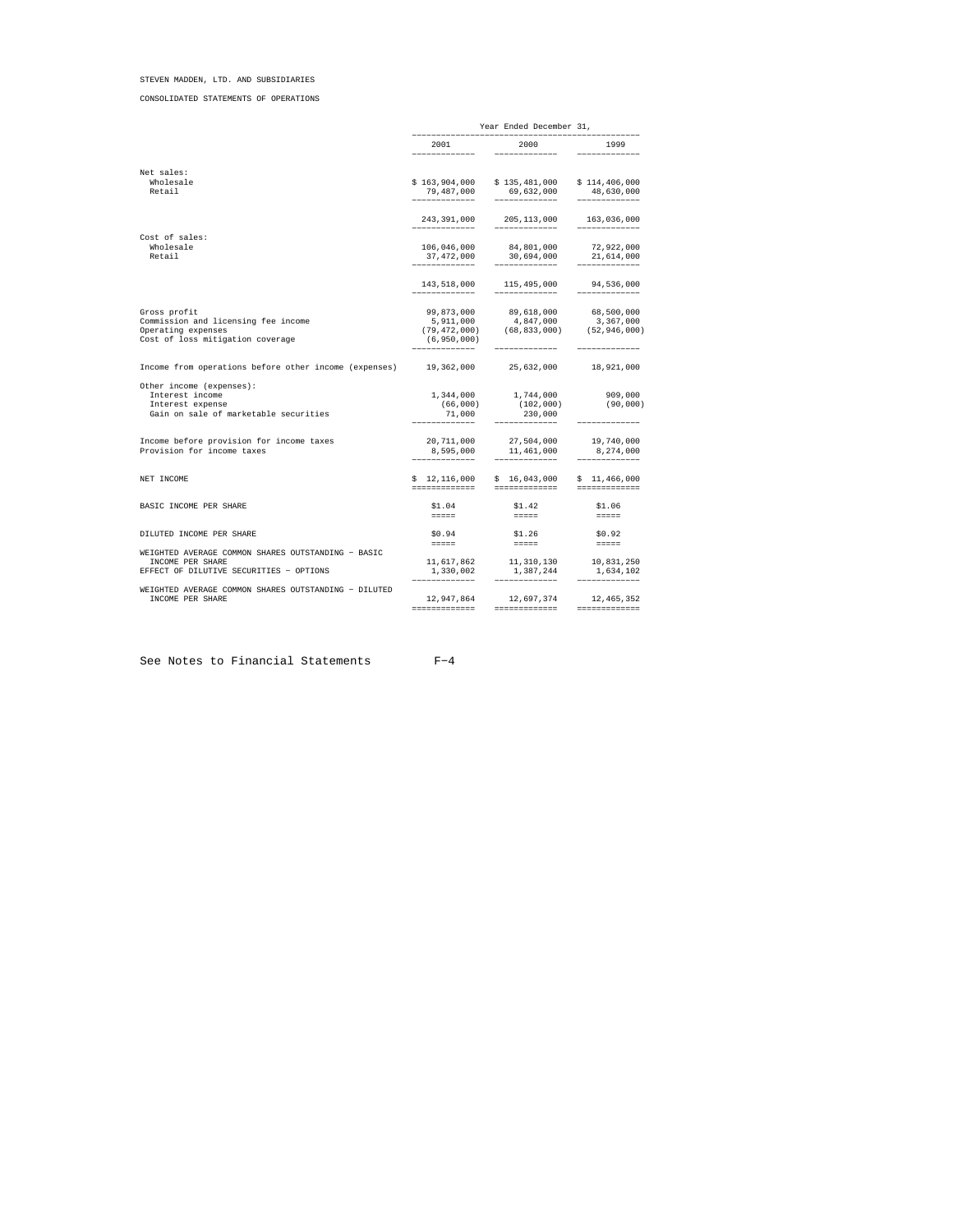CONSOLIDATED STATEMENTS OF CHANGES IN STOCKHOLDERS' EQUITY

|                                                                                                                                                                                | Common Stock                  |                    | Additional<br>Paid-in<br>.                          |                              | Unearned                      |  |
|--------------------------------------------------------------------------------------------------------------------------------------------------------------------------------|-------------------------------|--------------------|-----------------------------------------------------|------------------------------|-------------------------------|--|
|                                                                                                                                                                                | Shares<br>----------          | Amount             | Capital Earnings                                    | Retained                     | Compensation                  |  |
| BALANCE - DECEMBER 31, 1998<br>Exercise of stock options<br>Tax benefit from exercise of options<br>Compensation in connection with issuance of<br>stock options to a director | 10,940,643 \$1,000<br>857,150 |                    | \$36,601,000<br>5,264,000<br>275,000<br>766,000     |                              | $$11,256,000 \t$ (1,661,000)$ |  |
| Net income<br>Amortization of unearned compensation<br>Common stock purchased for treasury                                                                                     |                               |                    |                                                     | 11,466,000                   | 382,000                       |  |
| BALANCE - DECEMBER 31, 1999<br>Exercise of stock options<br>Tax benefit from exercise of options                                                                               | 508,891                       |                    | 11,797,793 1,000 42,906,000<br>2,807,000<br>975,000 | 22,722,000                   | (1, 279, 000)                 |  |
| Net income<br>Amortization of unearned compensation<br>Common stock purchased for treasury                                                                                     |                               |                    |                                                     | 16,043,000                   | 382,000                       |  |
| BALANCE - DECEMBER 31, 2000<br>Exercise of stock options<br>Tax benefit from exercise of options<br>Compensation in connection with issuance of                                | 12,306,684 1,000<br>1,122,336 |                    | 46,688,000<br>8,998,000<br>2,765,000                | 38,765,000                   | (897,000)                     |  |
| stock options<br>Compensation in connection with issuance of<br>restricted stock                                                                                               | 10,000                        |                    | 2,004,000<br>188,000                                |                              | (810,000)                     |  |
| Net income<br>Amortization of unearned compensation                                                                                                                            |                               |                    |                                                     | 12,116,000                   | 533,000                       |  |
| BALANCE - DECEMBER 31, 2001                                                                                                                                                    | 13,439,020<br>==========      | \$1.000<br>======= | \$60.643.000<br>============                        | \$50,881,000<br>============ | \$(1.174.000)<br>============ |  |

|                                                                                     | Treasury Stock |                                            | Total                           |  |
|-------------------------------------------------------------------------------------|----------------|--------------------------------------------|---------------------------------|--|
|                                                                                     |                | Shares Amount<br>------------              | Equity<br>-------------         |  |
| BALANCE - DECEMBER 31, 1998<br>Exercise of stock options                            |                | 270,204 \$(1,237,000) \$44,960,000         | 5,264,000                       |  |
| Tax benefit from exercise of options<br>Compensation in connection with issuance of |                |                                            | 275,000                         |  |
| stock options to a director<br>Net income                                           |                |                                            | 766,000<br>11,466,000           |  |
| Amortization of unearned compensation<br>Common stock purchased for treasury        |                | 75,000 (678,000) (678,000)<br>------------ | 382,000                         |  |
| BALANCE - DECEMBER 31, 1999                                                         |                | 345,204 (1,915,000) 62,435,000             |                                 |  |
| Exercise of stock options                                                           |                |                                            | 2,807,000                       |  |
| Tax benefit from exercise of options<br>Net income                                  |                |                                            | 975,000<br>16,043,000           |  |
| Amortization of unearned compensation                                               |                |                                            | 382,000                         |  |
| Common stock purchased for treasury                                                 | ---------      |                                            | 900,000 (6,076,000) (6,076,000) |  |
| BALANCE - DECEMBER 31, 2000                                                         |                | 1,245,204 (7,991,000) 76,566,000           |                                 |  |
| Exercise of stock options                                                           |                |                                            | 8,998,000                       |  |
| Tax benefit from exercise of options<br>Compensation in connection with issuance of |                |                                            | 2,765,000                       |  |
| stock options<br>Compensation in connection with issuance of                        |                |                                            | 1,194,000                       |  |
| restricted stock                                                                    |                |                                            | 188,000                         |  |
| Net income                                                                          |                |                                            | 12,116,000                      |  |
| Amortization of unearned compensation                                               |                |                                            | 533,000<br>-------------        |  |
| BALANCE - DECEMBER 31, 2001                                                         | 1,245,204      |                                            | $$(7,991,000)$ $$102,360,000$   |  |
|                                                                                     | =========      | ===========                                | =============                   |  |

See notes to financial statements F−5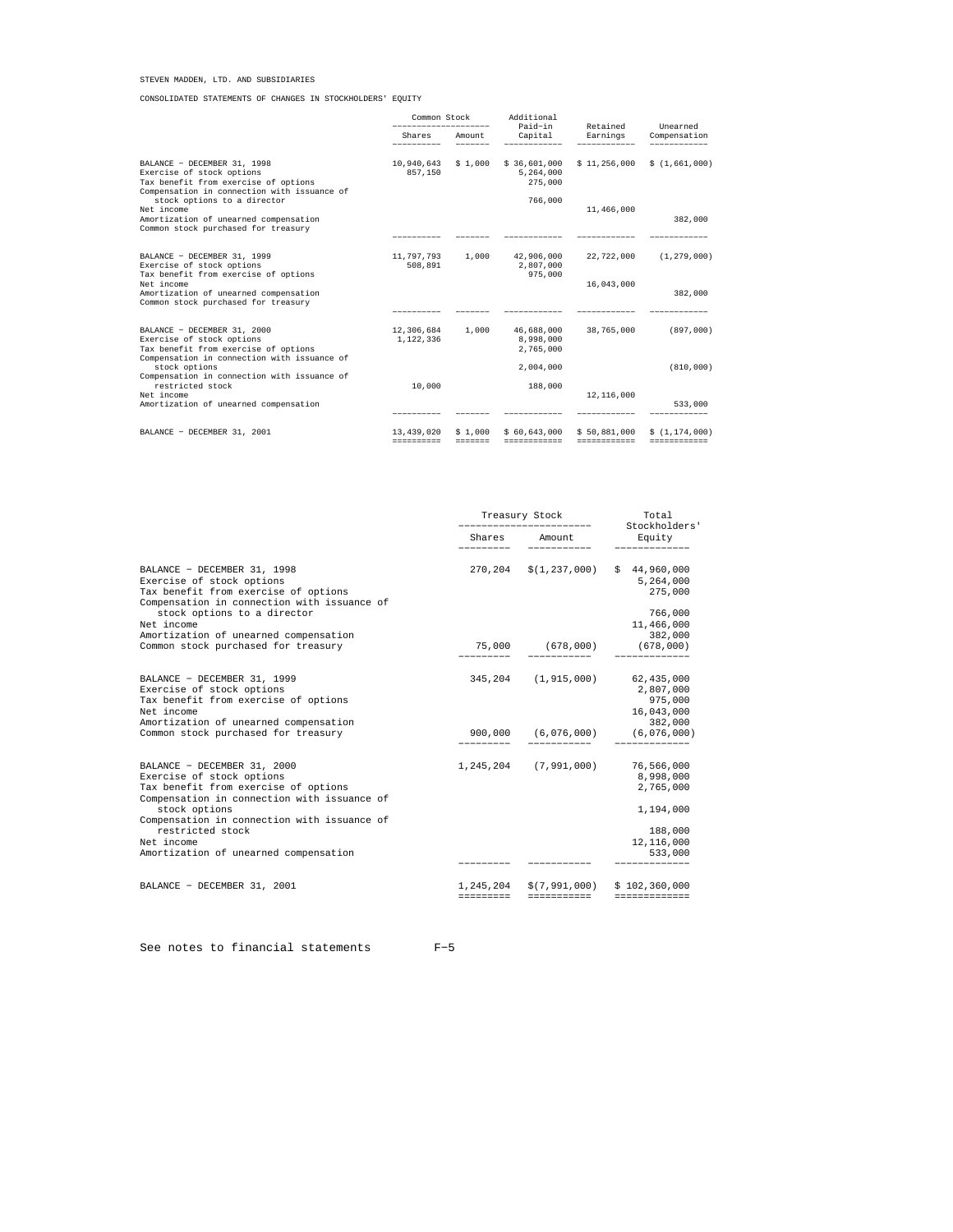# CONSOLIDATED STATEMENTS OF CASH FLOWS

|                                                                                                        | Year Ended December 31, |                                                                                                                                                                                                                                                                                   |                            |
|--------------------------------------------------------------------------------------------------------|-------------------------|-----------------------------------------------------------------------------------------------------------------------------------------------------------------------------------------------------------------------------------------------------------------------------------|----------------------------|
|                                                                                                        |                         | 2001 2000                                                                                                                                                                                                                                                                         | 1999<br>-------------      |
| Cash flows from operating activities:                                                                  |                         |                                                                                                                                                                                                                                                                                   |                            |
| Net income                                                                                             |                         | $$12,116,000 \t$16,043,000 \t$11,466,000$                                                                                                                                                                                                                                         |                            |
| Adjustments to reconcile net income to net cash provided by<br>operating activities:                   |                         |                                                                                                                                                                                                                                                                                   |                            |
| Compensatory stock options and restricted stock                                                        | 1,382,000               |                                                                                                                                                                                                                                                                                   | 766,000                    |
| Depreciation and amortization                                                                          |                         |                                                                                                                                                                                                                                                                                   |                            |
| Deferred taxes                                                                                         |                         |                                                                                                                                                                                                                                                                                   |                            |
| Deferred compensation                                                                                  |                         |                                                                                                                                                                                                                                                                                   |                            |
| Tax benefit from exercise of options                                                                   |                         |                                                                                                                                                                                                                                                                                   |                            |
|                                                                                                        |                         |                                                                                                                                                                                                                                                                                   |                            |
| Provision for doubtful accounts and chargebacks                                                        |                         |                                                                                                                                                                                                                                                                                   |                            |
| Deferred rent expense                                                                                  |                         |                                                                                                                                                                                                                                                                                   |                            |
| Gain on sale of marketable securities<br>Changes in:                                                   |                         | $\begin{array}{cccc} 1,382,000 & 3,586,000 & 766,000 \\ 3,447,000 & 3,586,000 & 2,950,000 \\ (480,000) & (1,350,000) & (1,585,000) \\ 533,000 & 382,000 & 382,000 \\ 2,765,000 & 975,000 & 275,000 \\ 219,000 & 506,000 & 757,000 \\ 225,000 & 297,000 & 392,000 \\ (71,0$        |                            |
| Accounts receivable                                                                                    |                         | $\begin{array}{cccc} 862,000 & (1,474,000) & (767,000) \\ (8,364,000) & (3,251,000) & (3,962,000) \\ 6,000 & (5,666,000) & (2,187,000) \\ (7,484,000) & (375,000) & 2,098,000 \\ 4,64,000 & (470,000) & (470,000) \end{array}$                                                    |                            |
| Due from factor                                                                                        |                         |                                                                                                                                                                                                                                                                                   |                            |
| Inventories                                                                                            |                         |                                                                                                                                                                                                                                                                                   |                            |
| Prepaid expenses, prepaid taxes and other assets                                                       |                         |                                                                                                                                                                                                                                                                                   |                            |
| Accounts payable and accrued expenses                                                                  |                         |                                                                                                                                                                                                                                                                                   |                            |
| Accrued bonuses                                                                                        |                         |                                                                                                                                                                                                                                                                                   |                            |
| Income tax payable                                                                                     |                         |                                                                                                                                                                                                                                                                                   |                            |
|                                                                                                        |                         | $(7,484,000,$<br>$4,654,000,$<br>$183,000,$<br>$(348,000),$<br>$(4,957,000),$<br>$(-1,000,$<br>$(-1,000,$<br>$(-1,000,$<br>$(-1,000,$<br>$(-1,000,$<br>$(-1,000,$<br>$(-1,000,$<br>$(-1,000,$<br>$(-1,000,$<br>$(-1,000,$<br>$(-1,000,$<br>$(-1,000,$<br>$(-1,000,$<br>$(-1,000,$ |                            |
| Net cash provided by operating activities                                                              |                         | 9,393,000 8,748,000 22,908,000                                                                                                                                                                                                                                                    |                            |
| Cash flows from investing activities:                                                                  |                         |                                                                                                                                                                                                                                                                                   |                            |
| Purchase of property and equipment                                                                     |                         | $(3, 415, 000)$ $(7, 933, 000)$ $(4, 902, 000)$                                                                                                                                                                                                                                   |                            |
| Purchases of investment securities                                                                     | (54,000)                |                                                                                                                                                                                                                                                                                   | (257,000)                  |
| Maturity/sale of investment securities                                                                 |                         | $125,000$ 487,000                                                                                                                                                                                                                                                                 | 499,000                    |
|                                                                                                        | _____________           | ______________                                                                                                                                                                                                                                                                    | ------------               |
| Net cash used in investing activities                                                                  |                         | $(3,344,000)$ $(7,446,000)$                                                                                                                                                                                                                                                       | (4,660,000)                |
|                                                                                                        |                         |                                                                                                                                                                                                                                                                                   |                            |
| Cash flows from financing activities:                                                                  |                         |                                                                                                                                                                                                                                                                                   |                            |
| Proceeds from exercise of stock options                                                                |                         | 8,998,000 2,807,000                                                                                                                                                                                                                                                               | 5, 264, 000                |
| Purchase of treasury stock                                                                             |                         | (6,076,000)                                                                                                                                                                                                                                                                       | (678,000)                  |
| Payments of lease obligations                                                                          | -------------           | $(127,000)$ $(135,000)$<br><b>Construction Construction</b>                                                                                                                                                                                                                       | (115,000)<br>------------- |
|                                                                                                        |                         |                                                                                                                                                                                                                                                                                   |                            |
| Net cash provided by (used in) financing activities                                                    | -------------           | 8,871,000 (3,404,000) 4,471,000<br>____________                                                                                                                                                                                                                                   | -------------              |
| Net increase (decrease) in cash and cash equivalents                                                   | 14,920,000              |                                                                                                                                                                                                                                                                                   |                            |
| Cash and cash equivalents - beginning of year                                                          | 35,259,000              | $(2, 102, 000)$ $22, 719, 000$<br>37, 361, 000 $14, 642, 000$                                                                                                                                                                                                                     |                            |
|                                                                                                        | _____________           | <b>Construction of the Construction</b>                                                                                                                                                                                                                                           | _____________              |
| Cash and cash equivalents - end of year                                                                |                         | $$50,179,000 \t$35,259,000 \t$37,361,000$                                                                                                                                                                                                                                         |                            |
|                                                                                                        |                         |                                                                                                                                                                                                                                                                                   |                            |
| Supplemental disclosure of noncash investing and financing activities:<br>Acquisition of leased assets |                         |                                                                                                                                                                                                                                                                                   | \$<br>29,000               |
| Supplemental disclosures of cash flow information:                                                     |                         |                                                                                                                                                                                                                                                                                   |                            |
| Cash paid during the year for:                                                                         |                         |                                                                                                                                                                                                                                                                                   |                            |
| Interest                                                                                               |                         | $$66,000$$ \$ 102,000 \$ 90,000                                                                                                                                                                                                                                                   |                            |
| Income taxes                                                                                           |                         | $$14,389,000 \t$16,172,000 \t$3,886,000$                                                                                                                                                                                                                                          |                            |
|                                                                                                        |                         |                                                                                                                                                                                                                                                                                   |                            |
|                                                                                                        |                         |                                                                                                                                                                                                                                                                                   |                            |

See notes to financial statements F−6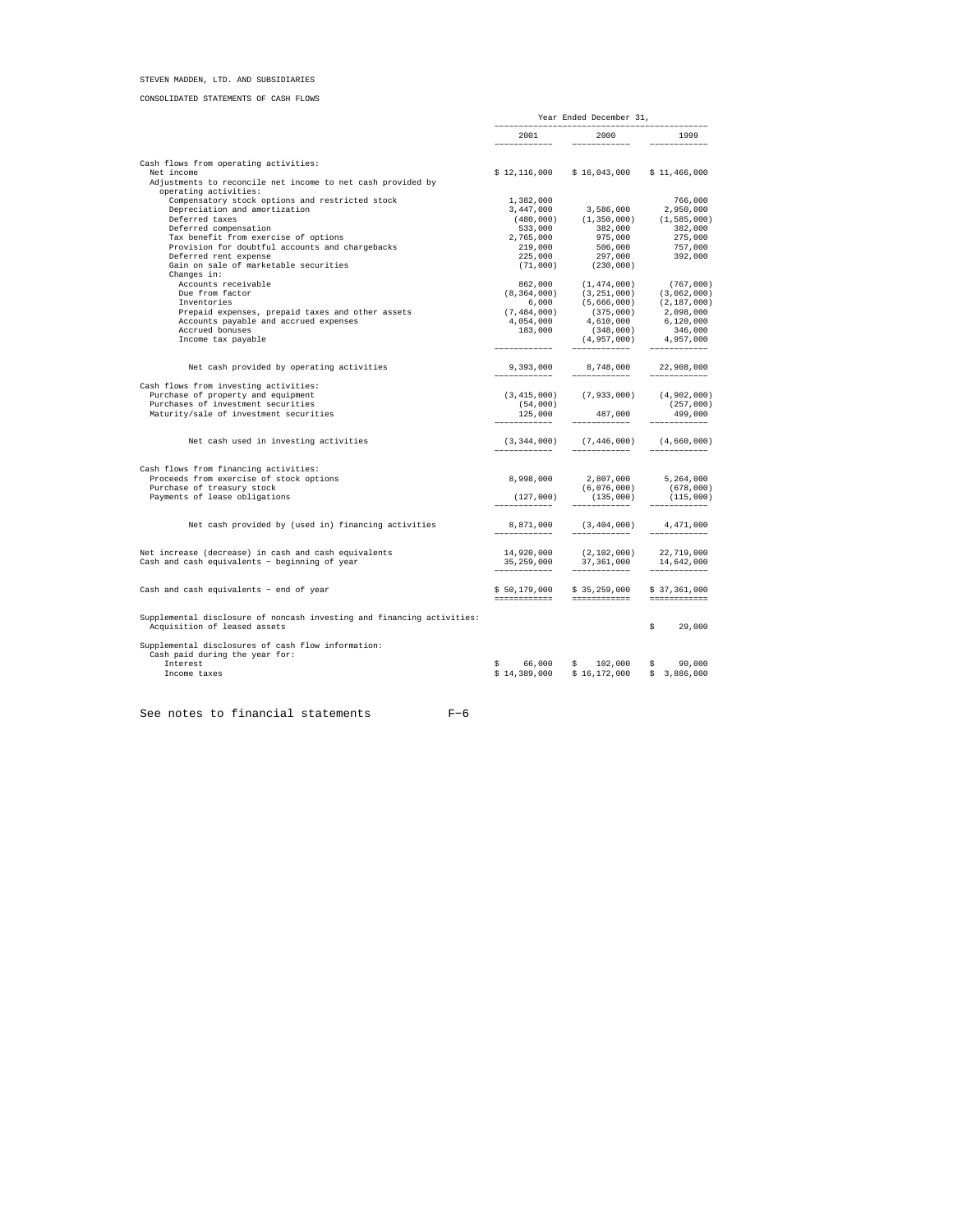## NOTE A − SUMMARY OF SIGNIFICANT ACCOUNTING POLICIES

[1] ORGANIZATION:

 Steven Madden, Ltd., a Delaware corporation, designs and sources women's, girl's and men's shoes, for sale through its wholesale and retail channels under the Steve Madden, David Aaron, Stevies, Madden Mens and Lei (under license) brand names. Revenue is generated predominately through the sale of the Company's brand name merchandise and certain licensed products. At December 31, 2001 and 2000, the Company operated 73 and 65 retail stores (including its website as a store), respectively. Such revenues are subject to seasonal fluctuations. See Note K for operating segment information.

[2] PRINCIPLES OF CONSOLIDATION:

 The consolidated financial statements include the accounts of Steven Madden, Ltd. and its wholly owned subsidiaries Steven Madden Retail, Inc. Diva Acquisition Corp., Adesso−Madden, Inc. and Stevies, Inc. (collectively referred to as the "Company"). All significant intercompany balances and transactions have been eliminated.

[3] USE OF ESTIMATES:

 The preparation of financial statements in conformity with accounting principles generally accepted in the United States of America requires management to make estimates and assumptions that affect the reported amounts of assets and liabilities and disclosure of contingent assets and liabilities at the date of the financial statements and the reported amounts of revenue and expenses during the reporting period. Actual results could differ from those estimates.

[4] CASH AND CASH EQUIVALENTS:

 Cash equivalents at December 31, 2001 and 2000, amounted to approximately \$41,777,000 and \$28,865,000, respectively, and consist of certificates of deposit and commercial paper. The Company considers all highly liquid instruments with an original maturity of three months or less to be cash equivalents.

[5] INVENTORIES:

 Inventories, which consist of finished goods, are stated at the lower of cost (first−in, first−out method) or market.

[6] PROPERTY AND EQUIPMENT:

 Property and equipment are stated at cost less accumulated depreciation and amortization. Depreciation is computed utilizing the straight−line method based on estimated useful lives ranging from two to ten years. Leasehold improvements are amortized utilizing the straight−line method over the shorter of their estimated useful lives or the lease term. Depreciation and amortization include amounts relating to property and equipment under capital leases.

 Impairment losses are recognized for long−lived assets, including certain intangibles, used in operations when indicators of impairment are present and the undiscounted cash flows estimated to be generated by those assets are not sufficient to recover the assets' carrying amount. Impairment losses are measured by comparing the fair value of the assets to their carrying amount. No impairment losses have been incurred for the years presented.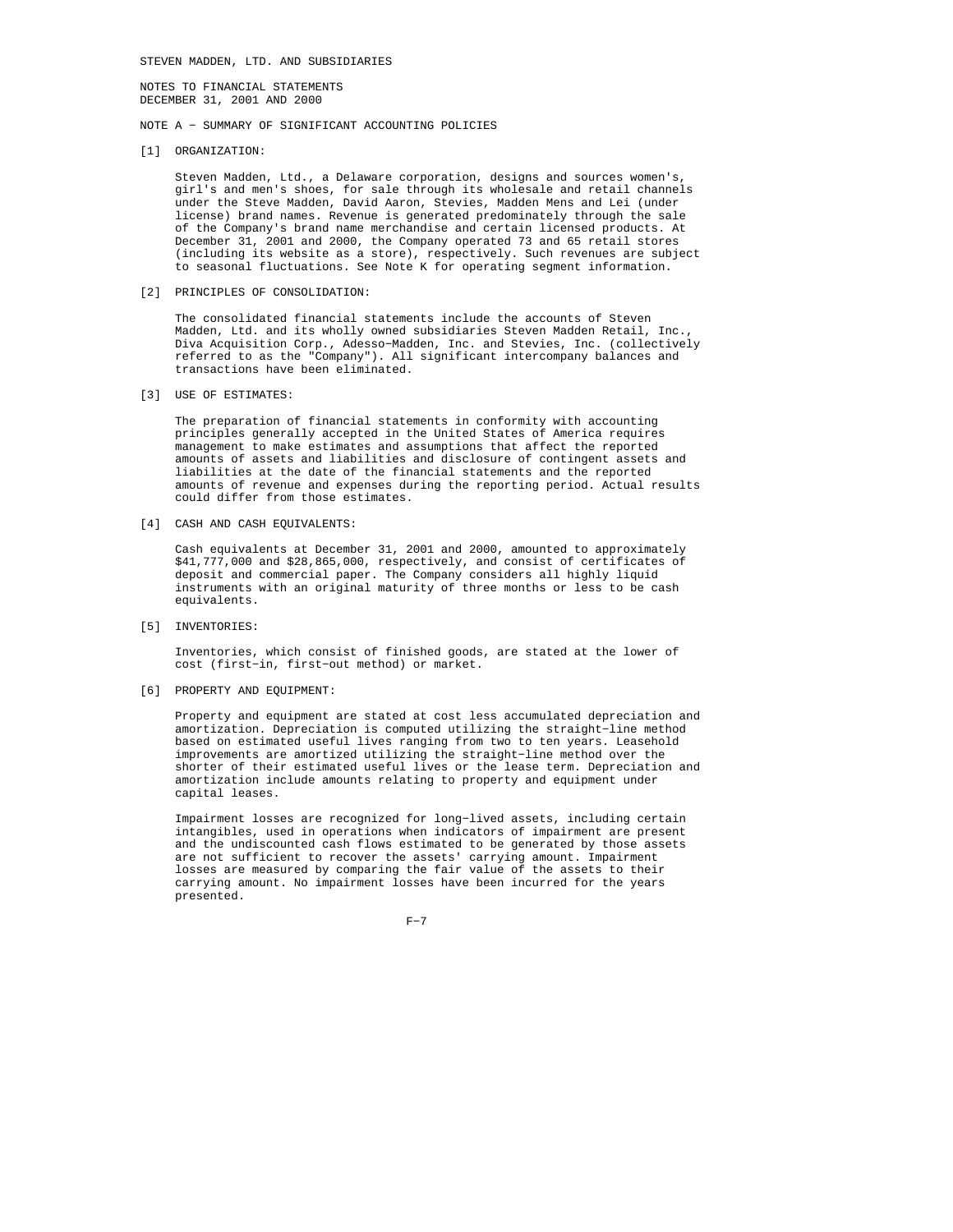NOTE A − SUMMARY OF SIGNIFICANT ACCOUNTING POLICIES (CONTINUED)

[7] COST IN EXCESS OF FAIR VALUE OF NET ASSETS ACQUIRED:

 Cost in excess of fair value of net assets acquired relates to two acquisitions and through December 31, 2001 is being amortized over 20 years (see Note A[14]).

[8] NET INCOME PER SHARE:

 Basic income per share is based on the weighted average number of common shares outstanding during the year. Diluted income per share reflects the potential dilution assuming common shares were issued upon the exercise of outstanding in−the−money options and the proceeds (including the amount of compensation cost, if any, attributed to future services and not yet recognized and the amount of tax benefits, if any, that would be credited to additional paid−in capital assuming exercise of the options) thereof were used to purchase treasury stock at the average market price during the period. For the years ended December 31, 2001 and 2000, options exercisable into approximately 265,000 and 300,000 shares of common stock, respectively have not been included in the calculation of diluted income per share as the result would have been antidilutive.

[9] ADVERTISING COSTS:

 The Company expenses costs of print, radio and billboard advertisements as of the first date the advertisements take place. Advertising expense included in operating expenses amounted to approximately \$6,596,000 in 2001, \$6,941,000 in 2000, and \$5,046,000 in 1999.

[10] FAIR VALUE OF FINANCIAL INSTRUMENTS:

 The carrying value of the Company's financial instruments approximate fair value due to their short−term nature or their underlying terms.

[11] STOCK−BASED COMPENSATION:

 The Company has elected to continue to account for its stock−based compensation plans using the intrinsic value method prescribed by Accounting Principles Board Opinion No. 25 ("APB No. 25"), "Accounting for Stock Issued to Employees". Under the provisions of APB No. 25, employee compensation arising from the grant of stock options is measured as the excess, if any, of the quoted market price of the Company's common stock at the date of the grant over the amount an employee must pay to acquire the stock.

[12] REVENUE RECOGNITION:

 Wholesale revenue, including commissions received in conjunction with private label footwear, is recognized upon shipment and transfer of title of products to customers. Allowances for estimated discounts and returns are recognized when sales are recorded. Retail sales are recognized when the payment is received from customers and are recorded net of returns. Licensing revenue is recognized on the basis of net sales reported by the licensee.

[13] RECLASSIFICATION:

 Certain reclassifications have been made to the December 31, 2000 financial statements to conform to current year presentation.

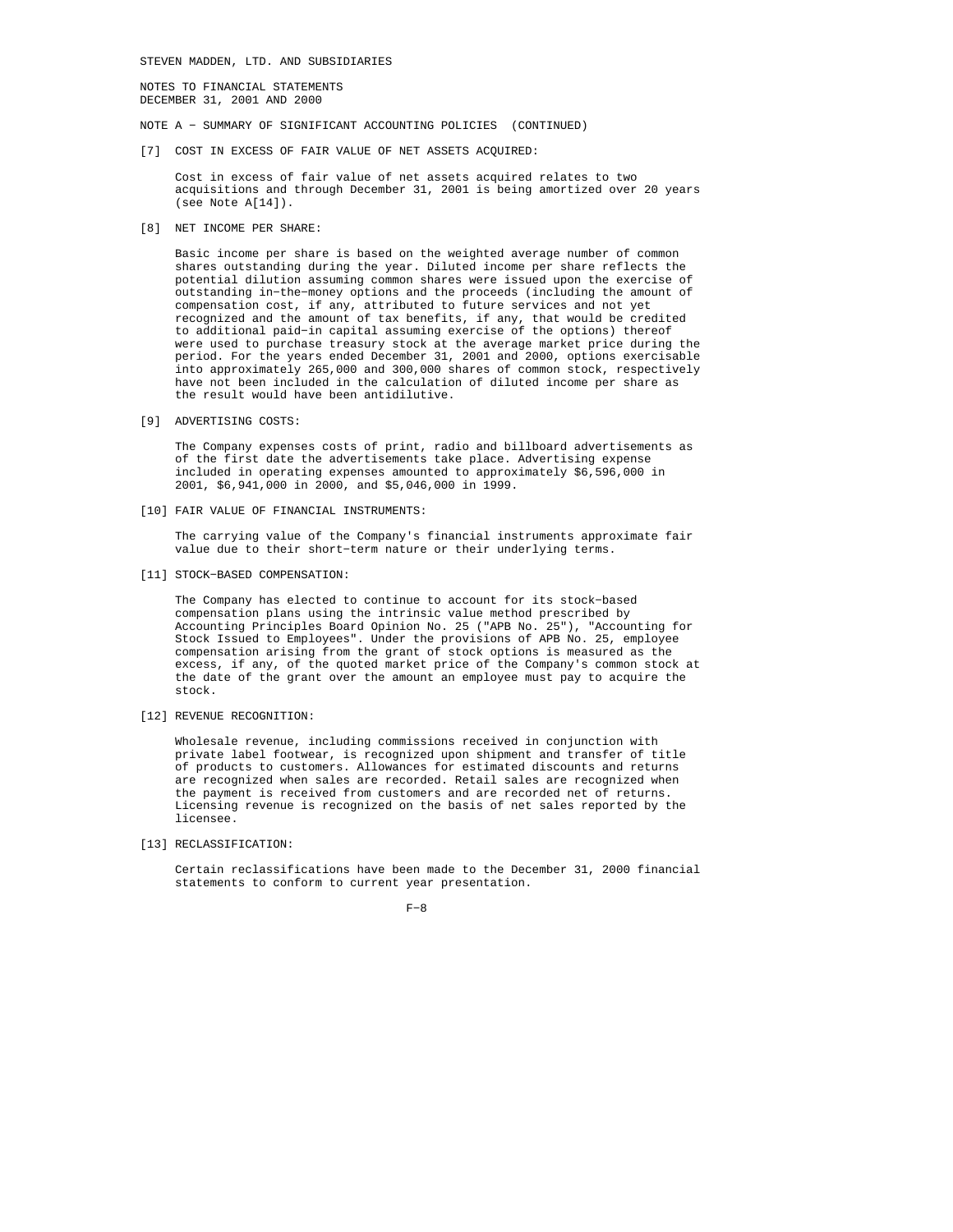NOTE A − SUMMARY OF SIGNIFICANT ACCOUNTING POLICIES (CONTINUED)

[14] RECENTLY ISSUED ACCOUNTING STANDARDS:

 In December 1999, the Securities and Exchange Commission ("SEC") issued Staff Accounting Bulletin ("SAB") No. 101, "Revenue Recognition in Financial Statements," which provides guidance related to revenue recognition and was effective the first fiscal quarter of fiscal years beginning after December 15, 1999, and requires companies to report any changes in revenue recognition as a cumulative change in an accounting principle at the time of implementation, in accordance with APB Opinion 20, "Accounting Changes." Subsequently, SAB Nos. 101A and 101B were issued to delay the implementation of SAB No. 101. Management believes that the adoption had no effect on the Company's revenue recognition policies. The Company adopted this pronouncement during the fiscal year ended December 31, 2000.

 In 2000, the Financial Accounting Standards Board ("FASB") issued Interpretation No. 44, "Accounting for Certain Transactions Involving Stock Compensation," an interpretation of APB No. 25, "Stock Issued to Employees." Interpretation No. 44 clarifies the application of APB No. 25 for the definition of an employee for purposes of applying APB No. 25, the criteria for determining whether a plan qualifies as a non−compensatory plan, the accounting consequences of various modifications to the terms of previously granted stock options or awards, and the accounting for an exchange of stock compensation awards in a business combination. The application of this interpretation had no effect on the financial statements for the fiscal year ended December 31, 2000.

 Also in 2000, the FASB issued Statement of Financial Accounting Standards ("SFAS") No. 140, "Accounting for Transfers and Servicing of Financial Assets and Extinguishments of Liabilities." The standard replaces SFAS No. 125 and requires additional disclosure. The adoption of this standard had no material effect on the financial statements.

 In June 2001, the FASB issued SFAS No. 141, Business Combinations, and SFAS No. 142, Goodwill and Other Intangible Assets. SFAS No. 141 requires business combinations initiated after June 30, 2001 to be accounted for using the purchase method of accounting. It also specifies the types of acquired intangible assets that are required to be recognized and reported separately from goodwill. SFAS No. 142 will require that goodwill and intangibles with indeterminate lives will no longer be amortized, but instead tested for impairment. SFAS No. 142 is required to be applied starting with fiscal years beginning after December 15, 2001, with early application permitted in certain circumstances. The Company will adopt SFAS No. 142 in 2002 and does not expect any impairment of goodwill upon adoption.

 In August 2001, the FASB issued SFAS No. 144, Accounting for the Impairment or Disposal of Long−Lived Assets. This statement supercedes SFAS No. 121, Accounting for the Impairment of Long−Lived Assets and for Long−Lived Assets to Be Disposed Of. The statement retains the previously existing accounting requirements related to the recognition and measurement of the impairment of long−lived assets to be held and used while expanding the measurement requirements of long−lived assets to be disposed of by sale to include discontinued operations. It also expands on the previously existing reporting requirements for discontinued operations to include a component of an entity that either has been disposed of or is classified as held for sale. The Company is required to implement SFAS No. 144 on January 1, 2002. management does not expect this statement to have a material impact on the Company's financial position or results of operations.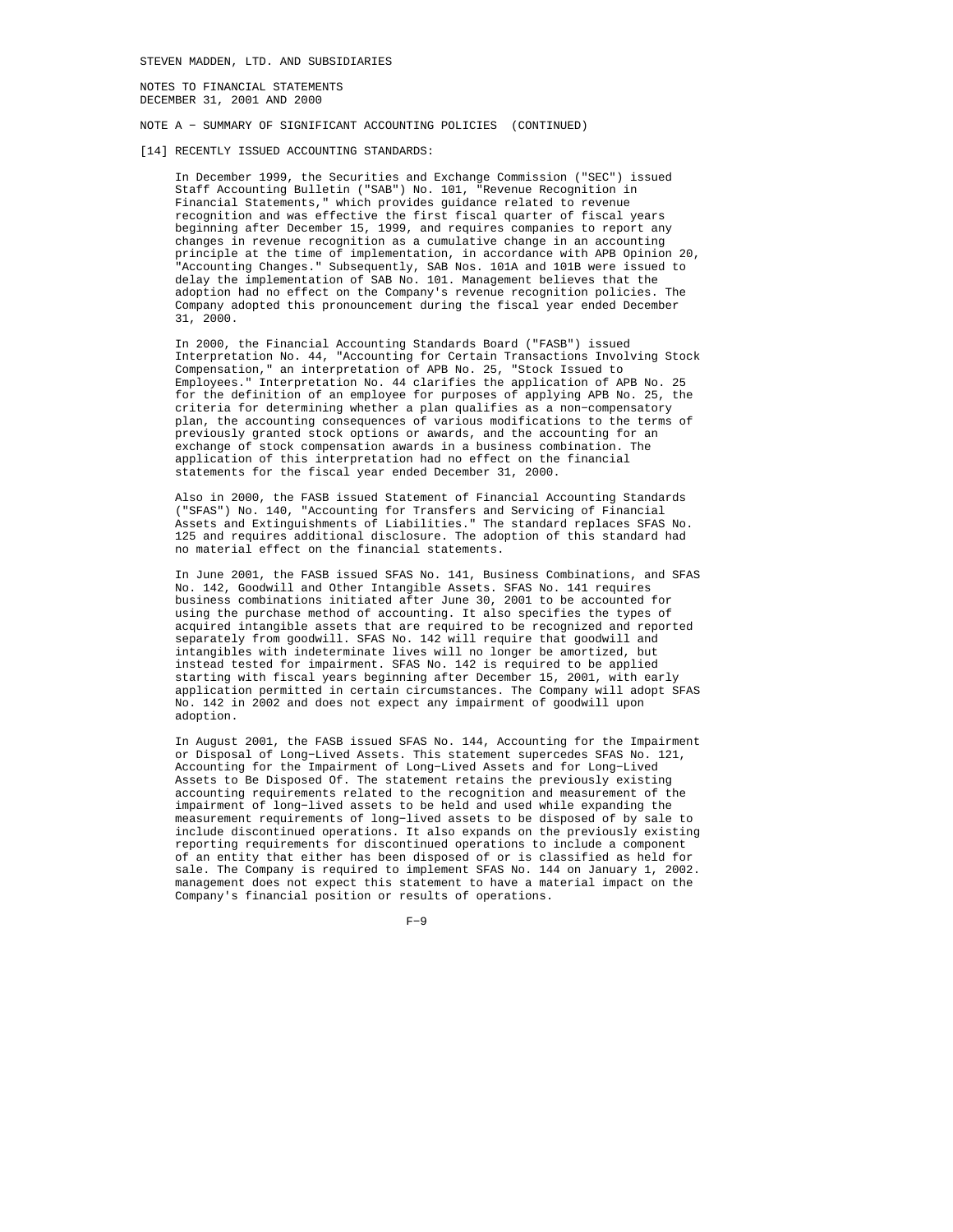NOTES TO FINANCIAL STATEMENTS DECEMBER 31, 2001 AND 2000

NOTE B − PROPERTY AND EQUIPMENT

The major classes of assets and accumulated depreciation and amortization are as follows:

|                                                | December 31,   |               |  |
|------------------------------------------------|----------------|---------------|--|
|                                                | 2001           | 2000          |  |
|                                                |                |               |  |
| Leasehold improvements                         | \$18,180,000   | \$16,065,000  |  |
| Machinery and equipment                        | 890,000        | 805,000       |  |
| Furniture and fixtures                         | 3,297,000      | 2,596,000     |  |
| Computer equipment                             | 4,928,000      | 4,414,000     |  |
| Equipment under capital lease                  | 217,000        | 217,000       |  |
|                                                |                |               |  |
|                                                | 27,512,000     | 24,097,000    |  |
| Less accumulated depreciation and amortization | (11, 805, 000) | (8, 497, 000) |  |
|                                                |                | ----------    |  |
| Property and equipment - net                   | \$15,707,000   | \$15,600,000  |  |
|                                                |                |               |  |

# NOTE C − DUE FROM FACTOR

Under the terms of its factoring agreement, as amended, the Company may request advances from the factor up to 80 percent of aggregate receivables purchased by the factor at an interest rate of prime minus 2%. The Company also pays a fee equal to .70% of the gross invoice amount of each receivable purchased. In addition, the factor charges an annual unused line fee of .25% of the average daily unused portion of the maximum credit line which is \$15,000,000. The Company sells and assigns a substantial portion of its receivables, principally without recourse, to the factor. At December 31, 2001 and 2000, \$1,120,000 and \$436,000 of factored receivables were sold by the Company with recourse. The factor assumes the credit risk of all assigned accounts approved by it, but maintains liens on all inventory, trade receivables (whether or not assigned) and the goods represented thereby. These transfers are recognized as sales of receivables.

# NOTE D − STOCK OPTIONS

The Company established various stock option plans under which options to purchase shares of common stock may be granted to employees, directors, officers, agents, consultants and independent contractors. The plans provide that the option price shall not be less than the fair market value of the common stock on the date of grant and that no portion of the option may be exercised beyond ten years from that date. No incentive stock option can be granted for more than five years to a stockholder owning 10% or more of the Company's outstanding common stock. Options granted under the plans during the three years ended December 31, 2001 vest on the date of grant or up to three years from such date.

The Company has several stock option plans. The 1993 Incentive Stock Option Plan, the 1995 Stock Plan, The 1996 Stock Plan and the 1997 Stock Plan provide for options to be granted to employees and directors. Each plan provides that the option price shall not be less than the fair market value on the date of grant and that no portion of the option may be exercised beyond ten years from the date of grant. No incentive stock option can be granted to a stockholder owning 10% or more of the Company's outstanding common stock.

In June 1999, the Company adopted the 1999 Stock Plan under which the maximum number of shares to which awards may be granted was initially 400,000 shares. In May 2000, the stockholders approved an amendment to the 1999 Stock Plan to increase the maximum number of shares subject to the plan to 975,000 shares. In July 2001, the stockholders approved an amendment to the 1999 Stock Plan to increase the maximum number of shares subject to the plan to 1,600,000 shares. Terms of the 1999 Stock Plan are not materially different from the various existing stock option plans.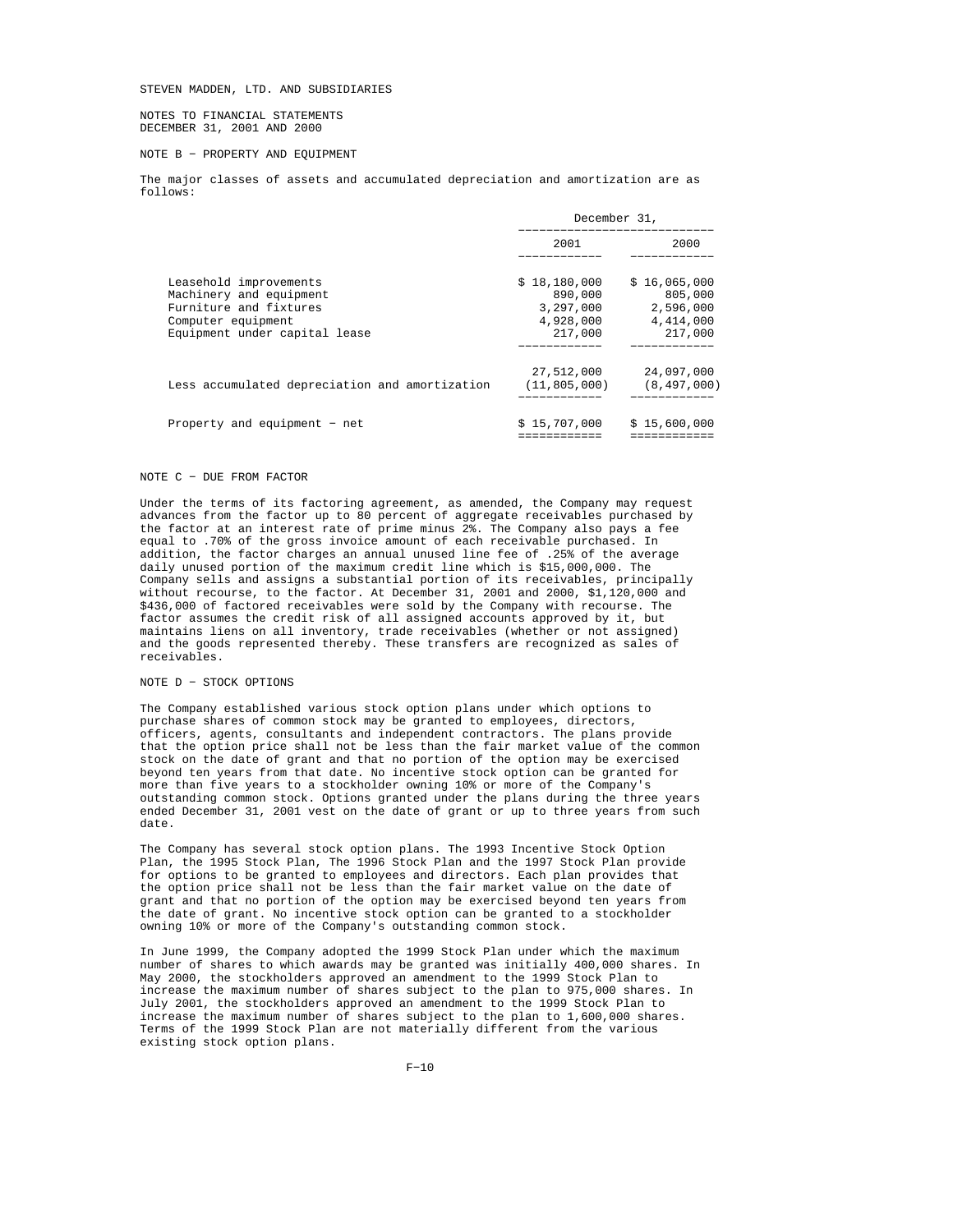NOTES TO FINANCIAL STATEMENTS DECEMBER 31, 2001 AND 2000

NOTE D − STOCK OPTIONS (CONTINUED)

Through December 31, 2001, 1,564,000 options had been granted under the 1999 Stock Plan, as amended, and as of such date 36,000 shares were available for the granting of future options under the 1999 Stock Plan.

The Company granted options to an executive employee to purchase 250,000 shares of the Company's common stock at \$7.50 per share in 1998. The market value of the stock at the date of grant was \$10.125 per share. The Company recorded approximately \$656,000 as unearned compensation relating to such options, of which approximately \$254,000, was charged to operations during each of the years ended December 31, 2000 and 1999.

In connection with the amended employment agreement of the former Chief Executive Officer ("CEO"), who is now the Company's Creative and Design Chief,<br>the Company issued options to purchase 500,000 shares of its common stock. The<br>options, which vested in August 1998, have an exercise price of exercise period of 10 years. Unearned compensation was recorded in the amount of \$1,345,000 which represented the difference between the exercise price and the fair value of the stock on the date of grant, and is classified as a component of stockholders' equity. The unearned compensation is being amortized over the ten−year term of the amended agreement. Accordingly, \$128,000 per annum has been charged to operations for 2001, 2000 and 1999.

In connection with the Chief Operating Officer's employment agreement, the Company issued options to purchase 75,000 shares of its common stock. The options which vested quarterly through December 31, 2001, have an exercise price of \$8.00. Unearned compensation was recorded in the amount of \$810,000, which represents the difference between the exercise price and the fair value of the stock on the date of grant, and is classified as a component of stockholders' equity. The unearned compensation is being amortized over the two year term of the employment agreement. Accordingly, \$405,000 has been charged to operations for 2001.

Activity relating to stock options granted under the Company's plans and outside the plans during the three years ended December 31, 2001:

|                                                               | 2001                                                        |                                 | 2000                                          |                                | 1999                                         |                                |
|---------------------------------------------------------------|-------------------------------------------------------------|---------------------------------|-----------------------------------------------|--------------------------------|----------------------------------------------|--------------------------------|
|                                                               | Number<br>of<br>Shares                                      | Average<br>Exercise<br>Price    | Number<br>of<br>Shares                        | Average<br>Exercise<br>Price   | Number<br>of<br>Shares                       | Average<br>Exercise<br>Price   |
| Outstanding at January 1<br>Granted<br>Exercised<br>Cancelled | 2,749,000<br>614,000<br>(1.122.000)<br>(10.000)<br>-------- | \$6.36<br>12.68<br>8.02<br>9.98 | 2,720,000<br>550,000<br>(509,000)<br>(12,000) | \$5.85<br>9.09<br>5.52<br>6.34 | 2,968,000<br>617,000<br>(857,000)<br>(8.000) | \$5.16<br>9.57<br>6.14<br>6.14 |
| Outstanding at December 31                                    | 2,231,000<br>----------                                     | 7.25                            | 2,749,000<br>----------                       | 6.36                           | 2,720,000<br>---------                       | 5.85                           |
| Exercisable                                                   | 2,131,000<br>--------                                       | 7.22                            | 2,575,000                                     | 6.06                           | 2,515,000                                    | 5.48                           |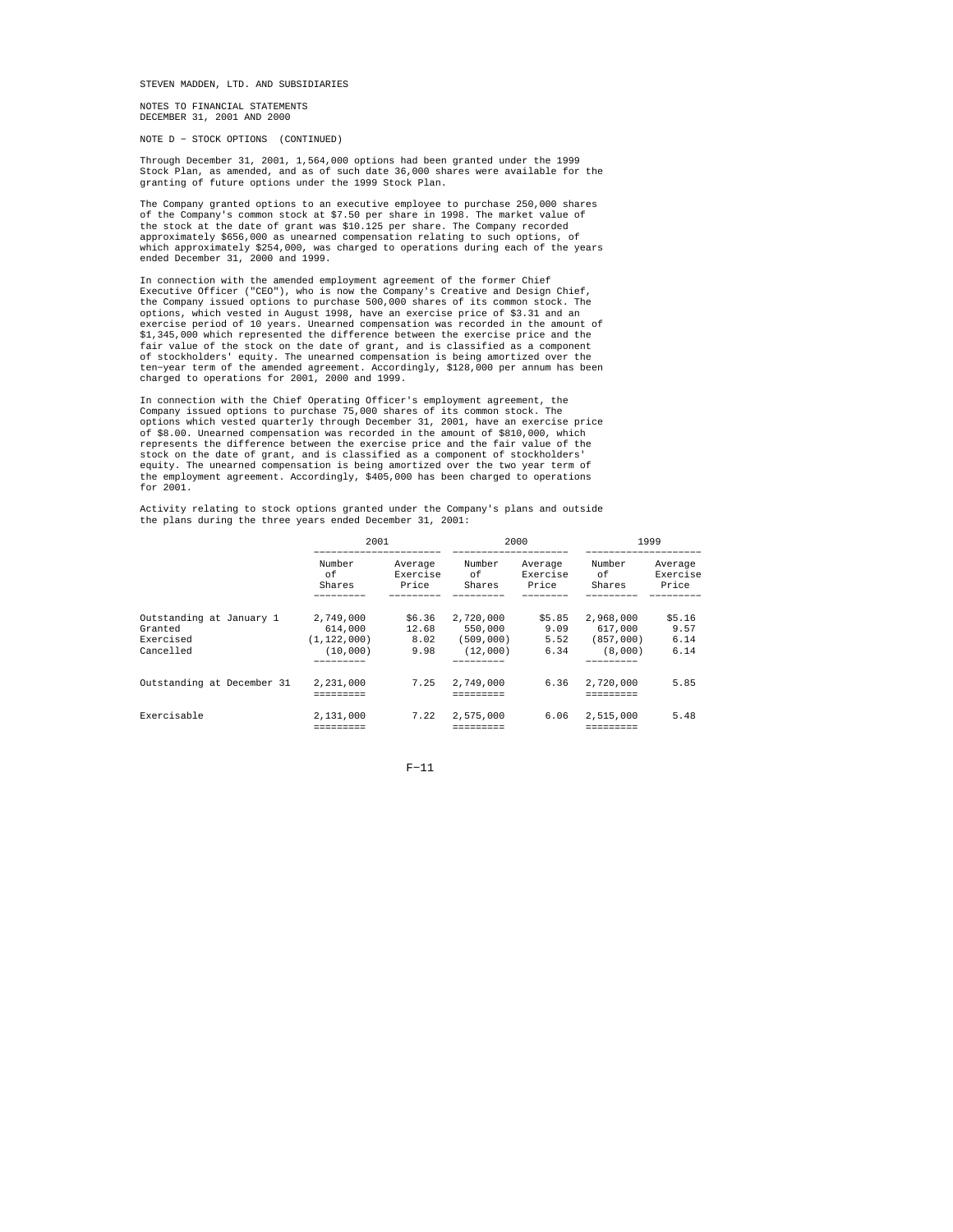NOTES TO FINANCIAL STATEMENTS DECEMBER 31, 2001 AND 2000

NOTE D − STOCK OPTIONS (CONTINUED)

The following table summarizes information about stock options at December 31, 2001:

|                         | Options Outstanding The Options Exercisable |                                                                                         |                                 |                         |                                          |
|-------------------------|---------------------------------------------|-----------------------------------------------------------------------------------------|---------------------------------|-------------------------|------------------------------------------|
| Range of Exercise Price | Number                                      | Weighted<br>Average<br>Remaining<br>Contractual<br>Life<br>Outstanding (in Years) Price | Weighted<br>Average<br>Exercise | Number<br>Exercisable   | Weighted<br>Average<br>Exercise<br>Price |
| \$1.50 to \$3.50        | 820,000                                     | 4.1                                                                                     | \$2.36                          | 820,000                 | \$2.36                                   |
| \$5.50 to \$6.00        | 337,000                                     | 6.2                                                                                     | 5.82                            | 337,000                 | 5.82                                     |
| \$6.50 to \$7.97        | 279,000                                     | 8.2                                                                                     | 7.12                            | 241,000                 | 7.14                                     |
| \$8.00 to \$9.12        | 210,000                                     | 9.2                                                                                     | 8.61                            | 148,000                 | 8.75                                     |
| \$9.55 to \$10.83       | 230,000                                     | 7.9                                                                                     | 10.34                           | 230,000                 | 10.34                                    |
| \$11.81 to \$12.00      | 89,000                                      | 7.8                                                                                     | 11.84                           | 89,000                  | 11.84                                    |
| \$18.27 to \$20.80      | 266,000                                     | 9.5                                                                                     | 19.01                           | 266,000                 | 18.75                                    |
|                         | 2,231,000<br>==============                 | 6.6                                                                                     | 7.25                            | 2,131,000<br>========== | 7.22                                     |

As set forth in Note A[11], the Company applies APB No. 25 in accounting for its employee/director stock option incentive plans and, accordingly, recognizes compensation expense for the difference between the fair value of the underlying common stock and the exercise price of the option at the date of grant. Pro forma information regarding net income and earnings per share is required by SFAS No. 123 "Accounting for Stock−Based Compensation" and has been determined as if the Company had accounted for its employee stock options under the fair value method of SFAS No.123. For purposes of pro forma disclosures, the estimated fair value of the options is amortized to expense over the options vesting period. Substantially all options granted in 2001, 2000 and 1999 vested on date of grant, and accordingly, the estimated fair value of such options were charged to expense in the year of grant for pro forma disclosures. The Company's pro forma information follows:

|                           | 2001 |            | 2000         | 1999 |            |
|---------------------------|------|------------|--------------|------|------------|
|                           |      |            |              |      |            |
| Net income:               |      |            |              |      |            |
| As reported               | \$   | 12,116,000 | \$16,043,000 | \$   | 11,466,000 |
| Pro forma                 | Ś    | 10,779,000 | \$14,588,000 | \$   | 7,380,000  |
| Basic income per share:   |      |            |              |      |            |
| As reported               |      | \$1.04     | \$1.42       |      | \$1.06     |
| Pro forma                 |      | \$.93      | \$1.29       |      | \$.68      |
| Diluted income per share: |      |            |              |      |            |
| As reported               |      | \$.94      | \$1.26       |      | \$.92      |
| Pro forma                 |      | \$.83      | \$1.15       |      | \$.59      |
|                           |      |            |              |      |            |

The weighted average fair value of options granted in 2001, 2000 and 1999 was approximately \$9.44, \$4.54 and \$6.62, respectively, using the Black−Scholes option−pricing model with the following assumptions:

|                         | 2001           | 2000           | 1999           |
|-------------------------|----------------|----------------|----------------|
|                         |                |                |                |
| Dividend yield          |                |                | 0              |
| Volatility              | 75%            | 60%            | 61%            |
| Risk free interest rate | $3.56 - 4.98%$ | $5.97 - 6.30%$ | $5.75 - 6.03%$ |
| Expected life in years  |                |                |                |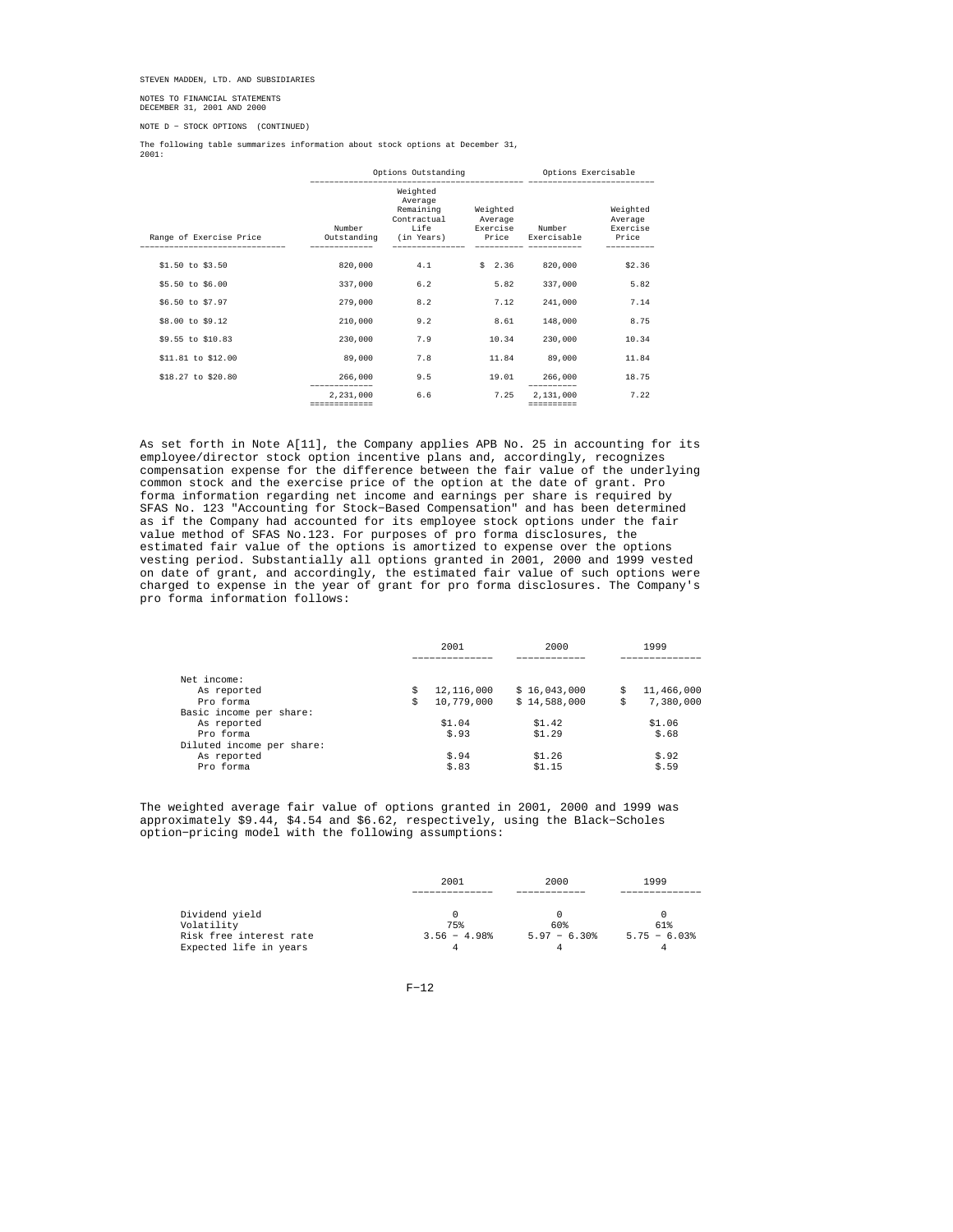NOTE E − PREFERRED STOCK

The Company has authorized 5,000,000 shares of preferred stock. The Board of Directors have designated 60,000 shares of such preferred stock as Series A Junior Participating Preferred Stock ("Series A Preferred"). Holders of the shares of Series A Preferred are entitled to dividends equal to 1,000 times dividends declared or paid on the Company's common stock. Each share of Series A preferred entitles the holder to 1,000 votes on all matters submitted to the holders of common stock. The Series A Preferred has a liquidation preference of a \$1,000 per share, and is not redeemable by the Company or the holder. No preferred shares have been issued.

# NOTE F − RIGHTS AGREEMENT

On October 30, 2001, the Company declared a dividend distribution of one preferred stock purchase right (a "Right") for each outstanding share of common stock. Each Right entitles the holder to purchase from the Company one one−thousandth (1/1,000) of a share of Series A Preferred at a price of \$75 per one one−thousandth (1/1,000) of a share. Initially, the Rights will not be exercisable and will automatically trade with the common stock. The Rights become exercisable, in general, ten days following the announcement of a person or group acquiring beneficial ownership of at least 15% of the outstanding voting stock of the Company.

# NOTE G − TREASURY STOCK

On February 29, 2000, the Company announced that the Board of Directors authorized a share repurchase program to acquire up to 1,500,000 shares of the Company's common stock from time to time in open market transactions. In June and July 2000, the Company purchased 900,000 shares of common stock in connection with such program.

#### NOTE H − LEASES

# [1] CAPITAL LEASES:

 The Company leases certain equipment under capital leases. Future minimum lease payments consist of the following at December 31:

| 2002<br>2003                                      | \$<br>46,000<br>14,000 |
|---------------------------------------------------|------------------------|
| Total minimum lease payments                      | 60,000                 |
| Less amounts representing interest                | 3,000                  |
| Present value of minimum lease payments           | 57,000                 |
| Less current maturities                           | 43,000                 |
| Capital lease obligation, less current maturities | \$<br>14,000           |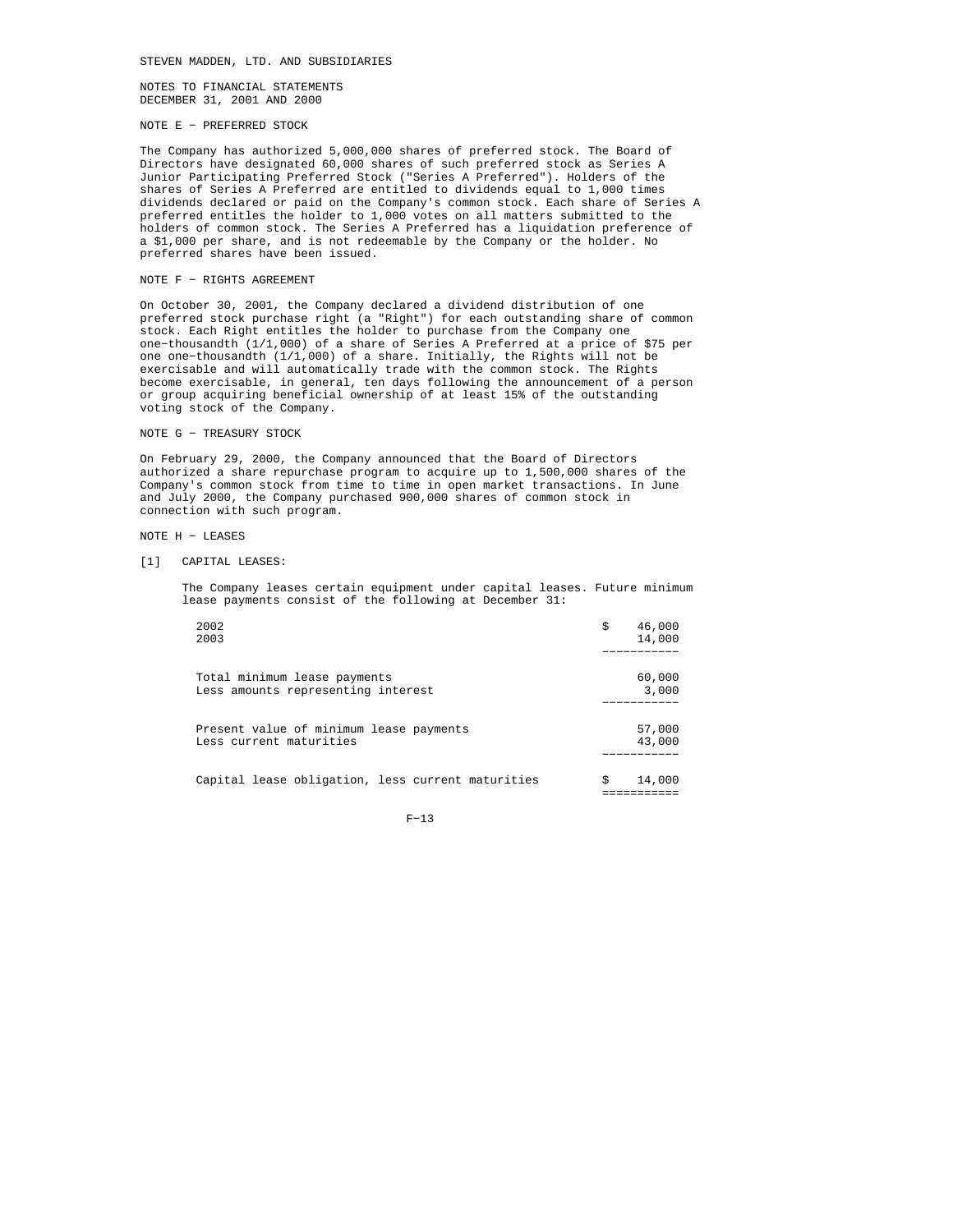#### NOTES TO FINANCIAL STATEMENTS DECEMBER 31, 2001 AND 2000

#### NOTE H − LEASES (CONTINUED)

[2] OPERATING LEASES:

 The Company leases office, showroom, warehouse and retail facilities under noncancelable operating leases with terms expiring at various times through 2012. Future minimum annual lease payments under noncancelable operating leases consist of the following at December 31:

| 2002<br>2003<br>2004<br>2005<br>2006<br>Thereafter | \$<br>7,172,000<br>6,835,000<br>6,742,000<br>6,346,000<br>6,329,000<br>15,834,000 |
|----------------------------------------------------|-----------------------------------------------------------------------------------|
|                                                    | 49,258,000<br>Ś                                                                   |

 A majority of the retail store leases provide for contingent rental payments if gross sales exceed certain targets. In addition, many of the leases contain rent escalation clauses to compensate for increases in operating costs and real estate taxes.

 Rent expense for the years ended December 31, 2001, 2000 and 1999 was approximately \$9,142,000, \$7,604,000 and \$5,870,000, respectively. Included in such amounts are contingent rents of \$125,000, \$122,000 and \$122,000 in 2001, 2000 and 1999, respectively.

 Pursuant to certain leases, rent expense charged to operations differs from rent paid because of scheduled rent increases. Accordingly, the Company has recorded deferred rent. Rent expense is calculated by allocating total rental payments, including those attributable to scheduled rent increases, on a straight−line basis, over the lease term.

#### NOTE I − INCOME TAXES

The income tax provision (benefit) consists of the following:

|                                        | 2001                          | 2000                                             | 1999                        |
|----------------------------------------|-------------------------------|--------------------------------------------------|-----------------------------|
| Current:<br>Federal<br>State and local | Ŝ.<br>2,176,000               | 6,899,000 \$ 9,787,000 \$ 7,285,000<br>3,024,000 | 2,574,000                   |
|                                        |                               |                                                  |                             |
|                                        | 9,075,000                     | 12,811,000                                       | 9,859,000                   |
| Deferred:                              |                               |                                                  |                             |
| Federal                                |                               | $(365,000)$ $(1,031,000)$ $(1,167,000)$          |                             |
| State and local                        |                               | $(115,000)$ $(319,000)$                          | (418,000)                   |
|                                        |                               |                                                  |                             |
|                                        |                               | $(480,000)$ $(1,350,000)$ $(1,585,000)$          |                             |
|                                        | 8,595,000<br>Ŝ.<br>========== | \$11,461,000<br>==========                       | \$8,274,000<br>:=========== |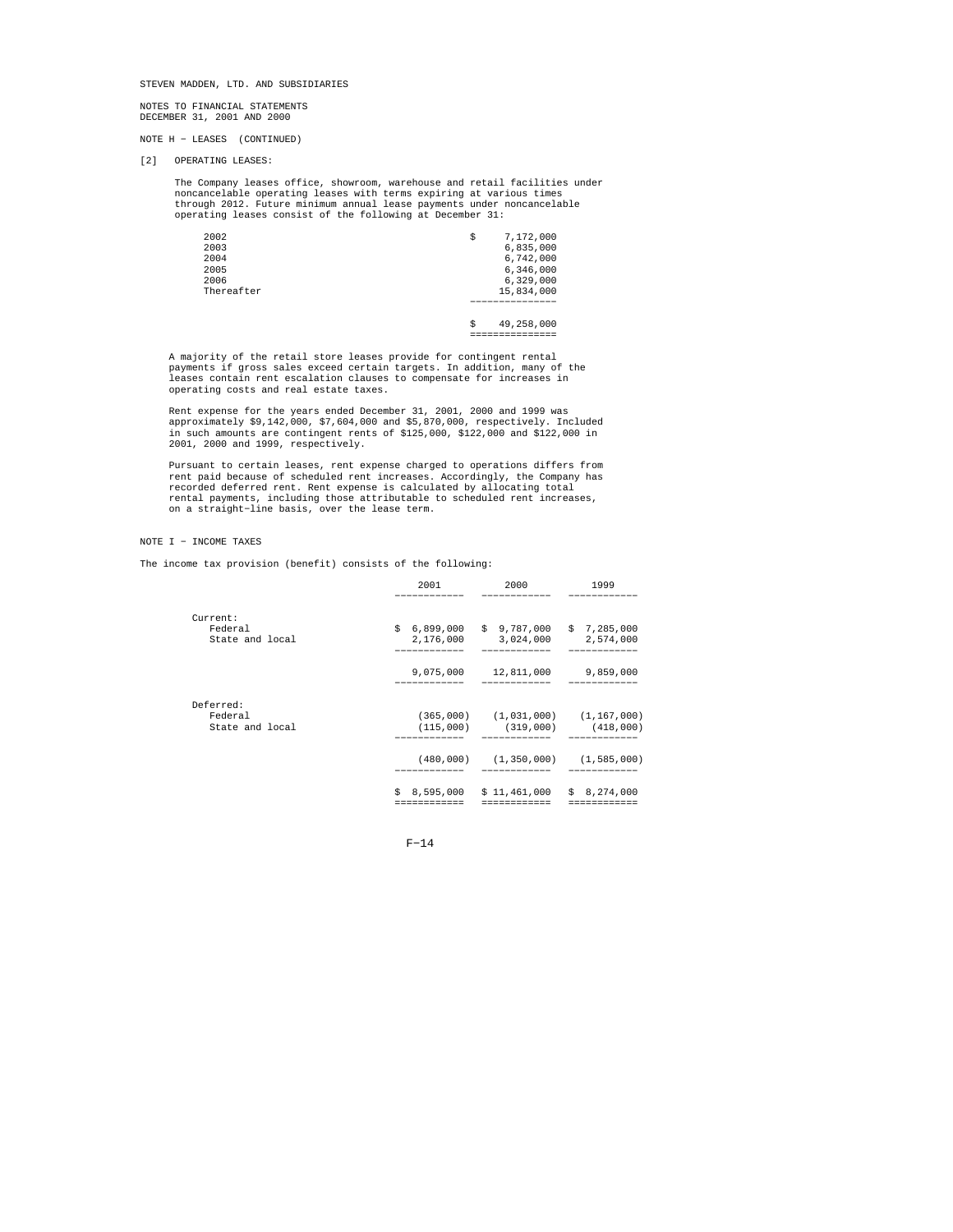NOTES TO FINANCIAL STATEMENTS DECEMBER 31, 2001 AND 2000

NOTE I − INCOME TAXES (CONTINUED)

A reconciliation between taxes computed at the federal statutory rate and the effective tax rate is as follows:

|                                                                                                  | December 31.      |              |              |
|--------------------------------------------------------------------------------------------------|-------------------|--------------|--------------|
|                                                                                                  | 2001              | 2000         | 1999         |
| Income taxes at federal statutory rate<br>State income taxes - net of federal income tax benefit | 35.0%<br>$6.5 -$  | 35.0%<br>6.4 | 34.0%<br>8.6 |
| Nondeductible items<br>Other                                                                     | $\cdot$ 3<br>(.3) | $\cdot$ 3    | . 3<br>(1.0) |
| Effective rate                                                                                   | 41.5%             | 41.7%        | 41.9%        |
|                                                                                                  |                   |              |              |

The Company applies the liability method in accounting for income taxes. Under this method, deferred tax assets and liabilities are determined based on differences between financial reporting and tax bases of assets and liabilities and are measured using the enacted tax rates and laws that are expected to be in effect when the differences are expected to reverse.

The components of deferred tax assets and liabilities are as follows:

|                                                                                                 | December 31,                    |                                            |  |
|-------------------------------------------------------------------------------------------------|---------------------------------|--------------------------------------------|--|
|                                                                                                 | 2001                            | 2000                                       |  |
| Current deferred tax assets:<br>Accounts receivable allowances<br>Inventory                     | 532,000                         | $$691,000 \$617,000$<br>683,000            |  |
|                                                                                                 | 1,223,000                       | 1,300,000                                  |  |
| Non-current deferred tax assets:<br>Depreciation<br>Nondeductible compensation<br>Deferred rent | 2,035,000<br>438,000<br>546,000 | 1,735,000<br>276,000<br>451,000<br>------- |  |
|                                                                                                 | 3,019,000                       | 2,462,000                                  |  |
| Deferred tax assets                                                                             | \$4,242,000                     | \$3,762,000                                |  |

#### NOTE J − COMMITMENTS, CONTINGENCIES AND OTHER

[1] CLASS ACTION LITIGATION:

 Between June and August 2000 several class action lawsuits were commenced in the United States District Court for the Eastern District of New York against the Company, Steven Madden personally, and, in some of the actions, the Company's then President and its Chief Financial Officer.

 On December 8, 2000, the court consolidated these actions and appointed a lead plaintiff. On October 31, 2001, the plaintiffs served a second consolidated amended class action complaint.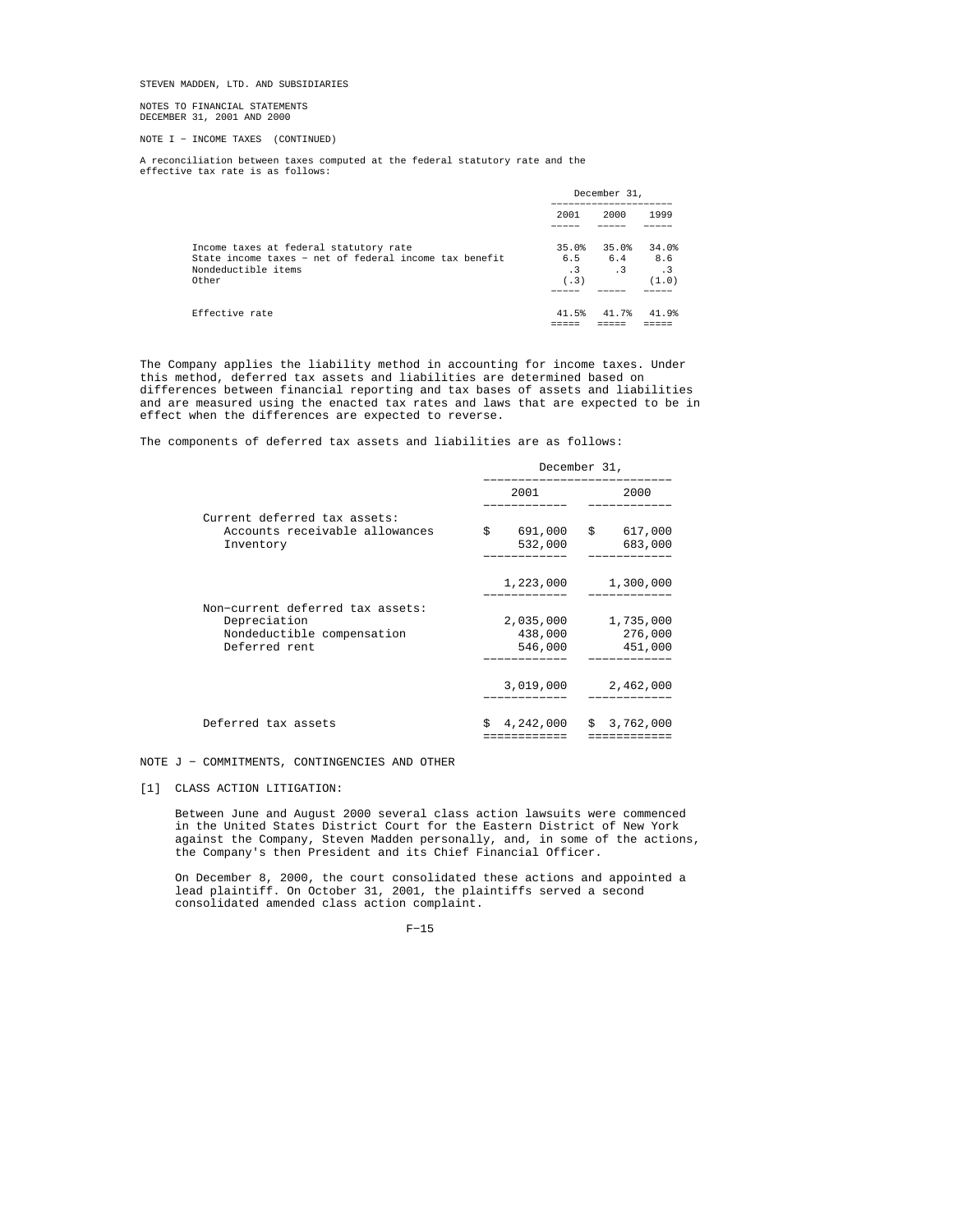NOTE J − COMMITMENTS, CONTINGENCIES AND OTHER (CONTINUED)

[1] CLASS ACTION LITIGATION: (CONTINUED)

 The amended complaint generally alleges that the Company and the individual defendants violated Sections 10(b) and 20(a) of the Securities Exchange Act of 1934 and Rule 10b−5 promulgated thereunder by issuing false and misleading statements, and failing to disclose material adverse information relating, among other things, to certain matters and allegations concerning Mr. Madden. The plaintiff seeks an unspecified amount of damages, costs and expenses on behalf of the plaintiff and all other purchasers of the Company's common stock during the period June 21, 1997 through June 20, 2000. In January 2002, motions to dismiss the complaint were fully briefed. Since that time, a settlement in principle of these actions has been reached, subject to execution of definitive settlement documentation, notices to class members, a hearing and approval by the District Court. The tentative settlement is within the limits of insurance coverage (see Note J[7]).

#### [2] DERIVATIVE ACTIONS:

 On or about September 26, 2000, a shareholders' derivative action was commenced in the United States District Court for the Eastern District of New York, captioned, Herrera v. Steven Madden and Steven Madden, Ltd. The Company is named as a nominal defendant in the action. The complaint seeks to recover alleged damages on behalf of the Company from Mr. Madden's June 20, 2000 indictment and to require him to disgorge certain profits, bonuses and stock option grants he received from the Company. On January 3, 2001, the plaintiff filed an amended complaint. On February 2, 2001, both the Company and Mr. Madden filed motions to dismiss the amended complaint because of the plaintiff's failure to make a pre−litigation demand upon the Company's Board of Directors. On October 1, 2001, plaintiff filed a second amended complaint. On November 2, 2001, the Company filed a motion to dismiss this pleading on the grounds that plaintiff had failed to make a pre−litigation demand upon the Company's board of directors. In February 2002, the magistrate judge filed a report recommending that the Company's motion to dismiss be denied. On March 4, 2002, the Company filed its objection to the Magistrate Judge's report. The Company believes, after consultation with counsel, that its defense costs and certain attorney fees in connection with this action will be subject to coverage by the Company's insurance as supplemented by the loss mitigation policy described below. The liability resulting from this derivative complaint, if any, cannot presently be determined.

 In November 2001, a purported shareholder derivative complaint was filed in the United States District Court for the Eastern District of New York, captioned Herrera v. Karson, et al. Named as defendants therein are the Company (as nominal defendant) and certain of the Company's present and/or former directors. The complaint alleged that the individual defendants breached their fiduciary duties to the Company in connection with a decision by the Board of Directors of the Company to enter into an employment agreement with Mr. Steven Madden in May 2001. The complaint seeks declaratory and other equitable relief, as well as an unspecified amount of compensatory damages, costs and expenses. On or about February 1, 2002, plaintiff filed an Amended Shareholder Derivative Complaint (the "Amended Complaint"). The Amended Complaint contains substantially the same allegations and names the same defendants as the original complaint. The Company believes, after consultation with counsel, that its defense costs and certain attorney fees in connection with this action will be subject to coverage by the Company's insurance as supplemented by the loss mitigation policy described below. The liability resulting from this derivative complaint, if any, cannot presently be determined.

[3] OTHER MATTER:

 In March 2001, the Company became aware that the SEC issued a formal order of investigation with respect to trading in the Company's securities. The SEC is investigating possible securities law violations. Certain officers and directors of the Company sold shares of the Company's common stock prior to Mr. Madden's indictment in June 2000, as previously disclosed on Filed with the SEC. The ultimate effects of this matter, if any, cannot reasonably be determined at this time.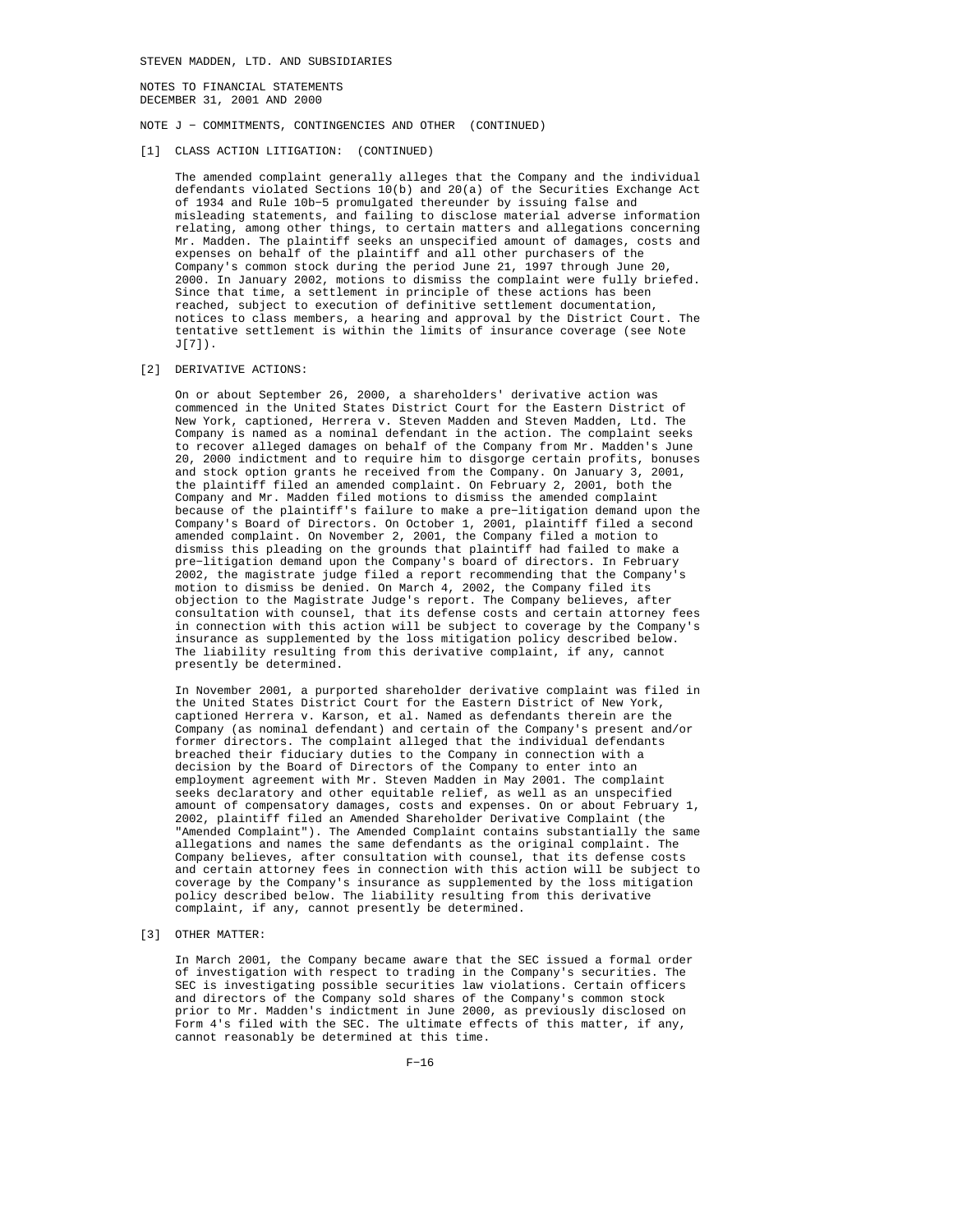## NOTE J − COMMITMENTS, CONTINGENCIES AND OTHER (CONTINUED)

[4] BREACH OF CONTRACT SUITS:

 On or about September 17, 2001, an action was commenced against the Company in the Supreme Court, Queens County, captioned Mitch Stewart v. Steven Madden, Ltd. Mr. Stewart is a former independent contractor for the Company. The complaint seeks damages of approximately \$1.3 million for breach of contract. On December 20, 2001, the Company answered the complaint, denying the allegations and asserting various affirmative defenses. On January 25, 2002, the plaintiff filed a motion for partial summary judgement, which is pending. The Company believes that it has substantial defenses to the motions and the claims asserted in the lawsuit. The resulting liability, if any, cannot be presently determined.

 On or about November 29, 2001, an action was commenced against the Company for breach of contract in the United States District Court, Eastern District of Texas, captioned Lina Enterprises v. Steven Madden, Ltd. Lina is a former independent contractor for the Company. The complaint seeks damages for breach of contract. The complaint does not specify the amount of damages being sought, but alleges that they are greater than \$75,000. In March 2002, the Company filed a motion to dismiss the complaint. The Company believes that it has substantial defenses to the claims asserted in the lawsuit. The resulting liability, if any, cannot be presently determined.

# [5] INDICTMENT:

 On June 20, 2000, Steven Madden, the Company's former Chairman and Chief Executive Officer, was indicted in the United States District Courts for the Southern District and Eastern District of New York. The indictments alleged that Mr. Madden engaged in securities fraud and money laundering activities. In addition, the Securities and Exchange Commission filed a complaint in the United States District Court for the Eastern District of New York alleging that Mr. Madden violated Section 17(a) of the Securities Exchange Act of 1934, as amended. On May 21, 2001, Steven Madden entered into a plea agreement with the U.S. Attorney's Office, pursuant to which he pled guilty to four of the federal charges filed against him. In addition, Mr. Madden reached a separate settlement agreement with the Securities and Exchange Commission regarding the allegations contained in its complaint. As a result, Mr. Madden resigned as the Company's Chief Executive Officer and as a member of the Company's Board of Directors effective July 1, 2001. Mr. Madden has agreed to serve as the Company's Creative and Design Chief, a non−executive position. It is expected that Mr. Madden will be sentenced in April 2002. Under the settlement agreement with the Securities and Exchange Commission, Mr. Madden has agreed to not serve as an officer or director of a publicly traded company for 7 years. Neither the indictments nor the Securities and Exchange Commission complaint allege any wrongdoing by the Company or its other officers and directors.

[6] LITIGATION SETTLEMENTS:

 Separate actions involving Magnum Fashions, Inc., WK Maxx Industries, Ltd. and Lee N' Gi were settled in 2000 for approximately \$175,000 and have been included in operating expenses.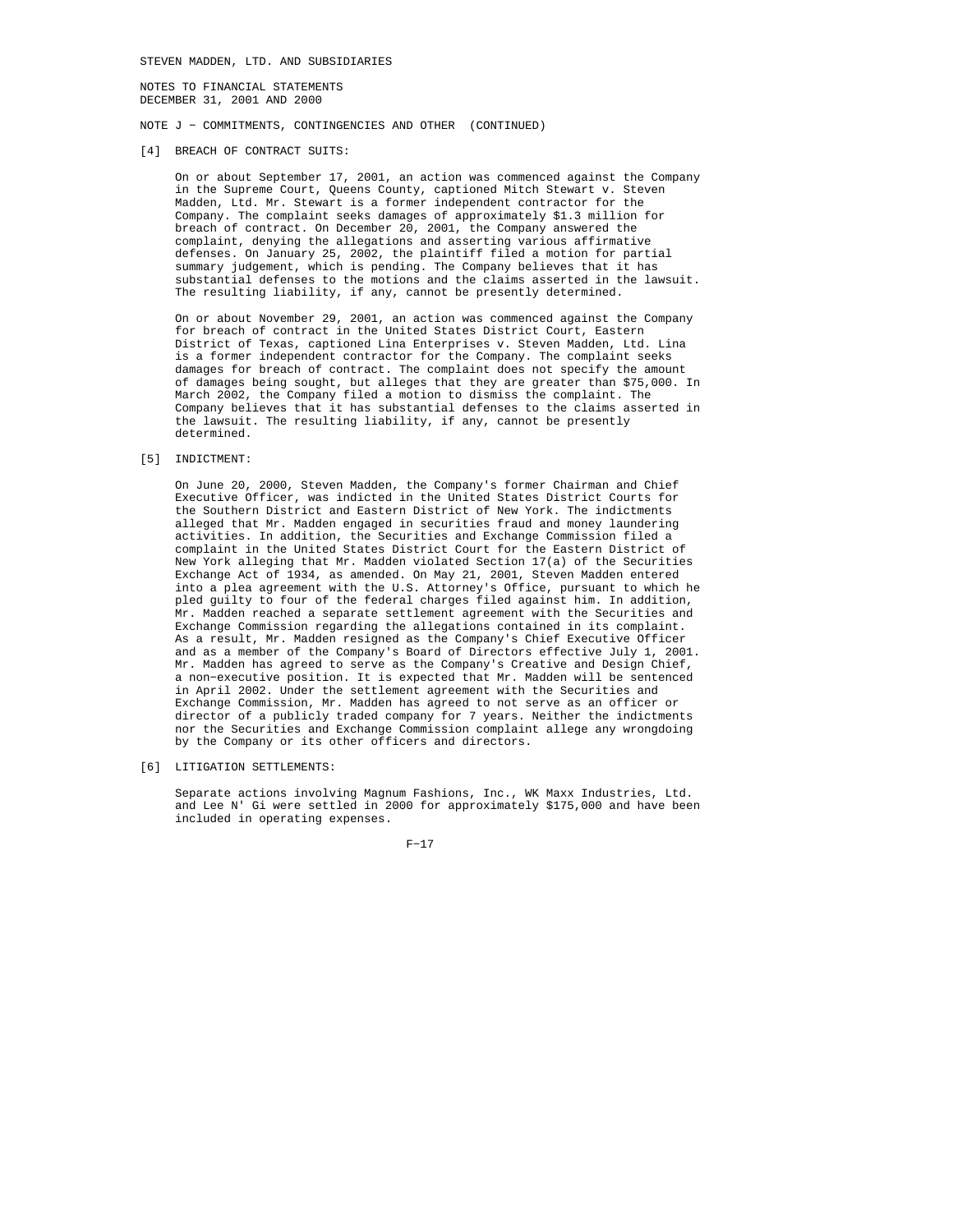NOTE J − COMMITMENTS, CONTINGENCIES AND OTHER (CONTINUED)

[7] LOSS MITIGATION COVERAGE:

 In December 2001, the Company purchased a loss mitigation policy to cover costs arising out of lawsuits related to the June 2000 federal indictment of Steve Madden, the Company's former Chief Executive Officer. The policy covers the Company's anticipated damages and legal costs in connection with such lawsuits. The Company is obligated to pay for damages and costs in excess of the policy limits. The cost of the policy was \$6,950,000 and has been classified as cost of loss mitigation coverage on the accompanying statement of operations for the year ended December 31, 2001.

[8] EMPLOYMENT AGREEMENTS:

 The Company has an employment agreement with Steve Madden, its former CEO and President to serve as the Company's Creative and Design Chief. The employment agreement, as amended, provides for an annual salary of \$700,000 through June 30, 2011. The agreement also provides for an annual performance bonus, an annual option grant at exercise prices equal to market on the date of grant and a non−accountable expense allowance.

 The Company has employment agreements with four other executives (the "executives") which expire between January 3, 2003 and December 31, 2005. These agreements provide for cash bonuses based upon earnings, option grants and non−accountable expense allowances as defined. Base salary commitment for these four executives, subject to increases, are as follows:

| 2000<br>2003<br>2004<br>2005 | 925,000<br>S<br>658,000<br>422,000<br>240,000 |
|------------------------------|-----------------------------------------------|
|                              |                                               |

 $$ 2,245,000$ ===============

 In connection with their employment agreements, two of the executives received an aggregate of 20,000 shares of restricted common stock from the Company. The restricted shares vest over one year through July 2002. Accordingly, the Company has recorded a charge to operations in the amount of \$188,000 for the 10,000 shares that vested during the year ended December 31, 2001 and will record a charge of \$188,000 in 2002 for the grant of such restricted shares.

[9] LETTERS OF CREDIT:

 At December 31, 2001 and 2000, the Company had open letters of credit for the purchase of imported inventories of approximately \$6,252,000 and \$6,142,000, respectively.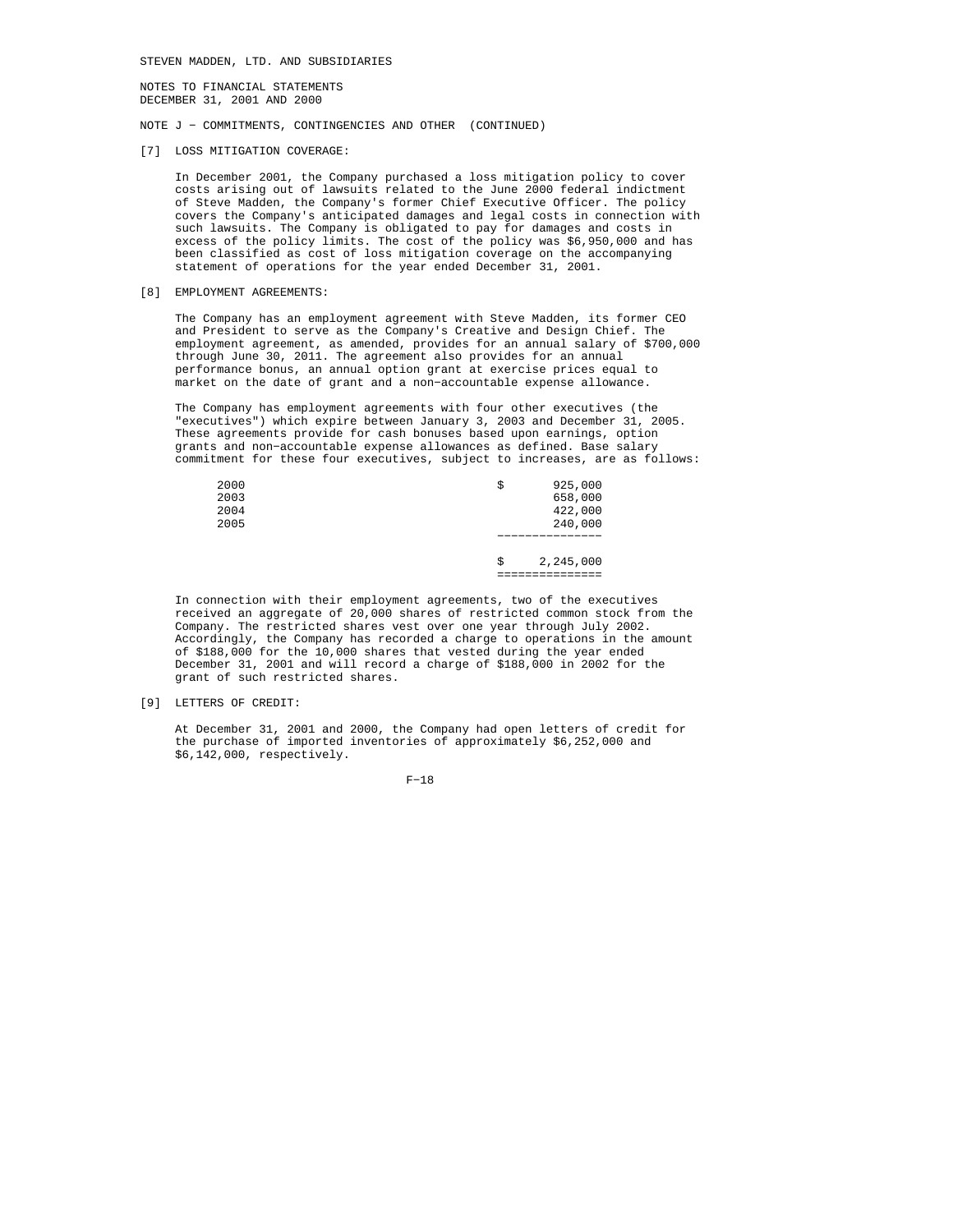NOTES TO FINANCIAL STATEMENTS DECEMBER 31, 2001 AND 2000

NOTE J − COMMITMENTS, CONTINGENCIES AND OTHER (CONTINUED)

# [10] CONCENTRATIONS:

The Company maintains cash and cash equivalents with various major financial institutions which at times are in excess of the amount insured.

During the year ended December 31, 2001, the Company purchased<br>approximately 28% and 21% of their merchandise from two suppliers in Brazil<br>and China, respectively. Total inventory purchases for the year ended<br>December 31, respectively.

 During the year ended December 31, 2000, the Company purchased approximately 50% and 27% of their inventory from suppliers in China and Brazil, respectively.

During the year ended December 31, 1999, the Company purchased approximately 44%, 24% and 19% of their inventory from suppliers in China, Brazil and Mexico, respectively.

 Sales to two customers amounted to 13% and 11% of net sales for the year ended December 31, 2001. Amounts receivable from these customers represented 18% and 15% of accounts receivable at December 31, 2001, represenced 1

Sales to two customers amounted to 14% and 12% of net sales for the year ended December 31, 2000. Amounts receivable from these and another customer represented 22%, 21% and 12% of accounts receivable at December 31, 2000.

 Sales to two customers amounted to 15% and 10% of net sales for the year ended December 31, 1999. Amounts receivable from these customers represented 22% and 14% of accounts receivable at December 31, 1999, respectively.

Sales to such customers are included in the wholesale segment (see Note K). Purchases are made primarily in United States dollars.

#### [11] CONSULTING AGREEMENT:

The Company has a consulting agreement with a financial advisory firm of<br>which one of the Company's Board members is a managing director. The<br>agreement provides for a fee of \$150,000 over the one year term of the<br>agreemen

### [12] VALUATION AND QUALIFYING ACCOUNTS:

The following is a summary of the allowance for doubtful accounts related<br>to accounts receivable and the allowance for chargebacks related to the<br>amount due from factor for the years ended December 31,:

| 813,000<br>\$1.510.000<br>s |
|-----------------------------|
| 757,000<br>506,000          |
| (60, 000)<br>(376,000)      |
|                             |
| \$1.640.000<br>\$1.510.000  |
|                             |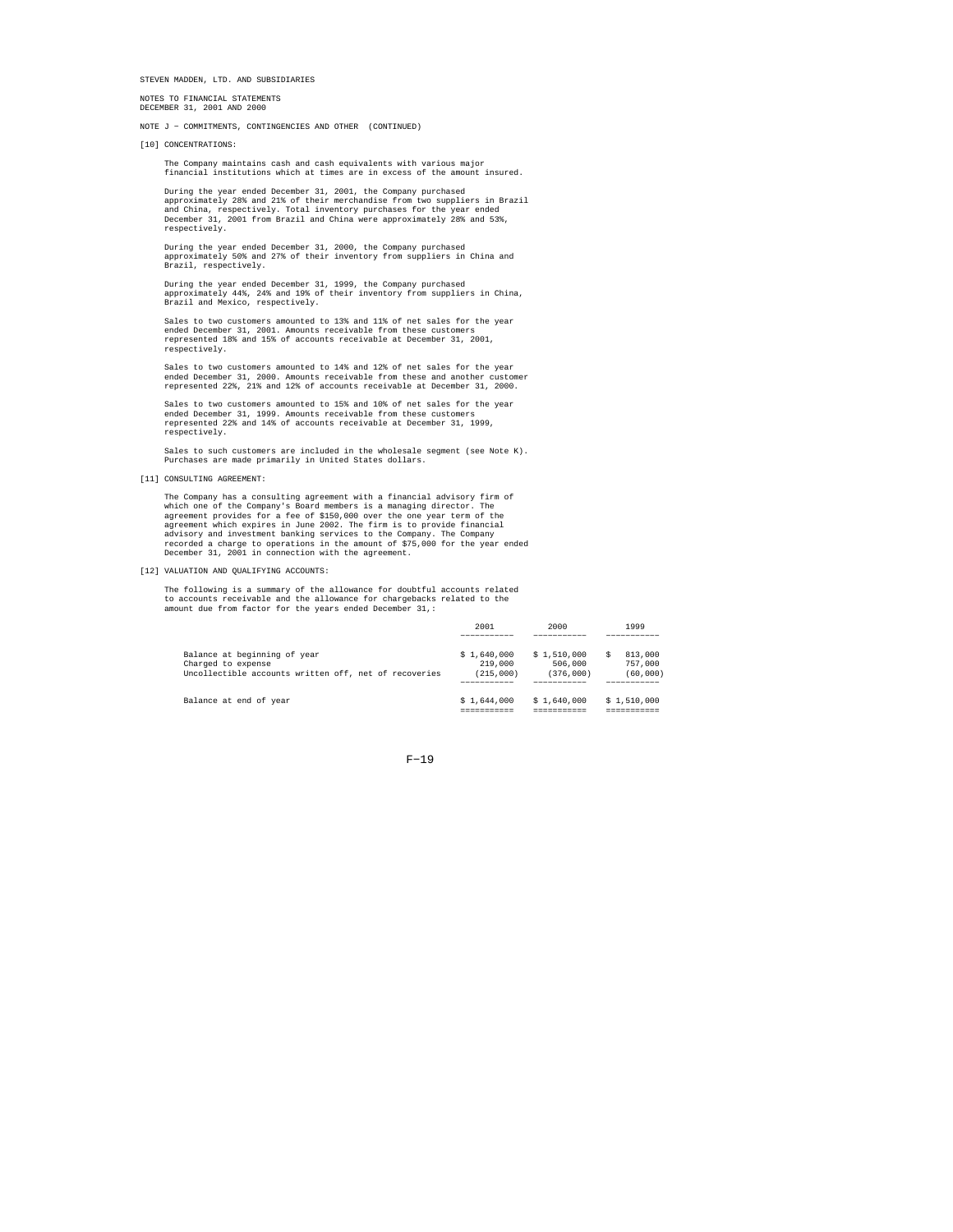NOTES TO FINANCIAL STATEMENTS DECEMBER 31, 2001 AND 2000

NOTE J − COMMITMENTS, CONTINGENCIES AND OTHER (CONTINUED)

[12] Valuation and qualifying accounts: (continued)

The following is a summary of property and equipment and the related<br>accounts of accumulated depreciation and amortization for the years ended<br>December 31,:

|                                           | 2001                        | 2000                          | 1999         |
|-------------------------------------------|-----------------------------|-------------------------------|--------------|
| Cost basis                                |                             |                               |              |
| Balance at beginning of year              |                             | \$24,097,000 \$16,164,000     | \$11.233.000 |
| Additions                                 |                             | 3.415.000 7.933.000 4.931.000 |              |
| Balance at end of year                    |                             | 27.512.000 24.097.000         | 16,164,000   |
| Accumulated depreciation and amortization |                             |                               |              |
| Balance at beginning of year              |                             | 8,497,000 5,050,000           | 2.242.000    |
| Depreciation and amortization             |                             | 3,308,000 3,447,000           | 2,808,000    |
| Balance at end of year                    |                             | 11,805,000 8,497,000          | 5,050,000    |
| Property and equipment, net               | \$15,707,000<br>:========== | \$15,600,000<br>==========    | \$11,114,000 |

## The following is a summary of cost in excess of fair value and related accumulated amortization for the years ended December 31,:

|                                                                          | 2001               | 2000               | 1999               |
|--------------------------------------------------------------------------|--------------------|--------------------|--------------------|
| Cost basis<br>Balance at beginning and end of year                       | \$2.780.000        | \$2.780.000        | \$2.780.000        |
| Accumulated amortization<br>Balance at beginning of year<br>Amortization | 575,000<br>139,000 | 436,000<br>139,000 | 297,000<br>139,000 |
| Balance at end of year                                                   | 714,000            | 575,000            | 436,000            |
| Cost in excess of fair value of net assets acquired                      | \$2.066.000        | \$2.205.000        | \$2.344.000        |

# NOTE K − OPERATING SEGMENT INFORMATION

The Company's reportable segments are primarily based on methods used to distribute its products. The wholesale and retail segments derive revenue from sales of women's, men's and girl's footwear. The wholesale segment, through sales to department and specialty stores, and the retail segment through operation of its own retail stores, derive revenue from sales of branded women's, men's and girl's footwear. In addition, the wholesale segment has a licensing program that extends the Steve Madden and Stevies brands to accessories and ready−to−wear apparel. The other segment represents activities of a subsidiary which earns commissions for serving as a buying agent to mass−market merchandisers, shoe chains and other off−price retailers with respect to their purchase of private label shoes.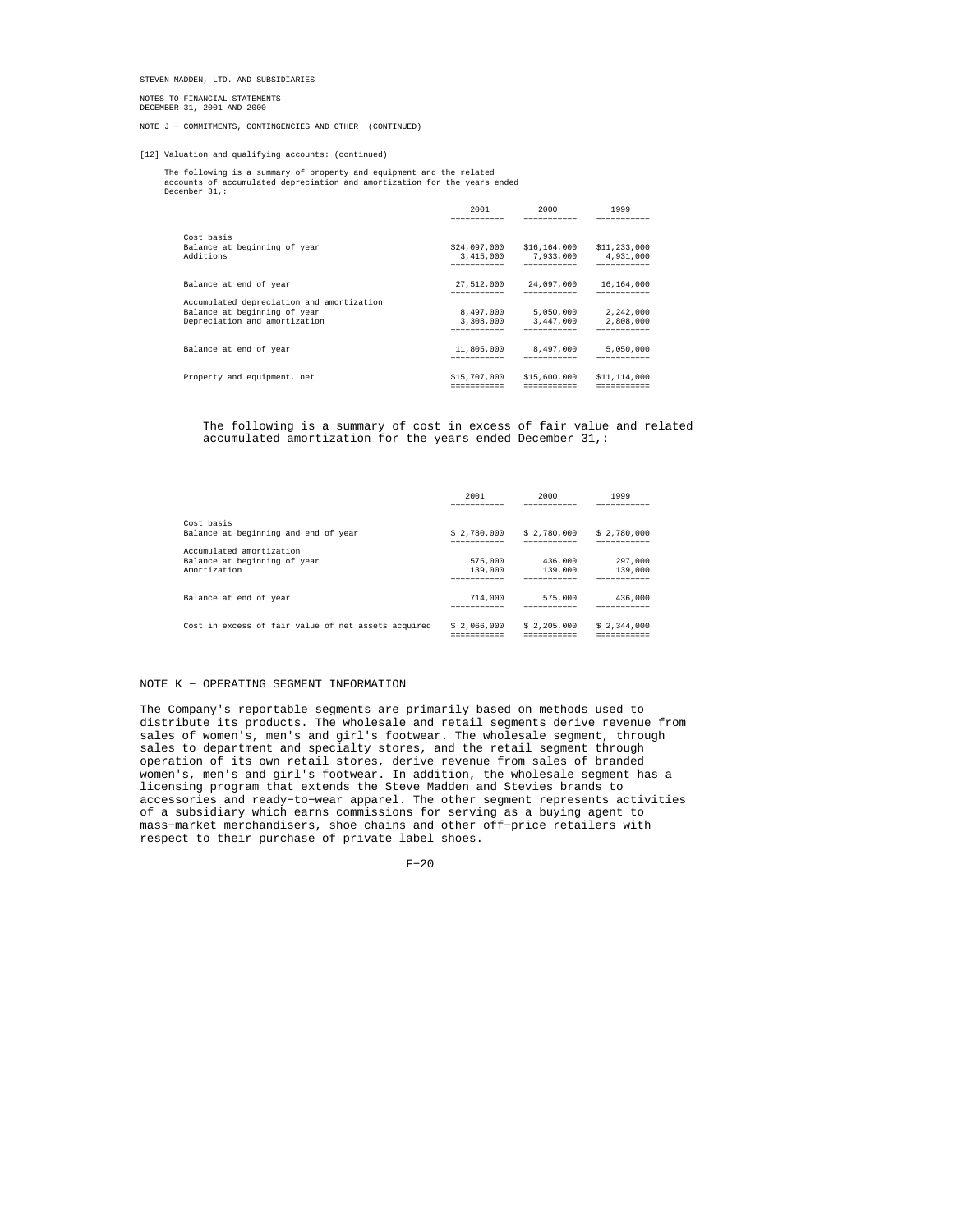NOTES TO FINANCIAL STATEMENTS DECEMBER 31, 2001 AND 2000

NOTE K − OPERATING SEGMENT INFORMATION (CONTINUED)

The accounting policies of the segments are the same as those described in the summary of significant accounting policies. The Company evaluates performance based on profit or loss from operations before interest income an

|                                     | Wholesale     | Retail       | Other           | Consolidated  |
|-------------------------------------|---------------|--------------|-----------------|---------------|
|                                     |               |              |                 |               |
| Year ended December 31, 2001:       |               |              |                 |               |
| Net sales to external customers (a) | \$163,904,000 | \$79,487,000 |                 | \$243,391,000 |
| Gross profit                        | 57,858,000    | 42,015,000   |                 | 99,873,000    |
| Commissions and licensing fees      | 1,711,000     |              | 4,200,000<br>Ŝ. | 5,911,000     |
| Operating earnings (c)              | 10,095,000    | 7,023,000    | 2,244,000       | 19,362,000    |
| Depreciation and amortization       | 869,000       | 2,577,000    | 1,000           | 3,447,000     |
| Other significant noncash items:    |               |              |                 |               |
| Deferred compensation               | 533,000       |              |                 | 533,000       |
| Deferred rent expense (reversal)    | (21,000)      | 249,000      | (3,000)         | 225,000       |
| Provision for doubtful accounts     | 219,000       |              |                 | 219,000       |
| Segment assets (b)                  | 90,061,000    | 30,922,000   | 879,000         | 121,862,000   |
| Capital expenditures                | 551,000       | 2,864,000    |                 | 3,415,000     |
| Year ended December 31, 2000:       |               |              |                 |               |
| Net sales to external customers (a) | 135, 481, 000 | 69,632,000   |                 | 205, 113, 000 |
| Gross profit                        | 50,680,000    | 38,938,000   |                 | 89,618,000    |
| Commissions and licensing fees      | 1,216,000     |              | 3,631,000       | 4,847,000     |
| Operating earnings                  | 15,996,000    | 8,001,000    | 1,635,000       | 25,632,000    |
| Depreciation and amortization       | 1,000,000     | 2,581,000    | 5,000           | 3,586,000     |
| Other significant noncash items:    |               |              |                 |               |
| Deferred compensation               | 382,000       |              |                 | 382,000       |
| Deferred rent                       | (13,000)      | 310,000      |                 | 297,000       |
| Provision for doubtful accounts     | 463,000       |              | 43,000          | 506,000       |
| Seqment assets (b)                  | 60.740.000    | 30, 215, 000 | 778,000         | 91,733,000    |
| Capital expenditures                | 1,044,000     | 6,889,000    |                 | 7.933.000     |
| Year ended December 31, 1999:       |               |              |                 |               |
| Net sales to external customers (a) | 114,406,000   | 48,630,000   |                 | 163,036,000   |
| Gross profit                        | 41,484,000    | 27.016.000   |                 | 68,500,000    |
| Commissions and licensing fees      | 807,000       |              | 2,560,000       | 3,367,000     |
| Operating earnings                  | 12,130,000    | 5,910,000    | 881,000         | 18,921,000    |
| Depreciation and amortization       | 1,244,000     | 1,703,000    | 3,000           | 2,950,000     |
| Other significant noncash items:    |               |              |                 |               |
| Deferred compensation               | 382,000       |              |                 | 382,000       |
| Deferred rent                       | 8,000         | 384,000      |                 | 392,000       |
| Provision for doubtful accounts     | 733,000       |              | 24,000          | 757,000       |
| Seqment assets (b)                  | 61,713,000    | 13,500,000   | 2,922,000       | 78,135,000    |
| Capital expenditures                | 1.092.000     | 3,810,000    |                 | 4,902,000     |

(a) Attributed to the United States, based on the location in which the sale originated.

(b) All long−lived assets, consisting of property and equipment and cost in excess of fair value of net assets acquired, are located in the United States.

(c) Loss mitigation coverage expense of \$6,950,000 reflected in wholesale segment.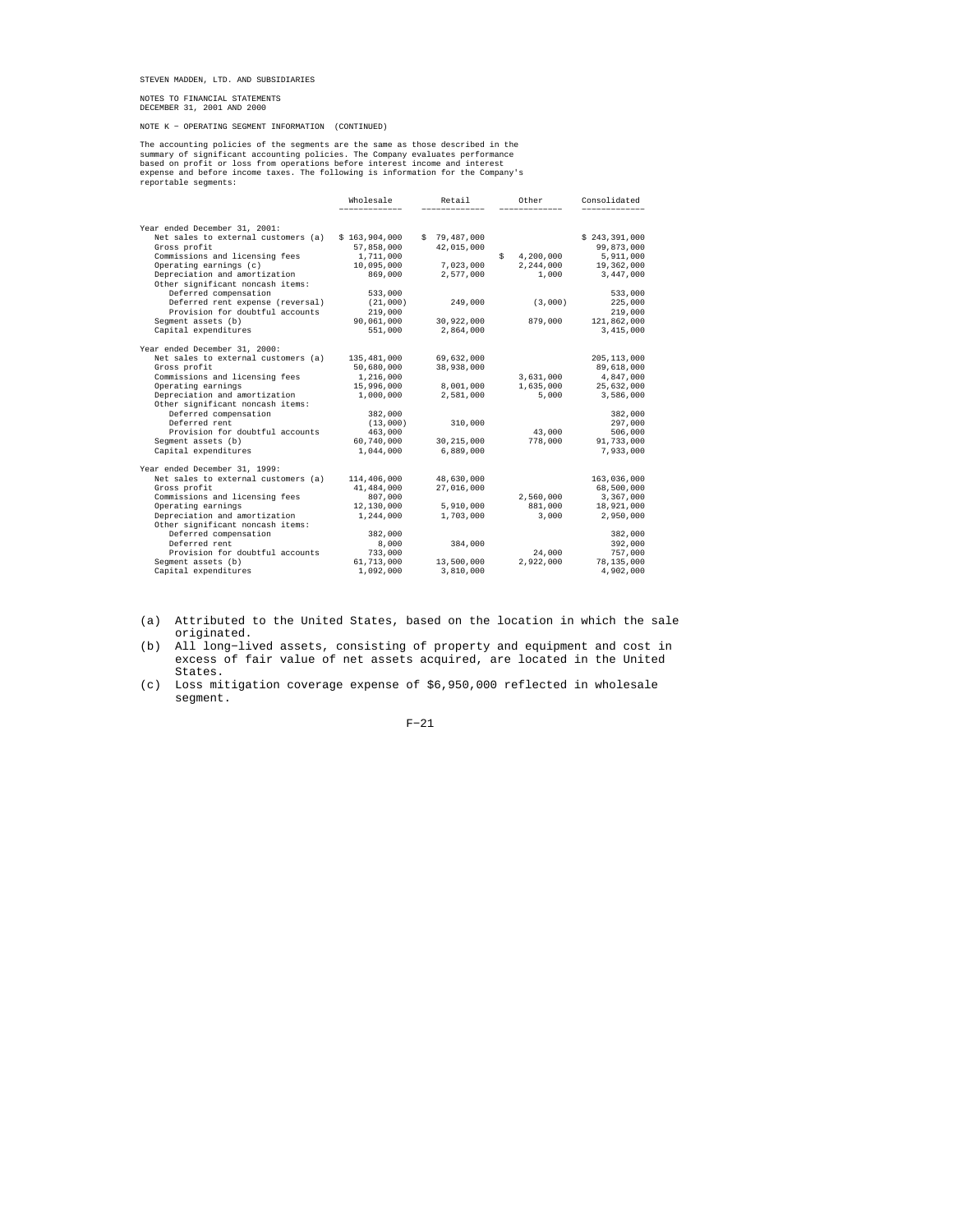STEVEN MADDEN, LTD. AND SUBSIDIARIES − DRAFT SUBJECT TO REVIEW AND REVISION

NOTES TO FINANCIAL STATEMENTS DECEMBER 31, 2001 AND 2000

NOTE L − QUARTERLY RESULTS OF OPERATIONS (UNAUDITED)

The following is a summary of the quarterly results of operations for the years ended December 31, 2001 and 2000 (000's omitted):

|                                      | March 31     | June 30  | September 30 | December 31 |
|--------------------------------------|--------------|----------|--------------|-------------|
|                                      |              |          |              |             |
| 2001:                                |              |          |              |             |
| Revenue                              | \$5, 53, 395 | \$59,563 | \$70,245     | \$60,188    |
| Cost of sales                        | 31,314       | 34,245   | 40,517       | 37,442      |
| Commissions and licensing fee income | 1,134        | 1,235    | 1,637        | 1,905       |
| Net income (loss)                    | 3,650        | 4.423    | 5.367        | (1, 324)    |
| Net income (loss) per share:         |              |          |              |             |
| Basic                                | 0.33         | 0.38     | 0.46         | (0.11)      |
| Diluted                              | 0.29         | 0.34     | 0.41         | (0.11)      |
| 2000:                                |              |          |              |             |
| Revenue                              | 44,109       | 48,057   | 60,108       | 52,839      |
| Cost of sales                        | 25,925       | 27,123   | 33,620       | 28,827      |
| Commissions and licensing fee income | 1,004        | 1,130    | 1,233        | 1,480       |
| Net income                           | 3.182        | 3.743    | 4,600        | 4,518       |
| Net income per share:                |              |          |              |             |
| Basic                                | 0.28         | 0.32     | 0.42         | 0.41        |
| Diluted                              | 0.24         | 0.28     | 0.38         | 0.38        |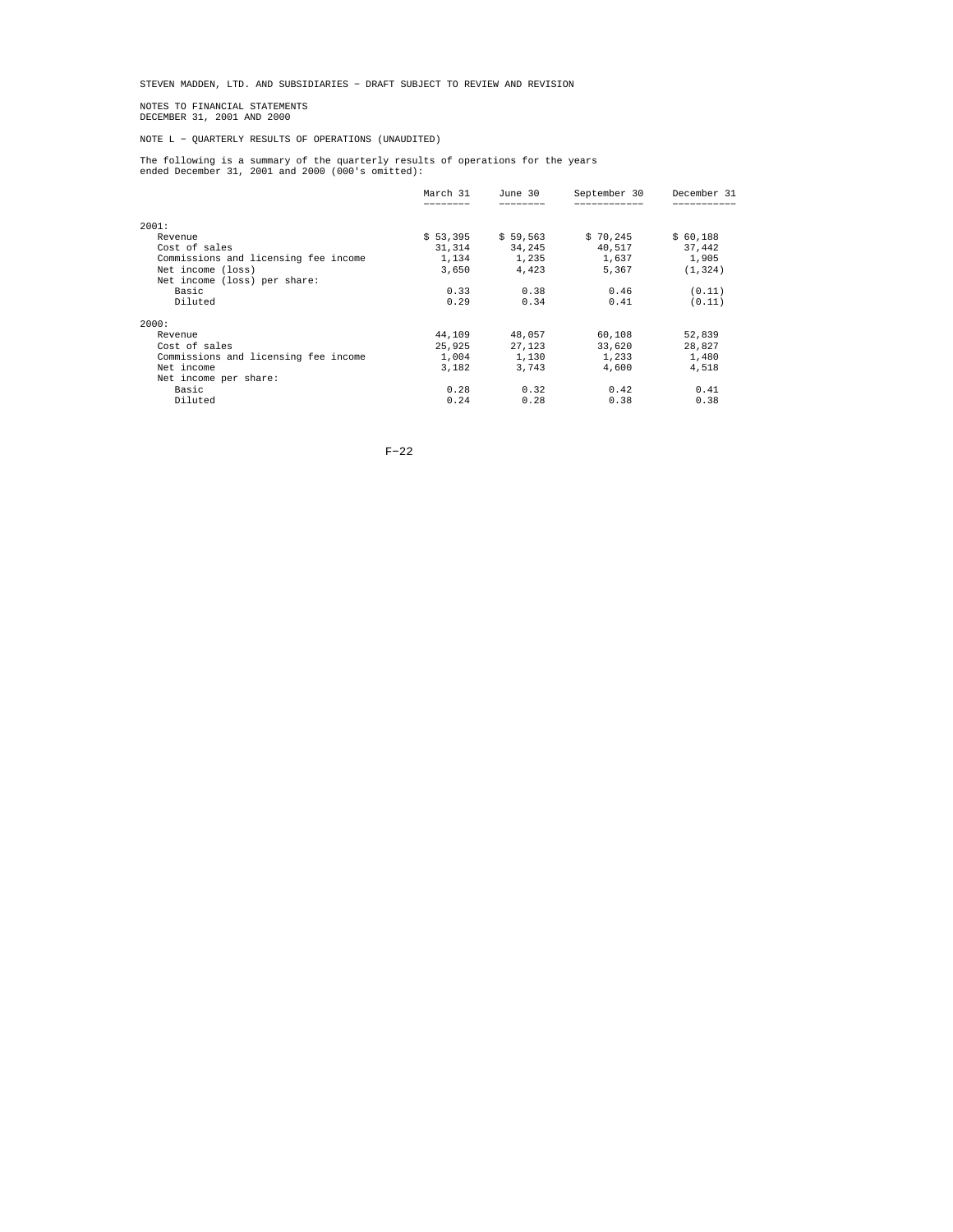(a)(2) Financial Statement Schedules

 All other schedules for which provision is made in the applicable accounting regulations of the Securities and Exchange Commission are not required under the related instructions or are not applicable and therefore, have been omitted.

(b) Reports on Form 8−K

 (1) Report on Form 8−K dated September 21, 2001 filed with the Securities and Exchange Commission on October 5, 2001 with respect to Item 5.

 (1) Report on Form 8−K dated November 14, 2001 filed with the Securities and Exchange Commission on November 16, 2001 with respect to Item 5.

(c) Exhibits.

EXHIBITS

- 3.01\* Certificate of Incorporation of the Company.
- 3.02 Amended & Restated By−Laws of the Company.
- 4.01\* Specimen Certificate for shares of Common Stock.

−−−−−−

−−−−−−

- 4.02\* Rights Agreement between the Company and American Stock Transfer and Trust Company.
- 10.07\* Employment Agreement of Arvind Dharia.
- 10.08\* Employment Agreement of Richard Olicker.
- 10.09\* Second Amended Employment Agreement between the Company and Steven Madden.
- 10.10\* Employment Agreement of Charles Koppelman.
- 10.11\* Employment Agreement of Jamieson Karson.
- 10.12\* Amendment No. 1 to Employment Agreement of Arvind Dharia.
- 10.13\* Employment Agreement between Adesso−Madden, Inc. and Gerald Mongeluzo.
- 10.14\* Employment Agreement between Steven Madden Retail, Inc. and Mark Jankowski.
- 21.01\* Subsidiaries of Registrant.
- 23.01 Consent of Richard A. Eisner & Company, LLP.
- \* Previously filed with the Securities and Exchange Commission.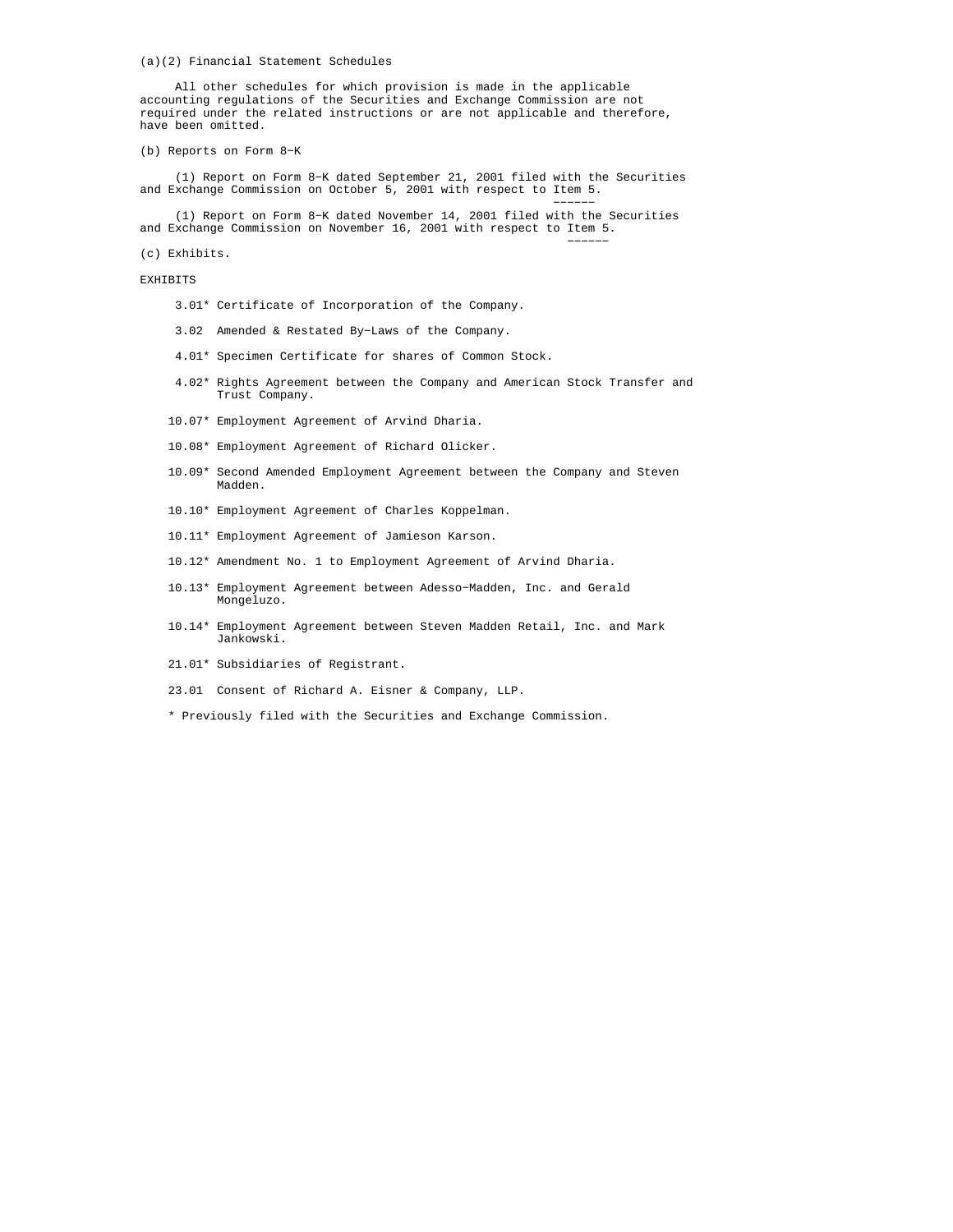# SIGNATURE

<span id="page-53-0"></span> Pursuant to the requirements of Section 13 or 15(d) of the Securities Exchange Act of 1934, the registrant has duly caused this report to be signed on its behalf by the undersigned, thereunto duly authorized. Dated: New York, New York March 29, 2002

STEVEN MADDEN, LTD.

 By: /s/ JAMIESON KARSON −−−−−−−−−−−−−−−−−−−−−−−−−−−−−−−−−−−−−

 Jamieson Karson Chief Executive Officer

 Pursuant to the requirements of the Securities Exchange Act of 1934, this report has been signed below by the following persons on behalf of the registrant in the capacities and on the dates indicated.

| Signature<br>-------------------------                                                       | Title<br>_______________________________                       | Date           |
|----------------------------------------------------------------------------------------------|----------------------------------------------------------------|----------------|
| /s/ CHARLES KOPPELMAN<br>--------------------------- Executive Chairman<br>Charles Koppelman | Chairman of the Board and March 29, 2002                       |                |
| Jamieson Karson                                                                              | /s/ JAMIESON KARSON Chief Executive Officer and March 29, 2002 |                |
| --------------------------- Director<br>Arvind Dharia                                        | /s/ ARVIND DHARIA (Chief Financial Officer and March 29, 2002) |                |
| /s/ GERALD MONGELUZO Director<br>Gerald Mongeluzo                                            |                                                                | March 29, 2002 |
| /s/ JOHN L. MADDEN Director<br>----------------------------<br>John L. Madden                |                                                                | March 29, 2002 |
| /s/ PETER MIGLIORINI Director<br>----------------------------<br>Peter Migliorini            |                                                                | March 29, 2002 |
| /s/ HEYWOOD WILANSKY Director<br>----------------------------<br>Heywood Wilansky            |                                                                | March 29, 2002 |
| /s/ MARC COOPER<br>Marc Cooper                                                               | Director                                                       | March 29, 2002 |

 $<$  /  $\mathrm{TEXT}$   $>$ </DOCUMENT>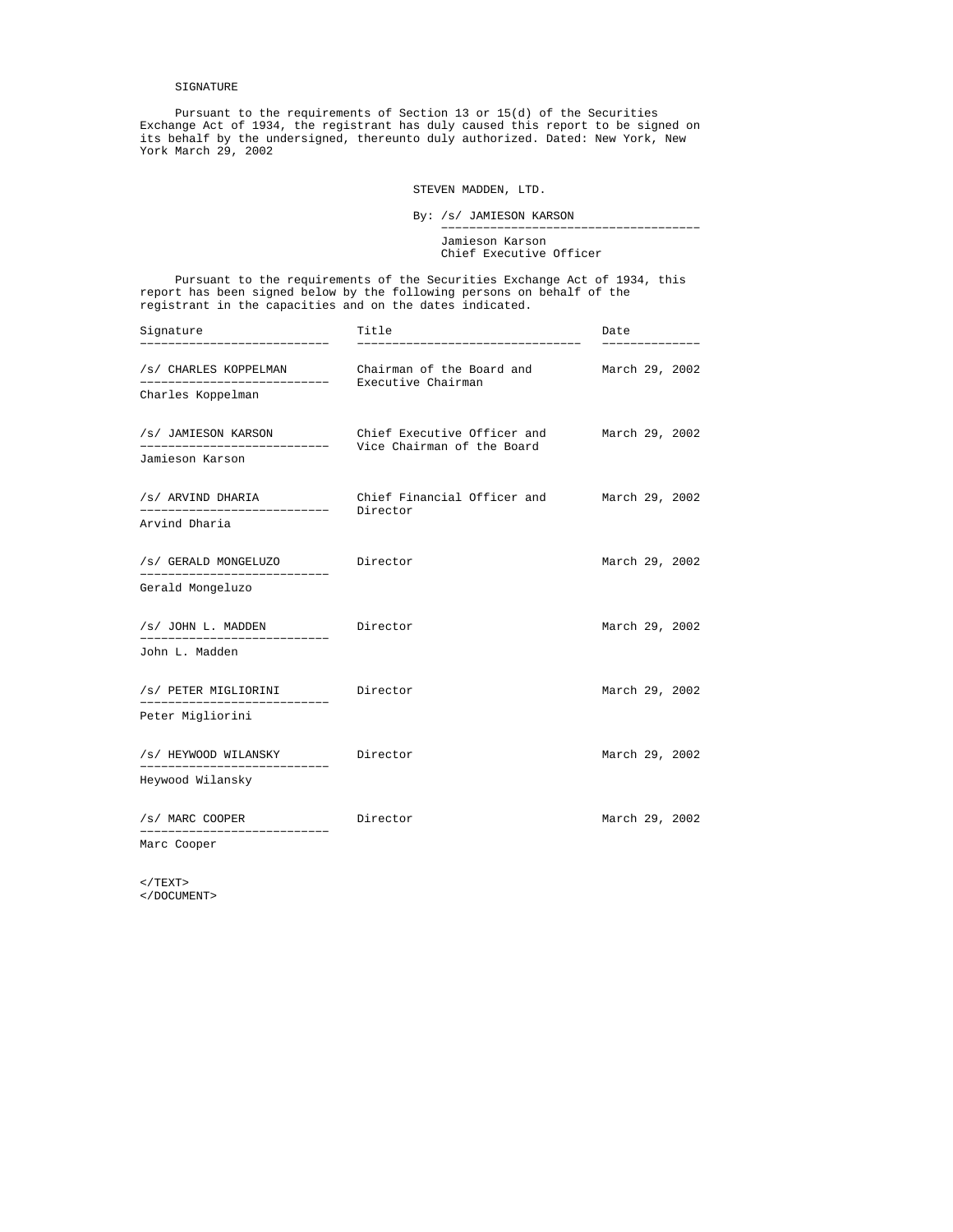<span id="page-54-0"></span> AMENDED & RESTATED BY−LAWS OF STEVEN MADDEN, LTD.

#### (a Delaware Corporation) ARTICLE I

# STOCKHOLDERS

 Section 1. Certificates Representing Stock. Certificates representing stock in the corporation shall be signed by, or in the name of, the corporation by the Chairman or Vice−Chairman of the Board of Directors, if any, or by the Chief Executive Officer, the President or a Vice−President and by the Treasurer or an Assistant Treasurer or the Secretary or an Assistant Secretary of the corporation. Any or all the signatures on any such certificate may be a facsimile. In case any officer, transfer agent, or registrar who has signed or whose facsimile signature has been placed upon a certificate shall have ceased to be such officer, transfer agent, or registrar before such certificate is issued, it may be issued by the corporation with the same effect as if he were such officer, transfer agent, or registrar at the date of issue.

 Whenever the corporation shall be authorized to issue more than one class of stock or more than one series of any class of stock, and whenever the corporation shall issue any shares of its stock as partly paid stock, the certificates representing shares of any such class or series or of any such partly paid stock shall set forth thereon the statements prescribed by the General Corporation Law. Any restrictions on the transfer or registration of transfer of any shares of stock of any class or series shall be noted conspicuously on the certificate representing such shares.

 The corporation may issue a new certificate of stock or uncertificated shares in place of any certificate theretofore issued by it, alleged to have been lost, stolen, or destroyed, and the Board of Directors may require the owner of the lost, stolen, or destroyed certificate, or his legal representative, to give the corporation a bond sufficient to indemnify the corporation against any claim that may be made against it on account of the alleged loss, theft, or destruction of any such certificate or the issuance of any such new certificate or uncertificated shares.

 Section 2. Uncertificated Shares. Subject to any conditions imposed by the General Corporation Law, the Board of Directors of the corporation may provide by resolution or resolutions that some or all of any or all classes or series of the stock of the corporation shall be uncertificated shares. Within a reasonable time after the issuance or transfer of any uncertificated shares, the corporation shall send to the registered owner thereof any written notice prescribed by the General Corporation Law.

 Section 3. Fractional Share Interests. The corporation may, but shall not be required to, issue fractions of a share. If the corporation does not issue fractions of a share, it shall (1) arrange for the disposition of fractional interests by those entitled thereto, (2) pay in cash the fair value of fractions of a share as of the time when those entitled to receive such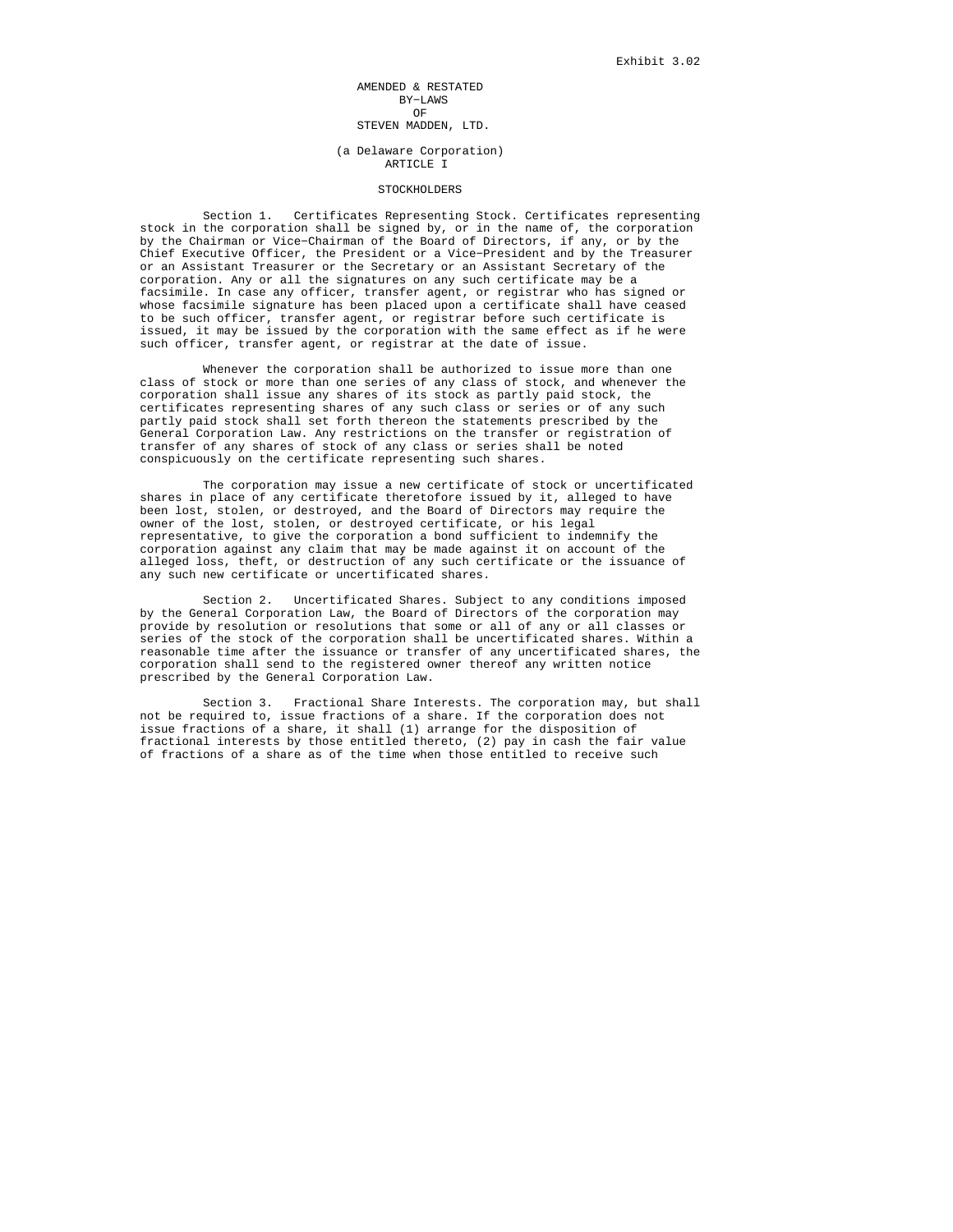fractions are determined, or (3) issue scrip or warrants in registered form (either represented by a certificate or uncertificated) or bearer form (represented by a certificate) which shall entitle the holder to receive a full share upon the surrender of such scrip or warrants aggregating a full share. A certificate for a fractional share or an uncertificated fractional share shall, but scrip or warrants shall not unless otherwise provided therein, entitle the holder to exercise voting rights, to receive dividends thereon, and to participate in any of the assets of the corporation in the event of liquidation. The Board of Directors may cause scrip or warrants to be issued subject to the conditions that they shall become void if not exchanged for certificates representing the full shares or uncertificated full shares before a specified date, or subject to the conditions that the shares for which scrip or warrants are exchangeable may be sold by the corporation and the proceeds thereof distributed to the holders of scrip or warrants, or subject to any other conditions which the Board of Directors may impose.

 Section 4. Stock Transfers. Upon compliance with provisions restricting the transfer or registration of transfer of shares of stock, if any, transfers or registration of transfers of shares of stock of the corporation shall be made only on the stock ledger of the corporation by the registered holder thereof, or by his attorney thereunto authorized by power of attorney duly executed and filed with the Secretary of the corporation or with a transfer agent or a registrar, if any, and, in the case of shares represented by certificates, on surrender of the certificate or certificates for such shares of stock properly endorsed and the payment of all taxes due thereon.

 Section 5. Record Date for Stockholders. In order that the corporation may determine the stockholders entitled to notice of or to vote at any meeting of stockholders or any adjournment thereof, the Board of Directors may fix a record date, which record date shall not precede the date upon which the resolution fixing the record date is adopted by the Board of Directors, and which record date shall not be more than sixty nor less than ten days before the date of such meeting. If no record date is fixed by the Board of Directors, the record date for determining stockholders entitled to notice of or to vote at a meeting of stockholders shall be at the close of business on the day next preceding the day on which notice is given, or, if notice is waived, at the close of business on the day next preceding the day on which the meeting is held. A determination of stockholders of record entitled to notice of or to vote at a meeting of stockholders shall apply to any adjournment of the meeting; provided, however, that the Board of Directors may fix a new record date for the adjourned meeting. In order that the corporation may determine the stockholders entitled to receive payment of any dividend or other distribution or allotment of any rights or the stockholders entitled to exercise any rights in respect of any change, conversion, or exchange of stock, or for the purpose of any other lawful action, the Board of Directors may fix a record date, which record date shall not precede the date upon which the resolution fixing the record date is adopted, and which record date shall be not more than sixty days prior to such action. If no record date is fixed, the record date for determining stockholders for any such purpose shall be at the close of business on the day on which the Board of Directors adopts the resolution relating thereto.

 Section 6. Meaning of Certain Terms. As used herein in respect of the right to notice of a meeting of stockholders or a waiver thereof or to participate or vote thereat or to consent or dissent in writing in lieu of a meeting, as the case may be, the term "share" or "shares" or "share of stock" or "shares of stock" or "stockholder" or "stockholders" refers to an outstanding share or shares of stock and to a holder or holders of record of outstanding shares of

−2−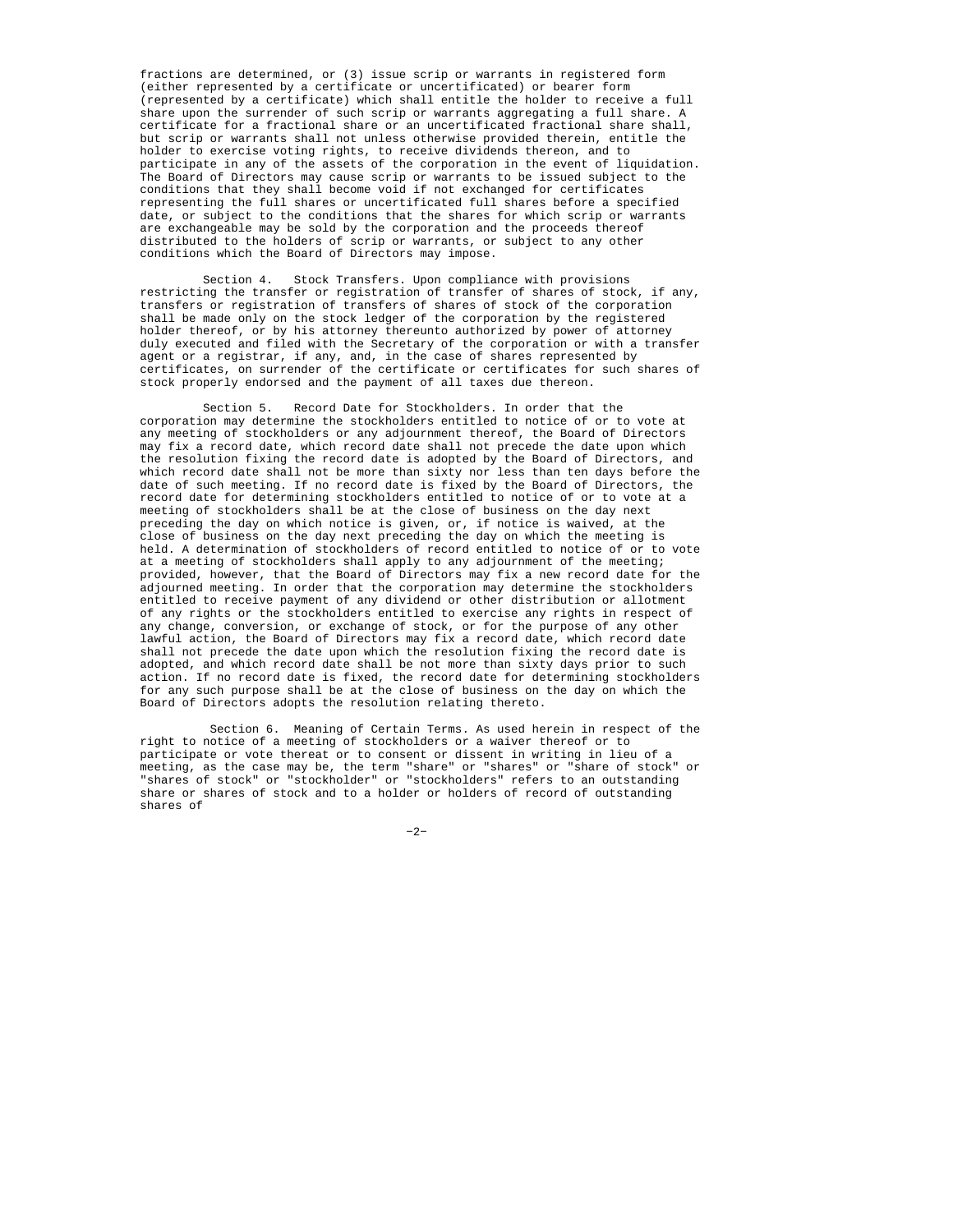stock when the corporation is authorized to issue only one class of shares of stock, and said reference is also intended to include any outstanding share or shares of stock and any holder or holders of record of outstanding shares of stock of any class upon which or upon whom the certificate of incorporation confers such rights where there are two or more classes or series of shares of stock or upon which or upon whom the General Corporation Law confers such rights notwithstanding that the certificate of incorporation may provide for more than one class or series of shares of stock, one or more of which are limited or denied such rights thereunder; provided, however, that no such right shall vest in the event of an increase or a decrease in the authorized number of shares of stock of any class or series which is otherwise denied voting rights under the provisions of the certificate of incorporation, except as any provision of law may otherwise require.

Section 7. Stockholder Meetings.

−3−

(a) Time.

 (i) Annual Meetings. The annual meeting shall be held on the date and at the time fixed, from time to time, by the directors, provided, that the first annual meeting shall be held on a date within thirteen months after the organization of the corporation, and each successive annual meeting shall be held on a date within thirteen months after the date of the preceding annual meeting.

 (ii) Special Meetings. Except as otherwise required by applicable law or the corporation's certificate of incorporation, special meetings of the stockholders for any purpose or purposes may be called only by the directors pursuant to a resolution adopted by a majority of the members of the Board of Directors then in office. Only such business as is specified in the notice of any special meeting of the stockholders shall come before such meeting

 (b) Place. Annual meetings and special meetings shall be held at such place, within or without the State of Delaware, as the directors may, from time to time, fix. Whenever the directors shall fail to fix such place, the meeting shall be held at the registered office of the corporation in the State of Delaware.

 (c) Notice or Waiver of Notice; Adjournment. Written notice of all stockholder meetings shall be given, stating the place, date, and hour of the meeting and stating the place within the city or other municipality or community at which the list of stockholders of the corporation may be examined. The notice of an annual meeting shall state that the meeting is called for the election of directors and for the transaction of other business which may properly come before the meeting, and shall (if any other action which could be taken at a special meeting is to be taken at such annual meeting) state the purpose or purposes. The notice of a special meeting shall in all instances state the purpose or purposes for which the meeting is called. The notice of any meeting shall also include, or be accompanied by, any additional statements, information, or documents prescribed by the General Corporation Law. Except as otherwise provided by the General Corporation Law, a copy of the notice of any meeting shall be given, personally or by mail, not less than ten days nor more than sixty days before the date of the meeting, unless the lapse of the prescribed period of time shall have been waived, and directed to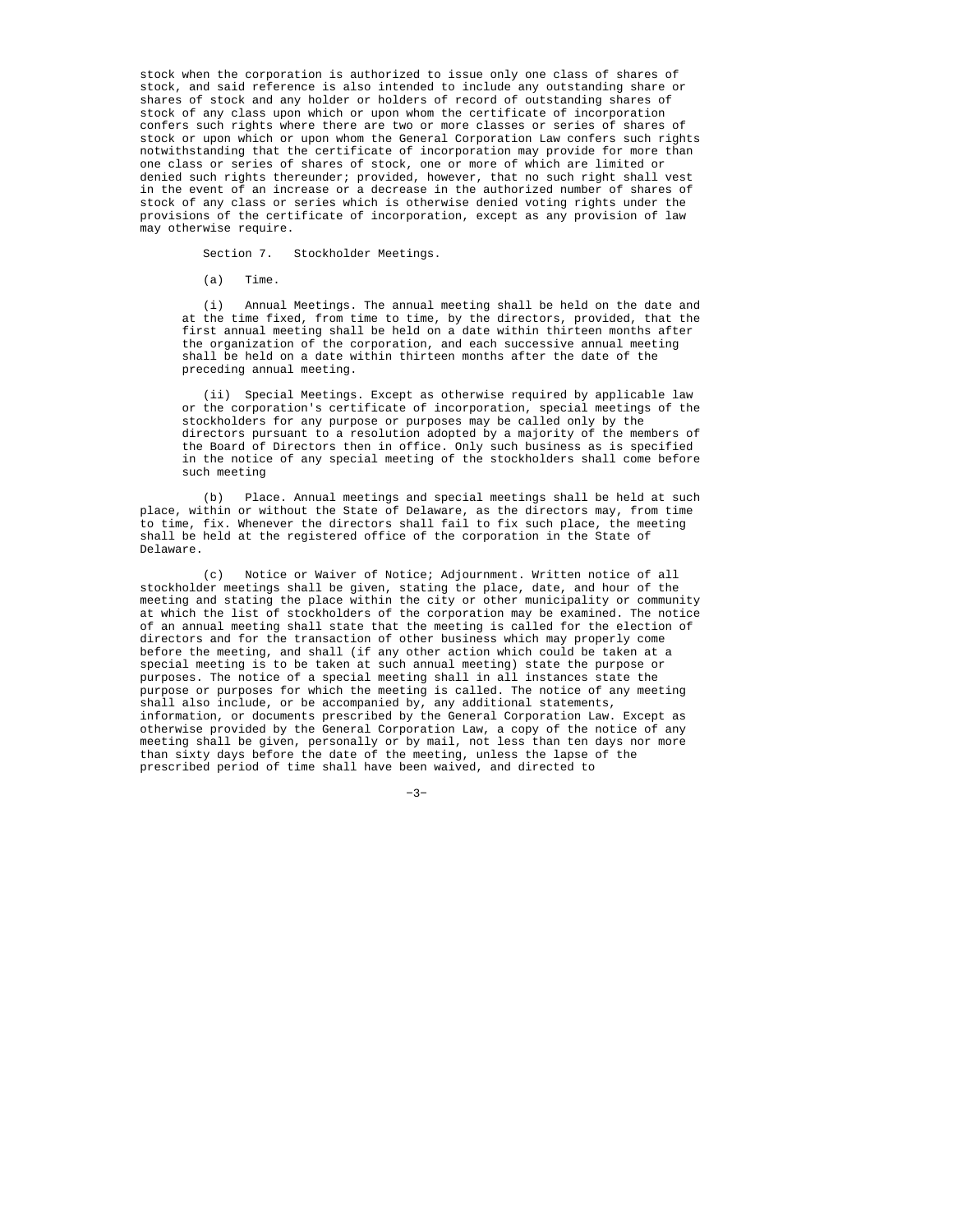each stockholder at his record address or at such other address which he may have furnished by request in writing to the Secretary of the corporation. Notice by mail shall be deemed to be given when deposited, with postage thereon prepaid, in the United States mail. The chairman of the meeting (as determined in paragraph (e) below), or the holders of a majority of the votes entitled to be cast by the stockholders who are present in person or by proxy, may adjourn the meeting without notice other than announcement at the meeting, whether or not a quorum is present. If a meeting is adjourned to another time, not more than thirty days hence, and/or to another place, and if an announcement of the adjourned time and/or place is made at the meeting, it shall not be necessary to give notice of the adjourned meeting unless the directors, after adjournment, fix a new record date for the adjourned meeting. Notice need not be given to any stockholder who submits a written waiver of notice signed by him before or after the time stated therein. Attendance of a stockholder at a meeting of stockholders shall constitute a waiver of notice of such meeting, except when the stockholder attends the meeting for the express purpose of objecting, at the beginning of the meeting, to the transaction of any business because the meeting is not lawfully called or convened. Neither the business to be transacted at, nor the purpose of, any regular or special meeting of the stockholders need be specified in any written waiver of notice.

 (d) Stockholder List. The officer who has charge of the stock ledger of the corporation shall prepare and make, at least ten days before every meeting of stockholders, a complete list of the stockholders, arranged in alphabetical order, and showing the address of each stockholder and the number of shares registered in the name of each stockholder. Such list shall be open to the examination of any stockholder, for any purpose germane to the meeting, during ordinary business hours, for a period of at least ten days prior to the meeting, either at a place within the city or other municipality or community where the meeting is to be held, which place shall be specified in the notice of the meeting, or if not so specified, at the place where the meeting is to be held. The list shall also be produced and kept at the time and place of the meeting during the whole time thereof, and may be inspected by any stockholder who is present. The stock ledger shall be the only evidence as to who are the stockholders entitled to examine the stock ledger, the list required by this section or the books of the corporation, or to vote at any meeting of stockholders.

 (e) Conduct of Meeting. At each meeting of the stockholders, the Chairman of the Board, if any, shall serve as chairman of the meeting, or in the absence of the Chairman of the Board, one of the following officers in the order of seniority shall serve as chairman of the meeting: the Vice−Chairman of the Board, if any, the Chief Executive Officer, the President or a Vice−President. If none of the foregoing is in office and present and acting, a person chosen by the stockholders shall serve as chairman of the meeting. The order of business at each such meeting shall be as determined by the chairman of the meeting. The chairman of the meeting shall have the right and authority to prescribe such rules, regulations and procedures and to do all such acts and things as are necessary or desirable for the proper conduct of the meeting, including, without limitation, the establishment of procedures for the maintenance of order and safety, limitations on the time allotted to questions or comments on the affairs of the corporation, restrictions on entry to such meeting after the time prescribed for the commencement thereof, and the opening and closing of the voting polls. The Secretary of the corporation, or in his absence, an Assistant Secretary, shall act as secretary of every meeting, but if neither the

−4−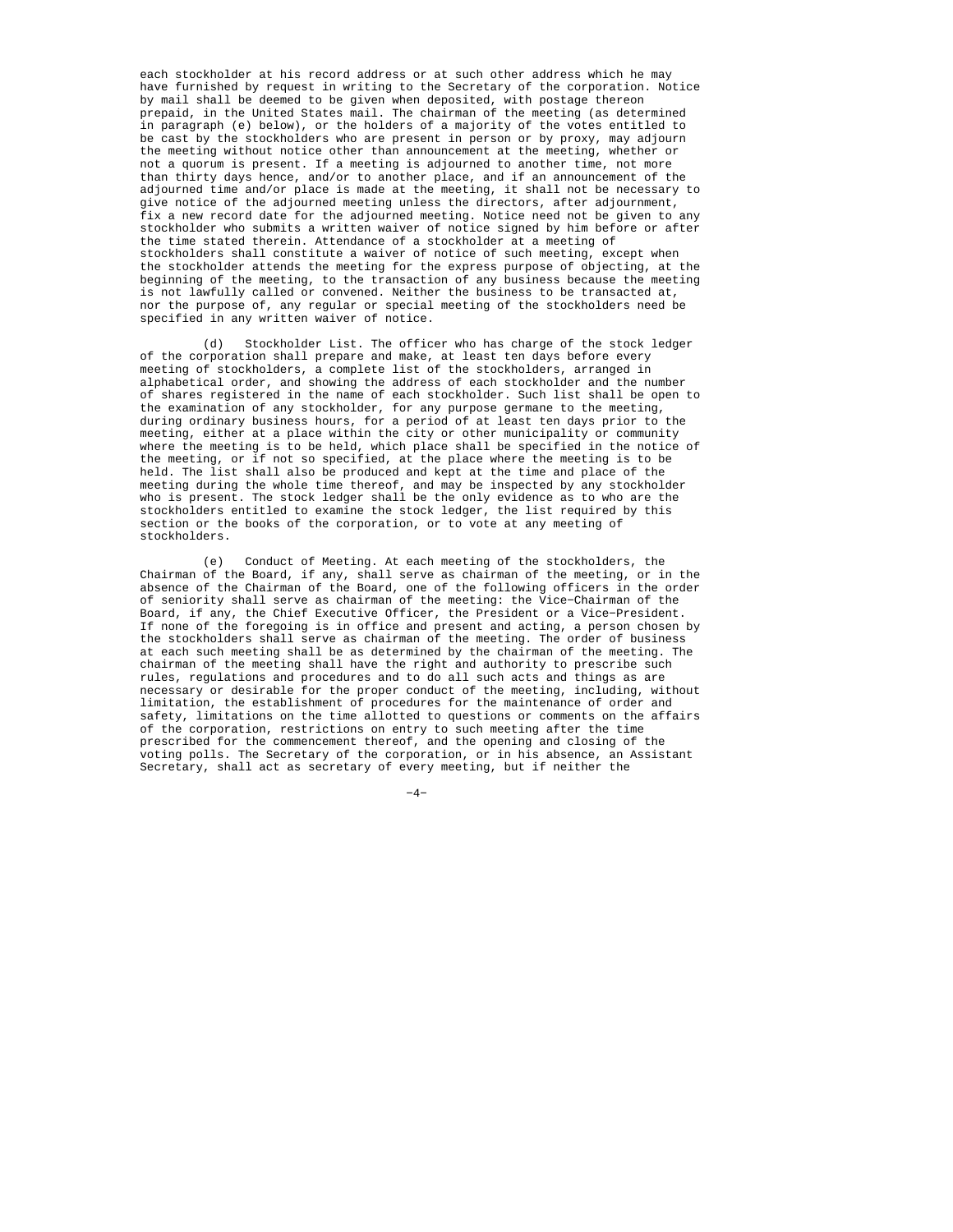Secretary nor an Assistant Secretary is present the chairman of the meeting shall appoint a secretary of the meeting.

(f) Business to be Brought Before an Annual Meeting of Stockholders.

 (i) To be properly brought before the annual meeting of stockholders, business must be either (A) specified in the notice of meeting (or any supplement thereto) given by or at the direction of the Board of Directors (or any duly authorized committee thereof), (B) otherwise properly brought before the meeting by or at the direction of the Board of Directors (or any duly authorized committee thereof) or (C) otherwise properly brought before the meeting by any stockholder of the corporation (1) who is a stockholder of record on the date of the giving of the notice provided for in this Section 7(f) of Article I and on the record date for the determination of stockholders entitled to vote at such meeting and (2) who complies with the notice procedures set forth in Section  $7(f)(ii)$  of this Article I. In addition to any other applicable requirements, including but not limited to the requirements of Rule 14a−8 promulgated by the Securities and Exchange Commission under the Securities Exchange Act of 1934, as amended (the "Exchange Act"), for business to be properly brought before an annual meeting by a stockholder pursuant to clause (C) of this Section  $7(f)(i)$  of Article I, such stockholder must have given timely notice thereof in proper written form to the Secretary of the corporation.

 (ii) To be timely, a stockholder's notice to the Secretary pursuant to clause (C) of Section  $7(f)(i)$  of this Article I must be delivered to or mailed and received at the principal executive offices of the corporation, not less than 120 days nor more than 150 days prior to the anniversary date of the immediately preceding annual meeting of stockholders; provided, however, that in the event that the annual meeting is called for a date that is not within 30 days before or after such anniversary date, notice by the stockholder in order to be timely must be so received no later than the close of business on the tenth day following the day on which such notice of the date of the annual meeting is mailed or such public disclosure of the date of the annual meeting is made, whichever first occurs.

 (iii) Subject to Section 5 of Article II, to be in proper written form, a stockholder's notice to the Secretary pursuant to clause (C) of Section 7(f)(i) of this Article I must set forth as to each matter such stockholder proposes to bring before the annual meeting (i) a brief description of the business desired to be brought before the meeting and the reasons for conducting such business at the meeting and, in the event that such item of business shall include a proposal to amend these By−laws, the text of the proposed amendment (ii) the name and record address of such stockholder and all persons or entities acting in concert with the stockholder, (iii) the class or series and number of shares of capital stock of the corporation which are owned beneficially or of record by such stockholder, together with evidence reasonably satisfactory to the Secretary of such beneficial ownership, (iv) a description of all arrangements or understandings between such stockholder and any other person or persons (including their names) in connection with the proposal of such business by such stockholder and any material interest of such stockholder in such business and (v) a representation that such stockholder intends to appear in person or by proxy at the annual meeting to bring

−5−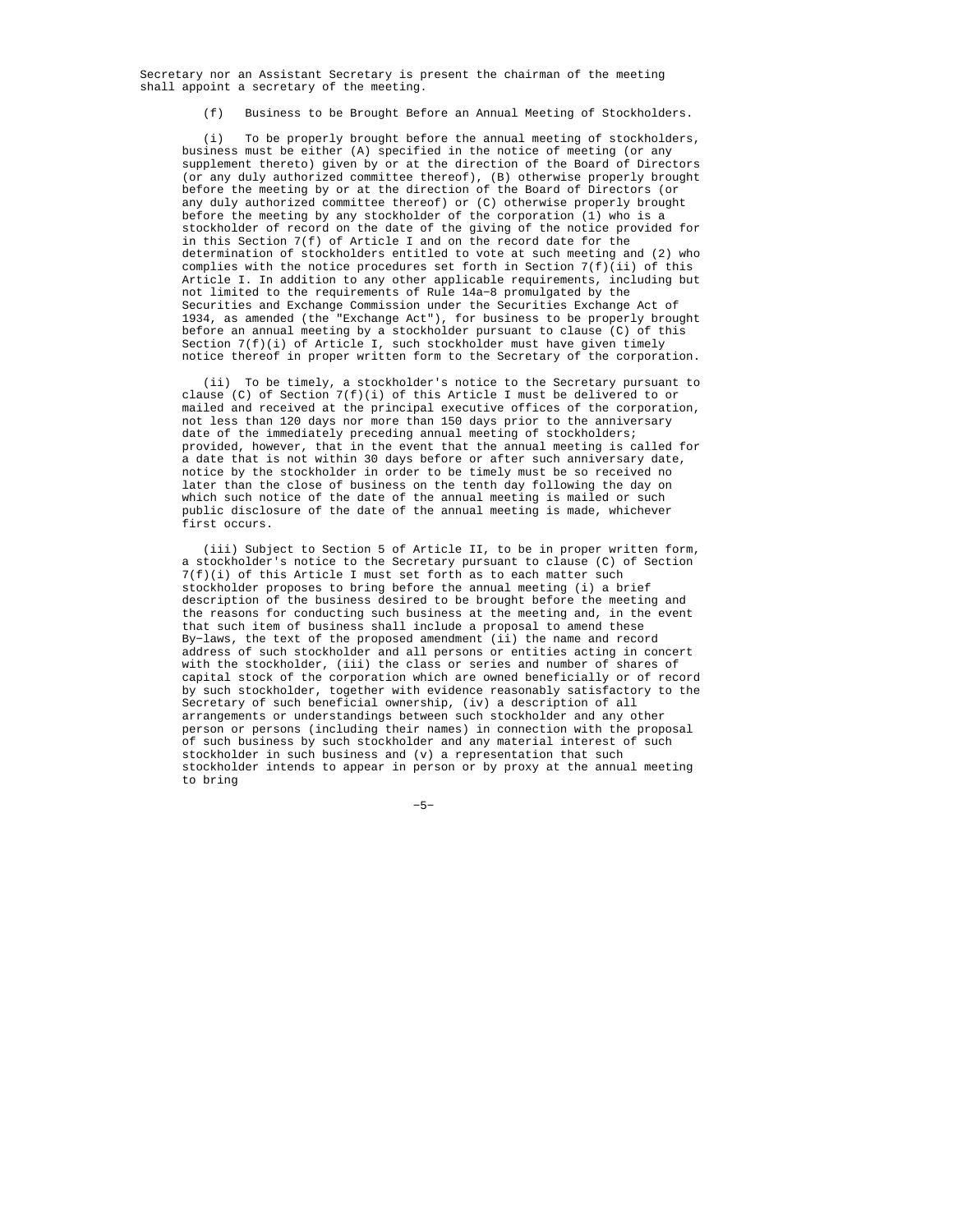such business before the meeting. If such stockholder does not appear or send a qualified representative to present such proposal at such annual meeting, the corporation need not present such proposal for a vote at such meeting, notwithstanding that proxies in respect of such vote may have been received by the corporation.

 (iv) Notwithstanding anything in these By−laws to the contrary, no business shall be conducted at the annual meeting of stockholders except business brought before such meeting in accordance with the procedures set forth in this Section 7(f) of Article I; provided, however, that, once business has been properly brought before such meeting in accordance with such procedures, nothing in this Section 7(f) of Article I shall be deemed to preclude discussion by any stockholder of any such business. If the chairman of such meeting determines that business was not properly brought before the meeting in accordance with the foregoing procedures, the chairman shall declare to the meeting that the business was not properly brought before the meeting and such business shall not be transacted.

 (g) Proxy Representation. Every stockholder may authorize another person or persons to act for him by proxy in all matters in which a stockholder is entitled to participate, whether by waiving notice of any meeting, voting or participating at a meeting, or expressing consent or dissent without a meeting. Every proxy must be signed by the stockholder or by his attorney−in−fact. No proxy shall be voted or acted upon after three years from its date unless such proxy provides for a longer period. A duly executed proxy shall be irrevocable if it states that it is irrevocable and, if, and only as long as, it is coupled with an interest sufficient in law to support an irrevocable power. A proxy may be made irrevocable regardless of whether the interest with which it is coupled is an interest in the stock itself or an interest in the corporation generally.

 (h) Inspectors. The directors, in advance of any meeting, may, but need not, appoint one or more inspectors of election to act at the meeting or any adjournment thereof. If an inspector or inspectors are not appointed, the chairman of the meeting may, but need not, appoint one or more inspectors. In case any person who may be appointed as an inspector fails to appear or act, the vacancy may be filled by appointment made by the directors in advance of the meeting or at the meeting by the chairman of the meeting. Each inspector, if any, before entering upon the discharge of his duties, shall take and sign an oath faithfully to execute the duties of inspectors at such meeting with strict impartiality and according to the best of his ability. The inspectors, if any, shall determine the number of shares of stock outstanding and the voting power of each, the shares of stock represented at the meeting, the existence of a quorum, the validity and effect of proxies, and shall receive votes, ballots, or consents, hear and determine all challenges and questions arising in connection with the right to vote, count and tabulate all votes, ballots, or consents, determine the result, and do such acts as are proper to conduct the election or vote with fairness to all stockholders. On request of the chairman of the meeting, the inspector or inspectors, if any, shall make a report in writing of any challenge, question, or matter determined by him or them and execute a certificate of any fact found by him or them.

 (i) Quorum. The holders of a majority of the votes entitled to be cast by the stockholders entitled to vote generally, present in person or by proxy, shall constitute a quorum for the transaction of business at any meeting of the stockholders; provided, however, that in the

−6−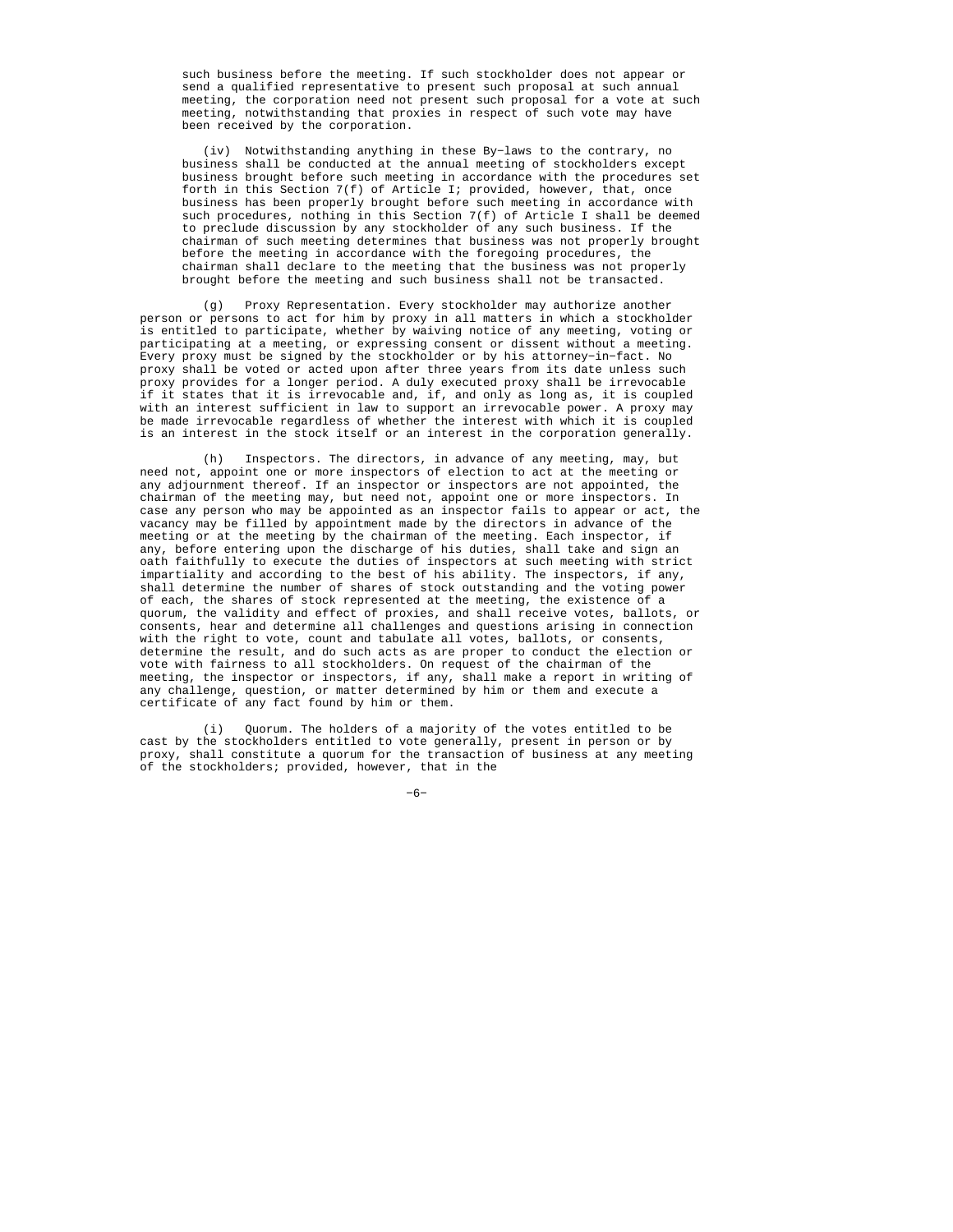case of any vote to be taken by classes, the holders of a majority of the votes entitled to be cast by the stockholders of a particular class shall constitute a quorum for the transaction of business by such class.

(i) Voting.

 (i) Except as otherwise provided by General Corporation Law or by the corporation's certificate of incorporation, each stockholder of record of any class or series of capital stock of the corporation shall be entitled at each meeting of stockholders to such number of votes for each share of such stock as may be fixed in the corporation's certificate of incorporation or in the resolution or resolutions adopted by the Board of Directors providing for the issuance of such stock, registered in such stockholder's name on the books of the corporation on the record date (as determined in accordance with Section 5 of Article I).

 (ii) At each meeting of the stockholders, all corporate actions to be taken by vote of the stockholders (except as otherwise required by applicable law and except as otherwise provided in the corporation's certificate of incorporation or these By−laws) shall be authorized by a majority of the votes cast by the stockholders entitled to vote thereon who are present in person or represented by proxy, and where a separate vote by class is required, a majority of the votes cast by the stockholders of such class who are present in person or represented by proxy shall be the act of such class.

 (iii) Directors shall be elected by a plurality of the votes cast by the stockholders entitled to vote thereon who are present in person or represented by proxy.

Unless required by applicable law or determined by the chairman of the meeting to be advisable, the vote on any matter, including the election of directors, need not be by written ballot. In the case of a vote by written ballot, each ballot shall be signed by the stockholder voting, or by such stockholder's proxy.

Section 8. Action by Written Consent of Stockholders.

 (a) Anything in these By−laws to the contrary notwithstanding, any action required by the General Corporation Law to be, or which may be, taken at any annual or special meeting of the stockholders may be taken without a meeting, without prior notice and without a vote, if a consent or consents in writing, setting forth the action so taken, shall be signed in person or by proxy by the holder of outstanding stock having not less than the minimum number of votes that would be necessary to authorize or take such action at a meeting at which all shares entitled to vote thereon were present and voted and if the procedures in this Section 8 of Article I shall be complied with.

 (b) A record date for determining stockholders entitled to express consent to stockholder action in writing without a meeting shall be fixed by the Board of Directors of the corporation (a "Consent Record Date"). Any stockholder seeking to have the stockholders authorize or take action by written consent without a meeting shall give written notice either by personal delivery or by United States mail, postage prepaid, to the Secretary, of the intent of such stockholder to take action by written consent, which notice shall request that the Board of

−7−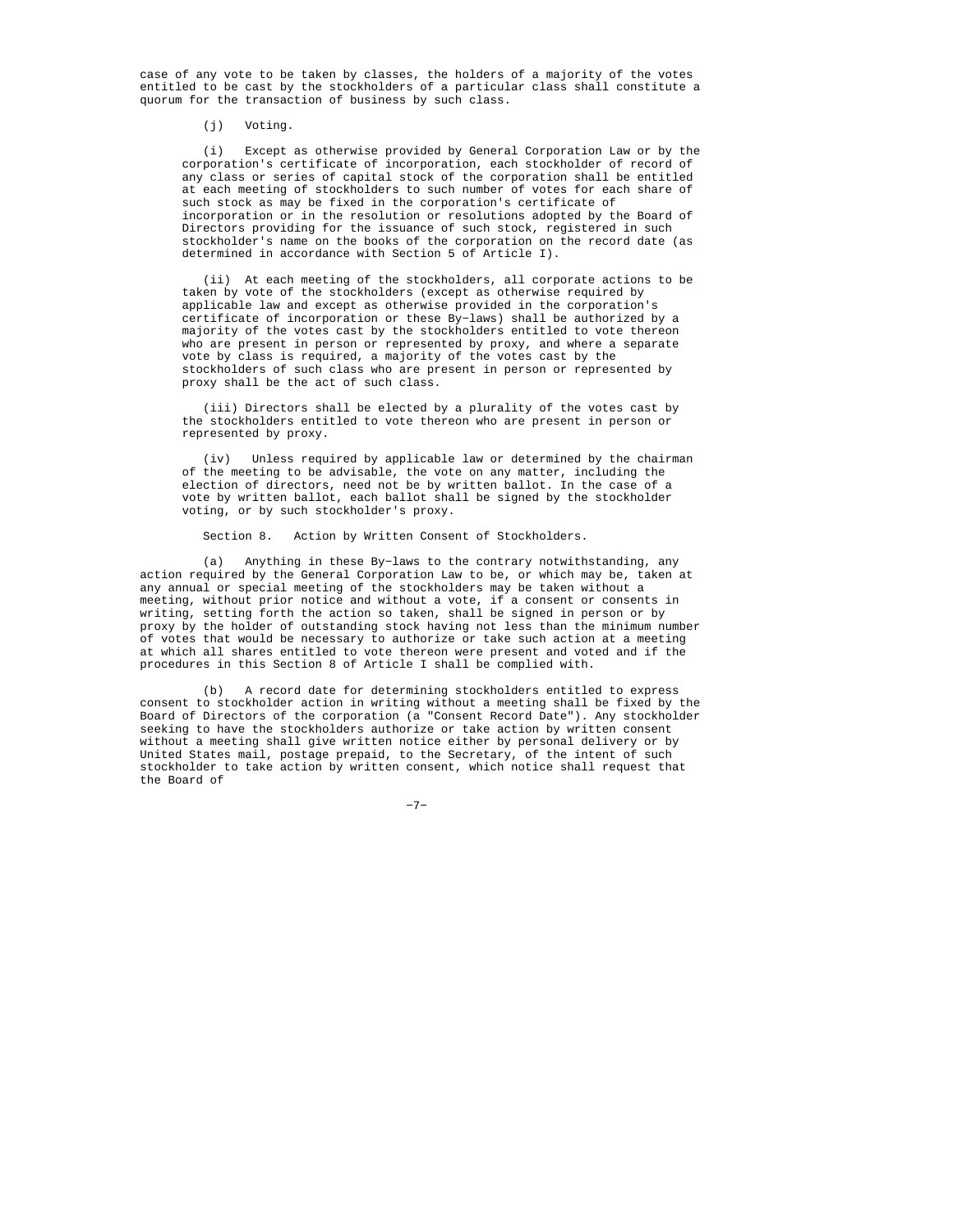Directors fix a Consent Record Date. The Board of Directors shall, within 10 days of the receipt of such notice, fix as the Consent Record Date a date which shall not precede the date upon which the resolution fixing the Consent Record Date shall be adopted by the Board of Directors and which shall not be more than 10 days after the date upon which such resolution shall have been adopted. If the Board of Directors fails to fix a record date as provided in this Section 8 of Article I, then the record date shall be the day on which the first written consent is duly delivered pursuant to Section 213(b) (or its successor provision) of the General Corporation Law, or, if prior action is required by the Board of Directors with respect to the matter to be acted upon by written consent without a meeting, the record date shall be the close of business on the day on which the Board of Directors adopts the resolution taking such prior action.

 (c) Every written consent pursuant to this Section 8 of Article I shall bear the date of signature of each stockholder who shall sign such consent and no written consent shall be effective to take the corporate action referred to therein unless, within 60 days of the date of the earliest dated consent delivered to the corporation in the manner required by this Section 8 of Article I, written consents signed by a sufficient number of stockholders to take action shall be delivered to the corporation by delivery to its registered office in the State of Delaware, to its principal place of business or to an officer or agent of the corporation having custody of the books in which meetings and proceedings of the stockholders shall be recorded. Delivery made to said registered office of the corporation shall be by hand or by certified or registered mail, return receipt requested.

 (d) In the event of the delivery to the corporation of a written consent or consents purporting to represent the requisite voting power to authorize or take corporate action and/or related revocations, the Secretary of the corporation shall provide for the safekeeping of such consents and revocations and shall promptly engage nationally recognized independent inspectors of election for the purpose of promptly performing a ministerial review of the validity of the consents and revocations. No action by written consent without a meeting shall be effective until such inspectors of election have completed their review, determined that the requisite number of valid and unrevoked consents has been obtained to authorize or take the action specified in the consents and certified such determination for entry in the records of the corporation kept for the purpose of recording the proceedings of meetings of stockholders.

 (e) Prompt notice of the taking of the corporate action without a meeting by less than unanimous written consent shall be given to those stockholders who shall not have consented in writing.

## ARTICLE II

# DIRECTORS

 Section 1. Functions and Definition. The business and affairs of the corporation shall be managed by or under the direction of the Board of Directors of the corporation. The Board of Directors shall have the authority to fix the compensation of the members thereof. The use of the phrase "whole board" herein refers to the total number of directors which the corporation would have if there were no vacancies.

−8−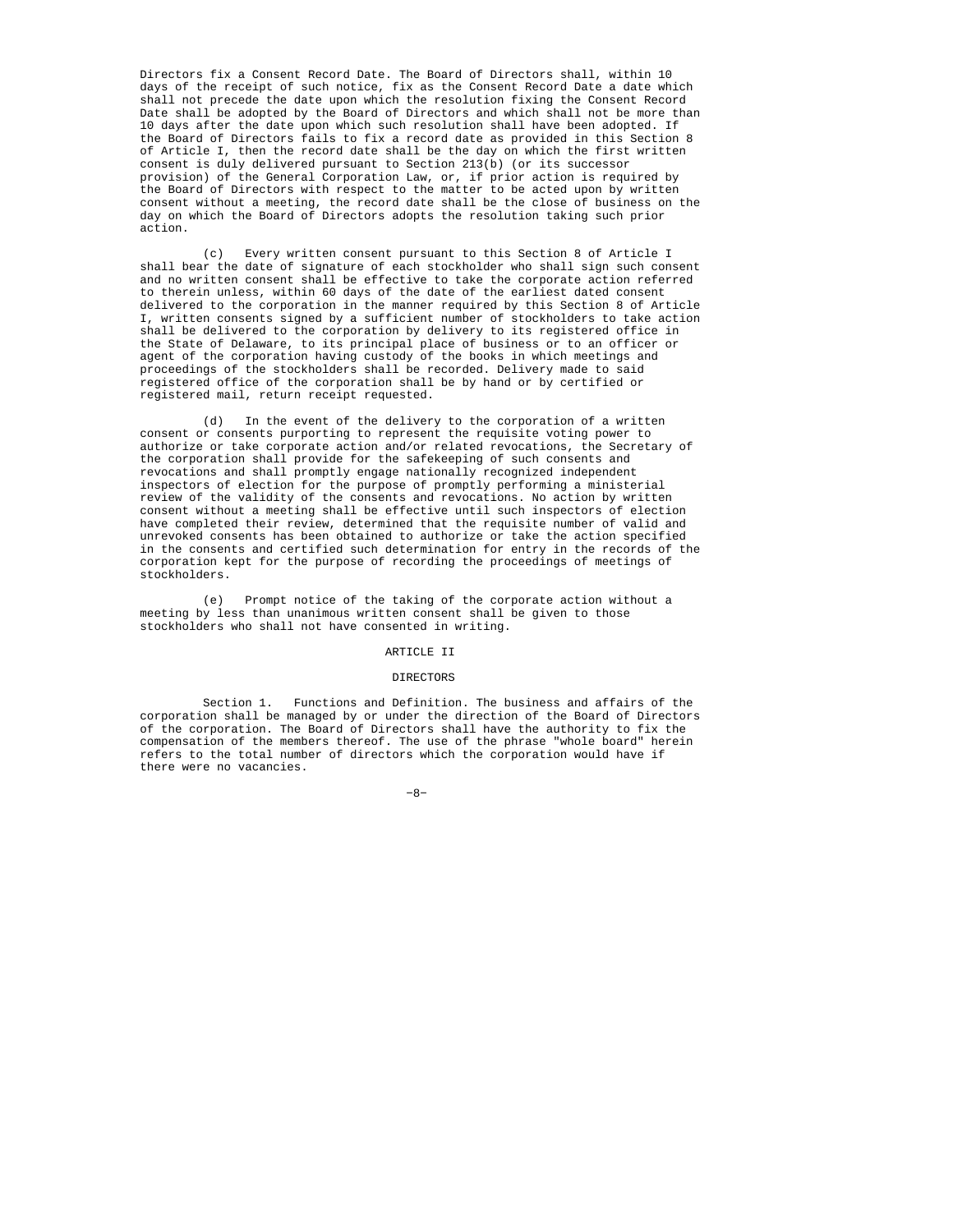Section 2. Qualifications and Number. A director need not be a stockholder, a citizen of the United States, or a resident of the State of Delaware. The initial Board of Directors shall consist of two persons. Thereafter the number of directors constituting the whole board shall be at least one. Subject to the foregoing limitation and except for the first Board of Directors, such number may be fixed from time to time by action of the directors, or, if the number is not fixed, the number shall be two. The number of directors may be increased or decreased by action of the directors.

 Section 3. Election and Term. The first Board of Directors, unless the members thereof shall have been named in the certificate of incorporation, shall be elected by the incorporator or incorporators and shall hold office until the first annual meeting of stockholders and until their successors are elected and qualified or until their earlier resignation or removal. Any director may resign at any time upon written notice to the corporation. Thereafter, directors who are elected at an annual meeting of stockholders, and directors who are elected in the interim to fill vacancies and newly created directorships, shall hold office until the next annual meeting of stockholders and until their successors are elected and qualified or until their earlier resignation or removal.

 Section 4. Vacancies. Subject to the rights of the holders of any class or series of stock having a preference over the common stock of the corporation as to dividends or upon liquidation, any vacancies on the Board of Directors resulting from death, resignation, removal or other cause, and newly created directorships resulting from any increase in the number of directors shall be filled exclusively by the Board of Directors (and not by the stockholders), acting by a majority of the remaining directors then in office, even though less than a quorum of the Board of Directors, or by a sole remaining director, and any directors so appointed shall hold office until the next annual meeting and until his or her successor shall be duly elected and shall have qualified, unless sooner displaced as provided by the General Corporation Law.

Section 5. Notification of Nomination.

 (a) Only persons who are nominated in accordance with the following procedures shall be eligible for election as directors of the corporation, except as may be otherwise provided in the certificate of incorporation with respect to the right of holders of preferred stock of the corporation to nominate and elect a specified number of directors in certain circumstances. Nominations of persons for election to the Board of Directors may be made at any annual meeting of stockholders, or at any special meeting of stockholders called for the purpose of electing directors, (i) by or at the direction of the Board of Directors (or any duly authorized committee thereof) or (ii) by any stockholder of the corporation (A) who is a stockholder of record on the date of the giving of the notice provided for in this Section 5 of Article II and on the record date for the determination of stockholders entitled to vote at such meeting and (B) who complies with the notice procedures set forth in Section 5(b) of this Article II. In addition to any other applicable requirements, for a nomination to be made by a stockholder pursuant to clause (ii) of this Section 5(a) of Article II, such stockholder must have given timely notice thereof in proper written form to the Secretary of the corporation.

−9−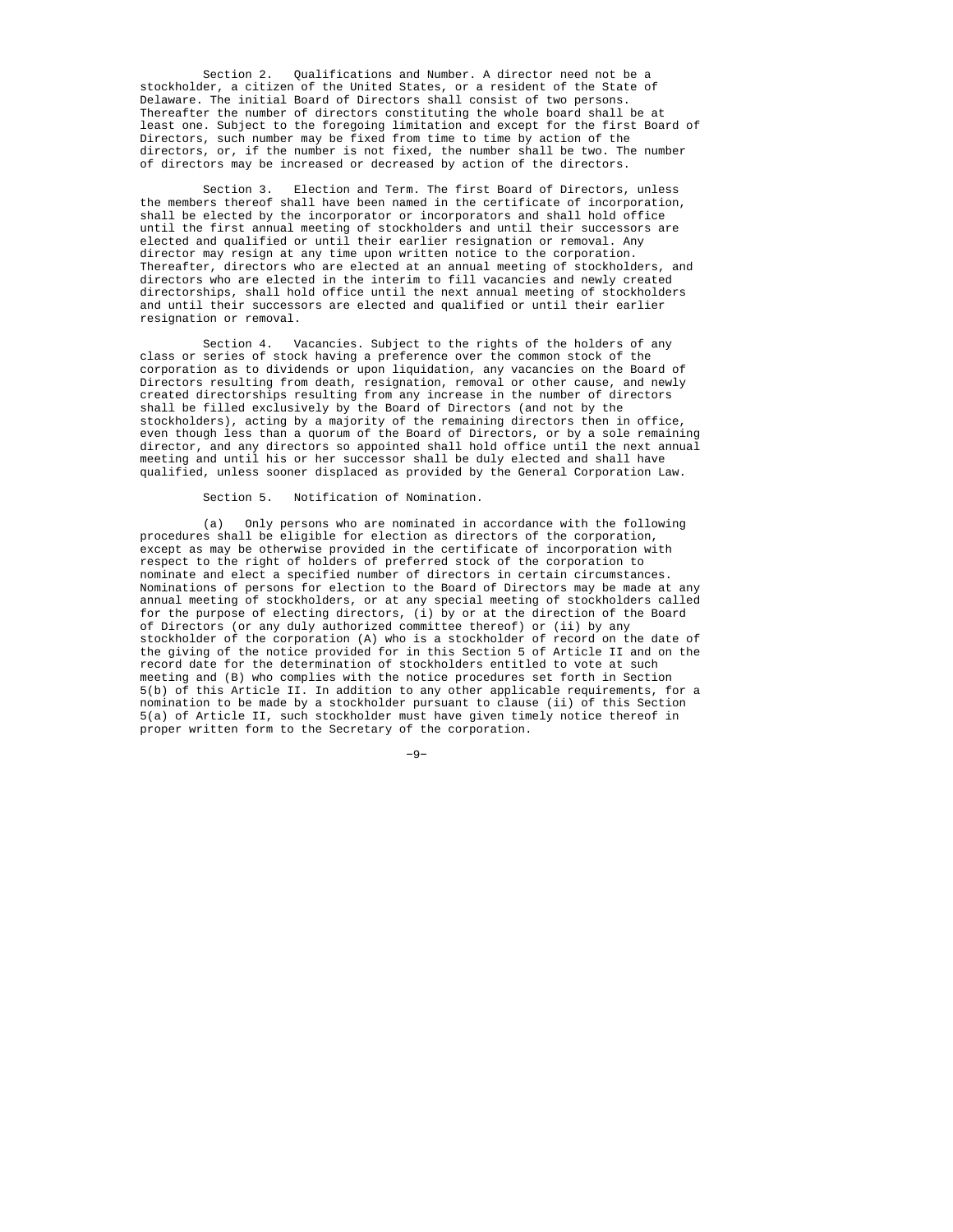(b) To be timely, a stockholder's notice to the Secretary pursuant to clause (ii) of Section 5(a) of this Article II must be delivered to or mailed and received at the principal executive offices of the corporation (i) in the case of an annual meeting, not less than 120 days nor more than 150 days prior to the anniversary date of the immediately preceding annual meeting of stockholders; provided, however, that in the event that the annual meeting is called for a date that is not within 30 days before or after such anniversary date, notice by the stockholder in order to be timely must be so received not later than the close of business on the tenth day following the day on which such notice of the date of the annual meeting is mailed or such public disclosure of the date of the annual meeting is made, whichever first occurs, or (ii) in the case of a special meeting of stockholders called for the purpose of electing directors, not later than the close of business on the tenth day following the day on which notice of the date of the special meeting is mailed or public disclosure of the date of the special meeting is made, whichever first occurs.

 (c) To be in proper written form, a stockholder's notice to the Secretary pursuant to clause (ii) of Section 5(a) of this Article II must set forth (i) as to each person whom the stockholder proposes to nominate for election as a director, (A) the name, age, business address and residence address of the person, (B) the business experience during the past five years of such person, including his or her principal occupation or employment during such period, the name and principal business of any corporation or other organization in which such occupations and employment were carried on, and such other information as to the nature of his or her responsibilities and level of professional competence as may be sufficient to permit assessment of his or her prior business experience, (C) the class or series and number of shares of capital stock of the corporation which are owned beneficially or of record by the person and (D) any other information relating to the person that would be required to be disclosed in a proxy statement or other filings required to be made in connection with solicitations of proxies for election of directors pursuant to Section 14 of the Exchange Act and the rules and regulations promulgated thereunder; and (ii) as to the stockholder giving the notice, (A) the name and address of such stockholder and of all persons or entities acting in concert with the stockholder, (B) the name and address of such stockholder as they appear on the corporation's books (if they so appear), (C) the class or series and number of shares of capital stock of the corporation which are owned beneficially or of record by such stockholder, together with evidence reasonably satisfactory to the Secretary of such beneficial ownership, (D) a description of all arrangements or understandings between such stockholder and each proposed nominee and any other person or persons (including their names) pursuant to which the nomination(s) are to be made by such stockholder,  $(E)$  a representation that such stockholder intends to appear in person or by proxy at the meeting to nominate the persons named in its notice and (F) any other information relating to such stockholder that would be required to be disclosed in a proxy statement or other filings required to be made in connection with solicitations of proxies for election of directors pursuant to Section 14 of the Exchange Act and the rules and regulations promulgated thereunder. Such notice must be accompanied by a written consent of each proposed nominee to being named as a nominee and to serve as a director if elected.

 (d) No person shall be eligible for election as a director of the corporation unless nominated in accordance with the procedures set forth in this Section 5 of Article II. If the chairman of the meeting determines that a nomination was not made in accordance with the

−10−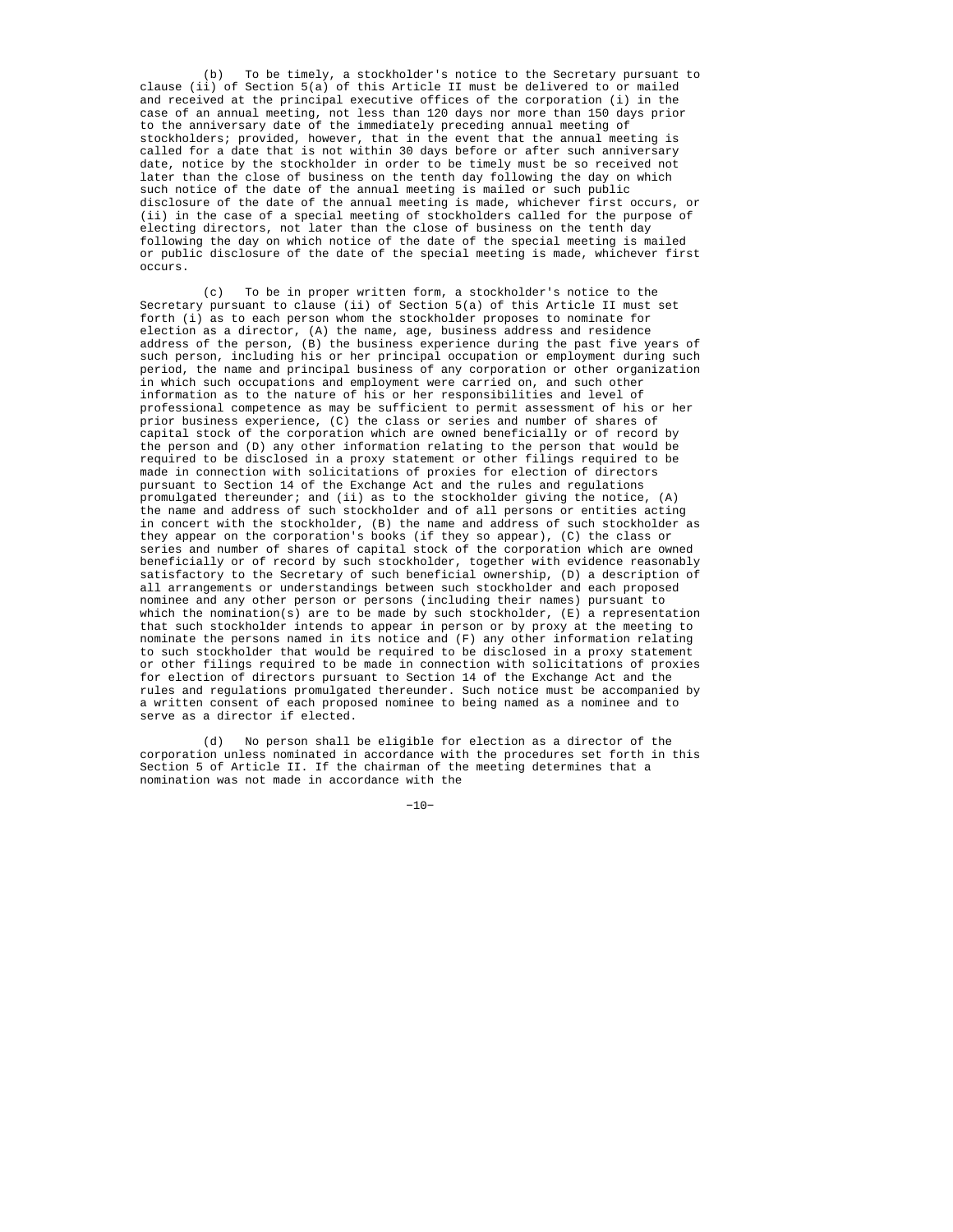foregoing procedures, the chairman of the meeting shall declare to the meeting that the nomination was defective and such defective nomination shall be disregarded.

Section 6. Meetings.

Time. Meetings shall be held at such time as the Board of Directors shall fix, except that the first meeting of a newly elected Board of Directors shall be held as soon after its election as the directors may conveniently assemble.

 (b) Place. Meetings shall be held at such place within or without the State of Delaware as shall be fixed by the Board of Directors.

 (c) Call. No call shall be required for regular meetings for which the time and place have been fixed. Special meetings may be called by or at the direction of the Chairman of the Board, if any, the Vice−Chairman of the Board, if any, the Chief Executive Officer or the President, or of a majority of the directors in office.

 (d) Notice or Actual or Constructive Waiver. No notice shall be required for regular meetings for which the time and place have been fixed. Written, oral, or any other mode of notice of the time and place shall be given for special meetings in sufficient time for the convenient assembly of the directors thereat. Notice need not be given to any director or to any member of a committee of directors who submits a written waiver of notice signed by him before or after the time stated therein. Attendance of any such person at a meeting shall constitute a waiver of notice of such meeting, except when he attends a meeting for the express purpose of objecting, at the beginning of the meeting, to the transaction of any business because the meeting is not lawfully called or convened. Neither the business to be transacted at, nor the purpose of, any regular or special meeting of the directors need be specified in any written waiver of notice.

 (e) Quorum and Action. A majority of the whole Board of Directors shall constitute a quorum except when a vacancy or vacancies prevents such majority, whereupon a majority of the directors in office shall constitute a quorum, provided, that such majority shall constitute at least one−third of the whole Board of Directors. A majority of the directors present, whether or not a quorum is present, may adjourn a meeting to another time and place. Except as herein otherwise provided, and except as otherwise provided by the General Corporation Law, the vote of the majority of the directors present at a meeting at which a quorum is present shall be the act of the Board of Directors. The quorum and voting provisions herein stated shall not be construed as conflicting with any provisions of the General Corporation Law and these By−laws which govern a meeting of directors held to fill vacancies and newly created directorships in the Board of Directors or action of disinterested directors.

 Any member or members of the Board of Directors or of any committee designated by the Board of Directors, may participate in a meeting of the Board of Directors, or any such committee, as the case may be, by means of conference telephone or similar communications equipment by means of which all persons participating in the meeting can hear each other.

 (f) Chairman of Meetings of Board of Directors. The Chairman of the Board, if any and if present and acting, shall preside at all meetings. Otherwise, the Vice−Chairman of

−11−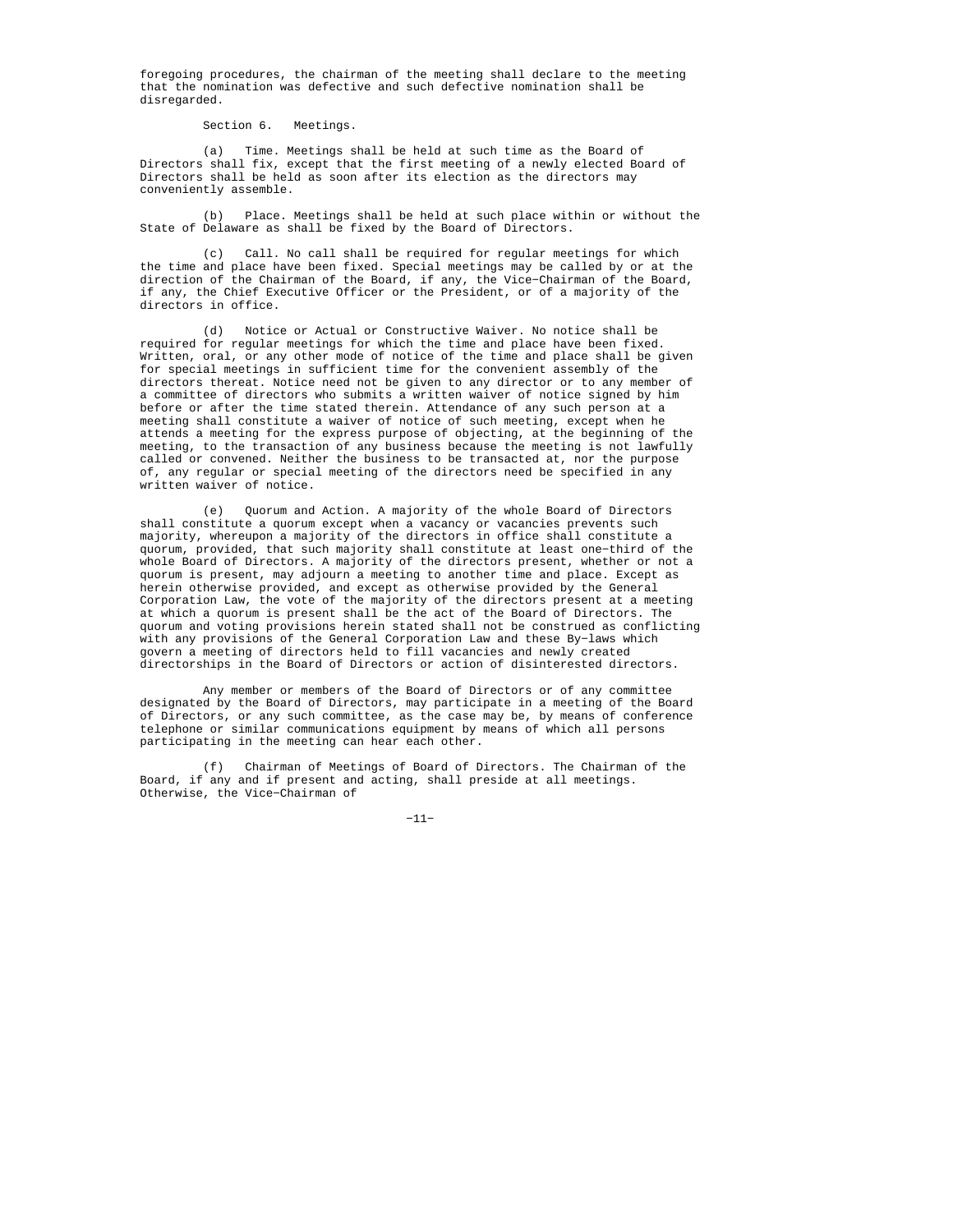the Board, if any and if present and acting, the Chief Executive Officer, if present and acting, or the President, if present and acting, or any other director chosen by the Board of Directors, shall preside.

 Section 7. Removal of Directors. Except as may otherwise be provided by the General Corporation Law, any director or the entire Board of Directors may be removed, with or without cause, by the holders of a majority of the shares then entitled to vote at an election of directors.

 Section 8. Committees. The Board of Directors may, by resolution passed by a majority of the whole Board of Directors, designate one or more committees, each committee to consist of one or more of the directors of the corporation. The Board of Directors may designate one or more directors as alternate members of any committee, who may replace any absent or disqualified member at any meeting of the committee. In the absence or disqualification of any member of any such committee or committees, the member or members thereof present at any meeting and not disqualified from voting, whether or not he or they constitute a quorum, may unanimously appoint another member of the Board of Directors to act at the meeting in the place of any such absent or disqualified member. Any such committee, to the extent provided in the resolution of the Board of Directors, shall have and may exercise the powers and authority of the Board of Directors in the management of the business and affairs of the corporation with the exception of any authority the delegation of which is prohibited by Section 141 of the General Corporation Law, and may authorize the seal of the corporation to be affixed to all papers which may require it.

 Section 9. Written Action. Any action required or permitted to be taken at any meeting of the Board of Directors or any committee thereof may be taken without a meeting if all members of the Board of Directors or committee, as the case may be, consent thereto in writing, and the writing or writings are filed with the minutes of proceedings of the Board of Directors or committee.

# ARTICLE III

# OFFICERS

 The officers of the corporation shall consist of a Chief Executive Officer, a President, a Chief Financial Officer, a Secretary, and, if deemed necessary, expedient, or desirable by the Board of Directors, a Chairman of the Board, a Vice−Chairman of the Board, an Executive Vice−President, one or more other Vice−Presidents, one or more Assistant Secretaries, one or more Assistant Treasurers, and such other officers with such titles as the resolution of the Board of Directors choosing them shall designate. Except as may otherwise be provided in the resolution of the Board of Directors choosing him, no officer other than the Chairman, Vice− Chairman of the Board, if any, need be a director. Any number of offices may be held by the same person, as the directors may determine.

 Unless otherwise provided in the resolution choosing him, each officer shall hold his office for such term as may be prescribed by the Board of Directors and until such person's

−12−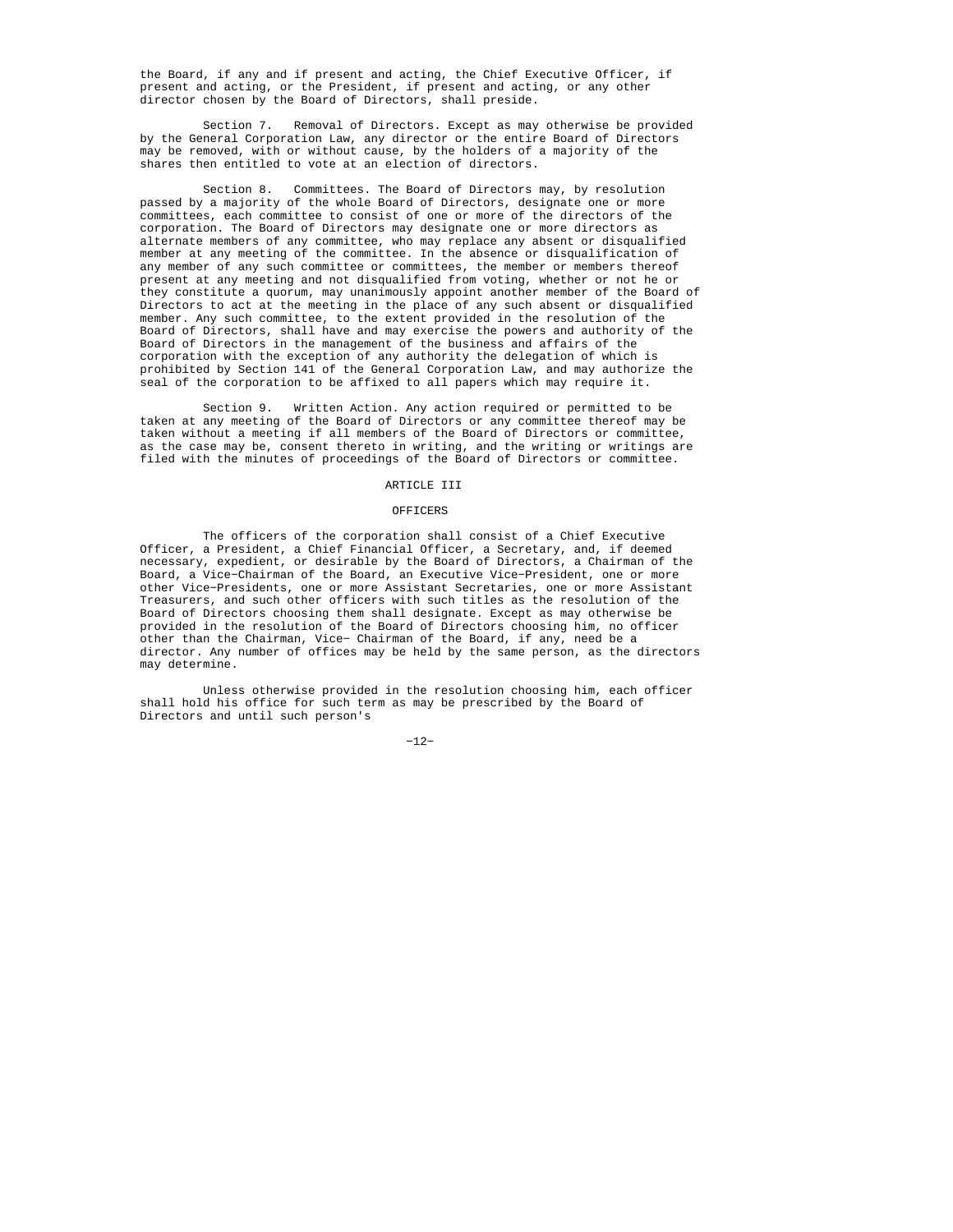successor shall have been chosen and shall qualify, or until such person's death or resignation, or until such person's removal in the manner hereinafter provided.

 All officers of the corporation shall have such authority and perform such duties in the management and operation of the corporation as shall be prescribed in the resolutions of the Board of Directors designating and choosing such officers and prescribing their authority and duties, and shall have such additional authority and duties as are incident to their office except to the extent that such resolutions may be inconsistent therewith. The Secretary or an Assistant Secretary of the corporation shall record all of the proceedings of all meetings and actions in writing of stockholders, directors, and committees of directors, and shall exercise such additional authority and perform such additional duties as the Board of Directors shall assign to him. Any officer may be removed, with or without cause, by the Board of Directors. Any vacancy in any office may be filled by the Board of Directors.

# ARTICLE IV

# CORPORATE SEAL

 The corporate seal shall be in such form as the Board of Directors shall prescribe.

# ARTICLE V

#### FISCAL YEAR

 The fiscal year of the corporation shall be fixed, and shall be subject to change, by the Board of Directors.

# ARTICLE VI

# CONTROL OVER BY−LAWS

 Subject to the provisions of the certificate of incorporation and the provisions of the General Corporation Law, these By−laws may be altered, amended or repealed in whole or in part, and new By−laws may be adopted, by the Board of Directors at any regular or special meeting of the Board of Directors.

−13−

 $<$ /TEXT> </DOCUMENT>